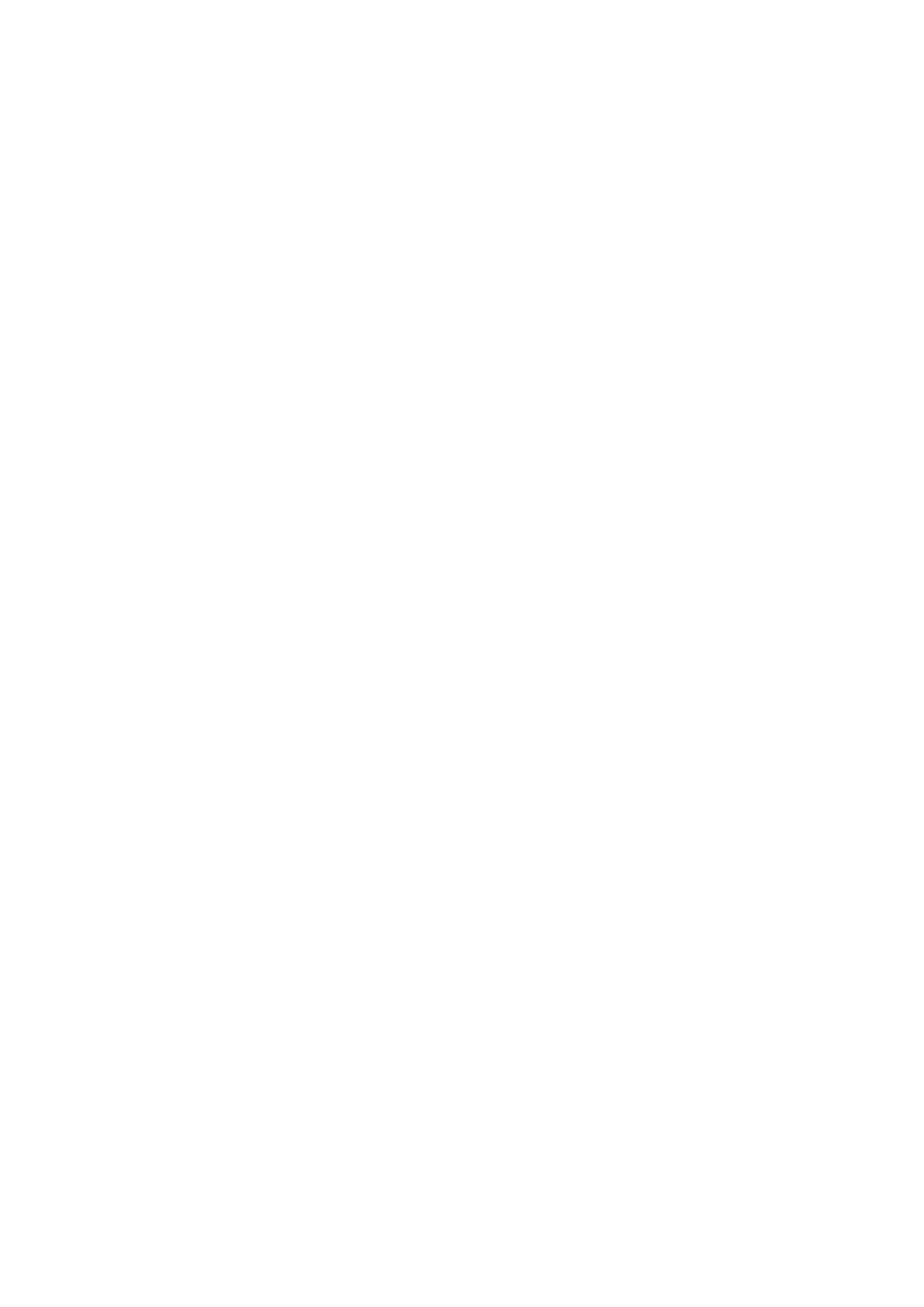## **UNITED STATES SECURITIES AND EXCHANGE COMMISSION WASHINGTON, D.C. 20549**

## **FORM 10-Q**

## ☑ **QUARTERLY REPORT PURSUANT TO SECTION 13 OR 15(d) OF THE SECURITIES EXCHANGE ACT OF 1934**

**For the quarterly period ended March 31, 2009**

**OR**

## o **TRANSITION REPORT PURSUANT TO SECTION 13 OR 15(d) OF THE SECURITIES EXCHANGE ACT OF 1934**

**Commission File Number: 001-31648**

# **EURONET WORLDWIDE, INC.**

**(Exact name of the registrant as specified in its charter)**

**Delaware 74-2806888 (State or other jurisdiction of incorporation or organization)**

**4601 COLLEGE BOULEVARD, SUITE 300 LEAWOOD, KANSAS (Address of principal executive offices)**

**(I.R.S. Employer Identification No.)**

> **66211 (Zip Code)**

**(913) 327-4200**

**(Registrant's telephone number, including area code)**

Indicate by check mark whether the registrant (1) has filed all reports required to be filed by Section 13 or 15(d) of the Securities Exchange Act of 1934 during the preceding 12 months (or for such shorter period that the registrant was required to file such reports), and (2) has been subject to such filing requirements for the past 90 days. Yes  $\boxtimes$  No o

Indicate by check mark whether the registrant has submitted electronically and posted on its corporate Web site, if any, every Interactive Data File required to be submitted and posted pursuant to Rule 405 of Regulation S-T during the preceding 12 months (or for such shorter period that the registrant was required to submit and post such files). Yes o No o

Indicate by check mark whether the registrant is a large accelerated filer, an accelerated filer, a non-accelerated filer, or a smaller reporting company. See the definitions of "large accelerated filer," "accelerated filer" and "smaller reporting company" in Rule 12b-2 of the Exchange Act.

Large accelerated filer **☑** Accelerated filer o Non-accelerated filer o Smaller reporting company o (Do not check if a smaller reporting company)

Indicate by check mark whether the registrant is a shell company (as defined in Rule 12b-2 of the Exchange Act). Yes o No  $\boxtimes$ 

#### **APPLICABLE ONLY TO CORPORATE ISSUERS:**

The number of shares of the issuer's common stock, \$0.02 par value, outstanding as of April 30, 2009 was 50,514,940 shares.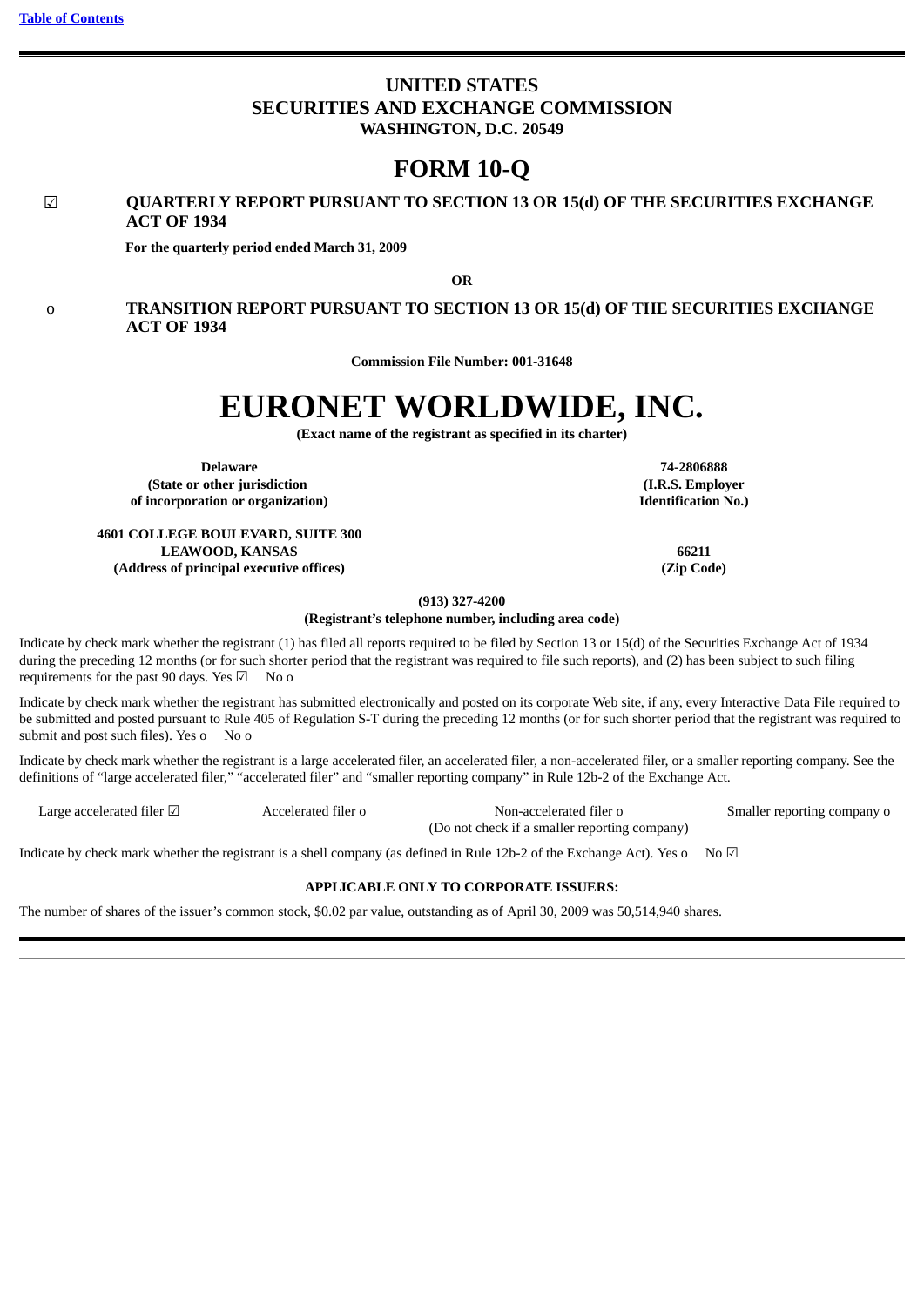## **Table of Contents**

EX-12.1 EX-31.1 EX-31.2 EX-32.1 EX-32.2

<span id="page-2-0"></span>

| <b>PART I-FINANCIAL INFORMATION</b>                                                       | 3  |
|-------------------------------------------------------------------------------------------|----|
| <b>ITEM 1. FINANCIAL STATEMENTS</b>                                                       | 3  |
| <b>ITEM 2. MANAGEMENT'S DISCUSSION AND ANALYSIS OF FINANCIAL CONDITION AND RESULTS OF</b> |    |
| <b>OPERATIONS</b>                                                                         | 16 |
| <b>ITEM 3. QUANTITATIVE AND QUALITATIVE DISCLOSURES ABOUT MARKET RISK</b>                 | 32 |
| <b>ITEM 4. CONTROLS AND PROCEDURES</b>                                                    | 33 |
| <b>PART II-OTHER INFORMATION</b>                                                          | 33 |
| <b>ITEM 1. LEGAL PROCEEDINGS</b>                                                          | 33 |
| <b>ITEM 1A. RISK FACTORS</b>                                                              | 33 |
| <b>ITEM 2. UNREGISTERED SALES OF EQUITY SECURITIES AND USE OF PROCEEDS</b>                | 34 |
| <b>ITEM 6. EXHIBITS</b>                                                                   | 35 |
| $EX-10.1$                                                                                 |    |
| $EX-10.2$                                                                                 |    |
| EX-10.3                                                                                   |    |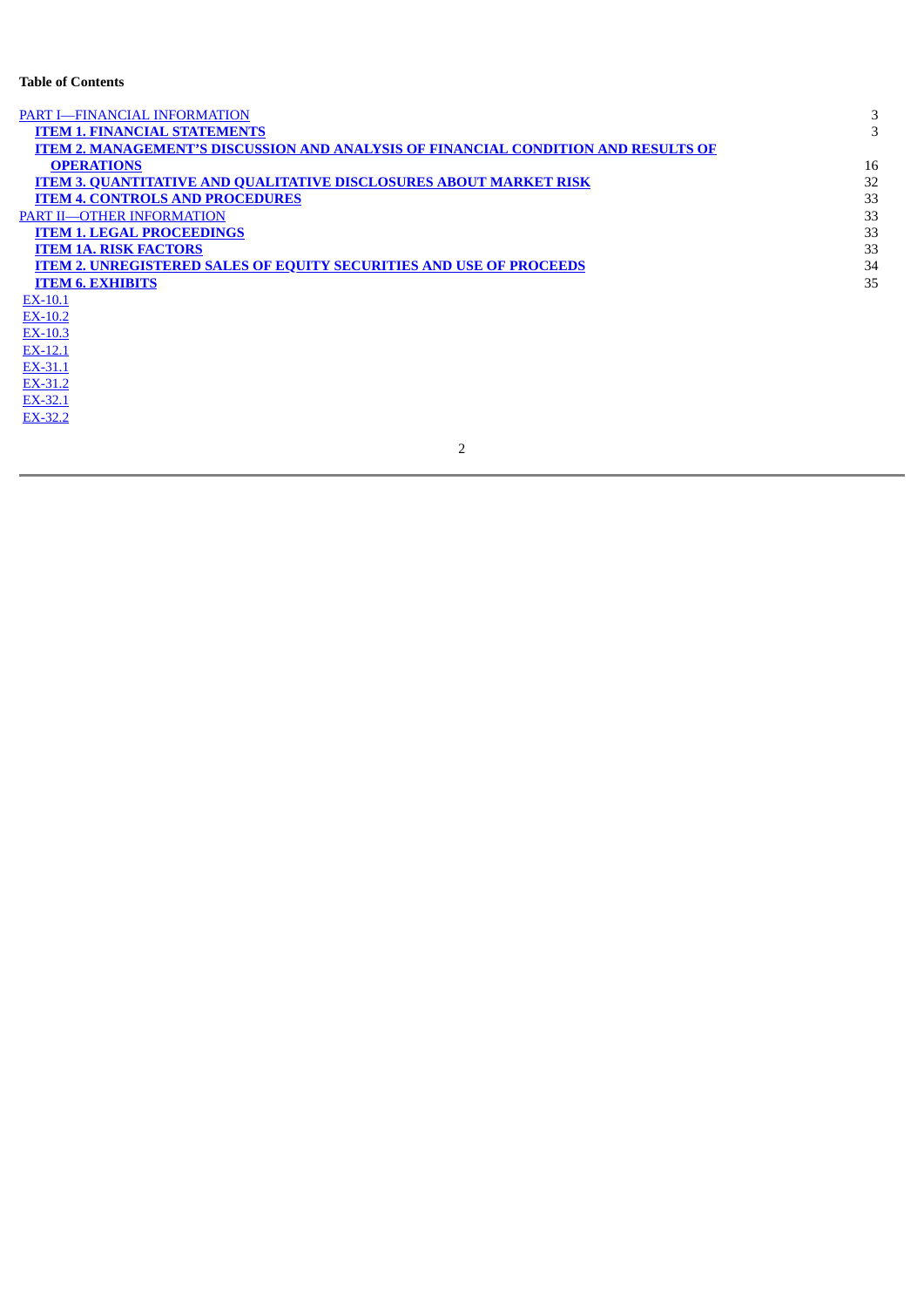## **PART I—FINANCIAL INFORMATION**

## <span id="page-3-1"></span><span id="page-3-0"></span>**ITEM 1. FINANCIAL STATEMENTS**

## **EURONET WORLDWIDE, INC. AND SUBSIDIARIES Consolidated Balance Sheets (Unaudited, in thousands, except share and per share data)**

|                                                                                                                 | As of |                |                      |
|-----------------------------------------------------------------------------------------------------------------|-------|----------------|----------------------|
|                                                                                                                 |       | March 31, 2009 | December 31,<br>2008 |
| <b>ASSETS</b>                                                                                                   |       |                |                      |
| Current assets:                                                                                                 |       |                |                      |
| Cash and cash equivalents                                                                                       | \$    | 158,675        | 181,341<br>\$        |
| Restricted cash                                                                                                 |       | 105,498        | 131,025              |
| Inventory — PINs and other                                                                                      |       | 52,699         | 61,279               |
| Trade accounts receivable, net of allowances for doubtful accounts of \$10,135 at March 31, 2009 and \$9,445 at |       |                |                      |
| December 31, 2008                                                                                               |       | 225,287        | 261,084              |
| Deferred income taxes, net                                                                                      |       | 8,429          | 8,539                |
| Prepaid expenses and other current assets                                                                       |       | 39,450         | 35,352               |
| Current assets of discontinued operations                                                                       |       | 3,461          | 3,729                |
| Total current assets                                                                                            |       | 593,499        | 682,349              |
|                                                                                                                 |       |                |                      |
| Property and equipment, net of accumulated depreciation of \$121,091 at March 31, 2009 and \$125,258 at         |       |                |                      |
| December 31, 2008                                                                                               |       | 83,753         | 89,532               |
| Goodwill                                                                                                        |       | 464,805        | 488,305              |
| Acquired intangible assets, net of accumulated amortization of \$66,114 at March 31, 2009 and \$62,920 at       |       |                |                      |
| December 31, 2008                                                                                               |       | 116,228        | 125,313              |
| Deferred income taxes, net                                                                                      |       | 38,794         | 40,465               |
| Other assets, net of accumulated amortization of \$16,594 at March 31, 2009 and \$15,785 at December 31, 2008   |       | 35,258         | 20,628               |
| Non-current assets of discontinued operations                                                                   |       | 4,173          | 4,053                |
| <b>Total assets</b>                                                                                             |       |                |                      |
|                                                                                                                 |       | \$1,336,510    | \$1,450,645          |
| LIABILITIES AND STOCKHOLDERS' EQUITY                                                                            |       |                |                      |
| <b>Current liabilities:</b>                                                                                     |       |                |                      |
| Trade accounts payable                                                                                          | \$    | 200,980        | 245,671<br>\$        |
| Accrued expenses and other current liabilities                                                                  |       | 208,811        | 223,814              |
| Current portion of capital lease obligations                                                                    |       | 3,685          | 4,614                |
| Short-term debt obligations and current maturities of long-term debt obligations                                |       | 58,944         | 68,646               |
| Income taxes payable                                                                                            |       | 17,399         | 16,590               |
| Deferred income taxes                                                                                           |       | 5,390          | 5,592                |
| Deferred revenue                                                                                                |       | 14,794         | 14,914               |
| Current liabilities of discontinued operations                                                                  |       | 3,429          | 3,359                |
|                                                                                                                 |       |                |                      |
| Total current liabilities                                                                                       |       | 513,432        | 583,200              |
|                                                                                                                 |       |                |                      |
| Debt obligations, net of current portion                                                                        |       | 286,710        | 294,355              |
| Capital lease obligations, net of current portion                                                               |       | 4,767          | 6,356                |
| Deferred income taxes                                                                                           |       | 59,813         | 62,905               |
| Other long-term liabilities                                                                                     |       | 8,174          | 7,919                |
| <b>Total liabilities</b>                                                                                        |       | 872,896        | 954,735              |
| Equity:                                                                                                         |       |                |                      |
| Euronet Worldwide, Inc. stockholders' equity                                                                    |       |                |                      |
| Preferred Stock, \$0.02 par value. Authorized 10,000,000 shares; none issued                                    |       |                |                      |
| Common Stock, \$0.02 par value. 90,000,000 shares authorized; 50,715,901 issued at March 31, 2009 and           |       |                |                      |
| 50,605,909 issued at December 31, 2008                                                                          |       | 1,014          | 1,012                |
| Additional paid-in-capital                                                                                      |       | 732,301        | 729,907              |
| Treasury stock, at cost, 227,961 shares at March 31, 2009 and 225,072 shares at December 31, 2008               |       | (815)          | (784)                |
| Accumulated deficit                                                                                             |       | (245, 754)     | (233, 456)           |
| Restricted reserve                                                                                              |       | 963            | 996                  |
| Accumulated other comprehensive income                                                                          |       | (30, 015)      | (9,350)              |
| Total Euronet Worldwide, Inc. stockholders' equity                                                              |       | 457,694        | 488,325              |
| Noncontrolling interests                                                                                        |       | 5,920          | 7,585                |
| <b>Total equity</b>                                                                                             |       | 463,614        | 495,910              |
| Total liabilities and equity                                                                                    |       | \$1,336,510    | \$1,450,645          |
|                                                                                                                 |       |                |                      |

See accompanying notes to the consolidated financial statements.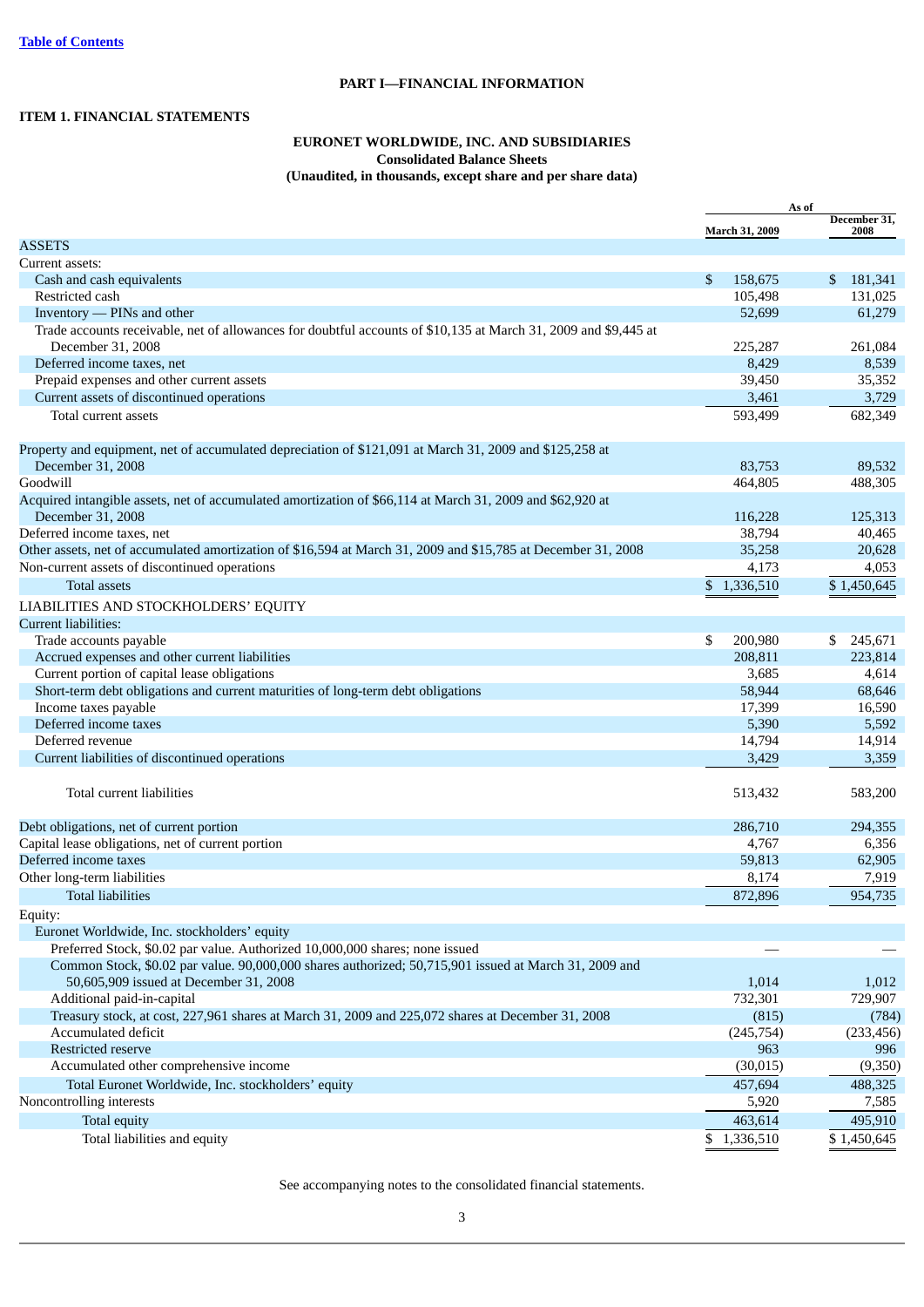## **EURONET WORLDWIDE, INC. AND SUBSIDIARIES Consolidated Statements of Operations (Unaudited, in thousands, except share and per share data)**

|                                                                                | <b>Three Months Ended March 31,</b><br>2009 | 2008                   |
|--------------------------------------------------------------------------------|---------------------------------------------|------------------------|
| <b>Revenues:</b>                                                               |                                             |                        |
| <b>EFT Processing Segment</b>                                                  | \$<br>46,206                                | \$<br>48,236           |
| <b>Prepaid Processing Segment</b>                                              | 134,523                                     | 144,225                |
| <b>Money Transfer Segment</b>                                                  | 52,968                                      | 52,332                 |
| <b>Total revenues</b>                                                          | 233,697                                     | 244,793                |
| Operating expenses:                                                            |                                             |                        |
| Direct operating costs                                                         | 153,548                                     | 165,938                |
| Salaries and benefits                                                          | 28,596                                      | 30,694                 |
| Selling, general and administrative                                            | 19,068                                      | 20,949                 |
| Goodwill and acquired intagible assets impairment                              | 9,884                                       |                        |
| Depreciation and amortization                                                  | 12,903                                      | 13,981                 |
| Total operating expenses                                                       | 223,999                                     | 231,562                |
| Operating income                                                               | 9,698                                       | 13,231                 |
| Other income (expense):                                                        |                                             |                        |
| Interest income                                                                | 969                                         | 3,808                  |
| Interest expense                                                               | (7,067)                                     | (9,888)                |
| Income from unconsolidated affiliates                                          | 518                                         | 243                    |
| Impairment loss on investment securities                                       |                                             | (17,502)               |
| Loss on early retirement of debt                                               | (103)                                       | (155)                  |
| Foreign currency exchange gain (loss), net                                     | (10,591)                                    | 13,077                 |
|                                                                                |                                             |                        |
| Other expense, net                                                             | (16, 274)                                   | (10, 417)              |
| Income (loss) from continuing operations before income taxes                   | (6, 576)                                    | 2,814                  |
| Income tax expense                                                             | (5,317)                                     | (10,087)               |
| Loss from continuing operations                                                | (11,893)                                    | (7,273)                |
| Discontinued operations, net                                                   | (61)                                        | (813)                  |
|                                                                                |                                             |                        |
| Net loss                                                                       | (11, 954)                                   | (8,086)                |
| Less: Net income attributable to noncontrolling interests                      | (344)                                       | (563)                  |
| Net loss attributable to Euronet Worldwide, Inc.                               | \$<br>(12, 298)                             | \$<br>(8, 649)         |
| Loss per share attributable to Euronet Worldwide, Inc. stockholders - basic:   |                                             |                        |
| Continuing operations                                                          | \$<br>(0.24)                                | \$<br>(0.16)           |
| <b>Discontinued operations</b>                                                 |                                             | (0.02)                 |
| Total                                                                          | \$<br>(0.24)                                | \$<br>(0.18)           |
| Basic weighted average shares outstanding                                      | 50,292,907                                  | 48,956,945             |
|                                                                                |                                             |                        |
| Loss per share attributable to Euronet Worldwide, Inc. stockholders - diluted: |                                             |                        |
| Continuing operations                                                          | \$<br>(0.24)                                | $\mathbb{S}$<br>(0.16) |
| Discontinued operations                                                        |                                             | (0.02)                 |
| <b>Total</b>                                                                   | \$<br>(0.24)                                | $\mathbb{S}$<br>(0.18) |
| Diluted weighted average shares outstanding                                    | 50,292,907                                  | 48,956,945             |

See accompanying notes to the consolidated financial statements.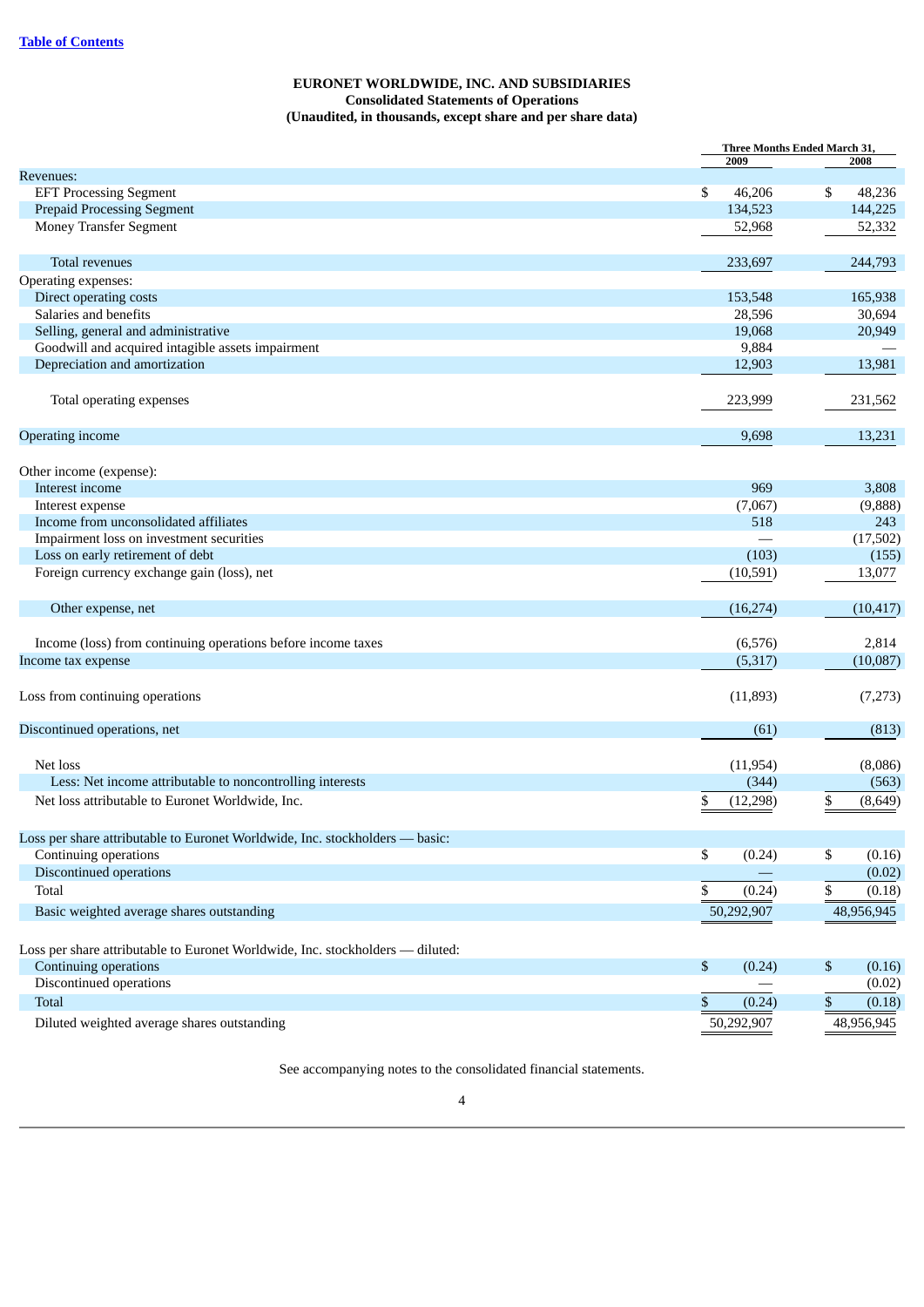## **EURONET WORLDWIDE, INC. AND SUBSIDIARIES Consolidated Statements of Comprehensive Income (Loss) (Unaudited, in thousands)**

|                                                                      |             | <b>Three Months Ended March</b> |
|----------------------------------------------------------------------|-------------|---------------------------------|
|                                                                      | 2009        | 2008                            |
| Net loss                                                             | \$(11,954)  | \$ (8,086)                      |
|                                                                      |             |                                 |
| Other comprehensive income (loss), net of tax:                       |             |                                 |
|                                                                      |             |                                 |
| <b>Translation adjustment</b>                                        | (21,613)    | 32,487                          |
| Unrealized gain (loss) on interest rate swaps                        | 477         | (751)                           |
| Gain (loss) on investment securities                                 | 227         | (572)                           |
|                                                                      |             |                                 |
| Comprehensive income (loss)                                          | (32, 863)   | 23,078                          |
| Comprehensive (income) loss attributable to noncontrolling interests | 244         | (765)                           |
| Comprehensive income (loss) attributable to Euronet Worldwide, Inc.  | \$ (32,619) | \$22,313                        |

See accompanying notes to the consolidated financial statements.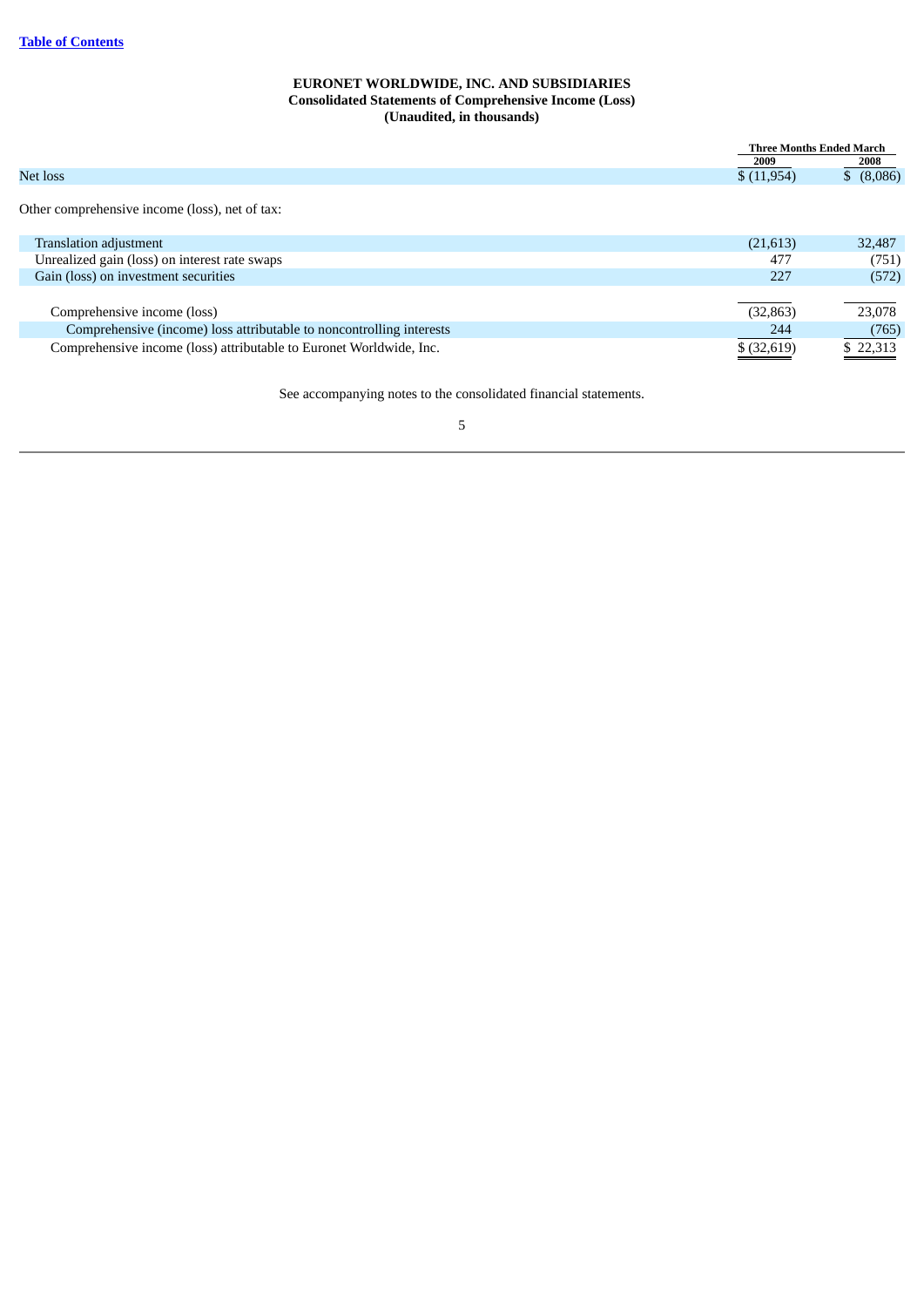## **EURONET WORLDWIDE, INC. AND SUBSIDIARIES Consolidated Statements of Cash Flows (Unaudited, in thousands)**

|                                                                                                                                                                                                      | 2009           | Three Months Ended March 31,<br>2008 |
|------------------------------------------------------------------------------------------------------------------------------------------------------------------------------------------------------|----------------|--------------------------------------|
| Net loss attributable to Euronet Worldwide, Inc.                                                                                                                                                     | \$(12,298)     | \$ (8,649)                           |
|                                                                                                                                                                                                      |                |                                      |
| Adjustments to reconcile net loss to net cash provided by operating activities:                                                                                                                      |                |                                      |
| Depreciation and amortization                                                                                                                                                                        | 12,903         | 14,450                               |
| Share-based compensation                                                                                                                                                                             | 1,632          | 2,907                                |
| Unrealized foreign exchange (gain) loss, net                                                                                                                                                         | 10,577         | (13,073)                             |
| Non-cash impairment of goodwill and acquired intangible assets                                                                                                                                       | 9,884          |                                      |
| Non-cash impairment of investment securities                                                                                                                                                         |                | 17,502                               |
| Deferred income tax expense (benefit)                                                                                                                                                                | (1, 139)       | 3,438                                |
| Income assigned to noncontrolling interests                                                                                                                                                          | 344            | 563                                  |
| Income from unconsolidated affiliates                                                                                                                                                                | (518)          | (243)                                |
| Accretion of convetible debentures discount and amortization of debt issuance costs                                                                                                                  | 3,005          | 3,757                                |
| Changes in working capital, net of amounts acquired:                                                                                                                                                 |                |                                      |
| Income taxes payable, net                                                                                                                                                                            | 1,463          | (1,579)                              |
| Restricted cash                                                                                                                                                                                      | 23,899         | 27,484                               |
| Inventory — PINs and other                                                                                                                                                                           | 6,189          | 1,821                                |
| Trade accounts receivable                                                                                                                                                                            | 23,042         | 25,987                               |
| Prepaid expenses and other current assets                                                                                                                                                            | (6,211)        | (3,531)                              |
| Trade accounts payable                                                                                                                                                                               | (37, 569)      | (75, 877)                            |
| Deferred revenue                                                                                                                                                                                     | 391            | (624)                                |
| Accrued expenses and other current liabilities                                                                                                                                                       | (10, 696)      | 19,368                               |
| Changes in noncurrent assets and liabilities                                                                                                                                                         | (9,788)        | 892                                  |
| Net cash provided by operating activities                                                                                                                                                            | 15,110         | 14,593                               |
|                                                                                                                                                                                                      |                |                                      |
| Cash flows from investing activities:                                                                                                                                                                |                |                                      |
| Acquisitions, net of cash acquired                                                                                                                                                                   | (3,300)        | (1,786)                              |
| Acquisition escrow                                                                                                                                                                                   |                | 26,000                               |
| Purchases of property and equipment                                                                                                                                                                  | (6, 648)       | (10,001)                             |
| Purchases of other long-term assets                                                                                                                                                                  | (734)          | (938)                                |
| Other, net                                                                                                                                                                                           | 131            | 182                                  |
| Net cash provided (used) by investing activities                                                                                                                                                     | (10, 551)      | 13,457                               |
| Cash flows from financing activities:                                                                                                                                                                |                |                                      |
| Proceeds from issuance of shares                                                                                                                                                                     | 373            | 462                                  |
|                                                                                                                                                                                                      |                |                                      |
| Net repayments of short-term debt obligations and revolving credit agreements classified as current liabilities<br>Borrowings from revolving credit agreements classified as non-current liabilities | (52)<br>90,400 | (215)<br>23,500                      |
| Repayments of revolving credit agreements classified as non-current liabilities                                                                                                                      | (98, 432)      |                                      |
| Repayments of long-term debt obligations                                                                                                                                                             | (11, 449)      | (74, 143)<br>(10,000)                |
| Repayments of capital lease obligations                                                                                                                                                              | (1,788)        |                                      |
|                                                                                                                                                                                                      |                | (2,263)                              |
| Cash dividends paid to noncontrolling interests stockholders                                                                                                                                         | (2, 413)       | 67                                   |
| Other, net                                                                                                                                                                                           | 614            |                                      |
| Net cash used by financing activities                                                                                                                                                                | (22, 747)      | (62, 592)                            |
| Effect of exchange differences on cash                                                                                                                                                               | (3,638)        | 4,048                                |
| Decrease in cash and cash equivalents                                                                                                                                                                | (21, 826)      | (30, 494)                            |
| Cash and cash equivalents at beginning of period (includes cash of discontinued operations of \$552 in 2009 and \$722 in                                                                             |                |                                      |
| 2008)                                                                                                                                                                                                | 181,893        | 267,591                              |
|                                                                                                                                                                                                      |                |                                      |
| Cash and cash equivalents at end of period (includes cash of discontinued operations of \$1,392 in 2009 and \$0 in 2008)                                                                             | \$160,067      | \$237,097                            |
|                                                                                                                                                                                                      |                |                                      |
| Interest paid during the period                                                                                                                                                                      | \$<br>1,505    | \$<br>4,149                          |
| Income taxes paid during the period                                                                                                                                                                  | 5,210          | 6,881                                |
|                                                                                                                                                                                                      |                |                                      |

See accompanying notes to the consolidated financial statements.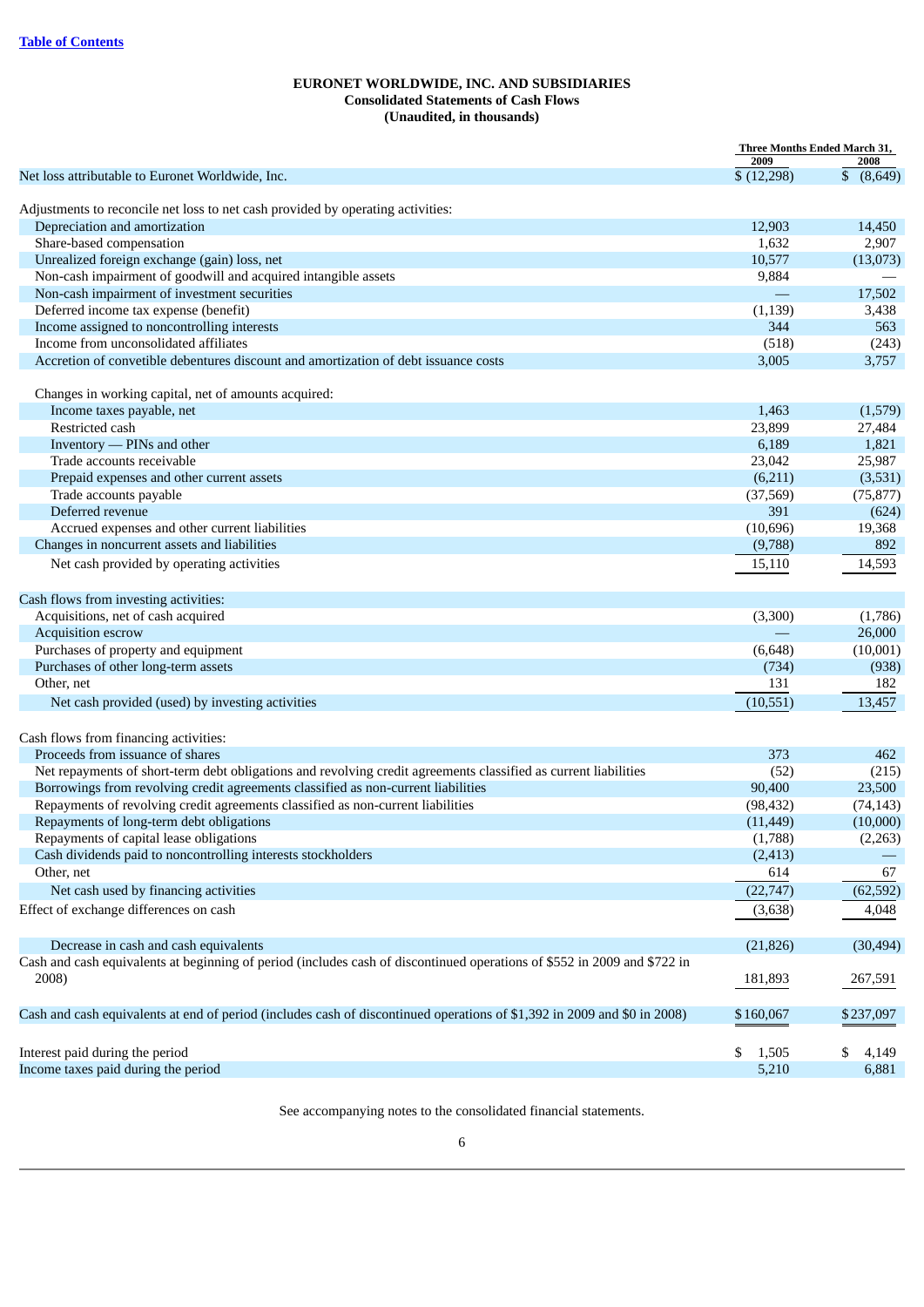## **EURONET WORLDWIDE, INC. AND SUBSIDIARIES NOTES TO THE UNAUDITED CONSOLIDATED FINANCIAL STATEMENTS**

## **(1) GENERAL**

#### *Organization*

Euronet Worldwide, Inc. and its subsidiaries (the "Company" or "Euronet") is an industry leader in processing secure electronic financial transactions in three principal business segments. Euronet's Prepaid Processing Segment is one of the world's largest providers of "top-up" services for prepaid products, primarily prepaid mobile airtime, distributing these products in Europe, the Middle East, Asia Pacific and North America. The EFT Processing Segment provides endto-end solutions relating to operations of automated teller machine ("ATM") and point-of-sale ("POS") networks, and debit and credit card processing in Europe, the Middle East and Asia Pacific. The Money Transfer Segment, comprised primarily of the Company's RIA Envia, Inc. ("RIA") subsidiary and its operating subsidiaries, is the third-largest global money transfer company, based upon revenues and volumes, and provides services through a sending network of agents and Company-owned stores primarily in North America and Europe, disbursing money transfers through a worldwide payer network.

#### *Basis of presentation*

The accompanying unaudited consolidated financial statements have been prepared from the records of the Company, in conformity with accounting principles generally accepted in the U.S. ("U.S. GAAP") and pursuant to the rules and regulations of the Securities and Exchange Commission ("SEC"). In the opinion of management, such unaudited consolidated financial statements contain all adjustments (consisting of normal interim closing procedures) necessary to present fairly the financial position of the Company as of March 31, 2009, and the results of its operations and cash flows for the three-month periods ended March 31, 2009 and 2008.

The unaudited consolidated financial statements should be read in conjunction with the audited consolidated financial statements of Euronet for the year ended December 31, 2008, including the notes thereto, set forth in the Company's 2008 Annual Report on Form 10-K.

The preparation of financial statements in conformity with U.S. GAAP requires management to make estimates and assumptions that affect the amounts reported in the consolidated financial statements and accompanying notes. Actual results could differ from those estimates. The results of operations for the three-month period ended March 31, 2009 are not necessarily indicative of the results to be expected for the full year ending December 31, 2009. Certain amounts in the prior year have been reclassified to conform to current period presentation.

## **(2) SUMMARY OF SIGNIFICANT ACCOUNTING POLICIES AND PRACTICES**

#### *Convertible debentures*

Effective January 1, 2009, the Company adopted the provisions of Financial Accounting Standards Board ("FASB") Staff Position ("FSP") APB 14-1, "Accounting for Convertible Debt Instruments That May Be Settled in Cash upon Conversion (Including Partial Cash Settlement)." FSP APB 14-1 requires the proceeds from the issuance of such convertible debt instruments to be allocated between debt and equity components so that debt is discounted to reflect the Company's nonconvertible debt borrowing rate. The debt discount is amortized over the period the convertible debt is expected to be outstanding as additional non-cash interest expense. This treatment impacts the accounting associated with the Company's convertible debentures. The Company's Unaudited Consolidated Balance Sheets, Statements of Operations, Statements of Comprehensive Income (Loss) and Statements of Cash Flows have been adjusted to reflect the retrospective application of the provisions to prior periods.

## *Noncontrolling interests*

Effective January 1, 2009, the Company adopted the provision of FASB Statement of Financial Accounting Standards ("SFAS") No. 160, "Noncontrolling Interests in Consolidated Financial Statements." SFAS No. 160 requires noncontrolling interests (previously referred to as minority interests) to be reported as a component of equity, which changes the accounting for transactions with noncontrolling interest holders. The presentation of the Company's Unaudited Consolidated Balance Sheets, Statements of Operations, Statements of Comprehensive Income (Loss) and Statements of Cash Flows has been adjusted to reflect the retrospective application of the provisions to prior periods.

## *Business combinations*

Effective January 1, 2009, the Company adopted the provision of SFAS No. 141(R), "Business Combinations," which is a revision of SFAS No. 141, "Business Combinations." SFAS No. 141(R) applies to all business combinations and requires most identifiable assets,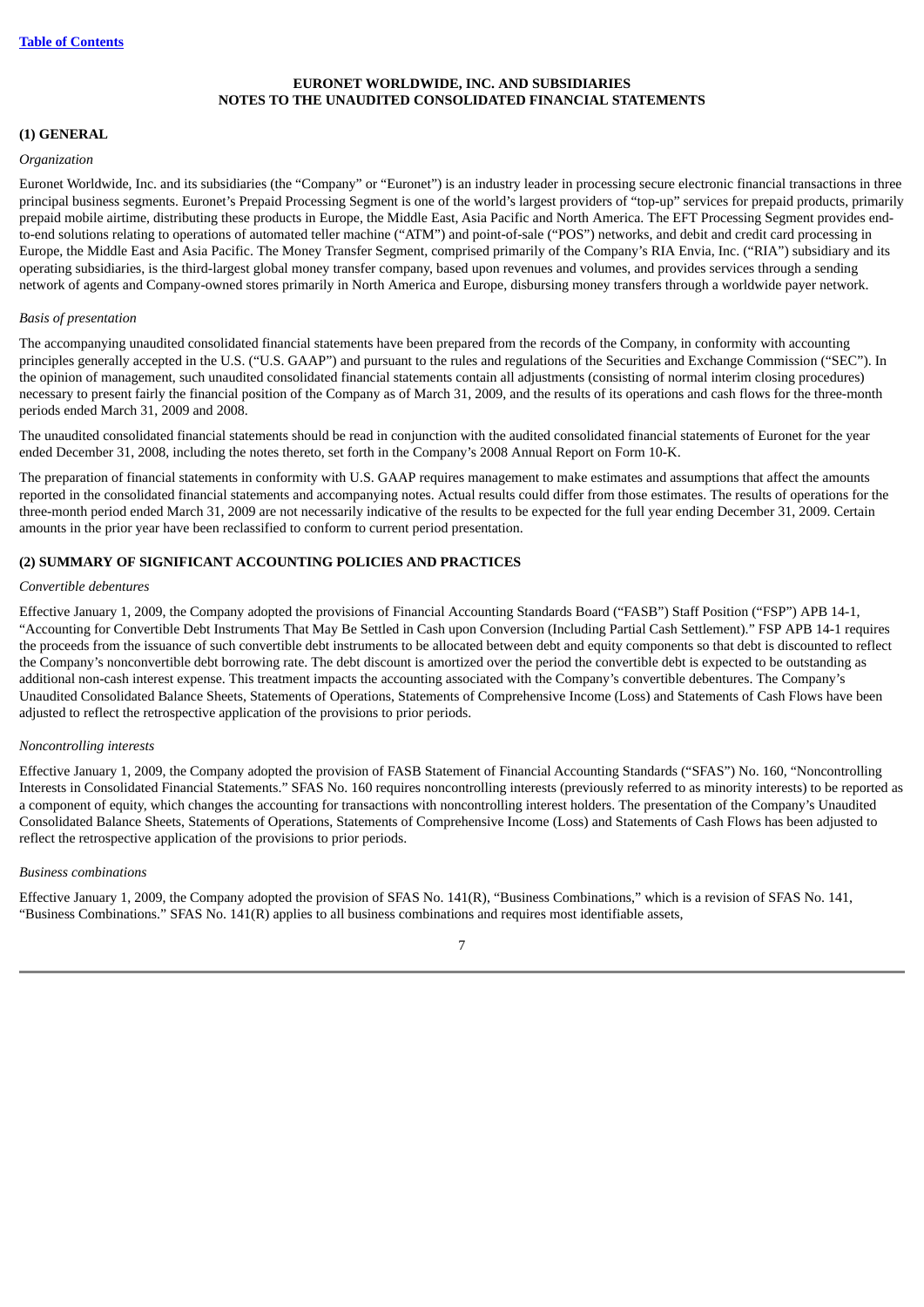liabilities, noncontrolling interests and goodwill acquired in a business combination to be recorded at "full fair value" at the acquisition date. SFAS No. 141(R) also requires transaction-related costs to be expensed in the period incurred, rather than capitalizing these costs as a component of the respective purchase price.

## *Accounting for derivative instruments and hedging activities*

The Company accounts for derivative instruments and hedging activities in accordance with SFAS No. 133, "Accounting for Derivative Instruments and Hedging Activities," as amended, which requires that all derivative instruments be recognized as either assets or liabilities on the balance sheet at fair value. During the second quarter 2007, the Company entered into derivative instruments to manage exposure to interest rate risk that are considered cash flow hedges under the provisions of SFAS No. 133. To qualify for hedge accounting under SFAS No. 133, the details for the hedging relationship must be formally documented at the inception of the arrangement, including the Company's hedging strategy, risk management objective, the specific risk being hedged, the derivative instrument being used, the item being hedged, an assessment of hedge effectiveness and how effectiveness will continue to be assessed and measured. For the effective portion of a cash flow hedge, changes in the value of the hedge instrument are recorded temporarily in stockholders' equity and the Unaudited Consolidated Statements of Comprehensive Income (Loss) as a component of other comprehensive income and then recognized as an adjustment to interest expense over the term of the hedging instrument.

In the Money Transfer Segment, the Company enters into foreign currency forward contracts to offset foreign currency exposure related to the notional value of money transfer transactions collected in currencies other than the U.S. dollar. These forward contracts are considered derivative instruments under the provisions of SFAS No. 133, however, the Company does not designate such instruments as hedges. Accordingly, changes in the value of these contracts are recognized immediately as a component of foreign currency exchange gain, net in the Unaudited Consolidated Statements of Operations. The impact of changes in value of these forward contracts, together with the impact of the change in value of the related foreign currency denominated receivable, on the Company's Unaudited Consolidated Statements of Operations is not significant.

Cash flows resulting from derivative instruments are classified as cash flows from operating activities in the Company's Unaudited Consolidated Statements of Cash Flows. The Company enters into derivative instruments with financial institutions it believes to be highly credit-worthy and does not use derivative instruments for trading or speculative purposes.

Additionally, effective January 1, 2009, the Company adopted the provisions of SFAS No. 161, "Disclosures about Derivative Instruments and Hedging Activities" which requires an entity to provide enhanced disclosures about (a) how and why an entity uses derivative instruments, (b) how derivative instruments and related hedged items are accounted for under SFAS No. 133 and its related interpretations, and (c) how derivative instruments and related hedged items affect an entity's financial position, financial performance, and cash flows. See Note 7, Derivative Instruments and Hedging Activities, for these disclosures and a further discussion of derivative instruments.

## *Fair value measurements*

Effective January 1, 2008, the Company adopted the provisions of SFAS No. 157, "Fair Value Measurements" for financial assets and liabilities. This Statement defines fair value, establishes a framework for measuring fair value and expands disclosures about fair value measurements. The Statement applies whenever other accounting pronouncements require or permit fair value measurements. Accordingly, this Statement does not require any new fair value measurements. Additionally, FSP FAS 157-2, "Effective Date of FASB Statement No. 157," delayed the effective date of SFAS No. 157 to fiscal years beginning after November 15, 2008 for certain nonfinancial assets and liabilities. Beginning January 1, 2009, the Company adopted the provisions for those nonfinancial assets and liabilities, which include those measured at fair value in goodwill impairment testing, indefinite-lived intangible assets measured at fair value for impairment assessment, nonfinancial long-lived assets measured at fair value for impairment assessment and investments in unconsolidated subsidiaries. See Note 9, Fair Value Measurements, for the required fair value disclosures.

## *Money transfer settlement obligations*

Money transfer settlement obligations are recorded in accrued expenses and other current liabilities on the Company's Unaudited Consolidated Balance Sheets and consist of amounts owed by Euronet to money transfer recipients. As of March 31, 2009, the Company's money transfer settlement obligations were \$31.3 million.

## *Investment in MoneyGram International, Inc.*

The Company's investment in MoneyGram International, Inc. ("MoneyGram") was classified as available-for-sale as of December 31, 2007 and was recorded in other assets on the Company's Consolidated Balance Sheet. During the first quarter 2008, the Company decided not to pursue the acquisition of MoneyGram. Also, during the first quarter 2008, the value of the Company's investment in MoneyGram declined and the Company determined the decline to be other than temporary. Accordingly, the Company recognized \$17.5 million in impairment losses associated with the investment and reversed the \$0.6 million gain recorded as of December 31, 2007 in accumulated other comprehensive income. The investment was included in other current assets on the Company's Unaudited Consolidated Balance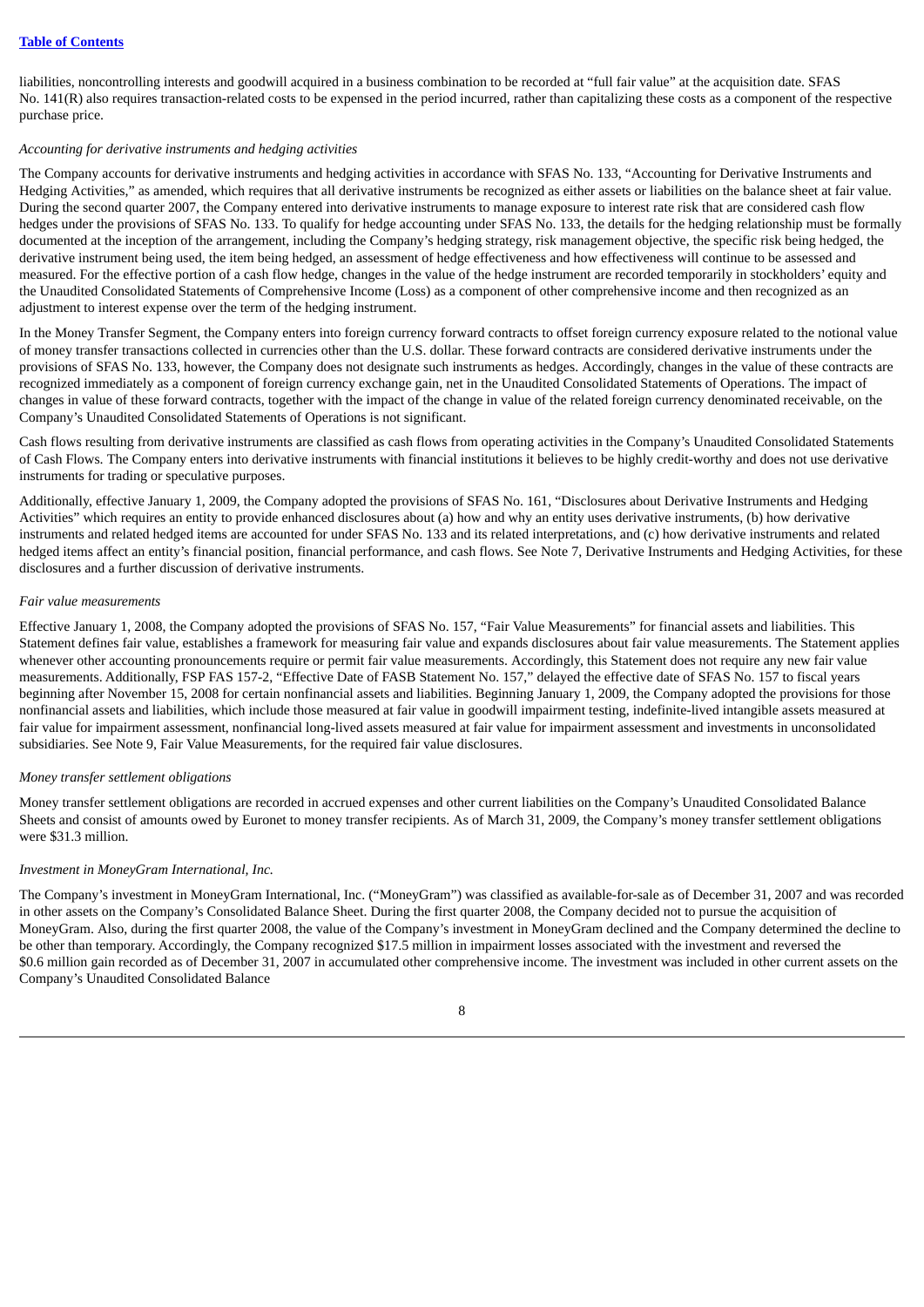Sheets as of March 31, 2009 and December 31, 2008. During the first quarter 2008, the Company also recorded acquisition related expenses totaling \$3.0 million, which are included in selling, general and administrative expenses.

## *Recent accounting pronouncements*

In April 2009, the FASB issued FSP FAS 141(R)-1, "Accounting for Assets Acquired and Liabilities Assumed in a Business Combination That Arise from Contingencies." FSP FAS 141(R)-1 amends the requirements to measure contingencies acquired in a business combination at fair value, requiring that a contingency acquired in a business combination be initially measured at fair value on the acquisition date if fair value can be determined during the measurement period. Acquired contingencies whose fair value cannot be determined during the measurement period would be recognized if it is probable that an asset existed or liability had been incurred at the acquisition date and the amount for that asset or liability can be reasonably estimated. FSP FAS 141(R)-1 is effective for Euronet beginning January 1, 2009, concurrent with the adoption of SFAS No. 141(R), and it did not have a material impact on the Consolidated Financial Statements.

In April 2009, the FASB issued FSP FAS 107-1 and APB 28-1, "Interim Disclosures about Fair Value of Financial Instruments," which requires the annual fair value disclosures about financial instruments within the scope of FAS 107 to also be made in interim financial statements. FSP FAS 107-1 and APB 28-1 is effective for Euronet for the quarterly reporting period ending June 30, 2009. The Company's adoption of FSP FAS 107-1 and APB 28-1 is not expected to have a material impact on the Consolidated Financial Statements.

## **(3) EARNINGS PER SHARE**

Basic earnings per share has been computed by dividing earnings available to common stockholders by the weighted average number of common shares outstanding during the respective period. Diluted earnings per share has been computed by dividing earnings available to common stockholders by the weighted-average shares outstanding during the respective period, after adjusting for the potential dilution of the assumed conversion of the Company's convertible debentures, shares issuable in connection with acquisition obligations, restricted stock and options to purchase the Company's common stock.

For the three-month periods ended March 31, 2009 and 2008, the Company incurred net losses; therefore, diluted loss per share is the same as basic loss per share for each period. For the three-month periods ended March 31, 2009 and 2008, the calculation of diluted loss per share excludes approximately 4,928,000 and 3,192,000, respectively, stock options or shares of restricted stock that are anti-dilutive to the Company's weighted average common shares outstanding. Additionally, for the three months ended March 31, 2008, the calculation of diluted loss per share excludes approximately 953,000 shares issuable in connection with acquisition obligations that are anti-dilutive to the Company's weighted average common shares outstanding.

The Company has \$59.2 million principal amount of 1.625% convertible debentures due 2024 and \$175 million principal amount of 3.50% convertible debentures due 2025 outstanding that, if converted, would have a potentially dilutive effect on the Company's stock. These debentures are convertible into 1.8 million shares of Common Stock for the \$59.2 million 1.625% issue, and 4.3 million shares of Common Stock for the \$175 million 3.50% issue only upon the occurrence of certain conditions. As required by EITF Issue No. 04-8, "The Effect of Contingently Convertible Debt on Diluted Earnings per Share," if dilutive, the impact of the contingently issuable shares must be included in the calculation of diluted earnings per share under the "if-converted" method, regardless of whether the conditions upon which the debentures would be convertible into shares of the Company's Common Stock have been met. Under the if-converted method, the assumed conversion of the 1.625% and 3.50% convertible debentures was anti-dilutive for both three-month periods ended March 31, 2009 and 2008.

## **(4) DISCONTINUED OPERATIONS**

During the second quarter 2008, the Company committed to a plan to sell Euronet Essentis Limited ("Essentis"), a U.K. software entity, in order to focus its investments and resources on its transaction processing businesses. The Company is in the process of selling the business. Accordingly, Essentis's results of operations are shown as discontinued operations in the Unaudited Consolidated Statements of Operations for all periods presented. Previously, Essentis's results were reported in the EFT Processing Segment. The segment results in Note 8, Segment Information, also reflect the reclassification of Essentis's results to discontinued operations. The following amounts related to Essentis have been segregated from continuing operations and reported as discontinued operations:

|                          | Three Months Ended March 31. |           |
|--------------------------|------------------------------|-----------|
| (in thousands)           | 2009                         | 2008      |
| <b>Revenues</b>          | \$1,424                      | \$2,270   |
| Loss before income taxes | (93)<br>ሖ                    | \$(1,121) |
| Net loss                 | (61)<br>ጦ<br>J.              | (813)     |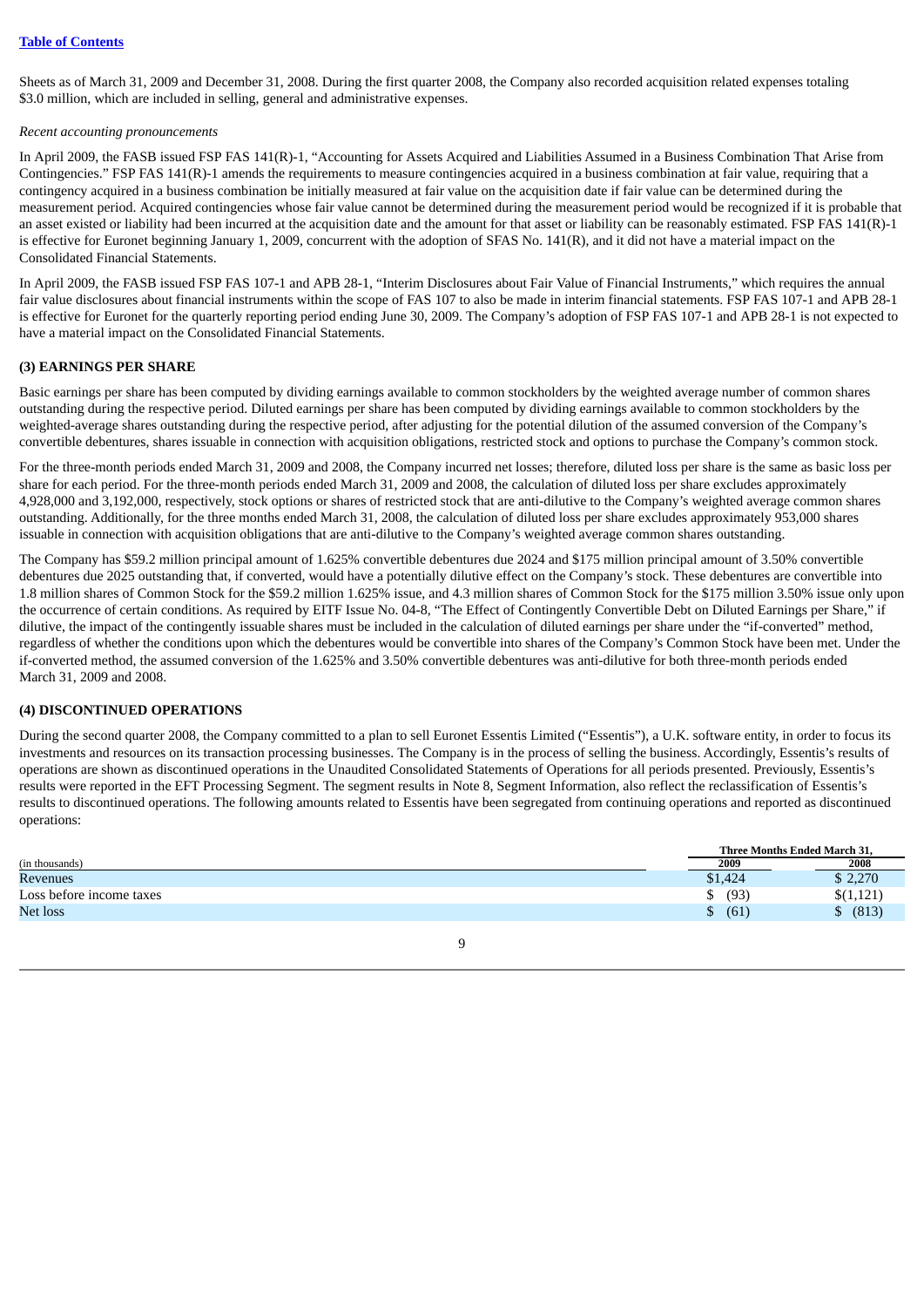## **Table of [Contents](#page-2-0)**

The Unaudited Consolidated Balance Sheets include Essentis's net assets expected to be sold and the major classes of its assets and liabilities are presented below:

| (in thousands)                                                    |                | March 31, 2009   |                | December 31,<br>2008      |
|-------------------------------------------------------------------|----------------|------------------|----------------|---------------------------|
| <b>ASSETS</b>                                                     |                |                  |                |                           |
| Current assets                                                    |                |                  |                |                           |
| Cash and cash equivalents                                         | \$             | 1,392            |                | 552                       |
| Trade accounts receivable, net of allowance for doubtful accounts |                | 1,243            |                | 2,187                     |
| Prepaid expenses and other current assets                         |                | 826              |                | 990                       |
| Total current assets                                              |                | 3,461            |                | 3,729                     |
| Property and equipment, net of accumulated depreciation           |                | 419              |                | 427                       |
| Acquired intangible assets, net of accumulated amortization       |                | 971              |                | 991                       |
| Other assets, net of accumulated amortization                     |                | 2,783            |                | 2,635                     |
| Total assets                                                      |                | 7,634            |                | 7,782                     |
|                                                                   |                |                  |                |                           |
| <b>LIABILITIES</b>                                                |                |                  |                |                           |
| Current liabilities                                               |                |                  |                |                           |
| .                                                                 | $\overline{a}$ | $\sum_{n=1}^{n}$ | $\overline{a}$ | $\mathbf{a} = \mathbf{a}$ |

| Trade accounts payable                         | D | 358   | 250   |
|------------------------------------------------|---|-------|-------|
| Accrued expenses and other current liabilities |   | 739   | 760   |
| Deferred revenue                               |   | 2,332 | 2,349 |
| Total current liabilities                      |   | 3,429 | 3,359 |
| Deferred income taxes                          |   | 611   | 624   |
| Other long-term liabilities                    |   |       | 3     |
| <b>Total liabilities</b>                       |   | 4.043 | 3.986 |
|                                                |   |       |       |
| Net assets                                     |   | 3.591 | 3.796 |

## **(5) GOODWILL AND ACQUIRED INTANGIBLE ASSETS, NET**

A summary of acquired intangible assets and goodwill activity for the three-month period ended March 31, 2009 is presented below:

| (in thousands)                                               | <b>Acquired</b><br>Intangible<br>Assets | Goodwill  | <b>Total</b><br>Intangible<br>Assets |
|--------------------------------------------------------------|-----------------------------------------|-----------|--------------------------------------|
| Balance as of December 31, 2008                              | \$125,313                               | \$488,305 | \$613,618                            |
| Increases (decreases):                                       |                                         |           |                                      |
| Impairment                                                   | (1,111)                                 | (8,773)   | (9,884)                              |
| Amortization                                                 | (5,552)                                 |           | (5, 552)                             |
| Other (primarily changes in foreign currency exchange rates) | (2, 422)                                | (14, 727) | (17, 149)                            |
| Balance as of March 31, 2009                                 | \$116,228                               | \$464,805 | \$581,033                            |

Estimated annual amortization expense on intangible assets with finite lives, before income taxes, as of March 31, 2009, is expected to total \$21.9 million for 2009, \$21.4 million for 2010, \$17.8 million for 2011, \$15.6 million for 2012, \$11.3 million for 2013 and \$8.8 million for 2014.

The Company's annual goodwill impairment test is performed during the fourth quarter. The Company's annual impairment test for the year ended December 31, 2008 resulted in the Company recording an estimated non-cash goodwill impairment charge of \$219.8 million in the fourth quarter of 2008 related to its RIA money transfer business and its Spanish prepaid business. Additionally, the Company recorded a non-cash impairment charge of \$0.3 million in the fourth quarter of 2008 related to certain trade names and customer relationships of the RIA money transfer business. The Company completed the impairment testing in the first quarter of 2009 and recorded an additional non-cash goodwill impairment charge of \$8.8 million and a \$1.1 million non-cash impairment charge related to a money transfer intangible asset in the first quarter of 2009.

Determining the fair value of reporting units requires significant management judgment in estimating future cash flows and assessing potential market and economic conditions. It is reasonably possible that the Company's operations will not perform as expected, or that estimates or assumptions could change, which may result in the Company recording additional material non-cash impairment charges during the year in which these changes take place.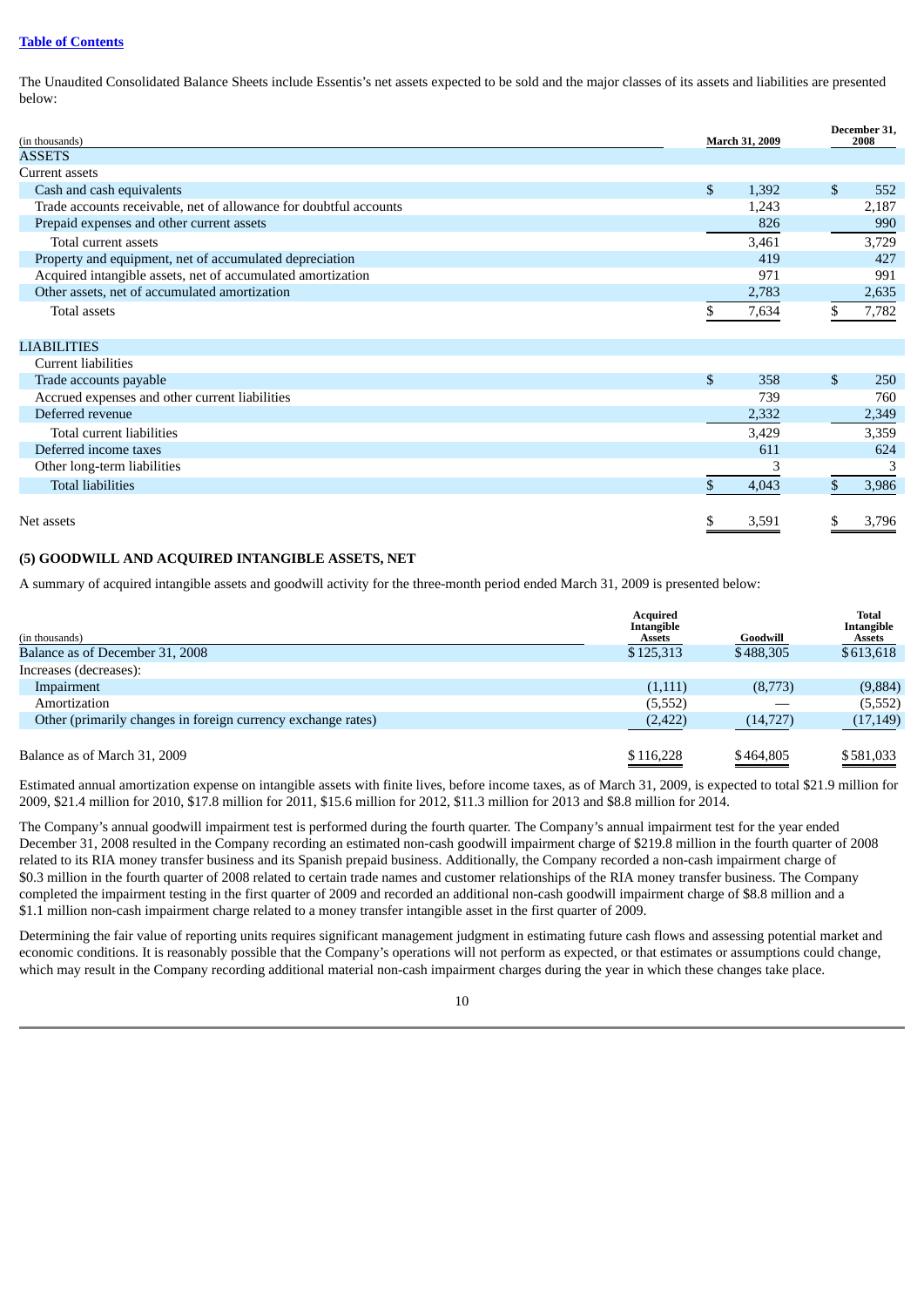## **(6) DEBT OBLIGATIONS**

A summary of debt obligation activity for the three-month period ended March 31, 2009 is presented below:

| (in thousands)                             | <b>Revolving</b><br>Credit<br><b>Facilities</b> | <b>Other Debt</b><br><b>Obligations</b> | Capital<br>Leases | 1.625%<br>Convertible<br><b>Debentures</b><br><b>Due 2024</b> | 3.50%<br>Convertible<br><b>Debentures</b><br><b>Due 2025</b> | Term Loan | Total     |
|--------------------------------------------|-------------------------------------------------|-----------------------------------------|-------------------|---------------------------------------------------------------|--------------------------------------------------------------|-----------|-----------|
| Balance at December 31, 2008               | \$16,719                                        | 288                                     | \$10,970          | \$66,548                                                      | \$147,446                                                    | \$132,000 | \$373,971 |
| Increases (decreases):                     |                                                 |                                         |                   |                                                               |                                                              |           |           |
| Net borrowings (repayments)                | (8,032)                                         | (52)                                    | (1,746)           | (10, 411)                                                     |                                                              | (1,000)   | (21, 241) |
| Accretion                                  |                                                 |                                         |                   | 906                                                           | 1,567                                                        |           | 2,473     |
| Capital lease interest                     |                                                 |                                         | 446               |                                                               |                                                              |           | 446       |
| Foreign exchange gain                      | (175)                                           | (150)                                   | (1,218)           |                                                               |                                                              |           | (1, 543)  |
| Balance at March 31, 2009                  | 8,512                                           | 86                                      | 8,452             | 57,043                                                        | 149,013                                                      | 131,000   | 354,106   |
| Less — current maturities                  |                                                 | (1)                                     | (3,685)           | (57, 043)                                                     |                                                              | (1,900)   | (62, 629) |
| Long-term obligations at March 31,<br>2009 | 8,512<br>\$                                     | \$<br>85                                | 4,767<br>\$       | \$                                                            | \$149,013                                                    | \$129,100 | \$291,477 |

In March 2009, the Company repurchased in privately negotiated transactions \$10.8 million in principal amount of the 1.625% convertible debentures due 2024. During the three-months ended March 31, 2009, the Company repaid \$1.0 million of the term loan, of which \$0.5 million was a scheduled repayment. The remaining \$0.5 million represents prepayment of amounts not yet due and along with the convertible debentures repurchase resulted in the Company recognizing a \$0.1 million pre-tax loss on early retirement of debt.

As discussed in Note 2, Summary of Significant Accounting Policies and Practices, the Company adopted the provisions of FSP APB 14-1 which resulted in the adjustment of amounts previously reported for the Company's convertible debentures. The 1.625% convertible debentures had principal amounts outstanding of \$59.2 million and \$70.0 million and unamortized discounts outstanding of \$2.1 million and \$3.5 million as of March 31, 2009 and December 31, 2008, respectively. The discount will be amortized through December 15, 2009. Contractual interest expense was \$0.3 million and \$0.6 million and discount accretion was \$0.9 million and \$1.7 million for the three months ended March 31, 2009 and 2008, respectively. The effective interest rate was 7.1% for the three months ended March 31, 2009 and 2008. The carrying amount of the equity portion was \$32.3 million as of March 31, 2009 and December 31, 2008.

The 3.50% convertible debentures had principal amounts outstanding of \$175.0 million and unamortized discounts outstanding of \$26.0 million and \$27.6 million as of March 31, 2009 and December 31, 2008, respectively. The discount will be amortized through October 15, 2012. Contractual interest expense was \$1.5 million and discount accretion was \$1.6 million and \$1.4 million for the three months ended March 31, 2009 and 2008, respectively. The effective interest rate was 8.4% for the three months ended March 31, 2009 and 2008. The carrying amount of the equity portion was \$45.1 million as of March 31, 2009 and December 31, 2008.

## **(7) DERIVATIVE INSTRUMENTS AND HEDGING ACTIVITIES**

During 2007, the Company entered into interest rate swap agreements for a total notional amount of \$50 million to manage interest rate exposure related to a portion of the term loan, which currently bears interest at the London Inter-Bank Offered Rate ("LIBOR") plus 200 basis points. The interest rate swap agreements are determined to be cash flow hedges and effectively convert \$50 million of the term loan to a fixed interest rate of 7.3% through the May 2009 maturity date of the swap agreements.

As of March 31, 2009, the Company had foreign currency forward contracts outstanding with a notional value of \$41.1 million, primarily in euros, which had a weighted average remaining maturity of 2.8 days. Although the Company enters into foreign currency forward contracts to offset foreign currency exposure related to the notional value of money transfer transactions collected in currencies other than the U.S. dollar, they are not designated as hedges under SFAS No. 133. This is mainly due the relatively short duration of the contracts, typically 1 to 14 days, and the frequency which the Company enters into them.

The Company has an office lease in a foreign country that requires payment in a currency that is not the functional currency of either party to the lease or the Company's reporting currency. Therefore, the lease contains an embedded derivative per SFAS No. 133 and its fair value is recorded in the Unaudited Consolidated Balance Sheet.

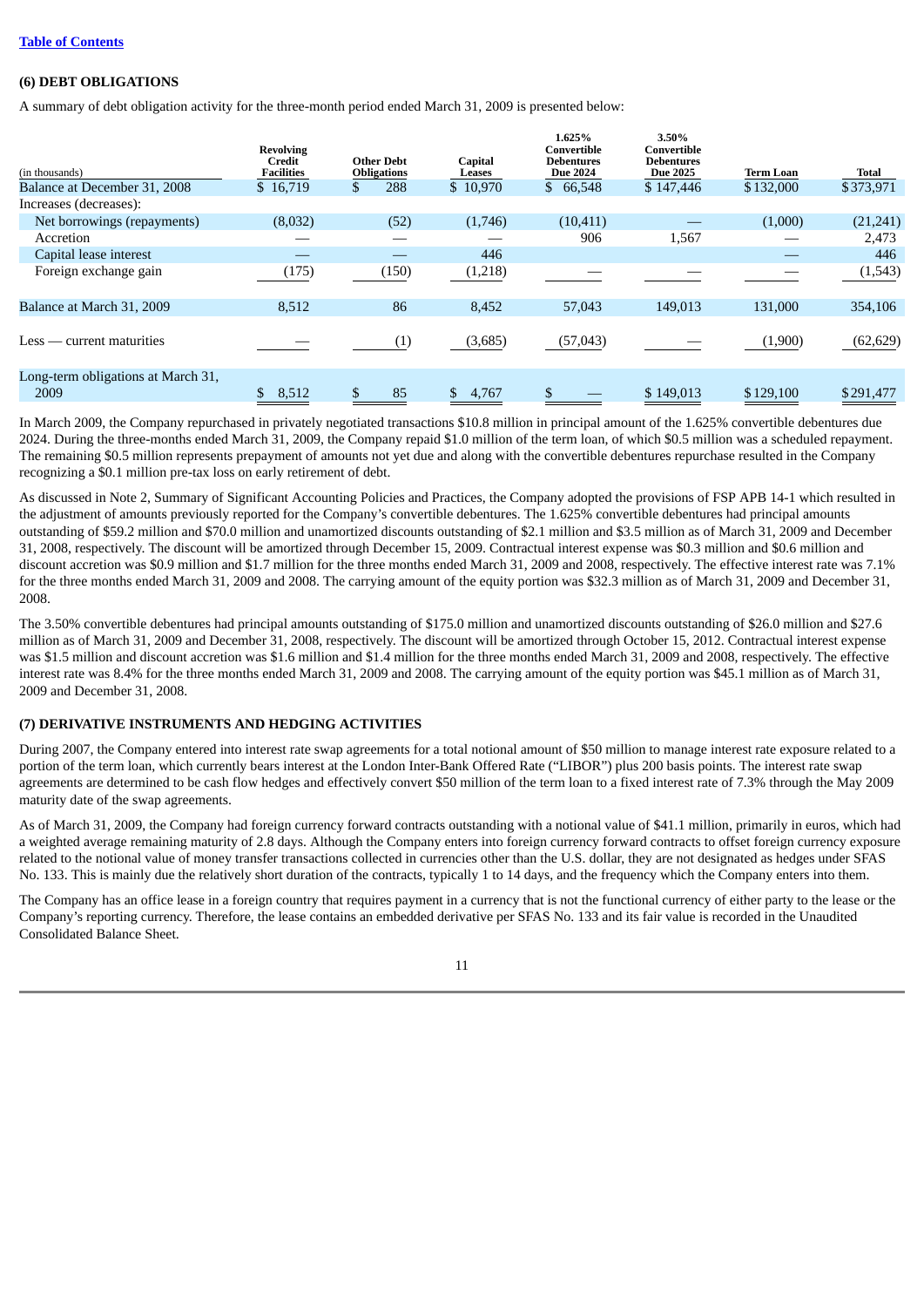## **Table of [Contents](#page-2-0)**

Below are the tabular disclosures required by SFAS No. 161:

|                                                                                               |                                                                                       | <b>Fair Values of Derivative</b><br><b>Instruments</b> |                                                                                                                |                     |                      |  |
|-----------------------------------------------------------------------------------------------|---------------------------------------------------------------------------------------|--------------------------------------------------------|----------------------------------------------------------------------------------------------------------------|---------------------|----------------------|--|
| (in thousands)                                                                                | <b>Consolidated Balance Sheet</b><br>Location                                         |                                                        | March 31, 2009                                                                                                 |                     | December 31,<br>2008 |  |
|                                                                                               |                                                                                       |                                                        | <b>Liability Derivatives</b>                                                                                   |                     |                      |  |
| Derivatives designated as hedging instruments under SFAS No. 133                              |                                                                                       |                                                        |                                                                                                                |                     |                      |  |
| Interest rate swaps related to floating rate debt                                             | Accrued expenses and<br>other current liabilities                                     | \$                                                     | (353)                                                                                                          | \$                  | (830)                |  |
|                                                                                               |                                                                                       |                                                        | <b>Asset Derivatives</b>                                                                                       |                     |                      |  |
| Derivatives not designated as hedging instruments under SFAS No. 133                          |                                                                                       |                                                        |                                                                                                                |                     |                      |  |
| Foreign currency derivative contracts - gross gains                                           | Cash and cash equivalents                                                             | \$                                                     | 365                                                                                                            | \$                  | 433                  |  |
| Foreign currency derivative contracts — gross losses                                          | Cash and cash equivalents                                                             |                                                        | (124)                                                                                                          |                     | (155)                |  |
| Total                                                                                         |                                                                                       | \$                                                     | 241                                                                                                            | \$                  | 278                  |  |
|                                                                                               |                                                                                       |                                                        | <b>Liability Derivatives</b>                                                                                   |                     |                      |  |
| Embedded derivative in foreign lease                                                          | Other long-term liabilities                                                           | \$                                                     | (569)                                                                                                          | \$                  |                      |  |
| <b>Total derivatives</b>                                                                      |                                                                                       | \$                                                     | (681)                                                                                                          | \$                  | (552)                |  |
| (in thousands)                                                                                |                                                                                       |                                                        | <b>Amount of Gain (Loss)</b><br><b>Recognized in OCI on Derivative</b><br>Three Months Ended March 31,<br>2009 | (Effective Portion) | 2008                 |  |
| Derivatives in SFAS No. 133 Cash Flow Hedging Relationships                                   |                                                                                       |                                                        |                                                                                                                |                     |                      |  |
| Interest rate swaps related to floating rate debt                                             |                                                                                       |                                                        | \$<br>477                                                                                                      |                     | (751)                |  |
| (in thousands)                                                                                | <b>Location of Gain (Loss)</b><br><b>Recognized in Income on</b><br><b>Derivative</b> |                                                        | <b>Amount of Gain (Loss)</b><br><b>Recognized in Income on</b><br>Three Months Ended March 31,<br>2009         | <b>Derivative</b>   | 2008                 |  |
| Derivatives not designated as hedging instruments under SFAS No. 133                          |                                                                                       |                                                        |                                                                                                                |                     |                      |  |
| Foreign currency derivative contracts                                                         | Foreign currency<br>exchange gain (loss),<br>net                                      |                                                        | \$<br>(37)                                                                                                     | \$                  | 79                   |  |
|                                                                                               | Foreign currency<br>exchange gain (loss),                                             |                                                        | (569)                                                                                                          |                     |                      |  |
| Embedded derivative in foreign lease<br>Total                                                 | net                                                                                   |                                                        | (606)<br>S                                                                                                     |                     | $\overline{79}$      |  |
|                                                                                               |                                                                                       |                                                        |                                                                                                                |                     |                      |  |
| See Note 9, Fair Value Measurements, for the determination of the fair values of derivatives. |                                                                                       |                                                        |                                                                                                                |                     |                      |  |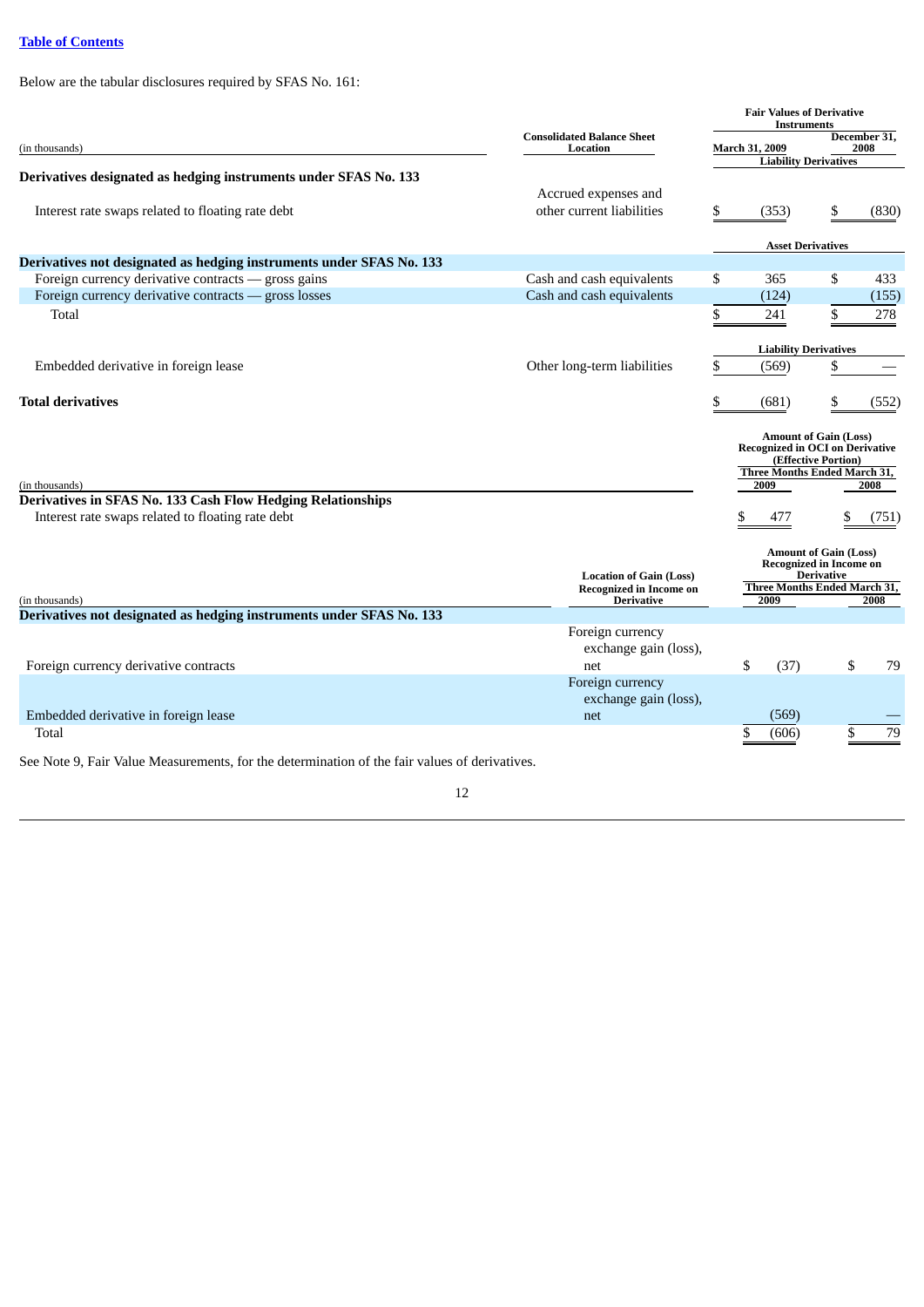## **(8) SEGMENT INFORMATION**

Euronet's reportable operating segments have been determined in accordance with SFAS No. 131, "Disclosures About Segments of an Enterprise and Related Information." The Company currently operates in the following three reportable operating segments:

- 1) Through the EFT Processing Segment, the Company processes transactions for a network of ATMs and POS terminals across Europe, the Middle East and Asia Pacific. The Company provides comprehensive electronic payment solutions consisting of ATM network participation, outsourced ATM and POS management solutions, credit and debit card outsourcing and electronic recharge services for prepaid mobile airtime. Through this segment, the Company also offers a suite of integrated electronic financial transaction ("EFT") software solutions for electronic payment and transaction delivery systems.
- 2) Through the Prepaid Processing Segment, the Company provides distribution of prepaid mobile airtime and other prepaid products and collection services in Europe, the Middle East, Asia Pacific and North America.
- 3) Through the Money Transfer Segment, the Company provides global money transfer and bill payment services through a sending network of agents and Company-owned stores primarily in North America and Europe, disbursing money transfers through a worldwide payer network. Bill payment services are offered primarily in the U.S.

In addition, in its administrative division, "Corporate Services, Eliminations and Other," the Company accounts for non-operating activity, certain intersegment eliminations and the costs of providing corporate and other administrative services to the three segments. These services are not directly identifiable with the Company's reportable operating segments. The following tables present the segment results of the Company's operations for the threemonth periods ended March 31, 2009 and 2008:

|                                                   | For the Three Months Ended March 31, 2009 |                       |                          |                                                            |              |  |
|---------------------------------------------------|-------------------------------------------|-----------------------|--------------------------|------------------------------------------------------------|--------------|--|
| (in thousands)                                    | <b>EFT</b><br>Processing                  | Prepaid<br>Processing | <b>Money</b><br>Transfer | Corporate<br>Services.<br><b>Eliminations</b><br>and Other | Consolidated |  |
| <b>Total revenues</b>                             | \$46,206                                  | \$134,523             | \$52,968                 |                                                            | 233,697      |  |
| Operating expenses:                               |                                           |                       |                          |                                                            |              |  |
| Direct operating costs                            | 18,955                                    | 109.035               | 25,558                   |                                                            | 153,548      |  |
| Salaries and benefits                             | 7,012                                     | 6,424                 | 11,820                   | 3,340                                                      | 28,596       |  |
| Selling, general and administrative               | 4,147                                     | 4,542                 | 8,815                    | 1,564                                                      | 19,068       |  |
| Goodwill and acquired intangible asset impairment |                                           |                       | 9,884                    |                                                            | 9,884        |  |
| Depreciation and amortization                     | 4,182                                     | 3,646                 | 4,762                    | 313                                                        | 12,903       |  |
| Total operating expenses                          | 34,296                                    | 123,647               | 60,839                   | 5,217                                                      | 223,999      |  |
| Operating income (loss)                           | \$11,910                                  | \$10,876              | (7, 871)                 | (5,217)                                                    | 9,698        |  |

|                                     | For the Three Months Ended March 31, 2008 |                              |                   |                                                            |                |
|-------------------------------------|-------------------------------------------|------------------------------|-------------------|------------------------------------------------------------|----------------|
| (in thousands)                      | <b>EFT</b><br>Processing                  | Prepaid<br><b>Processing</b> | Money<br>Transfer | Corporate<br>Services.<br><b>Eliminations</b><br>and Other | Consolidated   |
| Total revenues                      | \$48,236                                  | \$144,225                    | \$52,332          |                                                            | 244,793<br>\$. |
| Operating expenses:                 |                                           |                              |                   |                                                            |                |
| Direct operating costs              | 21,737                                    | 117,856                      | 26,345            |                                                            | 165,938        |
| Salaries and benefits               | 7.908                                     | 6,568                        | 11.757            | 4,461                                                      | 30.694         |
| Selling, general and administrative | 3.778                                     | 5,275                        | 7,452             | 4.444                                                      | 20,949         |
| Depreciation and amortization       | 4,668                                     | 4,192                        | 4,827             | 294                                                        | 13,981         |
| Total operating expenses            | 38,091                                    | 133,891                      | 50,381            | 9,199                                                      | 231,562        |
| Operating income (loss)             | \$10,145                                  | \$10,334                     | 1,951             | (9, 199)                                                   | 13,231         |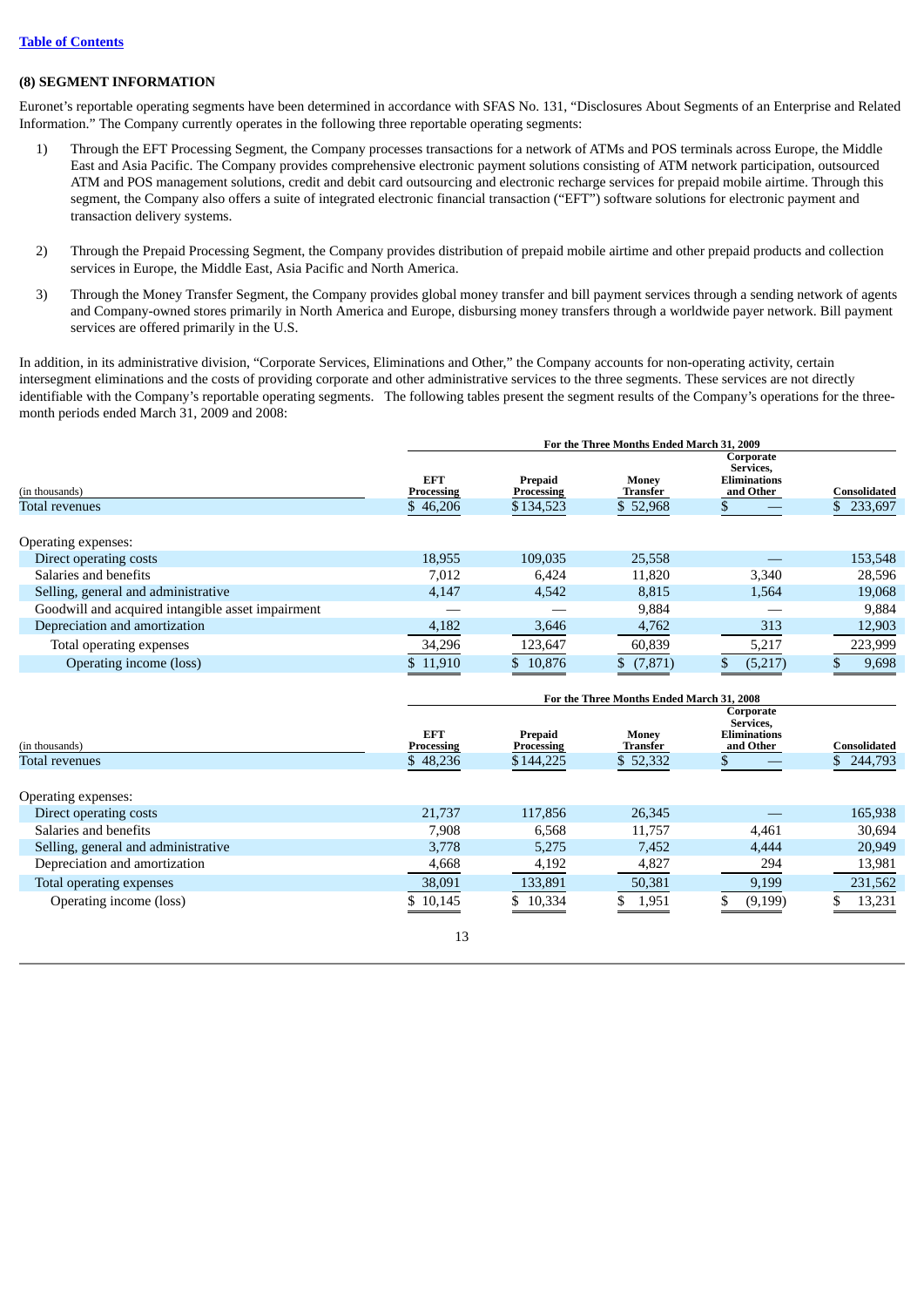## **(9) FAIR VALUE MEASUREMENTS**

The Company's assets and liabilities recorded at fair value on a recurring basis are set forth in the following table:

|                                                   |                         | <b>Fair Value Measurements as of</b>                    |                                   |
|---------------------------------------------------|-------------------------|---------------------------------------------------------|-----------------------------------|
|                                                   |                         | <b>March 31, 2009 Using</b>                             |                                   |
|                                                   | Carrying<br>Value as of | <b>Ouoted Prices</b><br>in Active<br><b>Markets for</b> | Signifcant<br>Other<br>Observable |
| (in thousands)                                    | <b>March 31, 2009</b>   | <b>Identical Assets</b>                                 | Inputs                            |
| Available-for-sale investment securities          | \$1,579                 | \$1,579                                                 |                                   |
| Interest rate swaps related to floating rate debt | (353)                   |                                                         | (353)                             |
| Foreign currency derivative contracts             | 241                     |                                                         | 241                               |
| Embedded derivative in foreign lease              | (569)                   |                                                         | (569)                             |

The Company values available for sale investment securities using quoted prices from the securities' primary exchange. Interest rate swaps are valued using present value measurements based on the LIBOR swap rate, credit spreads and other relevant market conditions. Foreign currency derivative contracts are valued using foreign currency exchange quotations for similar assets and liabilities. The embedded derivative in foreign lease is valued using present value techniques and foreign currency exchange quotations.

Certain assets are measured at fair value on a non-recurring basis. For the three months ended March 31, 2009, the Company finalized the assessment of the fair value of the goodwill related to its RIA money transfer business and its Spanish prepaid business and recorded an impairment charge as discussed in Note 5, Goodwill and Acquired Intangible Assets, Net. The fair values were determined using significant unobservable inputs. The fair value of goodwill was determined by calculating its implied fair value as the excess of the fair value of the respective entity over the fair value of its net assets. Additionally, management determined that an acquired intangible asset associated with a previous acquisition in the Money Transfer Segment had no value and, accordingly, the Company recorded a write-off of the remaining net book value of the intangible asset. The fair values of these assets are summarized in the following table:

| (in thousands)             | Carrying<br>Value as of<br><b>March 31, 2009</b> | <b>Fair Value Measurements</b><br>as of March 31, 2009<br><b>Using Significant</b><br>Unobservable Inputs | <b>Total Losses for</b><br>the Three<br><b>Months Ended</b><br><b>March 31, 2009</b> |
|----------------------------|--------------------------------------------------|-----------------------------------------------------------------------------------------------------------|--------------------------------------------------------------------------------------|
| Goodwill                   | 258.831                                          | 258,831                                                                                                   | (8,773)                                                                              |
| Acquired intangible assets |                                                  |                                                                                                           | (1,111)                                                                              |
|                            |                                                  |                                                                                                           | (9,884)                                                                              |

## **(10) GUARANTEES**

As of March 31, 2009, the Company had \$43.4 million of stand-by letters of credit/bank guarantees issued on its behalf, of which \$8.3 million are collateralized by cash deposits held by the respective issuing banks.

Euronet regularly grants guarantees in support of obligations of subsidiaries. As of March 31, 2009, the Company granted off balance sheet guarantees for cash in various ATM networks amounting to \$17.8 million over the terms of the cash supply agreements and performance guarantees amounting to approximately \$25.7 million over the terms of the agreements with the customers.

From time to time, Euronet enters into agreements with unaffiliated parties that contain indemnification provisions, the terms of which may vary depending on the negotiated terms of each respective agreement. The amount of such potential obligations is generally not stated in the agreements. Our liability under such indemnification provisions may be mitigated by relevant insurance coverage and may be subject to time and materiality limitations, monetary caps and other conditions and defenses. Such indemnification obligations include the following:

**•** In connection with contracts with financial institutions in the EFT Processing Segment, the Company is responsible for damages to ATMs and theft of ATM network cash that, generally, is not recorded on the Company's Consolidated Balance Sheets. As of March 31, 2009, the balance of ATM network cash for which the Company was responsible was approximately \$240 million. The Company maintains insurance policies to mitigate this exposure;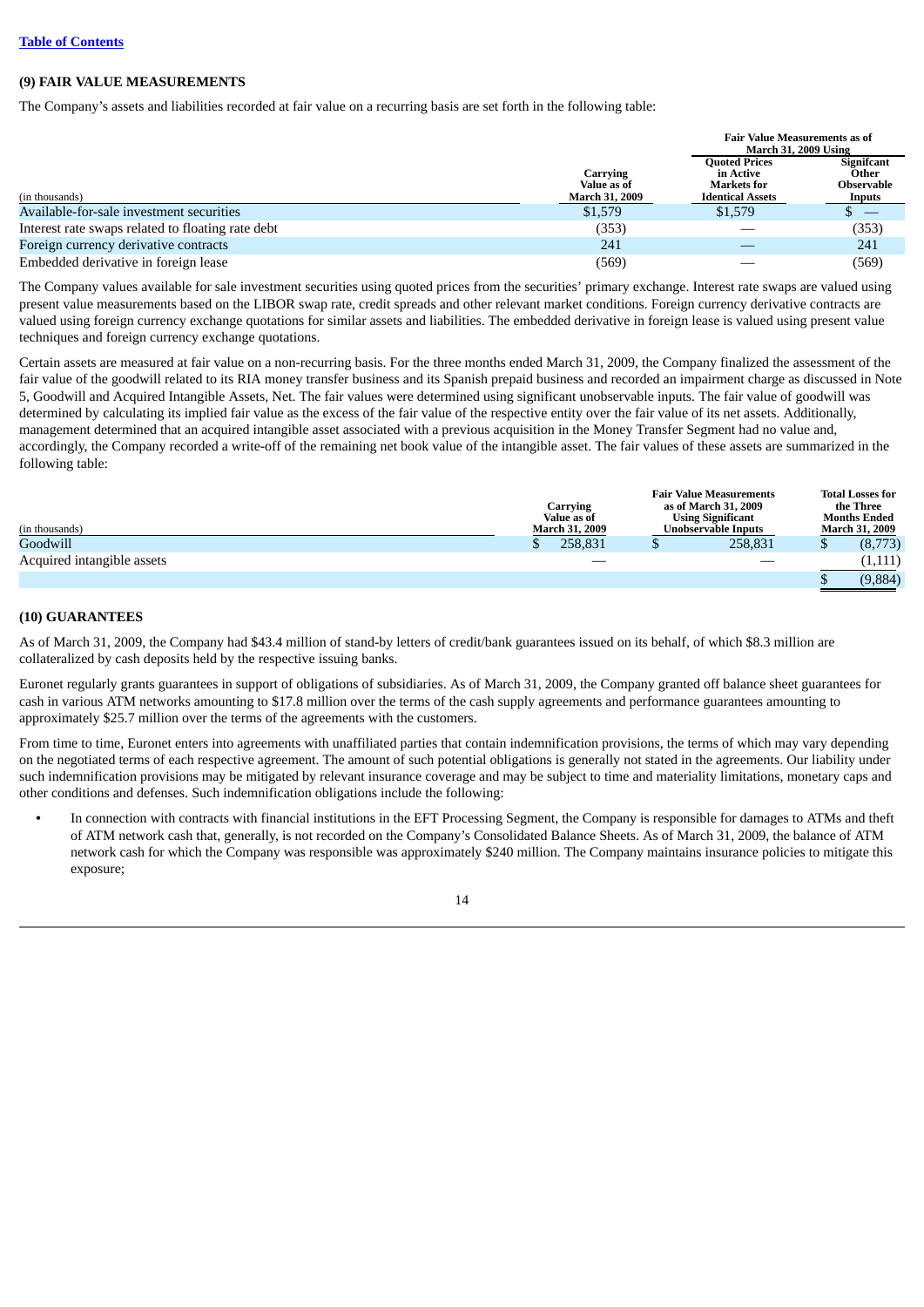- **•** In connection with the license of proprietary systems to customers, Euronet provides certain warranties and infringement indemnities to the licensee, which generally warrant that such systems do not infringe on intellectual property owned by third parties and that the systems will perform in accordance with their specifications;
- **•** Euronet has entered into purchase and service agreements with vendors and consulting agreements with providers of consulting services, pursuant to which the Company has agreed to indemnify certain of such vendors and consultants, respectively, against third-party claims arising from the Company's use of the vendor's product or the services of the vendor or consultant;
- **•** In connection with acquisitions and dispositions of subsidiaries, operating units and business assets, the Company has entered into agreements containing indemnification provisions, which can be generally described as follows: (i) in connection with acquisitions made by Euronet, the Company has agreed to indemnify the seller against third party claims made against the seller relating to the subject subsidiary, operating unit or asset and arising after the closing of the transaction, and (ii) in connection with dispositions made by Euronet, Euronet has agreed to indemnify the buyer against damages incurred by the buyer due to the buyer's reliance on representations and warranties relating to the subject subsidiary, operating unit or business assets in the disposition agreement if such representations or warranties were untrue when made;
- **•** Euronet has entered into agreements with certain third parties, including banks that provide fiduciary and other services to Euronet or to the Company's benefit plans. Under such agreements, the Company has agreed to indemnify such service providers for third party claims relating to the carrying out of their respective duties under such agreements; and
- **•** The Company has obtained surety bonds in compliance with money transfer licensing requirements of the applicable governmental authorities and has agreed to reimburse the surety for any amounts that they are required to pay in connection with such bonds.

The Company is also required to meet minimum capitalization and cash requirements of various regulatory authorities in the jurisdictions in which the Company has money transfer operations. To date, the Company is not aware of any significant claims made by the indemnified parties or third parties to guarantee agreements with the Company and, accordingly, no liabilities were recorded as of March 31, 2009 or December 31, 2008.

## **(11) INCOME TAXES**

The Company's effective tax rates were (81%) and 359% for the three-month periods ended March 31, 2009 and 2008, respectively. The effective tax rates were significantly influenced by the goodwill and acquired intangible assets impairment charge and foreign currency exchange net loss for the first quarter 2009 and the impairment loss on investment securities and foreign currency exchange net gain for the first quarter 2008. Excluding foreign currency exchange results and the impairments to goodwill and acquired intangible assets and to investment securities from pre-tax income, as well as the related tax effects for these items, the Company's effective tax rates were 41.6% and 28.1% for the three months ended March 31, 2009 and 2008, respectively.

The increase in the effective tax rate, as adjusted, for the first quarter 2009 compared to the same period in 2008 was primarily related to the loss of certain tax deductions in Spain as a result of the goodwill and acquired intangible assets impairment charges. Also, approximately \$3.5 million of contract termination fees were recorded in India which has a tax rate that is higher than the Company's weighted average effective tax rate.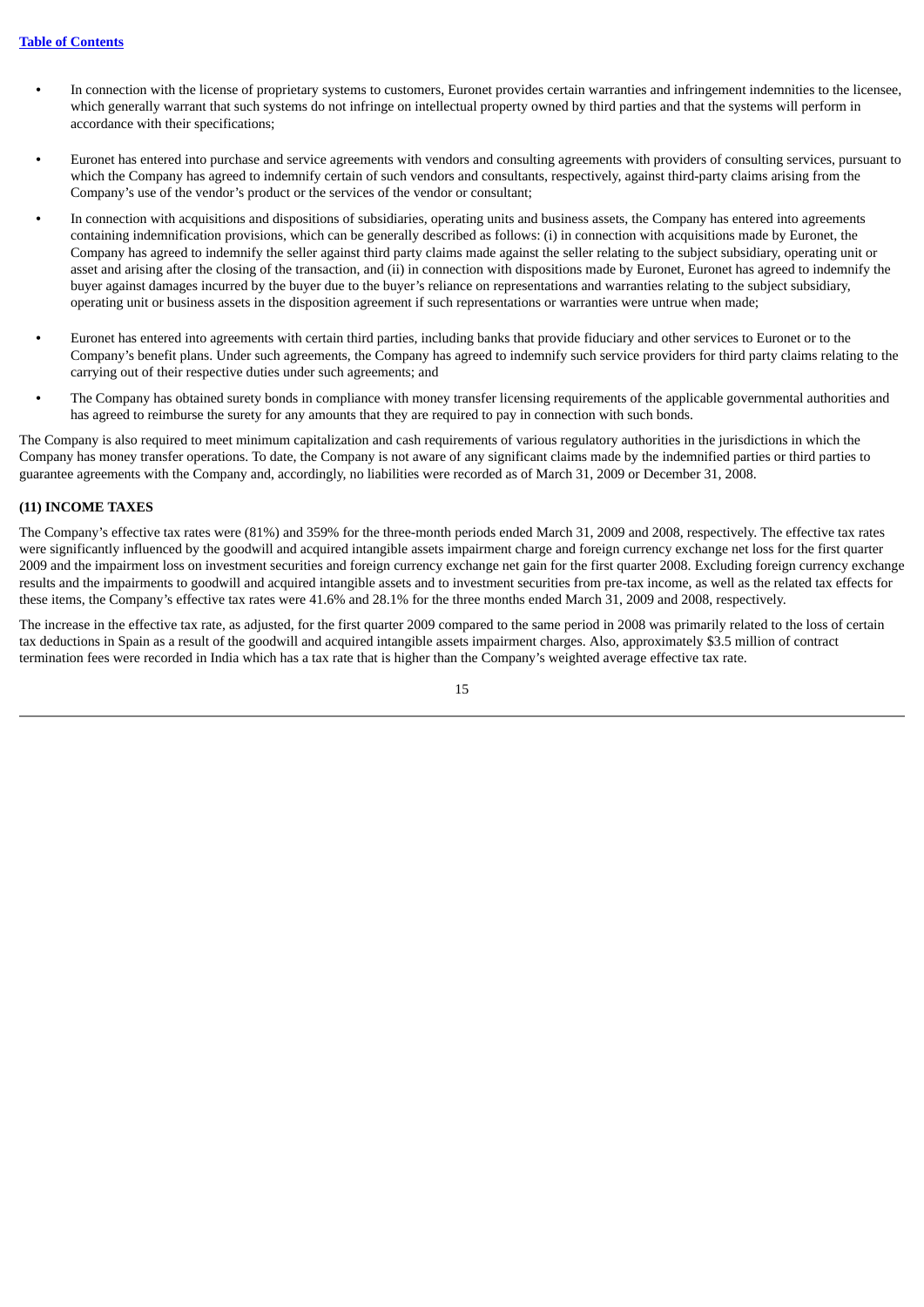## <span id="page-16-0"></span>**ITEM 2. MANAGEMENT'S DISCUSSION AND ANALYSIS OF FINANCIAL CONDITION AND RESULTS OF OPERATIONS OVERVIEW**

## **COMPANY OVERVIEW, GEOGRAPHIC LOCATIONS AND PRINCIPAL PRODUCTS AND SERVICES**

Euronet Worldwide, Inc. (together with our subsidiaries, "we," "us," "Euronet" or the "Company") is a leading electronic payments provider, offering automated teller machine ("ATM"), point-of-sale ("POS") and card outsourcing services, card issuing and merchant acquiring services, integrated electronic financial transaction ("EFT") software, network gateways, electronic distribution of top-up services for prepaid mobile airtime and other prepaid products, electronic consumer money transfer and bill payment services to financial institutions, mobile operators, retailers and individual customers. As of March 31, 2009, we operate in the following three principal business segments.

- **•** An EFT Processing Segment, which processes transactions for a network of 9,205 ATMs and approximately 56,000 POS terminals across Europe, the Middle East and Asia Pacific. We provide comprehensive electronic payment solutions consisting of ATM network participation, outsourced ATM and POS management solutions, credit and debit card outsourcing and electronic recharge services for prepaid mobile airtime. Through this segment, we also offer a suite of integrated EFT software solutions for electronic payment and transaction delivery systems.
- **•** A Prepaid Processing Segment, which provides distribution of prepaid mobile airtime and other prepaid products and collection services for various prepaid products, cards and services. We are one of the largest international providers of prepaid mobile airtime processing. Including terminals operated by unconsolidated subsidiaries, we operate a network of approximately 421,000 POS terminals providing electronic processing of prepaid mobile airtime top-up services in Europe, the Middle East, Asia Pacific and North America.
- **•** A Money Transfer Segment, which provides global consumer to consumer money transfer services. We offer this service through a sending network of agents and Company-owned stores primarily in Europe and North America, disbursing money transfers through a worldwide payer network. Bill payment services are offered primarily in the U.S. Based on revenues and volumes, through this segment, we are the third-largest global money transfer company. The Money Transfer Segment originates and terminates transactions through a network of approximately 77,100 locations, which include sending agents and Company-owned stores, and an extensive payer network in more than 100 countries.

We have five processing centers in Europe, two in Asia Pacific and two in North America. We have 23 principal offices in Europe, six in North America, five in Asia Pacific and one in the Middle East. Our executive offices are located in Leawood, Kansas, USA. With approximately 73% of our revenues denominated in currencies other than the U.S. dollar, any significant changes in currency exchange rates will likely have a significant impact on our growth in revenues, operating income and diluted earnings per share.

## **SOURCES OF REVENUES AND CASH FLOW**

Euronet earns revenues and income based on ATM management fees, transaction fees and commissions, professional services, software licensing fees and software maintenance agreements. Each business segment's sources of revenue are described below.

*EFT Processing Segment* — Revenues in the EFT Processing Segment, which represented approximately 20% of total consolidated revenues for the first quarter 2009, are derived from fees charged for transactions effected by cardholders on our proprietary network of ATMs, as well as fixed management fees and transaction fees we charge to banks for operating ATMs and processing credit cards under outsourcing agreements. Through our proprietary network, we generally charge fees for four types of ATM transactions: i) cash withdrawals, ii) balance inquiries, iii) transactions not completed because the relevant card issuer does not give authorization, and iv) prepaid telecommunication recharges. Revenues in this segment are also derived from license fees, professional services and maintenance fees for software and sales of related hardware. Software license fees are the fees we charge to license our proprietary application software to customers. Professional service fees consist of charges for customization, installation and consulting services to customers. Software maintenance revenues represent the ongoing fees charged for maintenance and support for customers' software products. Hardware sales are derived from the sale of computer equipment necessary for the respective software solution.

*Prepaid Processing Segment* — Revenues in the Prepaid Processing Segment, which represented approximately 57% of total consolidated revenues for the first quarter 2009, are primarily derived from commissions or processing fees received from telecommunications service providers for the sale and distribution of prepaid mobile airtime. We also generate revenues from commissions earned from the distribution of other prepaid products. Due to certain provisions in our mobile phone operator agreements, the operators have the ability to reduce the overall commission paid on each top-up transaction. However, by virtue of our agreements with retailers (distributors where POS terminals are located) in certain markets, not all of these reductions are absorbed by us because we are able to pass a significant portion of the reductions to retailers. Accordingly, under certain retailer agreements, the effect is to reduce revenues and reduce our direct operating costs resulting in only a small impact on gross margin and operating income. In some markets, reductions in commissions can significantly impact our results as it may not be possible, either contractually or commercially in the concerned market, to pass a

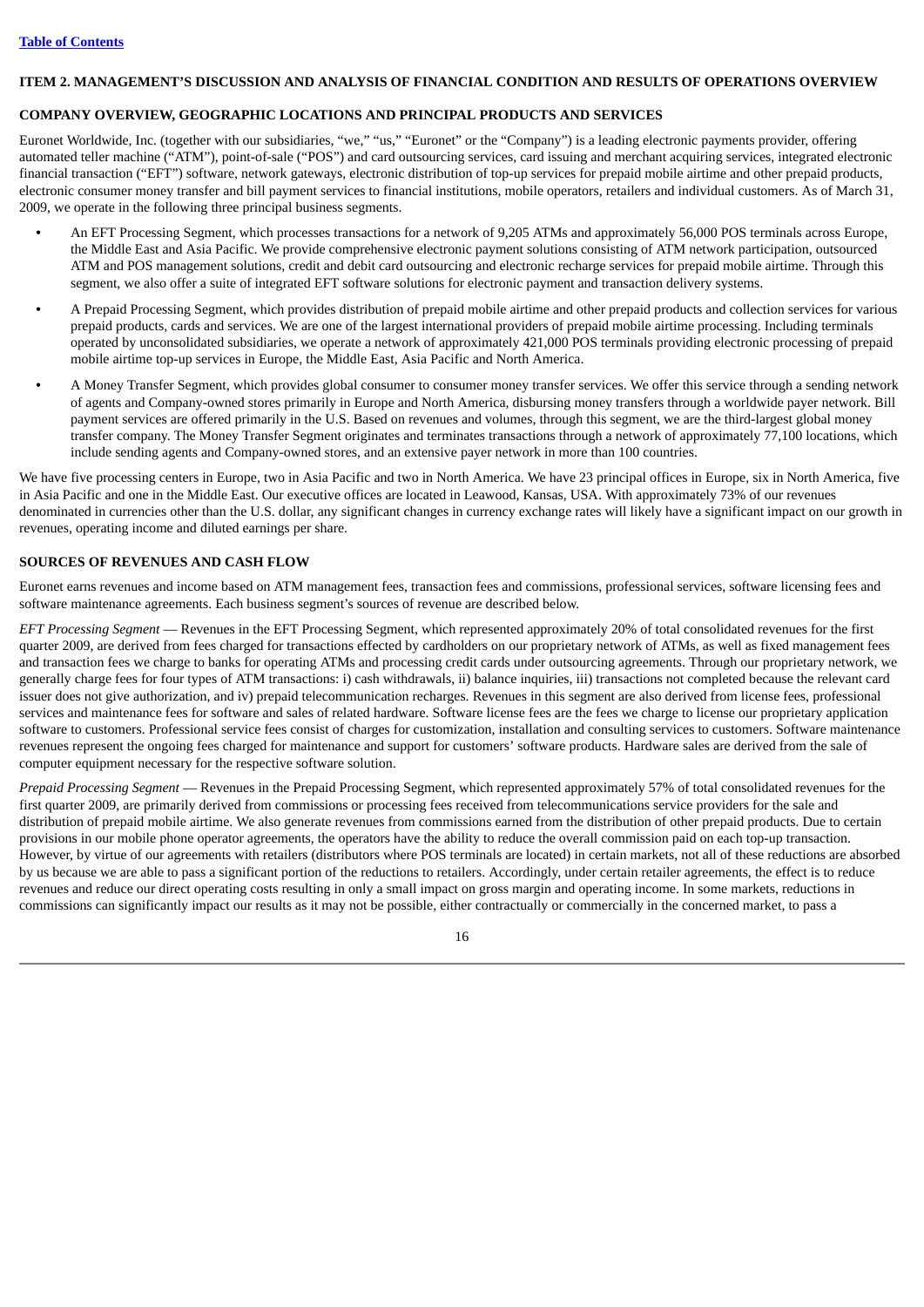reduction in commissions to the retailers. In Australia, certain retailers negotiate directly with the mobile phone operators for their own commission rates, which also limits our ability to pass through reductions in commissions. Agreements with mobile operators are important to the success of our business. These agreements permit us to distribute prepaid mobile airtime to the mobile operators' customers. Other products offered by this segment include prepaid long distance calling card plans, prepaid Internet plans, prepaid debit cards, prepaid gift cards, bill payment, money transfer and prepaid mobile content such as music, ringtones and games.

*Money Transfer Segment* — Revenues in the Money Transfer Segment, which represents approximately 23% of total consolidated revenues for the first quarter 2009, are primarily derived through the charging of a transaction fee, as well as the difference between purchasing foreign currency at wholesale exchange rates and selling the foreign currency to consumers at retail exchange rates. We have an origination network in place comprised of agents and company-owned stores in Europe and North America and a worldwide network of correspondent agents, consisting primarily of financial institutions in the transfer destination countries. Origination and correspondent agents each earn fees for cash collection and distribution services. These fees are recognized as direct operating costs at the time of sale.

## **OPPORTUNITIES AND CHALLENGES**

*EFT Processing Segment* — The continued expansion and development of our EFT Processing Segment business will depend on various factors including, but not necessarily limited to, the following:

- **•** the impact of competition by banks and other ATM operators and service providers in our current target markets;
- **•** the demand for our ATM outsourcing services in our current target markets;
- **•** the ability to develop products or services to drive increases in transactions;
- **•** the expansion of our various business lines in markets where we operate and in new markets;
- **•** the entrance into additional card acceptance and ATM management agreements with banks;
- **•** the ability to obtain required licenses in markets we intend to enter or expand services;
- **•** the availability of financing for expansion;
- **•** the ability to efficiently install ATMs contracted under newly awarded outsourcing agreements;
- **•** the ability to renew existing contracts at profitable rates;
- **•** the ability to expand and sign additional customers for the cross-border merchant processing and acquiring business; and
- **•** the continued development and implementation of our software products and their ability to interact with other leading products.

*Prepaid Processing Segment* — The continued expansion and development of the Prepaid Processing Segment business will depend on various factors, including, but not necessarily limited to, the following:

- **•** the ability to negotiate new agreements in additional markets with mobile phone operators, agent financial institutions and retailers;
- **•** the ability to use existing expertise and relationships with mobile operators and retailers to our advantage;
- **•** the continuation of the trend towards conversion from scratch card solutions to electronic processing solutions for prepaid mobile airtime among mobile phone users and the continued use of third-party providers such as ourselves to supply this service;
- **•** the development of mobile phone networks in these markets and the increase in the number of mobile phone users;
- **•** the overall pace of growth in the prepaid mobile phone market;
- **•** our market share of the retail distribution capacity;
- **•** the level of commission that is paid to the various intermediaries in the prepaid mobile airtime distribution chain;
- **•** our ability to add new and differentiated prepaid products in addition to those offered by mobile operators;
- **•** the ability to take advantage of cross-selling opportunities with our Money Transfer Segment, including providing money transfer services through our prepaid locations; and
- **•** the availability of financing for further expansion.

*Money Transfer Segment* — The expansion and development of our money transfer business will depend on various factors, including, but not necessarily limited to, the following:

- **•** the continued growth in worker migration and employment opportunities;
- **•** the mitigation of economic and political factors that have had an adverse impact on money transfer volumes, such as changes in the economic sectors in which immigrants work and the developments in immigration policies in the U.S.;
- **•** the continuation of the trend of increased use of electronic money transfer and bill payment services among immigrant workers and the unbanked population in our markets;
- **•** the ability to maintain our agent and correspondent networks;
- **•** the ability to offer our products and services or develop new products and services at competitive prices to drive increases in transactions;
- **•** the expansion of our services in markets where we operate and in new markets;
- **•** the ability to strengthen our brands;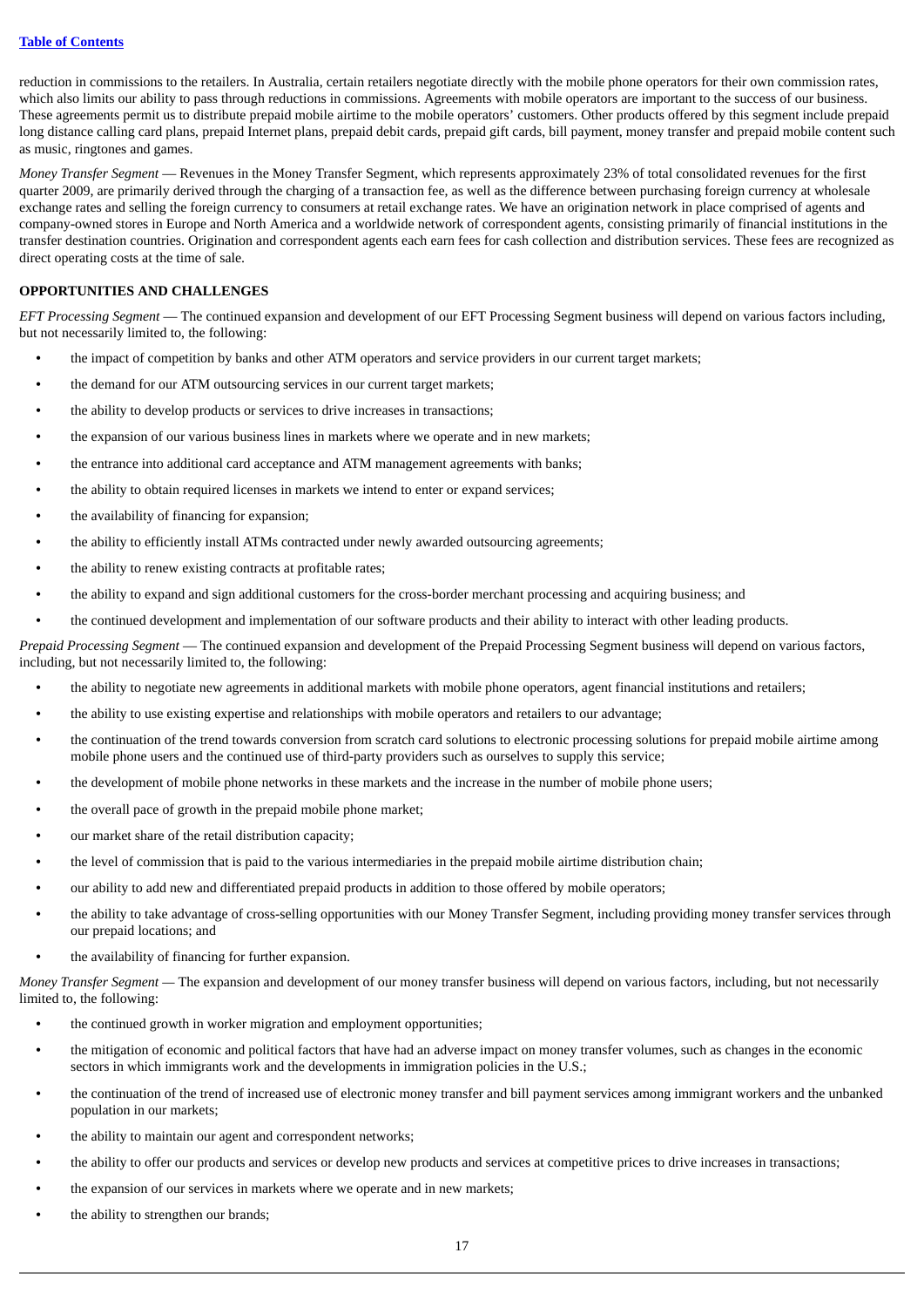- **•** our ability to fund working capital requirements;
- our ability to maintain compliance with the regulatory requirements of the jurisdictions in which we operate or plan to operate;
- **•** the ability to take advantage of cross-selling opportunities with our Prepaid Processing Segment, including providing prepaid services through RIA's stores and agents worldwide;
- **•** the ability to leverage our banking and merchant/retailer relationships to expand money transfer corridors to Europe and Asia, including high growth corridors to Central and Eastern European countries;
- **•** the availability of financing for further expansion; and
- **•** our ability to continue to successfully integrate RIA with our other operations.

*Corporate Services, Eliminations and Other —* In addition to operating in our principal business segments described above, our "Corporate Services, Elimination and Other" division includes non-operating activity, certain inter-segment eliminations and the cost of providing corporate and other administrative services to the business segments, including share-based compensation expense related to most stock option and restricted stock grants. These services are not directly identifiable with our business segments.

## **SEGMENT SUMMARY RESULTS OF OPERATIONS**

Revenues and operating income by segment for the three-month periods ended March 31, 2009 and 2008 are summarized in the tables below:

|                               |           | <b>Revenues for the Three</b><br><b>Months Ended March 31.</b> | Year-over-Year Change            |                                   |   | Operating Income (Loss) for the<br><b>Three Months Ended March 31.</b> |         |    |                                  | Year-over-Year Change             |
|-------------------------------|-----------|----------------------------------------------------------------|----------------------------------|-----------------------------------|---|------------------------------------------------------------------------|---------|----|----------------------------------|-----------------------------------|
| (dollar amounts in thousands) | 2009      | 2008                                                           | Increase<br>(Decrease)<br>Amount | Increase<br>(Decrease)<br>Percent |   | 2009                                                                   | 2008    |    | Increase<br>(Decrease)<br>Amount | Increase<br>(Decrease)<br>Percent |
| <b>EFT Processing</b>         | 46,206    | 48,236                                                         | (2,030)<br>D                     | (4%)                              | ¢ | 11,910                                                                 | 10,145  | .D | 1,765                            | 17%                               |
| Prepaid Processing            | 134,523   | 144,225                                                        | (9,702)                          | (7%)                              |   | 10.876                                                                 | 10,334  |    | 542                              | 5%                                |
| <b>Money Transfer</b>         | 52,968    | 52,332                                                         | 636                              | $1\%$                             |   | (7, 871)                                                               | 1,951   |    | (9,822)                          | n/m                               |
| Total                         | 233,697   | 244,793                                                        | (11,096)                         | (5%)                              |   | 14,915                                                                 | 22,430  |    | (7,515)                          | (34%)                             |
| Corporate services            |           |                                                                |                                  |                                   |   | (5,217)                                                                | (9,199) |    | 3,982                            | (43%)                             |
| Total                         | \$233,697 | \$244,793                                                      | \$(11,096)                       | (5%)                              |   | 9,698                                                                  | 13,231  |    | (3,533)                          | (27%)                             |

n/m — Not meaningful.

## *Impact of changes in foreign currency exchange rates*

Beginning in 2006 and through mid-2008, the U.S. dollar weakened compared to most of the currencies of the countries in which we operate. In the second half of 2008 and into the first quarter of 2009, the U.S. dollar strengthened significantly. Because our revenues and local expenses are recorded in the functional currencies of our operating entities, amounts we earned for the first quarter 2009 are negatively impacted by the strengthening of the U.S. dollar. We estimate that, depending on the mix of countries and currencies, our operating income for the first quarter 2009 was diminished by approximately 35% to 40% when compared to the first quarter 2008 as a result of changes in foreign currency exchange rates. If applicable, we will refer to the impact of fluctuation in foreign currency exchange rates in our comparison of operating segment results for the three-month periods ended March 31, 2009 and 2008. To provide further perspective on the impact of foreign currency exchange rates, the following table shows the changes in values relative to the U.S. dollar from first quarter 2008 to first quarter 2009 of the currencies of the countries in which we have our most significant operations:

|                   |                                                       | <b>Average Translation Rate</b>                |                            |
|-------------------|-------------------------------------------------------|------------------------------------------------|----------------------------|
| Currency          | <b>Three Months</b><br><b>Ended March 31,</b><br>2009 | <b>Three Months</b><br>Ended March 31,<br>2008 | <b>Decrease</b><br>Percent |
| Australian dollar | \$0.665                                               | \$0.905                                        | (27%)                      |
| British pound     | 1.438                                                 | 1.977                                          | (27%)                      |
| euro              | 1.306                                                 | 1.499                                          | (13%)                      |
| Indian rupee      | 0.020                                                 | 0.025                                          | (20%)                      |
| Polish zloty      | 0.291                                                 | 0.419                                          | (31%)                      |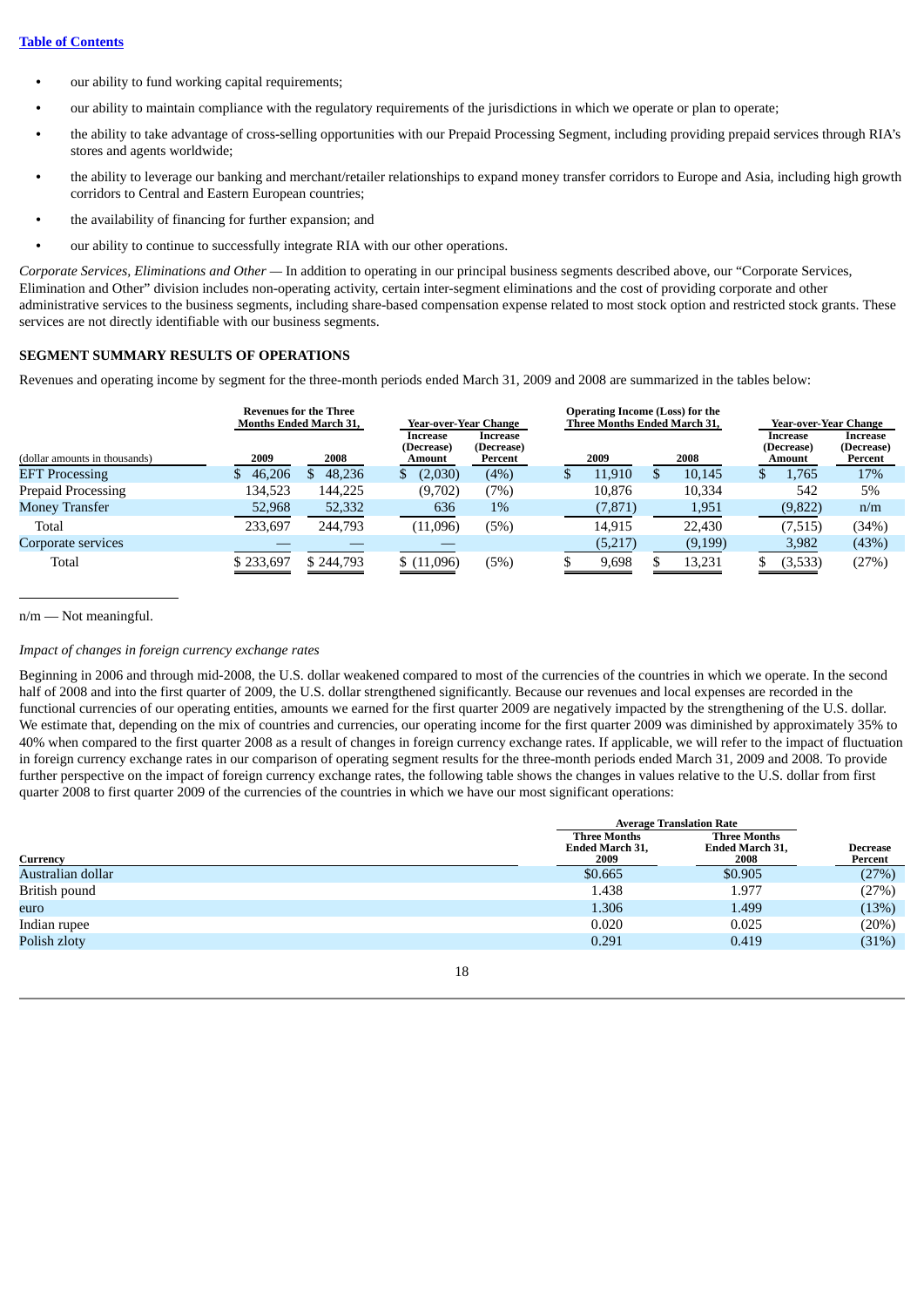## **COMPARISON OF OPERATING RESULTS FOR THE THREE- MONTH PERIODS ENDED MARCH 31, 2009 AND 2008**

## **EFT PROCESSING SEGMENT**

The following table presents the results of operations for the three-month periods ended March 31, 2009 and 2008 for our EFT Processing Segment:

|                                     |          | <b>Three Months Ended</b><br>March 31, |                                         | <b>Year-over-Year Change</b>             |
|-------------------------------------|----------|----------------------------------------|-----------------------------------------|------------------------------------------|
| (dollar amounts in thousands)       | 2009     | 2008                                   | <b>Increase</b><br>(Decrease)<br>Amount | <b>Increase</b><br>(Decrease)<br>Percent |
| Total revenues                      | \$46,206 | \$48,236                               | (2,030)                                 | (4%)                                     |
| Operating expenses:                 |          |                                        |                                         |                                          |
| Direct operating costs              | 18,955   | 21,737                                 | (2,782)                                 | (13%)                                    |
| Salaries and benefits               | 7,012    | 7,908                                  | (896)                                   | (11%)                                    |
| Selling, general and administrative | 4,147    | 3,778                                  | 369                                     | 10%                                      |
| Depreciation and amortization       | 4,182    | 4,668                                  | (486)                                   | $(10\%)$                                 |
|                                     |          |                                        |                                         |                                          |
| Total operating expenses            | 34,296   | 38,091                                 | (3,795)                                 | (10%)                                    |
| Operating income                    | \$11,910 | \$10,145                               | 1,765<br>S.                             | 17%                                      |
| Transactions processed (millions)   | 159.5    | 168.4                                  | (8.9)                                   | (5%)                                     |
| ATMs as of March 31                 | 9,205    | 11,917                                 | (2,712)                                 | (23%)                                    |
| <b>Average ATMs</b>                 | 9,397    | 11,771                                 | (2,374)                                 | (20%)                                    |
|                                     |          |                                        |                                         |                                          |

#### *Discontinued operations*

During the second quarter 2008, we decided to sell Euronet Essentis Limited ("Essentis"), a U.K. software entity previously included in the EFT Processing Segment, in order to focus our investments and resources on our transaction processing businesses. We are in the process of selling the business. Accordingly, the results of operations for Essentis are shown as discontinued operations in the Unaudited Consolidated Statements of Operations for all periods presented and have been excluded from the table above.

#### *Revenues*

Our revenues for the first quarter 2009 decreased compared to the first quarter 2008 primarily due to the strengthening of the U.S. dollar in the first quarter 2009 compared to the first quarter 2008 relative to most of the currencies of the countries in which we operate. Because our revenues are recorded in the functional currencies of our operating entities, amounts we earn in foreign currencies are negatively impacted by the strengthening of the U.S. dollar. Additionally, the decrease in the number of ATMs operated, which is primarily due to the expiration or termination of ATM services contracts discussed in more detail in the following paragraphs, contributed to our revenue decrease. Partly offsetting these decreases were contract termination fees totaling \$4.4 million and increases in revenues primarily associated with our operations in India and our software business. The increase in revenues in the first quarter 2009 associated with our software business was primarily due to the sale of a significant license to an entity in which Euronet has a 10% stake.

Average monthly revenue per ATM was \$1,639 for the first quarter 2009, compared to \$1,366 for the first quarter 2008 and revenue per transaction was \$0.29 for both the first quarter 2009 and 2008. The increase in revenue per ATM is generally the result of the non-recurring contract termination fees discussed above and the expiration of an ATM services contract in the U.K. at the end of the first quarter 2008. The U.K. contract involved processing services only, with very little associated costs and, therefore, had lower-than-average revenue per ATM. As of March 31, 2008, we were providing processing services for approximately 2,400 ATMs under this contract prior to its expiration. Partly offsetting the improvement in average revenue per ATM is the addition of ATMs in India and China, where revenues per ATM have been historically lower than Central and Eastern Europe (due to lower labor costs).

Our contracts in the EFT Processing Segment tend to cover large numbers of ATMs, so significant increases and decreases in our pool of managed ATMs may result from entry into or termination of these management contracts. Banks have historically been very deliberate in negotiating these agreements and have evaluated a wide range of matters when deciding to choose an outsource vendor. Generally, the process of negotiating a new agreement is subject to extensive management analysis and approvals and the process typically takes six to twelve months or longer. Increasing consolidation in the banking industry could make this process less predictable.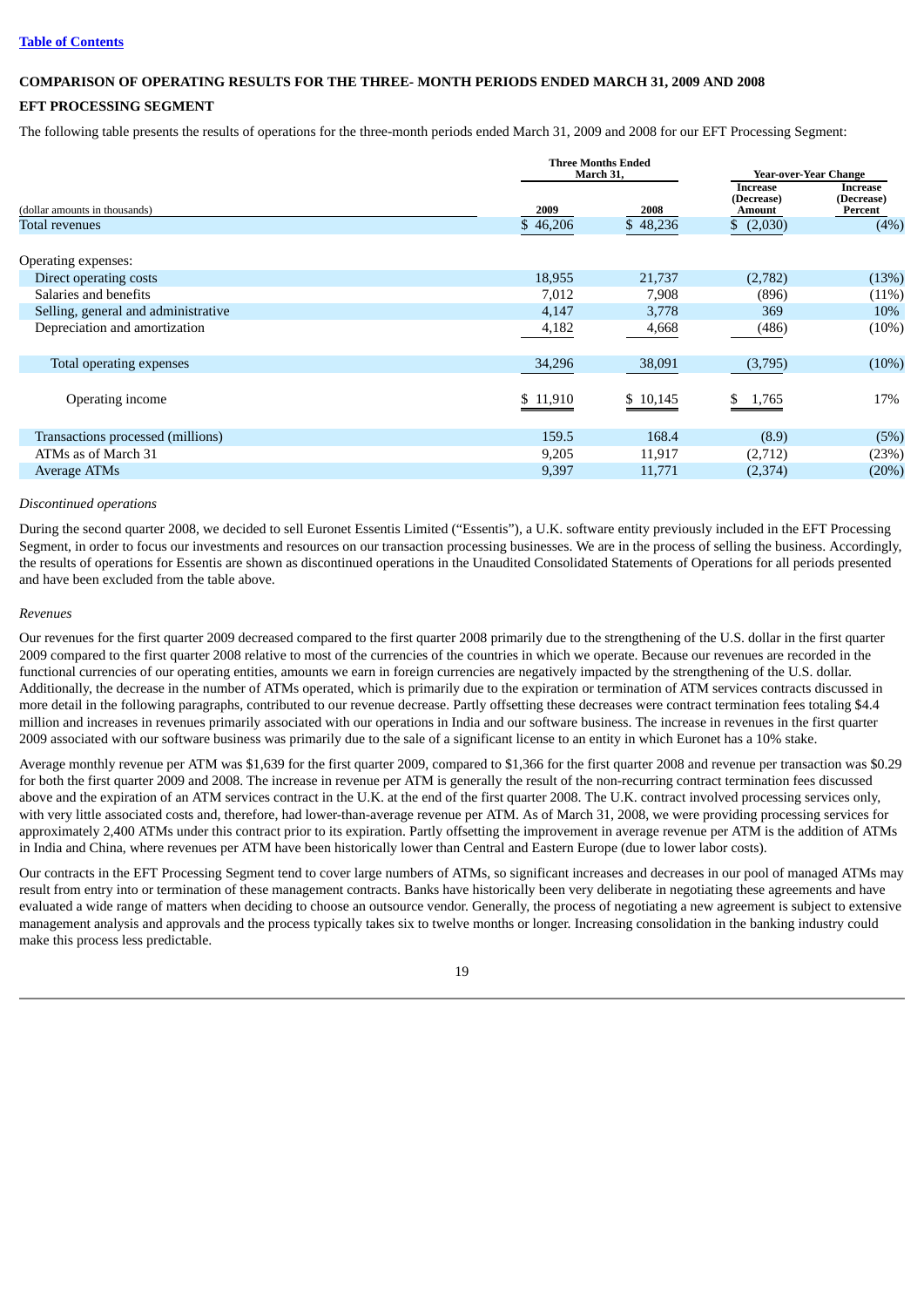Our existing contracts generally have terms of five to seven years and a number of them will expire or be up for renewal each year for the next few years. As a result, we expect to be regularly engaged in discussions with one or more of our customer banks to either obtain renewal of, or restructure, our ATM outsourcing agreements. During the fourth quarter 2008 and first quarter 2009, certain customer contracts were terminated or expired, resulting in a decrease of approximately 1,700 ATMs. Most of the ATM reductions resulted from bank customers shifting their processing to related processing subsidiaries in contemplation of selling the subsidiaries to raise capital, rather than the loss of contracts to competitors. The reduction in the number of ATMs from contract terminations or expirations was partially offset by increases in ATMs driven under new contracts, expansion of ATMs under existing contracts and the deployment of ATMs in markets where we operate Euronet-branded ATMs.

For contracts that we are able to renew, as was the case for contract renewals in Romania and Greece in prior years, we expect customers to seek rate concessions or up-front payments because of the greater availability of alternative processing solutions in many of our markets now, as compared to when we originally entered into the contracts. Excluding the expiring or terminated contracts discussed above, we have been able to renew or extend most of the remaining contracts that came up for renewal in 2008 or were due to expire in 2009. While we have been successful in many cases in obtaining new terms that preserve the same level of earnings arising from the agreements, we have not been successful in all cases and, therefore, we expect to experience reductions in revenues in future quarters arising from the expiration or restructuring of agreements.

For the contracts that expired during the fourth quarter 2008 and first quarter 2009, excluding the substantial termination fees described above, we estimate that the impact to 2009 will be a reduction in revenues of approximately \$15 million to \$16 million, resulting in reduced operating income of approximately \$3 million to \$4 million. We cannot be sure we will have sufficient revenues from new contracts to offset potential revenue reductions from expired or restructured agreements.

## *Direct operating costs*

Direct operating costs consist primarily of site rental fees, cash delivery costs, cash supply costs, maintenance, insurance, telecommunications and the cost of data center operations-related personnel, as well as the processing centers' facility related costs and other processing center related expenses. The decrease in direct operating costs for the first quarter 2009, compared to the first quarter 2008, is attributed to the impact of the strengthening U.S. dollar and the decrease in the number of ATMs under operation.

## *Gross profit*

Gross profit, which is calculated as revenues less direct operating costs, increased to \$27.3 million for the first quarter 2009 from \$26.5 million for the first quarter 2008. This increase is mainly attributable to the contract termination fee revenues discussed above, partly offset by the impact of the strengthening U.S. dollar. Gross profit as a percentage of revenues ("gross margin") was 59% for the first quarter 2009 compared to 55% for the first quarter 2008 mainly as a result of the non-recurring contract termination fees discussed above, partly offset by increased contributions of our subsidiaries in India and China, which have historically earned a lower gross margin than our other operations.

## *Salaries and benefits*

The decrease in salaries and benefits for the first quarter 2009 compared to the first quarter 2008 was primarily due to the impact of the strengthening U.S. dollar discussed above, partly offset by increased staffing costs to support growth in ATMs managed in India and China as well as costs resulting from general merit increases awarded to employees. As a percentage of revenues these costs decreased to 15% of revenues for the first quarter 2009 compared to 16% for the first quarter 2008.

#### *Selling, general and administrative*

The increase in selling, general and administrative expenses for the first quarter 2009 compared to the first quarter 2008 is due primarily to increased expenses incurred in connection with growth in India and China and in our cross-border merchant processing and acquiring business. Partly offsetting these increases is the impact of the strengthening U.S. dollar discussed above. As a percentage of revenues, selling, general and administrative expenses were 9% for the first quarter 2009 compared to 8% for the first quarter 2008.

#### *Depreciation and amortization*

The decrease in depreciation and amortization expense for the first quarter 2009 compared to the first quarter 2008 is due primarily to the impact of the strengthening U.S. dollar described above. As a percentage of revenues, depreciation and amortization expense was 9% of revenues for the first quarter 2009 compared to 10% for the same period in 2008.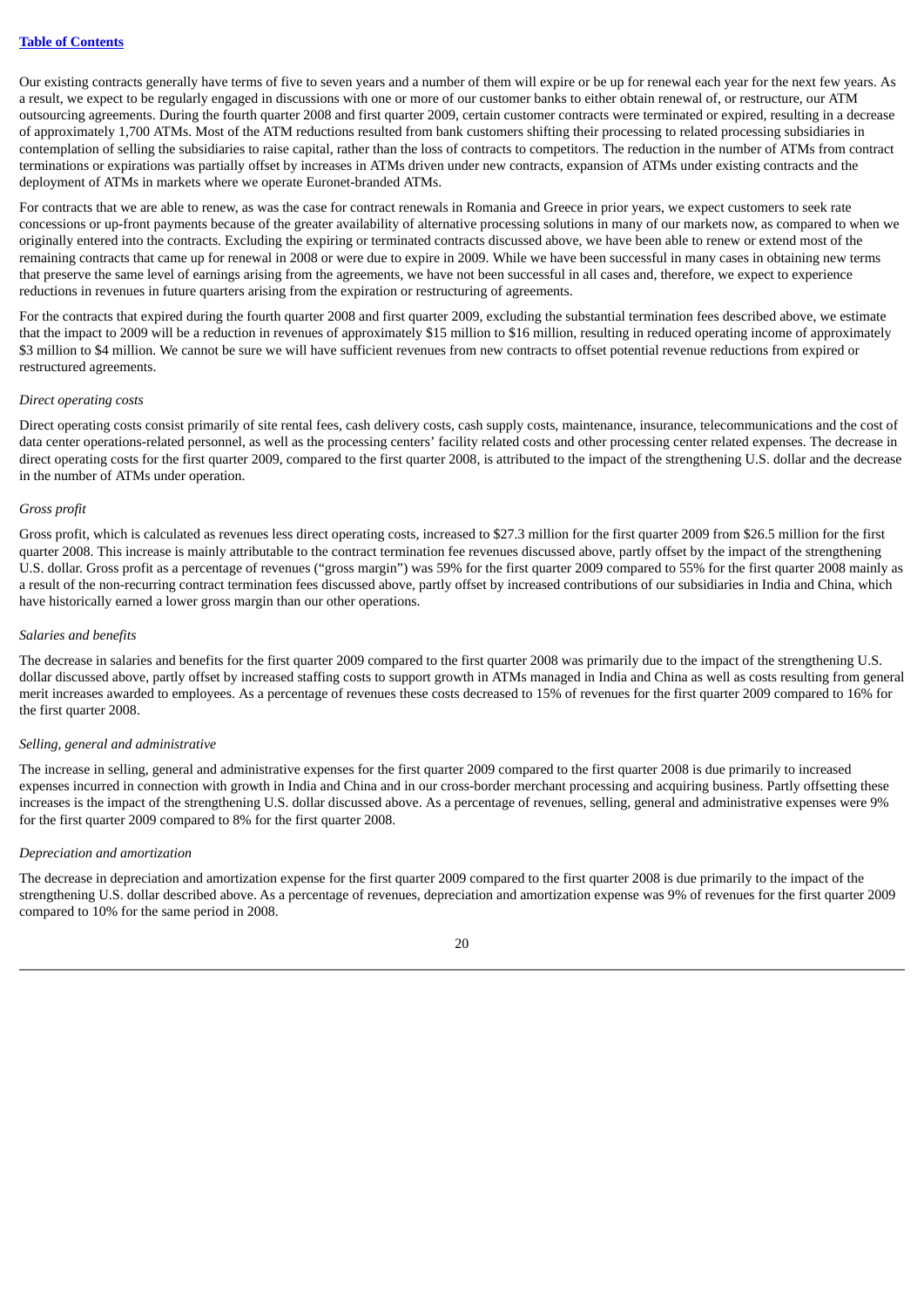#### *Operating income*

The increase in operating income was primarily due to the substantial contract termination revenues described above, partly offset by the impact of the strengthening U.S. dollar. Operating income as a percentage of revenues for the first quarter 2009 was 26%, compared to 21% for the first quarter 2008, and operating income per transaction was \$0.07 for the first quarter 2009, compared to \$0.06 per transaction for the first quarter 2008.

## **PREPAID PROCESSING SEGMENT**

The following table presents the results of operations for the three-month periods ended March 31, 2009 and 2008 for our Prepaid Processing Segment:

|                                     |           | <b>Three Months Ended</b><br>March 31, |                                         | <b>Year-over-Year Change</b>      |  |  |
|-------------------------------------|-----------|----------------------------------------|-----------------------------------------|-----------------------------------|--|--|
| (dollar amounts in thousands)       | 2009      | 2008                                   | <b>Increase</b><br>(Decrease)<br>Amount | Increase<br>(Decrease)<br>Percent |  |  |
| Total revenues                      | \$134,523 | \$144,225                              | \$ (9,702)                              | (7%)                              |  |  |
| Operating expenses:                 |           |                                        |                                         |                                   |  |  |
| Direct operating costs              | 109,035   | 117,856                                | (8,821)                                 | (7%)                              |  |  |
| Salaries and benefits               | 6,424     | 6,568                                  | (144)                                   | (2%)                              |  |  |
| Selling, general and administrative | 4,542     | 5,275                                  | (733)                                   | (14%)                             |  |  |
| Depreciation and amortization       | 3,646     | 4,192                                  | (546)                                   | (13%)                             |  |  |
|                                     |           |                                        |                                         |                                   |  |  |
| Total operating expenses            | 123,647   | 133,891                                | (10, 244)                               | (8%)                              |  |  |
| Operating income                    | \$10,876  | \$10,334                               | 542                                     | 5%                                |  |  |
| Transactions processed (millions)   | 184.3     | 167.3                                  | 17.0                                    | 10%                               |  |  |

## *Revenues*

The decrease in revenues for first quarter 2009 compared to first quarter 2008 was primarily due to the strengthening of the U.S. dollar in the first quarter 2009 compared to the same period in 2008 relative to most of the currencies of the countries in which we operate, particularly the Australian dollar and British pound. Because our revenues are recorded in the functional currencies of our operating entities, amounts we earn in foreign currencies are negatively impacted by the strengthening of the U.S. dollar. This decrease was partly offset by an increase in total transactions processed, led by improvements in Australia, Germany and the U.S. Our Australian subsidiary enhanced its market position in the first quarter 2009 by signing an exclusive, long-term distribution agreement with Vodafone Australia. The agreement strengthens our existing relationship with Vodafone and preserves our gross margins during the term of the agreement.

In certain more mature markets, such as the U.K., New Zealand and Spain, our revenue growth has slowed substantially or revenues have decreased because conversion from scratch cards to electronic top-up is substantially complete and certain mobile operators and retailers are driving competitive reductions in pricing and margins. We expect most of our future revenue growth to be derived from: (i) additional products sold over the base of prepaid processing terminals, (ii) developing markets or markets in which there is organic growth in the prepaid sector overall, (iii) continued conversion from scratch cards to electronic top-up in less mature markets, and (iv) acquisitions, if available.

Revenues per transaction decreased to \$0.73 for the first quarter 2009 from \$0.86 for the first quarter 2008 primarily due to the impact of the strengthening U.S. dollar.

## *Direct operating costs*

Direct operating costs in the Prepaid Processing Segment include the commissions we pay to retail merchants for the distribution and sale of prepaid mobile airtime and other prepaid products, as well as expenses required to operate POS terminals. Because of their nature, these expenditures generally fluctuate directly with revenues and processed transactions. The decrease in direct operating costs is generally attributable to the impact of the strengthening U.S. dollar, partly offset by the increase in total transactions processed.

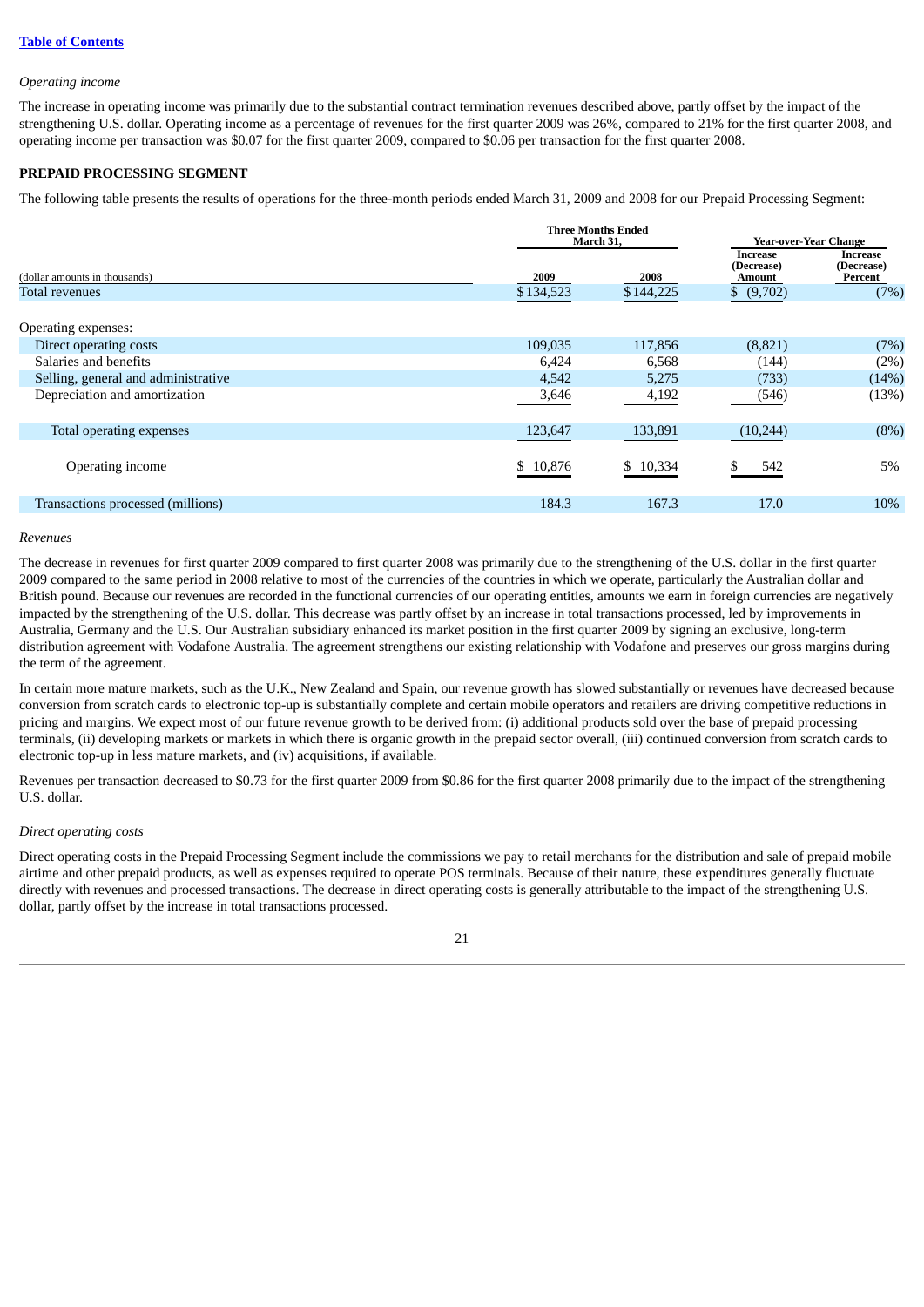## *Gross profit*

Gross profit, which represents revenues less direct costs, was \$25.5 million for the first quarter 2009 compared to \$26.4 million for the first quarter 2008. Gross margin increased slightly to 19% for the first quarter 2009 compared to 18% for the first quarter 2008 and gross profit per transaction decreased to \$0.14 for the first quarter 2009 compared to \$0.16 for the first quarter 2008. The primary cause of the reduction in gross profit per transaction is the impact of the strengthening U.S. dollar.

#### *Salaries and benefits*

The decrease in salaries and benefits for first quarter 2009 compared to the first quarter 2008 is primarily due to the impact of the strengthening U.S. dollar, partly offset by additional overhead to support development in new and growing markets. As a percentage of revenues, salaries and benefits increased to 4.8% for first quarter 2009 from 4.6% for first quarter 2008.

#### *Selling, general and administrative*

The decrease in selling, general and administrative expenses for the first quarter 2009 compared to the first quarter 2008 is due to the impact of the strengthening U.S. dollar, partly offset by additional overhead to support development in other new and growing markets. As a percentage of revenues, these expenses decreased to 3.4% for first quarter 2009 from 3.7% for the first quarter 2008.

#### *Depreciation and amortization*

Depreciation and amortization expense primarily represents amortization of acquired intangibles and the depreciation of POS terminals we install in retail stores. Depreciation and amortization expense decreased for the first quarter 2009 compared to the first quarter 2008 mainly due to the impact of the strengthening U.S. dollar. As a percentage of revenues, these expenses decreased to 2.7% for the first quarter 2009 from 2.9% for the first quarter 2008.

## *Operating income*

The improvement in operating income for 2009 compared to 2008 was due to the growth in transactions processed, partly offset by the impact of foreign currency translations to the U.S. dollar.

Operating income as a percentage of revenues was 8.1% for the first quarter 2009 compared to 7.2% for the first quarter 2008. The increase is primarily due to the increase in transactions processed and the associated leveraging of fixed costs. Operating income per transaction remained flat at \$0.06 for both first quarter 2009 and 2008 reflecting the leveraging of fixed costs offsetting the negative impact of the strengthening U.S. dollar.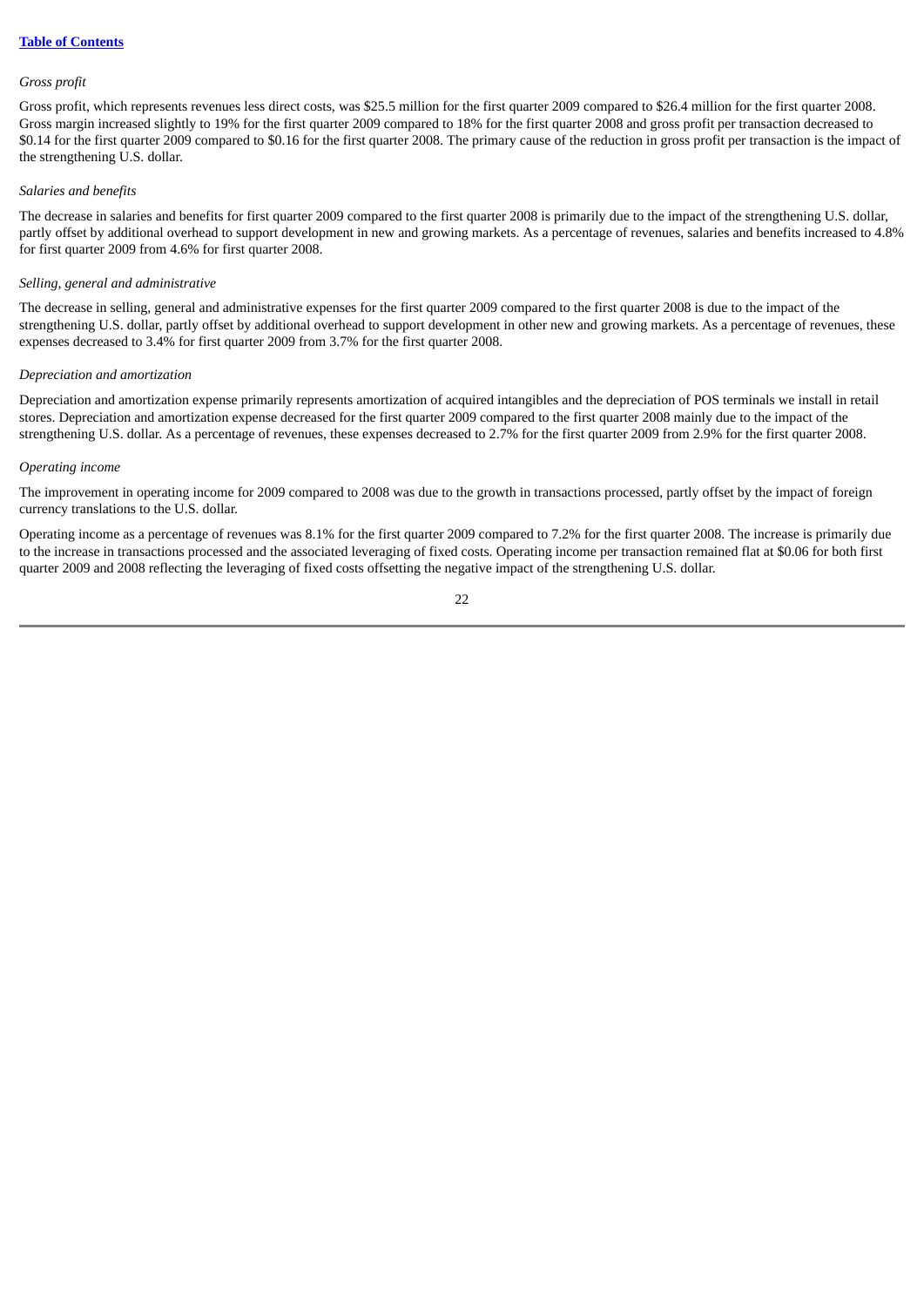## **MONEY TRANSFER SEGMENT**

The following tables present the results of operations for the three-month periods ended March 31, 2009 and 2008 for the Money Transfer Segment:

|                                                    | Three Months Ended March 31, |          | <b>Year-over-Year Change</b>            |                                          |  |
|----------------------------------------------------|------------------------------|----------|-----------------------------------------|------------------------------------------|--|
| (dollar amounts in thousands)                      | 2009                         | 2008     | <b>Increase</b><br>(Decrease)<br>Amount | <b>Increase</b><br>(Decrease)<br>Percent |  |
| Total revenues                                     | \$52,968                     | \$52,332 | 636                                     | 1%                                       |  |
| Operating expenses:                                |                              |          |                                         |                                          |  |
| Direct operating costs                             | 25,558                       | 26,345   | (787)                                   | (3%)                                     |  |
| Salaries and benefits                              | 11,820                       | 11,757   | 63                                      | 1%                                       |  |
| Selling, general and administrative                | 8,815                        | 7,452    | 1,363                                   | 18%                                      |  |
| Goodwill and acquired intangible assets impairment | 9,884                        |          | 9,884                                   | n/m                                      |  |
| Depreciation and amortization                      | 4,762                        | 4,827    | (65)                                    | (1%)                                     |  |
| Total operating expenses                           | 60,839                       | 50,381   | 10,458                                  | 21%                                      |  |
| Operating income (loss)                            | \$(7,871)                    | \$1,951  | \$ (9,822)                              | n/m                                      |  |
| Transactions processed (millions)                  | 4.0                          | 3.8      | 0.2                                     | 5%                                       |  |

#### n/m — Not meaningful.

#### *Revenues*

Revenues from the Money Transfer Segment include a transaction fee for each transaction as well as the difference between purchasing currency at wholesale exchange rates and selling the currency to customers at retail exchange rates. Revenue per transaction decreased to \$13.24 for the first quarter 2009 from \$13.77 for the first quarter 2008. The growth rate of revenues lagged the transaction growth rate largely as a result of the impact of the strengthening U.S. dollar. Because our revenues are recorded in the functional currencies of our operating entities, amounts we earn in foreign currencies are negatively impacted by the strengthening of the U.S. dollar. This decrease was partly offset by a strong increase in transfers from non-U.S. locations which generally have higherthan-average revenue per transaction. For the first quarter 2009, 65% of our money transfers were initiated in the U.S., 32% in Europe and 3% in other countries, such as Canada and Australia. This compares to 70% initiated in the U.S., 28% initiated in Europe and 2% initiated in other countries for the first quarter 2008. We expect that the U.S. will continue to represent our highest volume market; however, future growth is expected to be derived largely from non-U.S. initiated sources.

The increase in revenues for the first quarter 2009 compared to the first quarter 2008 is primarily due to an increase in the number of transactions processed, partly offset by the negative impact of the strengthening U.S. dollar. For the first quarter 2009, money transfers to Mexico, which represented 27% of total money transfers, decreased by 12% while transfers to all other countries increased 15% when compared to the first quarter 2008. The increase in transfers to all other countries was due to the expansion of our operations and continued growth in immigrant worker populations. The decline in transfers to Mexico was largely the result of downturns in certain labor markets and other economic factors impacting the U.S. market as well as immigration developments in the U.S. These issues have also resulted in certain competitors lowering transaction fees and foreign currency exchange spreads in certain markets where we do business in an attempt to limit the impact on money transfer volumes. We have generally maintained our pricing structure in response to these developments.

## *Direct operating costs*

Direct operating costs in the Money Transfer Segment primarily represent commissions paid to agents that originate money transfers on our behalf and distribution agents that disburse funds to the customers' destination beneficiary, together with less significant costs, such as telecommunication and bank and other fees to collect money from originating agents. While direct operating costs generally increase or decrease by a similar percentage as transactions, growth in transactions has exceeded the change in direct costs due to a greater growth rate for Company-owned stores than for agents along with the impact of the strengthening U.S. dollar.

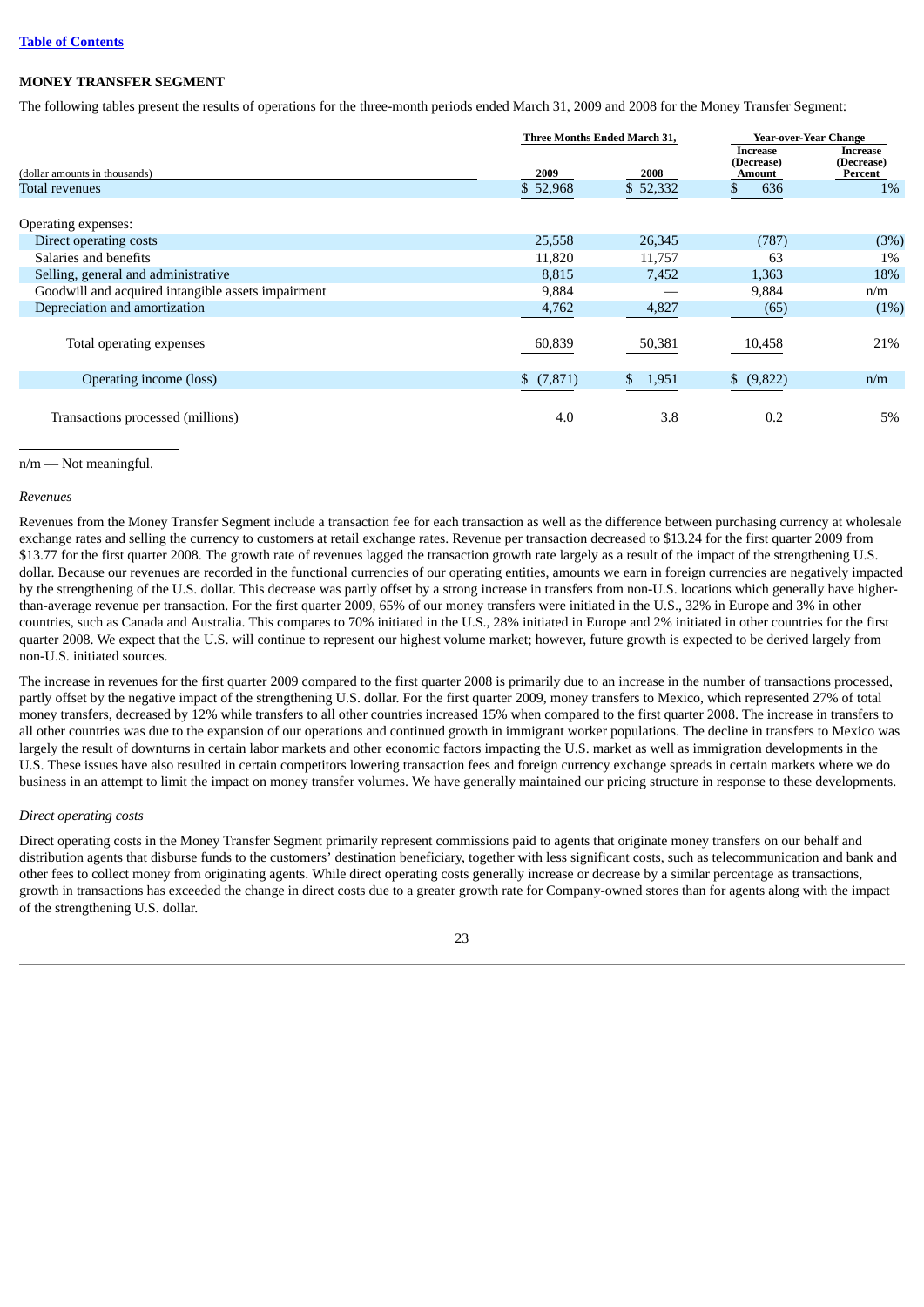#### *Gross profit*

Gross profit, which represents revenues less direct costs, was \$27.4 million for the first quarter 2009 compared to \$26.0 million for the first quarter 2008. This improvement is primarily due to the growth in money transfer transactions, particularly in Company-owned stores discussed above. As discussed above, certain competitors have been lowering transaction fees and foreign currency exchange spreads in the U.S. market as a result of the economic factors and immigration developments impacting the U.S. market. We have generally maintained our pricing structure in response to these developments. We cannot predict how long these issues will continue to affect the U.S. market or whether other markets will experience similar issues and we cannot predict whether we will change our pricing strategy over the short or long term in order to protect or increase market share. Gross margin as a percentage of revenues was 52% for the first quarter 2009 compared to 50% for the first quarter 2008. The improvement primarily reflects the strong growth in transaction volume in our more profitable non-U.S. locations.

## *Salaries and benefits*

Salaries and benefits include salaries and commissions paid to employees, the cost of providing employee benefits, amounts paid to contract workers and accruals for incentive compensation. While salaries and benefits were basically flat for the first quarter 2009 compared to the first quarter 2008, the impact of the strengthening U.S. dollar offset the increased expenditures we incurred to support expansion of our operations, primarily internationally.

#### *Selling, general and administrative*

Selling, general and administrative expenses include operations support costs, such as rent, utilities, professional fees, indirect telecommunications, advertising and other miscellaneous overhead costs. The increase in selling, general and administrative expenses for the first quarter 2009 compared to the first quarter 2008 is primarily the result of increased expenditures to support expansion of our operations, primarily internationally, partly offset by the impact of the strengthening U.S. dollar.

#### *Goodwill and acquired intangible assets impairment*

In the fourth quarter of 2008, we recorded a non-cash impairment charge of \$169.4 million related to certain goodwill and intangible assets of the RIA money transfer business in accordance with the provisions of Statement of Financial Accounting Standards ("SFAS") No. 142, "Goodwill and Other Intangible Assets" and SFAS No. 144, "Accounting for the Impairment of Disposal of Long-Lived Assets." This charge was an estimate based on the assessment performed up to the filing date of our 2008 Annual Report on Form 10-K. We completed the assessment in the first quarter of 2009 and recorded an additional \$9.9 million non-cash impairment charge in the first quarter of 2009. Should the current economic crisis worsen or should other factors cause us to significantly lower our cash flow projections for our money transfer business, we will need to reassess the business for further possible impairment. See Note 5, Goodwill and Acquired Intangible Assets, Net, to the Unaudited Consolidated Financial Statements for a further discussion of this charge.

#### *Depreciation and amortization*

Depreciation and amortization primarily represents amortization of acquired intangibles and also includes depreciation of money transfer terminals, computers and software, leasehold improvements and office equipment. While depreciation and amortization was essentially flat for the first quarter 2009 compared to the first quarter 2008, the impact of the strengthening U.S. dollar offset increased charges related to additional computer equipment in our customer service centers and increased leasehold improvements, office equipment and computer equipment for expansion of our company stores.

#### *Operating income*

Excluding the goodwill and acquired intangible assets impairment charge, operating income for the first quarter 2009 was flat compared to the first quarter 2008. This reflects the growth in transactions processed, mainly those originated in non-U.S. locations, which was offset by the impact of the strengthening U.S. dollar and costs to expand internationally, as discussed in more detail in the sections above.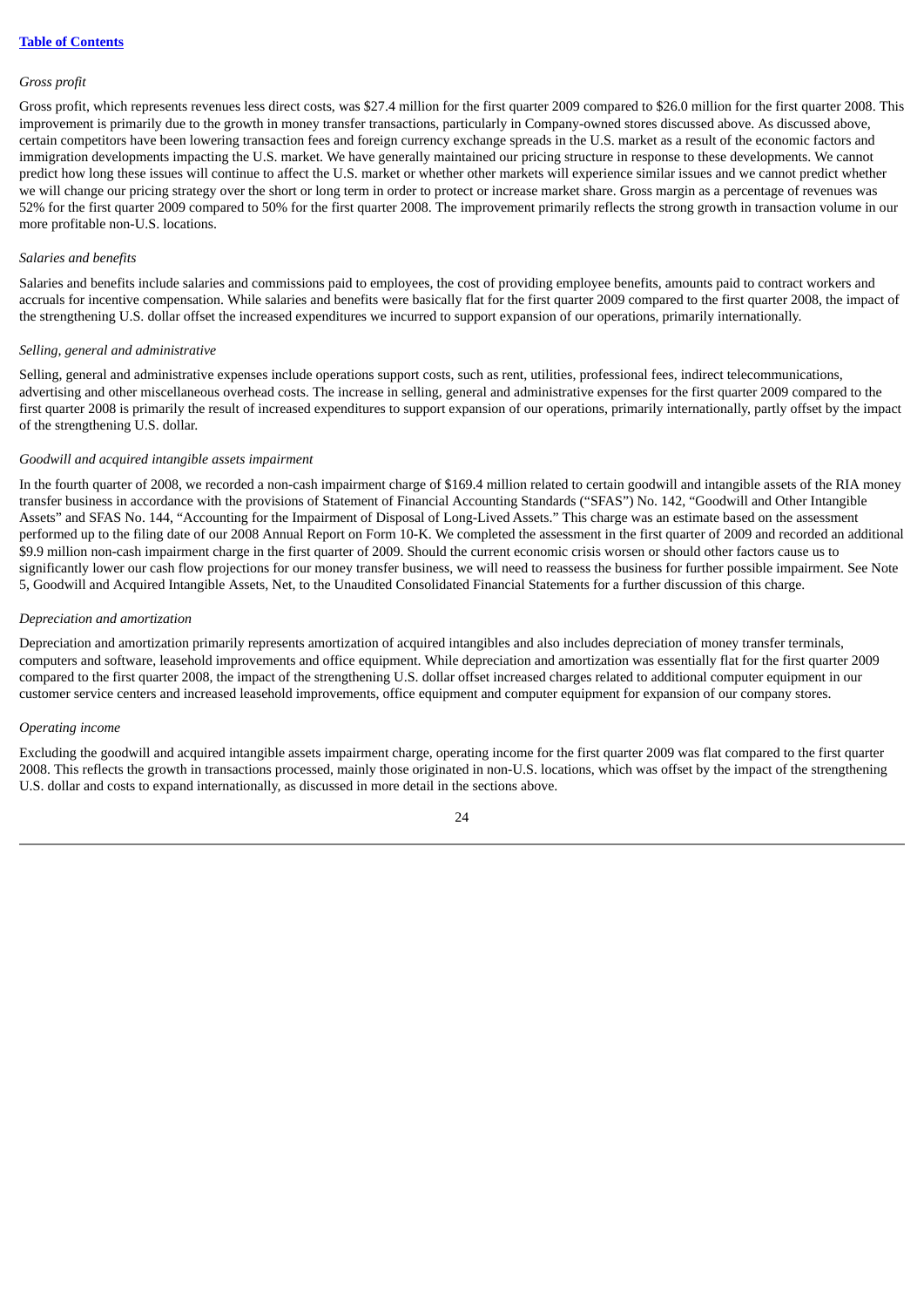## **CORPORATE SERVICES**

The following table presents the operating expenses for the three-month periods ended March 31, 2009 and 2008 for Corporate Services:

|                                     | <b>Three Months Ended</b><br>March 31, | Year-over-Year Change |                                  |                                   |
|-------------------------------------|----------------------------------------|-----------------------|----------------------------------|-----------------------------------|
| (dollar amounts in thousands)       | 2009                                   | 2008                  | Increase<br>(Decrease)<br>Amount | Increase<br>(Decrease)<br>Percent |
| Salaries and benefits               | 3,340                                  | 4,461                 | \$(1,121)                        | (25%)                             |
| Selling, general and administrative | 1,564                                  | 4,444                 | (2,880)                          | (65%)                             |
| Depreciation and amortization       | 313                                    | 294                   | 19                               | 6%                                |
| Total operating expenses            | \$5,217                                | 9,199<br>S.           | \$ (3,982)                       | (43%)                             |

#### *Corporate operating expenses*

Operating expenses for Corporate Services decreased substantially for the first quarter 2009 compared to the first quarter 2008. The decrease in salaries and benefits is primarily the result of the first quarter 2009 reversal of share-based compensation related to certain performance-based stock awards and severance costs related to certain senior level positions incurred in the first quarter 2008. The decrease in selling, general and administrative expenses was due primarily to the first quarter 2008 write-off of \$3.0 million in professional fees and settlement costs associated with our potential acquisition of MoneyGram.

## **OTHER EXPENSE, NET**

|                                            |            | <b>Three Months Ended</b><br>March 31. |                                  | <b>Year-over-Year Change</b>      |
|--------------------------------------------|------------|----------------------------------------|----------------------------------|-----------------------------------|
| (dollar amounts in thousands)              | 2009       | 2008                                   | Increase<br>(Decrease)<br>Amount | Increase<br>(Decrease)<br>Percent |
| Interest income                            | 969<br>Ъ.  | 3,808<br>S                             | (2,839)                          | (75%)                             |
| Interest expense                           | (7,067)    | (9,888)                                | 2,821                            | (29%)                             |
| Income from unconsolidated affiliates      | 518        | 243                                    | 275                              | 113%                              |
| Impairment loss on investment securities   |            | (17,502)                               | 17,502                           | $(100\%)$                         |
| Loss on early retirement of debt           | (103)      | (155)                                  | 52                               | (34%)                             |
| Foreign currency exchange gain (loss), net | (10, 591)  | 13,077                                 | (23, 668)                        | (181%)                            |
| Other expense, net                         | \$(16,274) | \$(10, 417)                            | \$ (5,857)                       | 56%                               |

#### *Interest income*

The decrease in interest income for the first quarter 2009 from the first quarter 2008 was primarily due to a decline in short-term interest rates and a decrease in average cash balances on hand between the respective periods. Additionally, \$1.2 million was recognized in the first quarter 2008 for interest related to the federal excise tax refund recorded in the fourth quarter 2007.

#### *Interest expense*

The decrease in interest expense for the first quarter 2009 from the first quarter 2008 was primarily related to the reductions in debt from scheduled and early repayments on our term loan and repurchases of convertible debentures and reductions in amounts outstanding under the revolving credit facility. The decrease in interest expense is also due to lower interest rates on our floating-rate debt obligations in the first quarter 2009 compared to the first quarter 2008.

*Income from unconsolidated affiliates* Income from unconsolidated affiliates represents the equity in income of our 40% equity investment in e-pay Malaysia and our 49% investment in Euronet Middle East. The increase in income is mainly the result of improved profitability of both affiliates.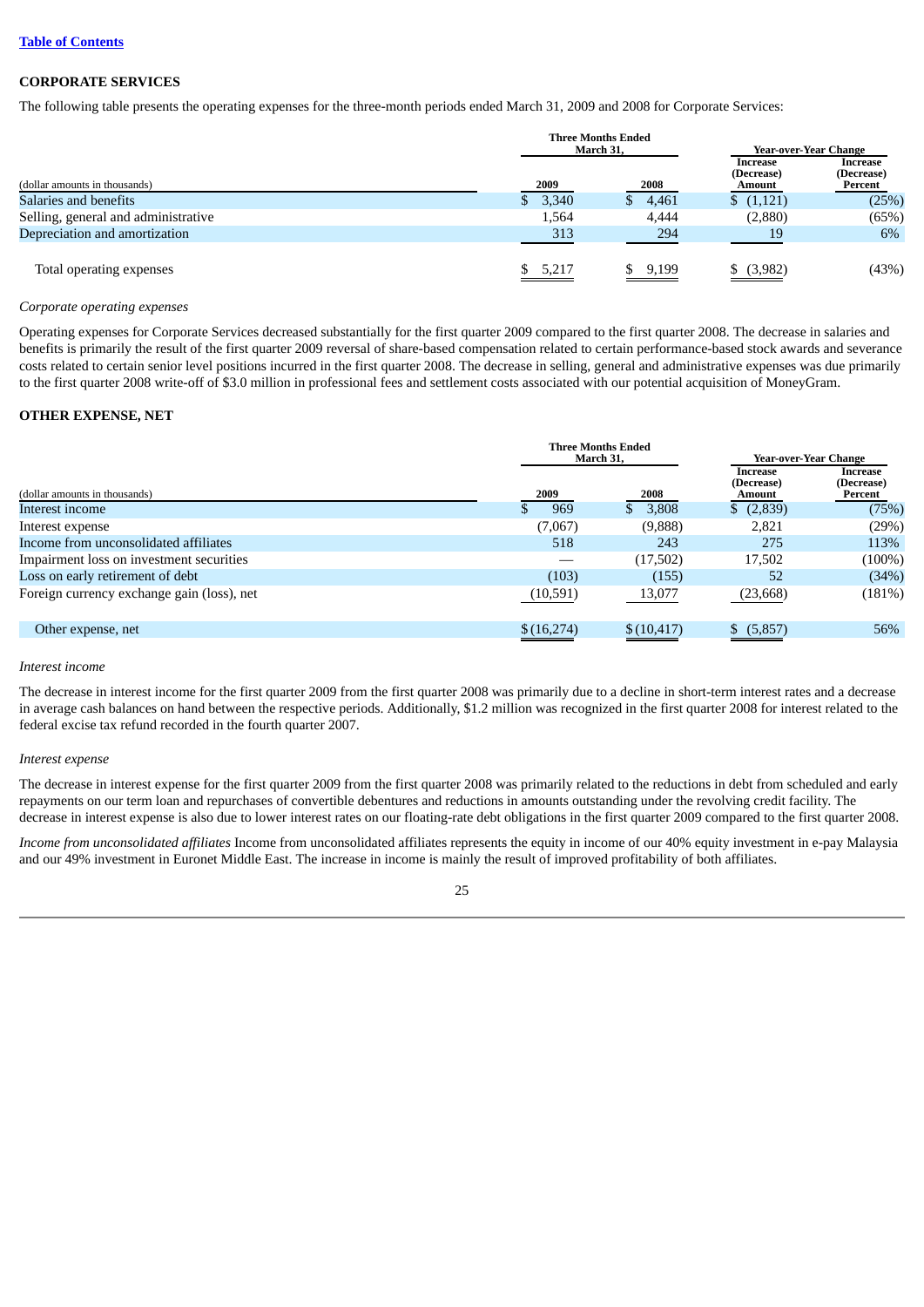## *Unrealized loss on investment securities*

During the first quarter 2008, the value of our investment in MoneyGram declined and the decline was determined to be other than temporary. Accordingly, we recognized a \$17.5 million impairment loss.

## *Loss on early retirement of debt*

In March 2009, we repurchased in privately negotiated transactions \$10.8 million in principal amount of the 1.625% convertible debentures due 2024. Loss on early retirement of debt of \$0.1 million for the first quarter 2009 represents the difference in the amounts paid for the convertible debentures over their carrying amounts as well as the pro-rata write-off of deferred financing costs associated with the portion of the term loan that was prepaid during the first quarter 2009. The \$0.2 million loss for the first quarter 2008 is associated with term loan amount that was prepaid during the first quarter 2008. We expect to continue to use available cash flows to prepay amounts outstanding under the term loan and to repurchase the 1.625% convertible debentures if attractive terms are available.

## *Net foreign currency exchange gain (loss), net*

Assets and liabilities denominated in currencies other than the local currency of each of our subsidiaries give rise to foreign currency exchange gains and losses. Exchange gains and losses that result from re-measurement of these assets and liabilities are recorded in determining net income. The majority of our foreign currency gains or losses are due to the re-measurement of intercompany loans that are in a currency other than the functional currency of either the entity making or receiving the loan. For example, we make intercompany loans based in euros from our corporate division, which is comprised of U.S. dollar functional currency entities, to certain European entities that use the euro as the functional currency. As the U.S. dollar strengthens against the euro, foreign currency loses are generated on our corporate entities because the number of euros to be received in settlement of the loans decreases in U.S. dollar terms. Conversely, in this example, in periods where the U.S. dollar weakens, our corporate entities will record foreign currency gains.

We recorded a net foreign currency exchange loss of \$10.6 million in the first quarter 2009 and a net foreign currency gain of \$13.1 million in the first quarter 2008. During the first quarter 2009, the U.S. dollar strengthened against most of the currencies of the countries in which we operate, creating realized and unrealized foreign currency exchange losses. This compares to the first quarter 2008, when the U.S. dollar weakened against these currencies and we, therefore, recorded realized and unrealized foreign currency exchange gains.

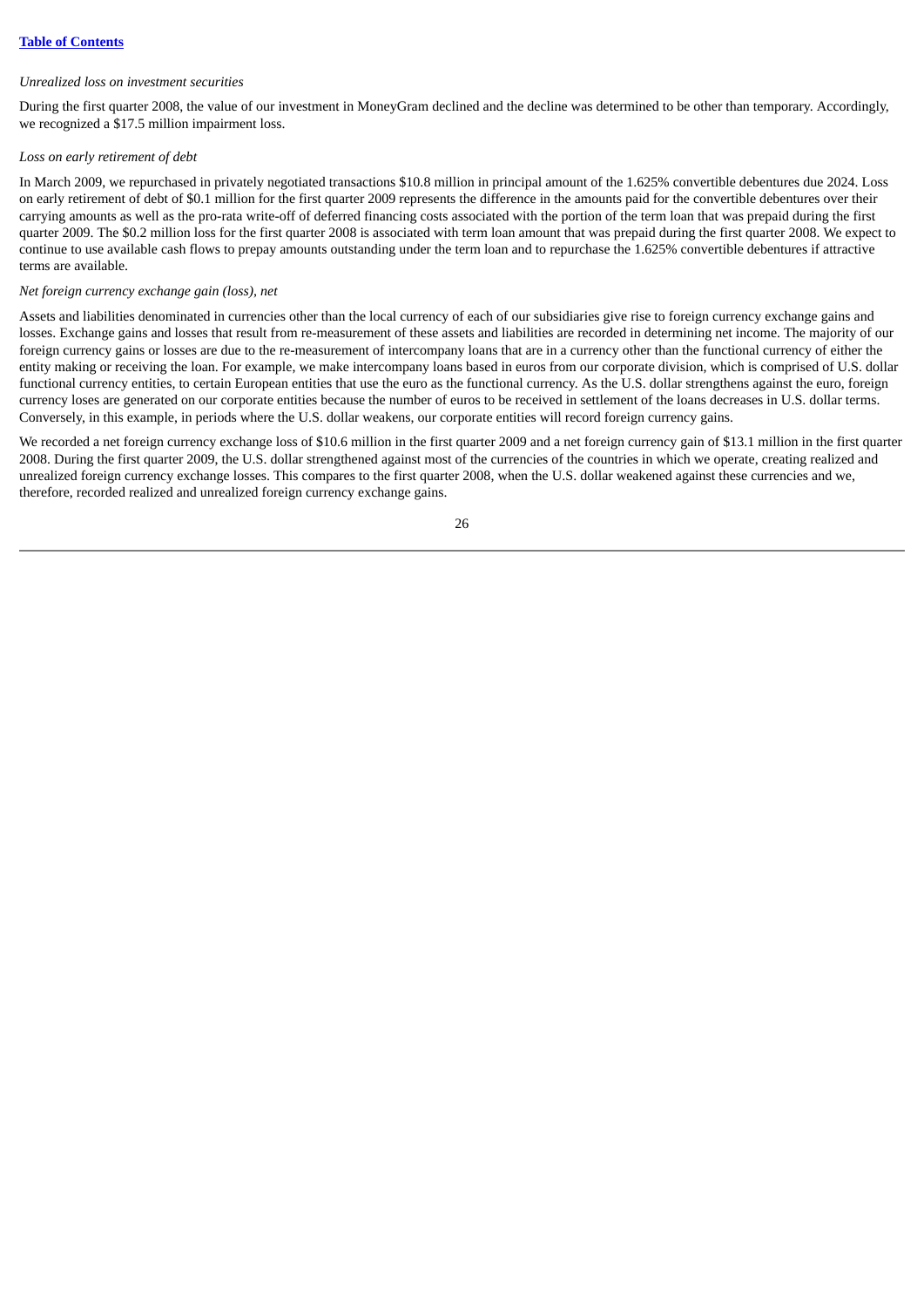## **INCOME TAX EXPENSE**

Our effective tax rates as reported and as adjusted are calculated below:

|                                                                                                                             | <b>Three Months Ended</b><br>March 31, |              |
|-----------------------------------------------------------------------------------------------------------------------------|----------------------------------------|--------------|
| (dollar amounts in thousands)                                                                                               | 2009                                   | 2008         |
| Income (loss) from continuing operations before income taxes                                                                | (6,576)                                | 2,814        |
| Income tax expense                                                                                                          | 5,317                                  | 10,087       |
| Loss from continuing operations                                                                                             | \$(11,893)                             | (7,273)      |
| Effective income tax rate                                                                                                   | $(80.9\%)$                             | 358.5%       |
| Income (loss) from continuing operations before income taxes                                                                | \$ (6,576)                             | 2,814<br>\$. |
| Adjust: Foreign currency exchange gain (loss), net                                                                          | (10,591)                               | 13,077       |
| Adjust: Goodwill and acquired intangible assets impairment                                                                  | (9,884)                                |              |
| Adjust: Impairment loss on investment securities                                                                            |                                        | (17,502)     |
| Income from continuing operations before income taxes, foreign currency exchange gain (loss), net and impairment<br>charges | \$13,899                               | 7,239        |
| Income tax expense                                                                                                          | \$<br>5,317                            | \$10,087     |
| Adjust: Income tax expense (benefit) attributable to foreign currency exchange gain (loss), net                             | (470)                                  | 8,054        |
| Income tax expense, as adjusted                                                                                             | 5,787                                  | 2,033        |
| Effective income tax rate, as adjusted                                                                                      | 41.6%                                  | 28.1%        |

Our effective tax rates were (81%) and 359% for the three-month periods ended March 31, 2009 and 2008, respectively. The effective tax rates were significantly influenced by the goodwill and acquired intangible assets impairment charge and foreign currency exchange net loss for the first quarter 2009 and the impairment loss on investment securities and foreign currency exchange net gain for the first quarter 2008. Excluding foreign currency exchange results and the impairment charges from pre-tax income, as well as the related tax effects for these items, our effective tax rates were 41.6% and 28.1% for the three months ended March 31, 2009 and 2008, respectively.

The increase in the effective tax rate, as adjusted, for the first quarter 2009 compared to the same period in 2008 was primarily related to the loss of certain tax deductions in Spain as a result of the goodwill and acquired intangible assets impairment charges. Also, approximately \$3.5 million of contract termination fees were recorded in India which has a tax rate that is higher than our weighted average effective tax rate.

## **OTHER**

#### *Discontinued operations, net*

During the second quarter 2008, we decided to sell Essentis in order to focus our investments and resources on our transaction processing businesses. We are in the process of selling the business. Accordingly, Essentis's results of operations are shown as discontinued operations in the Unaudited Consolidated Statements of Operations for all periods presented.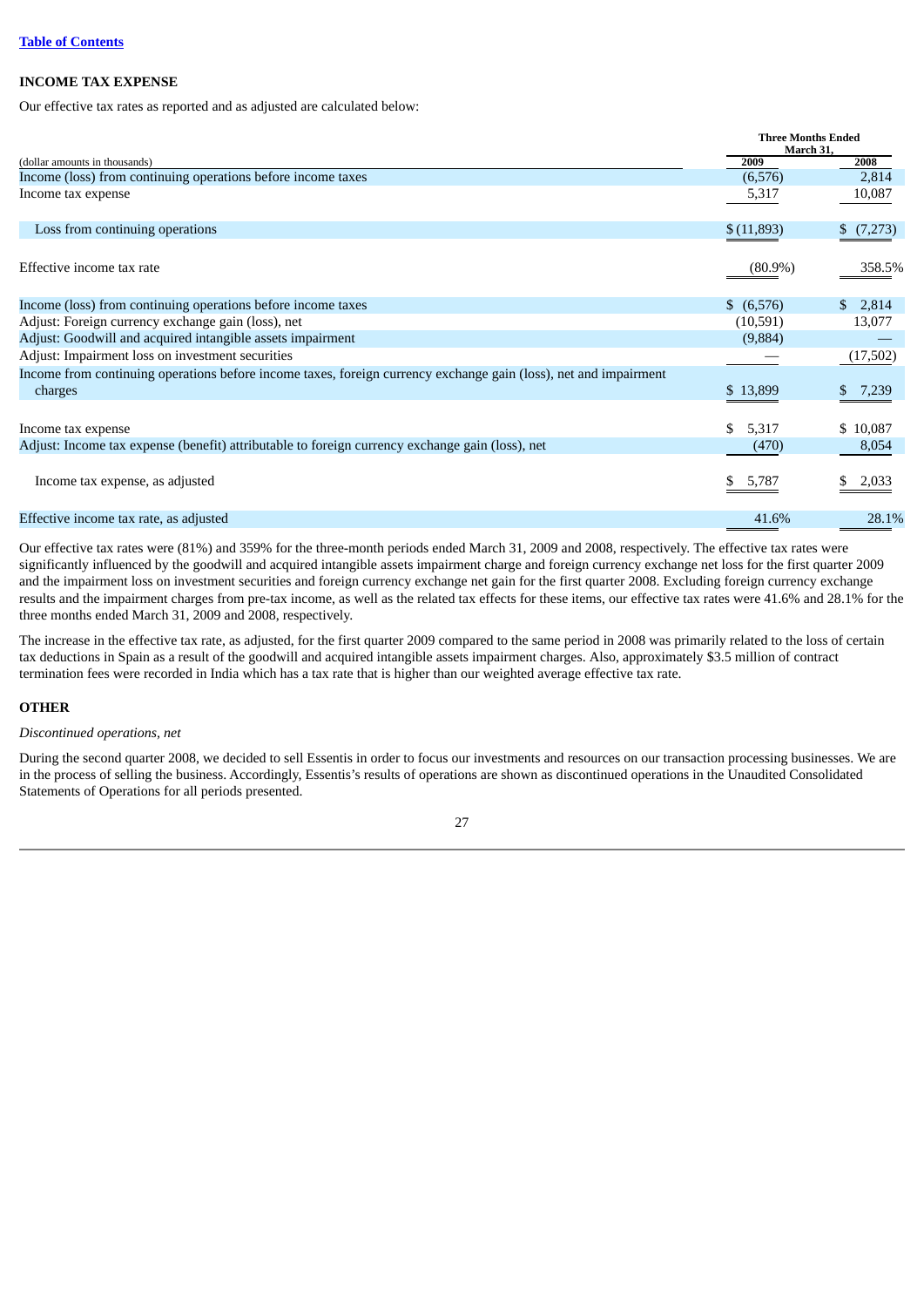## *Net income attributable to noncontrolling interests*

Net income attributable to noncontrolling interests was \$0.3 million and \$0.6 million for first quarter 2009 and 2008, respectively. Noncontrolling interests represents the elimination of net income or loss attributable to the minority shareholders' portion of our consolidated subsidiaries that are not wholly-owned. Our subsidiaries which are not wholly-owned are summarized in the table below:

|               | Percent |                   |
|---------------|---------|-------------------|
| Subsidiary    | Owned   | Segment           |
| Movilcarga    | 80%     | Prepaid - Spain   |
| e-pay SRL     | 51%     | Prepaid - Italy   |
| <b>ATX</b>    | 51%     | Prepaid - various |
| Euronet China | 75%     | EFT - China       |

## **NET LOSS ATTRIBUTABLE TO EURONET WORLDWIDE, INC.**

Net loss attributable to Euronet Worldwide, Inc. was \$12.3 million for the first quarter 2009 compared to \$8.6 million for the first quarter 2008. As more fully discussed above, the increased loss of \$3.7 million was primarily the result of the \$23.7 million increase in foreign currency losses and the \$3.5 million decrease in operating income. These were partly offset by the \$17.5 million first quarter 2008 unrealized loss on investment securities along with a \$4.8 million decrease in income tax expense, a \$0.8 million decrease in loss from discontinued operations and other items totaling \$0.4 million.

## **LIQUIDITY AND CAPITAL RESOURCES**

## *Working capital*

As of March 31, 2009, we had working capital, which is calculated as the difference between total current assets and total current liabilities, of \$80.1 million, compared to working capital of \$99.1 million as of December 31, 2008. Our ratio of current assets to current liabilities was 1.16 at March 31, 2009, compared to 1.17 as of December 31, 2008. The decrease in working capital was due primarily to the use of cash to reduce revolving credit facility borrowings.

We require substantial working capital to finance operations. The Money Transfer Segment funds the correspondent distribution network before receiving the benefit of amounts collected from customers by agents. Working capital needs increase due to weekends and international banking holidays. As a result, we may report more or less working capital for the Money Transfer Segment based solely upon the fiscal period ending on a particular day. As of March 31, 2009, working capital in the Money Transfer Segment was \$42.5 million. We expect that working capital needs will increase as we expand this business. The Prepaid Processing Segment produces positive working capital, but much of it is restricted in connection with the administration of its customer collection and vendor remittance activities. The EFT Processing Segment does not require substantial working capital.

## *Operating cash flow*

Cash flows provided by operating activities were \$15.1 million for the first quarter 2009 compared to \$14.6 million for the first quarter 2008. The slight increase was primarily due to fluctuations in working capital associated with the timing of the settlement process with mobile operators in the Prepaid Processing Segment and improved operating results adjusted for non-cash items, partly offset by amounts paid to secure an exclusive, long-term distribution agreement with a vendor in Australia.

## *Investing activity cash flow*

Cash flows used by investing activities were \$10.6 million for the first quarter 2009, compared to cash flows provided of \$13.5 million for the first quarter 2008. Our investing activities include \$6.6 million and \$10.0 million for purchases of property and equipment in the first quarter 2009 and 2008, respectively. Additionally, first quarter 2009 included \$3.3 million in cash used for acquisitions compared to \$1.8 million for the first quarter 2008. Our investing activities for the first quarter 2008 consisted of the return of \$26 million we placed in escrow in first quarter 2007 in connection with the agreement to acquire Envios de Valores La Nacional Corp. ("La Nacional"). On January 10, 2008, we entered into a settlement agreement with La Nacional and its stockholder evidencing the parties' mutual agreement not to consummate the acquisition, in exchange for payment by Euronet of a portion of the legal fees incurred by La Nacional. Finally, cash used for software development and other investing activities totaled \$0.6 million and \$0.8 million in the first quarter 2009 and 2008, respectively.

## *Financing activity cash flow*

Cash flows used by financing activities were \$22.7 million during the first quarter 2009 compared to \$62.6 million during the first quarter 2008. Our financing activities for the first quarter of 2009 consisted primarily of net repayments of debt obligations of \$21.3 million

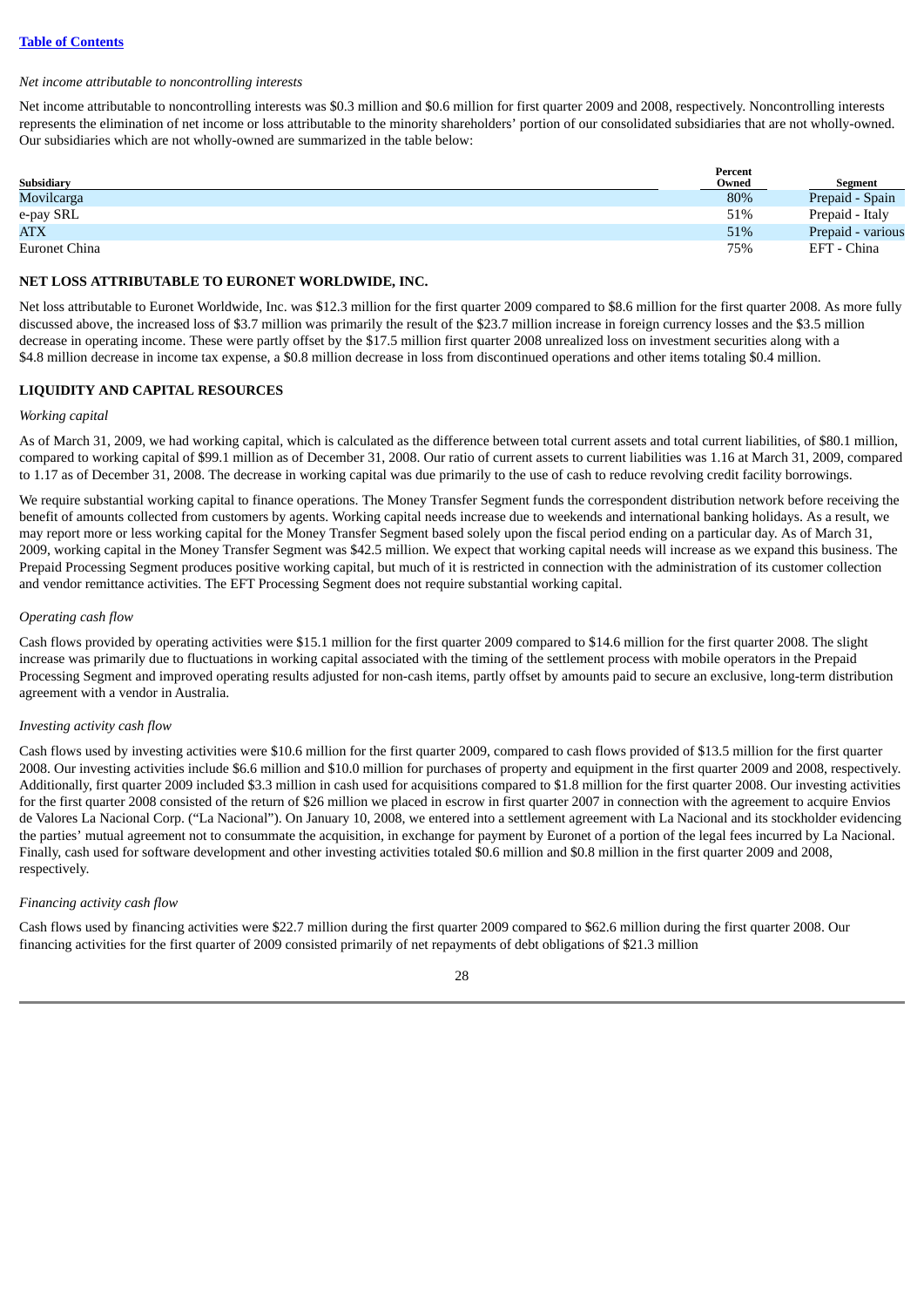compared to \$63.1 million in first quarter 2008. To support the short-term cash needs of our Money Transfer Segment, we generally borrow amounts under the revolving credit facility several times each month to fund the correspondent network in advance of collecting remittance amounts from the agency network. These borrowings are repaid over a very short period of time, generally within a few days. Primarily as a result of this, during the first quarter 2009 we had a total of \$90.4 million in borrowings and \$98.4 million in repayments under our revolving credit facility. During the first quarter 2009, we paid \$11.4 million for repayments and early retirements of debt obligations.and \$1.8 million for capital lease obligations. Additionally, we paid \$2.4 million of dividends to noncontrolling interests stockholders in the first quarter 2009. Expected future financing and investing cash requirements primarily depend on our acquisition activity and the related financing needs.

## *Other sources of capital*

Credit Facility — To finance the acquisition of RIA in the second quarter 2007, we entered into a \$290 million secured credit facility consisting of a \$190 million seven-year term loan, which was fully drawn at closing, and a \$100 million five-year revolving credit facility (together, the "Credit Facility"). The \$190 million seven-year term loan bears interest at LIBOR plus 200 basis points or prime plus 100 basis points and requires that we repay 1% of the outstanding balance each year, with the remaining balance payable after seven years. We estimate that we will be able to repay the term loan prior to its maturity date through cash flows available from operations, provided our operating cash flows are not required for future business developments. Up front financing costs of \$4.8 million have been deferred and are being amortized over the terms of the respective loans.

During February 2009, we entered into Amendment No. 2 to the Credit Facility to, among other things, (i) provide us the right under the Credit Facility to (a) repurchase the remaining \$70 million of 1.625% Convertible Senior Debentures Due 2024 then outstanding and (b) repurchase our 3.5% Convertible Debentures Due 2025 prior to any repurchase date using proceeds of a qualifying refinancing, the proceeds of a qualifying equity issuance or shares of common stock; (ii) revise the definition of Consolidated EBITDA and the covenant regarding maintenance of Consolidated Net Worth to exclude the effect of non-cash charges for impairment of goodwill or other intangible assets for the periods ending December 31, 2008 and thereafter; and (iii) broaden or otherwise modify various definitions or provisions related to Indebtedness, Liens, Permitted Disposition, Debt Transactions, Investments and other matters. Additionally, the lenders acknowledged that we have sufficient liquidity with respect to the December 15, 2009 repurchase date for the 1.625% Convertible Senior Debentures. Furthermore, in February 2009, our Board of Directors authorized the repurchase of up to \$70 million of the 1.625% Convertible Senior Debentures, from time to time, in open market or privately negotiated purchases. We incurred costs of approximately \$1.5 million in connection with the amendment, which will be recognized as additional interest expense over the remaining term of the Credit Facility.

The \$100 million five-year revolving credit facility bears interest at LIBOR or prime plus a margin that adjusts each quarter based upon our Consolidated EBITDA ratio as defined in the Credit Facility agreement. We intend to use the revolving credit facility primarily to fund working capital requirements, which are expected to increase as we expand the Money Transfer business. Based on our current projected working capital requirements, we anticipate that our revolving credit facility will be sufficient to fund our working capital needs.

We may be required to repay our obligations under the Credit Facility six months before any potential repurchase dates, the first being October 15, 2012, under our \$175 million 3.5% Convertible Debentures Due 2025, unless we are able to demonstrate that either: (i) we could borrow unsubordinated funded debt equal to the principal amount of the applicable convertible debentures while remaining in compliance with the financial covenants in the Credit Facility or (ii) we will have sufficient liquidity to meet repayment requirements (as determined by the administrative agent and the lenders). The Credit Facility contains four financial covenants that we must meet as defined in the agreement: (1) total debt to EBITDA ratio, (2) senior secured debt to EBITDA ratio, (3) EBITDA to fixed charge coverage ratio and (4) minimum Consolidated Net Worth. These and other material terms and conditions applicable to the Credit Facility are described in the agreement governing the Credit Facility.

The term loan may be expanded by up to an additional \$150 million and the revolving credit facility can be expanded by up to an additional \$25 million, subject to satisfaction of certain conditions including pro forma debt covenant compliance.

As of March 31, 2009, we had borrowings of \$131.0 million outstanding against the term loan. We had borrowings of \$8.5 million and stand-by letters of credit of \$30.0 million outstanding against the revolving credit facility. The remaining \$61.5 million under the revolving credit facility (\$86.5 million if the facility were increased to \$125.0 million) was available for borrowing. Borrowings under the revolving credit facility are being used to fund short-term working capital requirements in the U.S. and India. Our weighted average interest rate under the revolving credit facility as of March 31, 2009 was 4.7%.

Short-term debt obligations — Short-term debt obligations at March 31, 2009 were primarily the \$57.0 million 1.625% Convertible Senior Debentures Due 2024 as the holders have the option to require us to repurchase their debentures at par on December 15, 2009, and the \$1.9 million annual repayment requirement under the term loan. Certain of our subsidiaries also have available credit lines and overdraft facilities to supplement short-term working capital requirements, when necessary, and there were no borrowings outstanding against these facilities as of March 31, 2009.

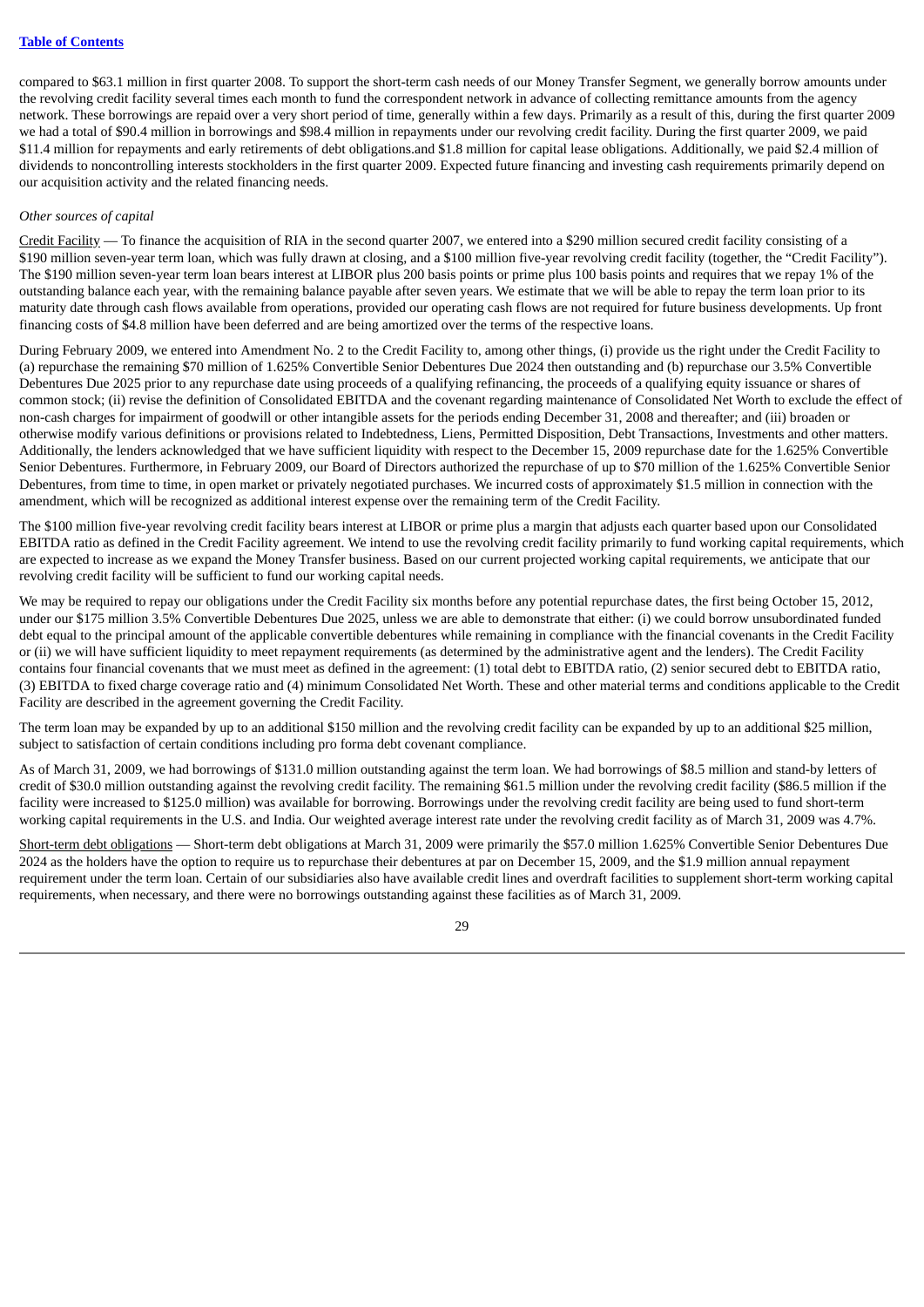We believe that the short-term debt obligations can be refinanced on terms acceptable to us. However, if acceptable refinancing options are not available, we believe that amounts due under these obligations can be funded through cash generated from operations, together with cash on hand or borrowings under our revolving credit facility.

Convertible debt — We have \$175 million in principal amount of 3.50% Convertible Debentures Due 2025 that are convertible into 4.3 million shares of Euronet Common Stock at a conversion price of \$40.48 per share upon the occurrence of certain events (relating to the closing prices of Euronet Common Stock exceeding certain thresholds for specified periods). The debentures may not be redeemed by us until October 20, 2012 but are redeemable at par at any time thereafter. Holders of the debentures have the option to require us to purchase their debentures at par on October 15, 2012, 2015 and 2020, or upon a change in control of the Company. On the maturity date, these debentures can be settled in cash or Euronet Common Stock, at our option, at predetermined conversion rates.

We also have \$59.2 million in principal amount of 1.625% Convertible Senior Debentures Due 2024 that are convertible into 1.8 million shares of Euronet Common Stock at a conversion price of \$33.63 per share upon the occurrence of certain events (relating to the closing prices of Euronet Common Stock exceeding certain thresholds for specified periods). The debentures may not be redeemed by us until December 20, 2009 but are redeemable at any time thereafter at par. Holders of the debentures have the option to require us to purchase their debentures at par on December 15, 2009, 2014 and 2019, and upon a change in control of the Company. Unless the price of our Common Stock appreciates substantially before December 2009, we believe it is likely that the holders of the debentures will exercise this option effective December 15, 2009. Based upon our current expectations, we believe we will have sufficient cash available to fund the potential \$59.2 million purchase price using our cash currently on hand, cash flows we expect to generate through December 2009 and amounts we expect to be available to borrow under our revolving credit facility. However, if our capital resources are insufficient to meet these obligations, we may be required to seek additional debt or equity financing.

Should holders of the convertible debentures require us to repurchase their debentures on the dates outlined above, we cannot guarantee that we will have sufficient cash on hand or have acceptable financing options available to us to fund these required repurchases. An inability to be able to finance these potential repayments could have an adverse impact on our operations. These terms and other material terms and conditions applicable to the convertible debentures are set forth in the indenture agreements governing these debentures.

## *Other uses of capital*

Payment obligations related to acquisitions - We have potential contingent obligations to the former owner of the net assets of Movilcarga. Based upon presently available information, we do not believe any additional payments will be required. The seller disputed this conclusion and initiated arbitration as provided for in the purchase agreement. A global public accounting firm was engaged as an independent expert to review the results of the computation, but procedures for such review have never been commenced, principally because the seller is in a bankruptcy proceeding. Any additional payments, if ultimately determined to be owed the seller, will be recorded as additional goodwill and could be made in either cash of a combination of cash and Euronet Common Stock at our option.

In connection with the acquisition of Brodos Romania, we agreed to contingent consideration arrangements based on the achievement of certain performance criteria. If the criteria are achieved, during 2009 and 2010, we would have to pay a total of \$2.5 million in cash or 75,489 shares of Euronet Common Stock, at the option of the seller.

Capital expenditures and needs — Total capital expenditures for the first quarter 2009 were \$6.7 million. These capital expenditures were primarily for the purchase of ATMs to meet contractual requirements in Poland, India and China, the purchase and installation of ATMs in key under-penetrated markets, the purchase of POS terminals for the Prepaid Processing and Money Transfer Segments, and office, data center and company store computer equipment and software, including capital expenditures for the purchase and development of the necessary processing systems and capabilities to enter the cross-border merchant processing and acquiring business. Total capital expenditures for 2009 are currently estimated to be approximately \$35 million to \$45 million.

In the Prepaid Processing Segment, approximately 100,000 of the approximately 421,000 POS devices that we operate are Company-owned, with the remaining terminals being operated as integrated cash register devices of our major retail customers or owned by the retailers. As our Prepaid Processing Segment expands, we will continue to add terminals in certain independent retail locations at a price of approximately \$300 per terminal. We expect the proportion of owned terminals to total terminals operated to remain relatively constant.

At current and projected cash flow levels, we anticipate that cash generated from operations, together with cash on hand and amounts available under our revolving credit facility and other existing and potential future financing will be sufficient to meet our debt, leasing, contingent acquisition and capital expenditure obligations. If our capital resources are not sufficient to meet these obligations, we will seek to refinance our debt under terms acceptable to us. However, we can offer no assurances that we will be able to obtain favorable terms for the refinancing of any of our debt or other obligations. In the event we were to require additional debt financing in the future, the severe liquidity disruptions in the credit markets could materially impact our ability to obtain debt financing on reasonable terms. The inability to access debt financing on reasonable terms could materially impact our ability to make acquisitions, refinance existing indebtedness or effectively operate or materially expand our business in the future.

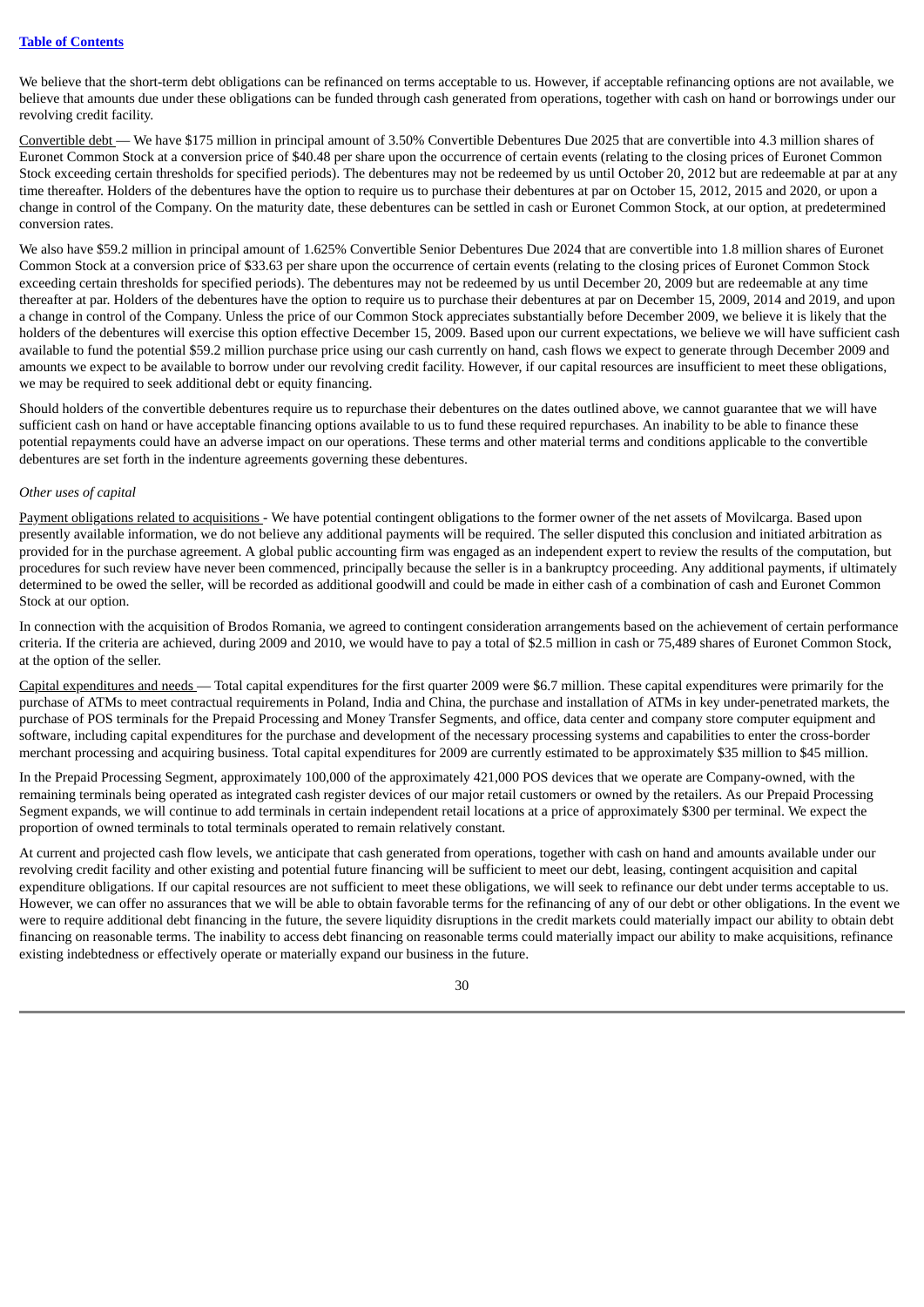#### *Other trends and uncertainties*

Cross border merchant processing and acquiring — In our EFT Processing Segment, we have entered the cross-border merchant processing and acquiring business, through the execution of an agreement with a large petrol retailer in Central Europe. Since the beginning of 2007, we have devoted significant resources, including capital expenditures of approximately \$7.8 million, to the ongoing investment in development of the necessary processing systems and capabilities to enter this business, which involves the purchase and design of hardware and software. Merchant acquiring involves processing credit and debit card transactions that are made on POS terminals, including authorization, settlement, and processing of settlement files. It will involve the assumption of credit risk, as the principal amount of transactions will be settled to merchants before settlements are received from card associations. We incurred \$1.0 million in operating losses related to this business in the first quarter 2009 and currently expect to incur approximately \$3.0 million to \$4.0 million in operating losses for the full year 2009.

## *Inflation and functional currencies*

Generally, the countries in which we operate have experienced low and stable inflation in recent years. Therefore, the local currency in each of these markets is the functional currency. Currently, we do not believe that inflation will have a significant effect on our results of operations or financial position. We continually review inflation and the functional currency in each of the countries where we operate.

## **OFF BALANCE SHEET ARRANGEMENTS**

We regularly grant guarantees of the obligations of our wholly-owned subsidiaries and we sometimes enter into agreements with unaffiliated third parties that contain indemnification provisions, the terms of which may vary depending on the negotiated terms of each respective agreement. Our liability under such indemnification provisions may be subject to time and materiality limitations, monetary caps and other conditions and defenses. As of March 31, 2009, there were no material changes from the disclosure in our Annual Report on Form 10-K for the year ended December 31, 2008. To date, we are not aware of any significant claims made by the indemnified parties or parties to whom we have provided guarantees on behalf of our subsidiaries and, accordingly, no liabilities have been recorded as of March 31, 2009. See also Note 10, Guarantees, to the Unaudited Consolidated Financial Statements.

## **CONTRACTUAL OBLIGATIONS**

As of March 31, 2009, the only material change from the disclosure relating to contractual obligations contained in our Annual Report on Form 10-K for the year ended December 31, 2008, is the net reduction of \$19.4 million of principal on long-term debt through repayment of debt and repurchases of debentures.

## **RECENTLY ISSUED ACCOUNTING PRONOUNCEMENTS**

In April 2009, the FASB issued FSP FAS 141(R)-1, "Accounting for Assets Acquired and Liabilities Assumed in a Business Combination That Arise from Contingencies." FSP FAS 141(R)-1 amends the requirements to measure contingencies acquired in a business combination at fair value, requiring that a contingency acquired in a business combination be initially measured at fair value on the acquisition date if fair value can be determined during the measurement period. Acquired contingencies whose fair value cannot be determined during the measurement period would be recognized if it is probable that an asset existed or liability had been incurred at the acquisition date and the amount for that asset or liability can be reasonably estimated. FSP FAS 141(R)-1 is effective for Euronet beginning January 1, 2009, concurrent with the adoption of SFAS No. 141(R), and it did not have a material impact on the Consolidated Financial Statements.

In April 2009, the FASB issued FSP FAS 107-1 and APB 28-1, "Interim Disclosures about Fair Value of Financial Instruments," which requires the annual fair value disclosures about financial instruments within the scope of FAS 107 to also be made in interim financial statements. FSP FAS 107-1 and APB 28-1 is effective for Euronet for the quarterly reporting period ending June 30, 2009. The Company's adoption of FSP FAS 107-1 and APB 28-1 is not expected to have a material impact on the Consolidated Financial Statements.

## **FORWARD-LOOKING STATEMENTS**

This document contains statements that constitute forward-looking statements within the meaning of section 27A of the Securities Act of 1933 and section 21E of the Securities Exchange Act of 1934. All statements other than statements of historical facts included in this document are forward-looking statements, including statements regarding the following:

- **•** trends affecting our business plans, financing plans and requirements;
- **•** trends affecting our business;

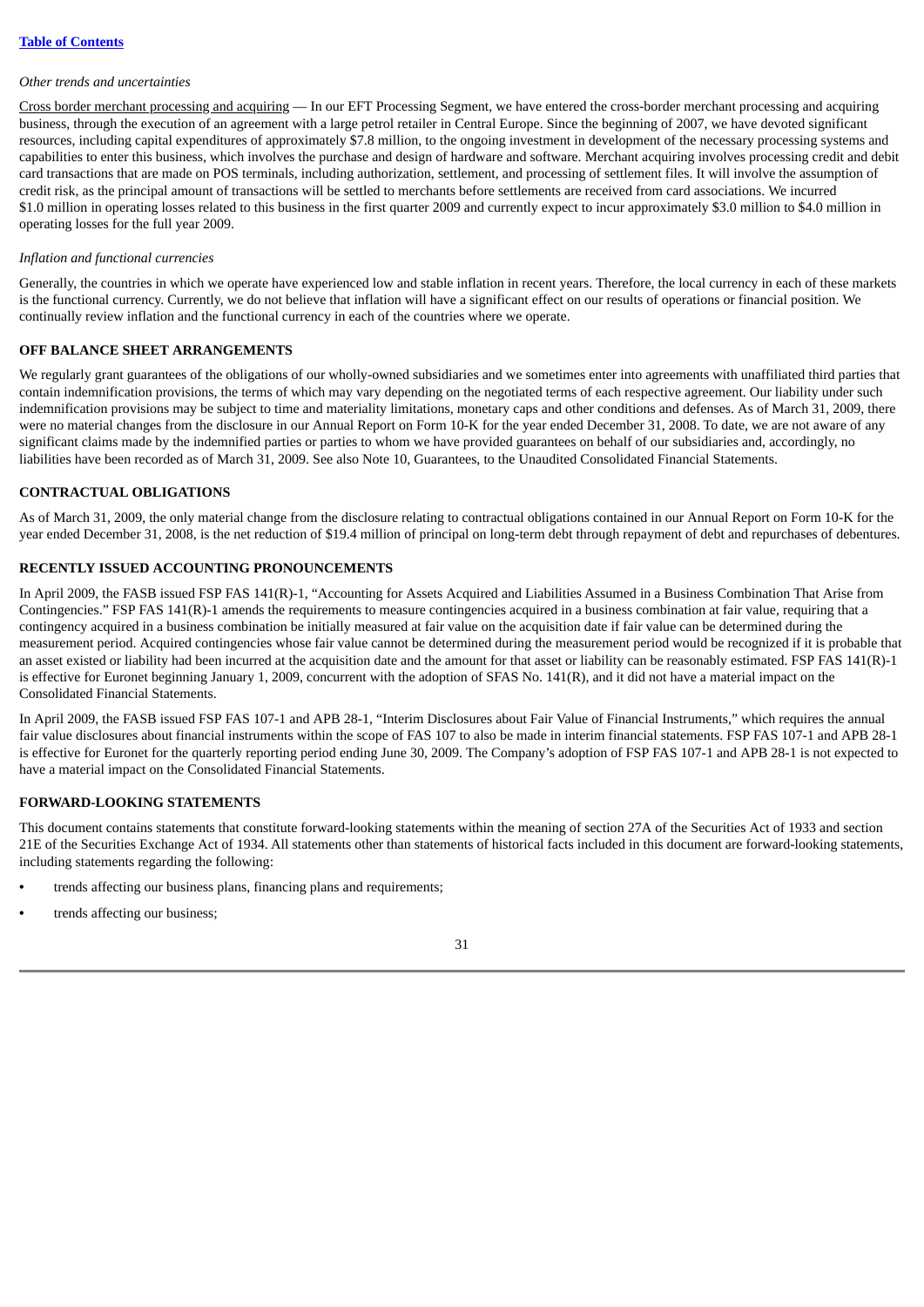- **•** the adequacy of capital to meet our capital requirements and expansion plans;
- **•** the assumptions underlying our business plans;
- **•** Our ability to repay indebtedness;
- **•** business strategy;
- **•** government regulatory action;
- **•** technological advances; and
- **•** projected costs and revenues.

Although we believe that the expectations reflected in these forward-looking statements are reasonable, we can give no assurance that these expectations will prove to be correct. Forward-looking statements are typically identified by the words believe, expect, anticipate, intend, estimate and similar expressions.

Investors are cautioned that any forward-looking statements are not guarantees of future performance and involve risks and uncertainties. Actual results may materially differ from those in the forward-looking statements as a result of various factors, including, but not limited to, those referred to above and as set forth and more fully described in Part I, Item 1A — Risk Factors of our Annual Report on Form 10-K for the year ended December 31, 2008.

## <span id="page-32-0"></span>**ITEM 3. QUANTITATIVE AND QUALITATIVE DISCLOSURES ABOUT MARKET RISK**

## *Interest rate risk*

As of March 31, 2009, our total debt outstanding was \$354.1 million. Of this amount, \$206.1 million, or 58% of our total debt obligations, relates to contingent convertible debentures having fixed coupon rates. Our \$175 million principal amount of contingent convertible debentures, issued in October 2005, accrue cash interest at a rate of 3.50% of the principal amount per annum. The \$59.2 million principal amount of contingent convertible debentures, issued in December 2004 accrue cash interest at a rate of 1.625% of the principal amount per annum. Based on quoted market prices, as of March 31, 2009, the fair value of our fixed rate convertible debentures was \$183.9 million, compared to a carrying value of \$206.1 million.

Through the use of interest rate swap agreements, \$50.0 million of our variable rate term debt has been effectively converted to a fixed rate of 7.3% through May 29, 2009. As of March 31, 2009, the unrealized loss on the interest rate swap agreements was \$0.4 million. Interest expense for our total \$256.1 million in fixed rate debt totals approximately \$21.3 million per year, or a weighted average interest rate of 8.3% annually. Additionally, approximately \$8.5 million, or 2% of our total debt obligations, relate to capitalized leases with fixed payment and interest terms that expire between 2009 and 2014.

After the interest rate swap agreement expires in the second quarter, the remaining \$139.5 million, or 39% of our total debt obligations, relates to debt that will accrue interest at variable rates. If we were to maintain these borrowings for one year, and maximize the potential borrowings available under the revolving credit facility for one year, including the \$25.0 million in potential additional expanded borrowings, a 1% increase in the applicable interest rate would result in additional interest expense to the Company of approximately \$2.3 million. This computation excludes the potential \$150.0 million in potential expanded term loan because of the limited circumstances under which the additional amounts would be available to us for borrowing.

Our excess cash is invested in instruments with original maturities of three months or less; therefore, as investments mature and are reinvested, the amount we earn will increase or decrease with changes in the underlying short term interest rates.

## *Foreign currency exchange rate risk*

For the first quarter 2009, 73% of our revenues were generated in non-U.S. dollar countries compared to 75% for the first quarter 2008. We expect to continue generating a significant portion of our revenues in countries with currencies other than the U.S. dollar.

We are particularly vulnerable to fluctuations in exchange rates of the U.S. dollar to the currencies of countries in which we have significant operations, primarily to the euro, British pound, Australian dollar and Polish zloty. As of March 31, 2009, we estimate that a 10% fluctuation in these foreign currency exchange rates would have the combined annualized effect on reported net income and working capital of approximately \$25 to \$35 million. This effect is estimated by applying a 10% adjustment factor to our non-U.S. dollar results from operations, intercompany loans that generate foreign currency gains or losses and working capital balances that require translation from the respective functional currency to the U.S. dollar reporting currency. Additionally, we have other non-current, non-U.S. dollar assets and liabilities on our balance sheet that are translated to the U.S. dollar during consolidation. These items primarily represent goodwill and intangible assets recorded in connection with acquisitions in countries other than the U.S. We estimate that a 10% fluctuation in foreign currency exchange rates would have a non-cash impact on total comprehensive income of approximately \$45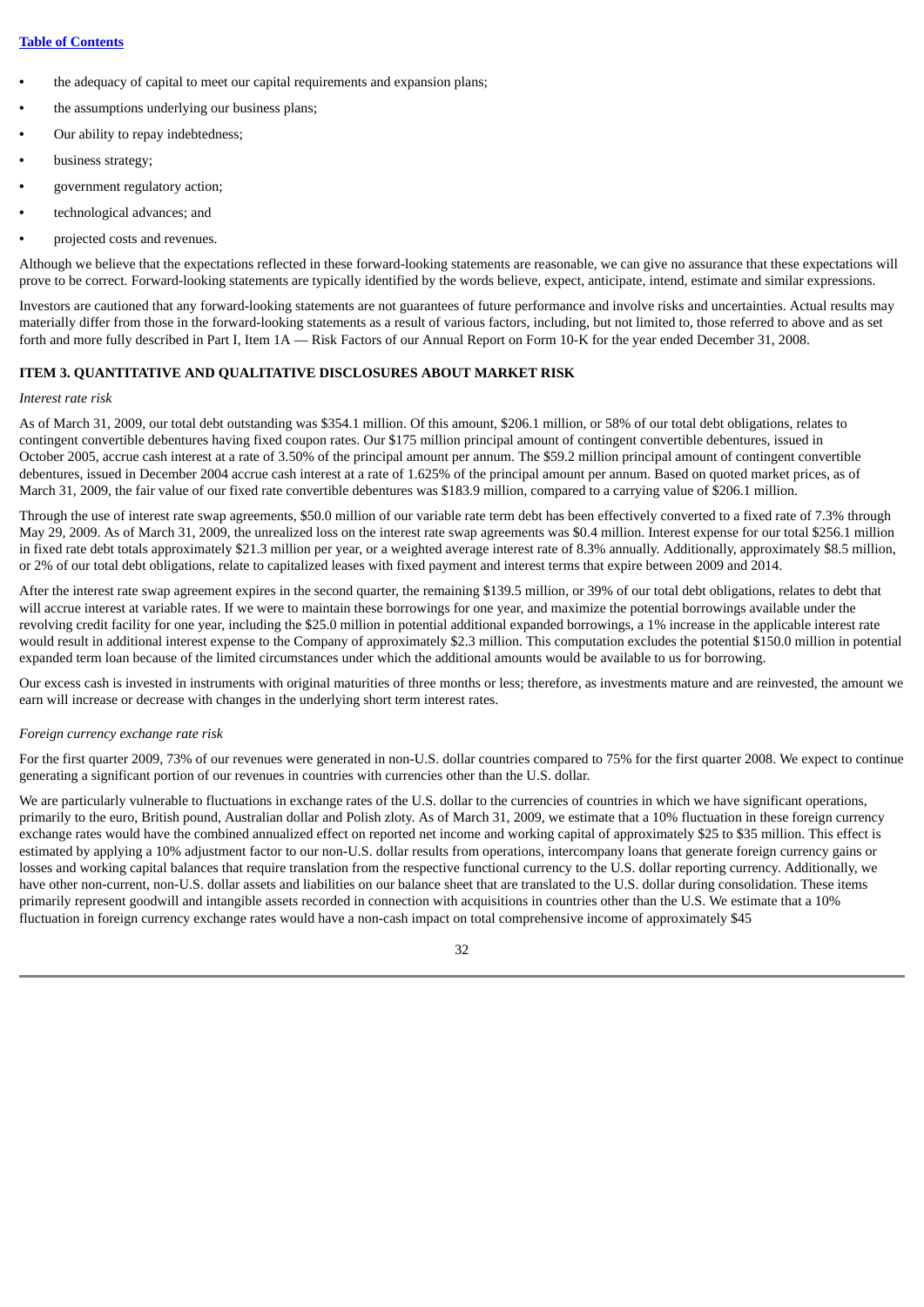million to \$55 million as a result of the change in value of these items during translation to the U.S. dollar. For the fluctuations described above, a strengthening U.S. dollar produces a financial loss, while a weakening U.S. dollar produces a financial gain. We believe this quantitative measure has inherent limitations and does not take into account any governmental actions or changes in either customer purchasing patterns or our financing or operating strategies. Because a majority of our revenues and expenses are incurred in the functional currencies of our international operating entities, the profits we earn in foreign currencies are positively impacted by the weakening of the U.S. dollar and negatively impacted by the strengthening of the U.S. dollar. Additionally, our debt obligations are primarily in U.S. dollars, therefore, as foreign currency exchange rates fluctuate, the amount available for repayment of debt will also increase or decrease.

We are also exposed to foreign currency exchange rate risk in our Money Transfer Segment. A majority of the money transfer business involves receiving and disbursing different currencies, in which we earn a foreign currency spread based on the difference between buying currency at wholesale exchange rates and selling the currency to consumers at retail exchange rates. This spread provides some protection against currency fluctuations that occur while we are holding the foreign currency. Our exposure to changes in foreign currency exchange rates is limited by the fact that disbursement occurs for the majority of transactions shortly after they are initiated. Additionally, we enter into foreign currency forward contracts to help offset foreign currency exposure related to the notional value of money transfer transactions collected in currencies other than the U.S. dollar. As of March 31, 2009, we had foreign currency forward contracts outstanding with a notional value of \$41.1 million, primarily in euros that were not designated as hedges and mature in a weighted average of 2.8 days. The fair value of these forward contracts as of March 31, 2009 was an unrealized gain of approximately \$0.2 million, which was partially offset by the unrealized gain on the related foreign currency receivables.

## <span id="page-33-0"></span>**ITEM 4. CONTROLS AND PROCEDURES**

Our executive management, including our Chief Executive Officer and Chief Financial Officer, evaluated the effectiveness of the design and operation of our disclosure controls and procedures pursuant to Rule 13a-15(b) under the Exchange Act as of March 31, 2009. Based on this evaluation, our Chief Executive Officer and Chief Financial Officer have concluded that the design and operation of these disclosure controls and procedures were effective as of such date to provide reasonable assurance that information required to be disclosed in our reports under the Exchange Act is recorded, processed, summarized and reported within the time periods specified in the rules and forms of the SEC, and that such information is accumulated and communicated to our management, including our Chief Executive Officer and Chief Financial Officer, as appropriate, to allow timely decisions regarding required disclosures.

## **CHANGE IN INTERNAL CONTROLS**

<span id="page-33-1"></span>There has been no change in our internal control over financial reporting during the first quarter 2009 that has materially affected, or is reasonably likely to materially affect, our internal control over financial reporting.

## **PART II—OTHER INFORMATION**

## <span id="page-33-2"></span>**ITEM 1. LEGAL PROCEEDINGS**

The Company is from time to time a party to litigation arising in the ordinary course of its business.

Currently, there are no legal proceedings that management believes, either individually or in the aggregate, would have a material adverse effect upon the consolidated results of operations or financial condition of the Company.

## <span id="page-33-3"></span>**ITEM 1A. RISK FACTORS**

You should carefully consider the risks described in Part I, Item 1A. Risk Factors in our Annual Report on Form 10-K for the fiscal year ended December 31, 2008 as updated in our subsequent filings with the SEC before making an investment decision. The risks and uncertainties described in our Annual Report on Form 10-K, as updated by any subsequent Quarterly Reports on Form 10-Q, are not the only ones facing our company. Additional risks and uncertainties not presently known to us or that we currently deem immaterial may also impair our business operations. If any of the risks identified in our Annual Report on Form 10-K, as updated by any subsequent Quarterly Reports on Form 10-Q, actually occurs, our business, financial condition or results of operations could be materially adversely affected. In that case, the trading price of our Common Stock could decline substantially. This Quarterly Report also contains forward-looking statements that involve risks and uncertainties. Our actual results could differ materially from those anticipated in the forward-looking statements as a result of a number of factors, including the risks described below and elsewhere in this Quarterly Report.

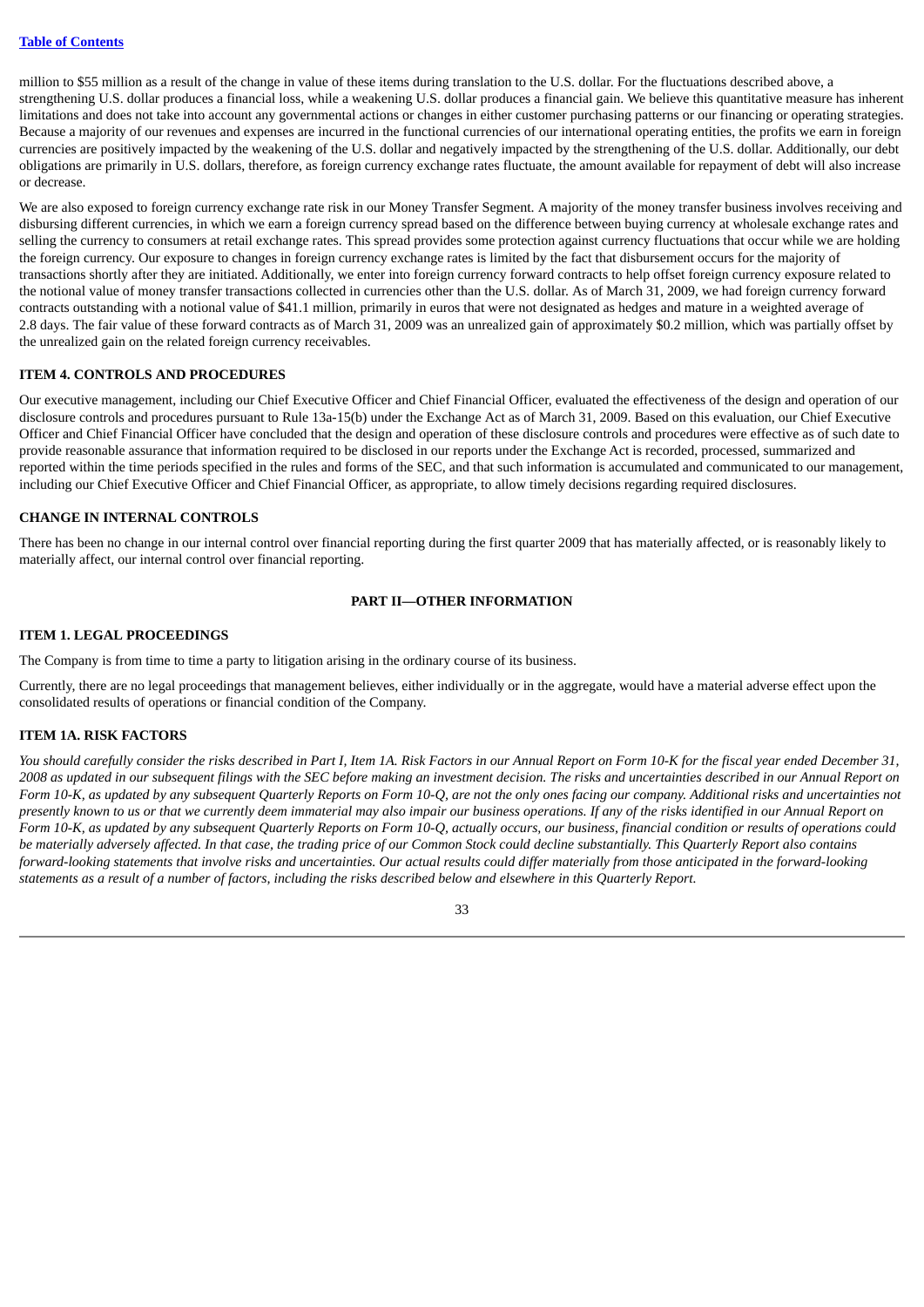Other than as set forth below, there have been no material changes from the risk factors previously disclosed in the Company's Annual Report on Form 10-K *for the year ended December 31, 2008, as filed with the SEC.*

## **Risks Related to Our Business**

## Our prepaid mobile airtime top-up and money transfer businesses may be susceptible to fraud and/or credit risks occurring at the retailer and/or **consumer level.**

In our Prepaid Processing Segment, we contract with retailers who accept payment on our behalf, which we then transfer to a trust or other operating account for payment to mobile phone operators. In the event a retailer does not transfer to us payments that it receives for mobile airtime, whether as a result of fraud, insolvency or otherwise, we are responsible to the mobile phone operator for the cost of the airtime credited to the customer's mobile phone. We can provide no assurance that retailer fraud or insolvency will not increase in the future or that any proceeds we receive under our credit enhancement insurance policies will be adequate to cover losses resulting from retailer fraud, which could have a material adverse effect on our business, financial condition and results of operations.

With respect to our money transfer business, our business is primarily conducted through our agent network, which provides money transfer services directly to consumers at retail locations. Our agents collect funds directly from consumers and in turn we collect from the agents the proceeds due to us resulting from the money transfer transactions. Therefore, we have credit exposure to our agents. Additionally, our Company-owned stores transact a significant amount of business in cash. Although we have safeguards in place, cash transactions have a higher exposure to fraud and theft than other types of transactions. The failure of agents owing us significant amounts to remit funds to us or to repay such amounts, or the loss of cash in our stores could have a material adverse effect on our business, financial condition and results of operations.

## **Increases in taxes could negatively impact our operating results.**

As a result of the current economic downturn, tax receipts have decreased and/or government spending has increased in many of the countries in which we operate. Consequently, governments may increase tax rates or implement new taxes in order to compensate for gaps between tax revenues and expenditures. Additionally, governments may prohibit or restrict the use of certain legal structures designed to minimize taxes. Any such tax increases, whether borne by us or our customers, could negatively impact our operating results or the demand for our products.

## <span id="page-34-0"></span>**ITEM 2. UNREGISTERED SALES OF EQUITY SECURITIES AND USE OF PROCEEDS**

## *Stock repurchases*

For the three months ended March 31, 2009, the Company purchased, in accordance with the 2006 Stock Incentive Plan (Amended and Restated), 861 shares of its Common Stock for participant income tax withholding in conjunction with the lapse of restrictions on stock awards, as requested by the participants. The following table sets forth information with respect to those shares:

|                                                     |                  |                 | <b>Total Number</b><br>of Shares<br><b>Purchased as</b> | <b>Maximum Number</b>   |
|-----------------------------------------------------|------------------|-----------------|---------------------------------------------------------|-------------------------|
|                                                     | <b>Total</b>     | Average         | <b>Part of Publicly</b>                                 | of Shares that May      |
|                                                     | <b>Number of</b> | Price           | Announced                                               | <b>Yet Be Purchased</b> |
|                                                     | <b>Shares</b>    | <b>Paid Per</b> | <b>Plans</b> or                                         | Under the Plans or      |
| <b>Period</b>                                       | Purchased        | Share (1)       | Programs                                                | Programs                |
| January 31<br>January 1<br>$\overline{\phantom{a}}$ | 861              | 11.61           |                                                         | __                      |

The price paid per share is the closing price of the shares on the vesting date.

| ٠            |  |
|--------------|--|
| ۰.<br>×<br>v |  |
|              |  |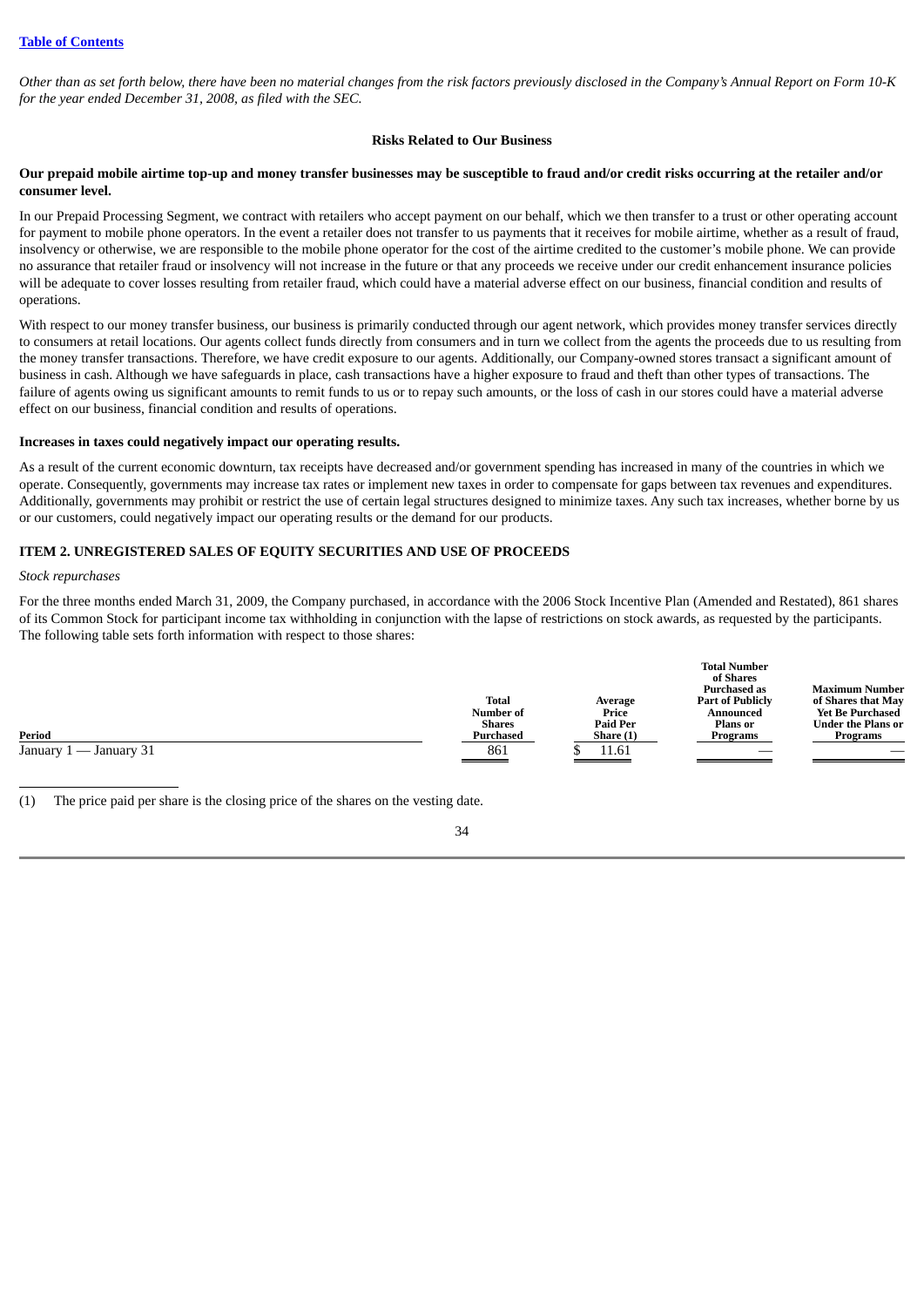## <span id="page-35-0"></span>**ITEM 6. EXHIBITS**

## a) Exhibits

The exhibits that are required to be filed or incorporated herein by reference are listed on the Exhibit Index below.

## **EXHIBITS**

## **Exhibit Index**

| Exhibit | <b>Description</b>                                                                                                                                                             |
|---------|--------------------------------------------------------------------------------------------------------------------------------------------------------------------------------|
| 10.1    | Employment Agreement dated December 2, 1997 between Euronet Services GmbH and Roger Heinz, Senior Vice President — Managing<br>Director, Europe EFT Processing Segment (1) (2) |
| 10.2    | Amendment No. 2 to the Credit Agreement dated February 18, 2009 (execution copy) (1)                                                                                           |
| 10.3    | 2006 Stock Incentive Plan, as amended (1) (2)                                                                                                                                  |
| 12.1    | Computation of Ratio of Earnings to Fixed Charges (1)                                                                                                                          |
| 31.1    | Section 302 — Certification of Chief Executive Officer (1)                                                                                                                     |
| 31.2    | Section 302 — Certification of Chief Financial Officer (1)                                                                                                                     |
| 32.1    | Section 906 Certification of Chief Executive Officer (1)                                                                                                                       |
| 32.2    | Section 906 Certification of Chief Financial Officer (1)                                                                                                                       |

(1) Filed herewith.

(2) Management contracts and compensatory plans and arrangements required to be filed as Exhibits pursuant to Item 15(a) of this report.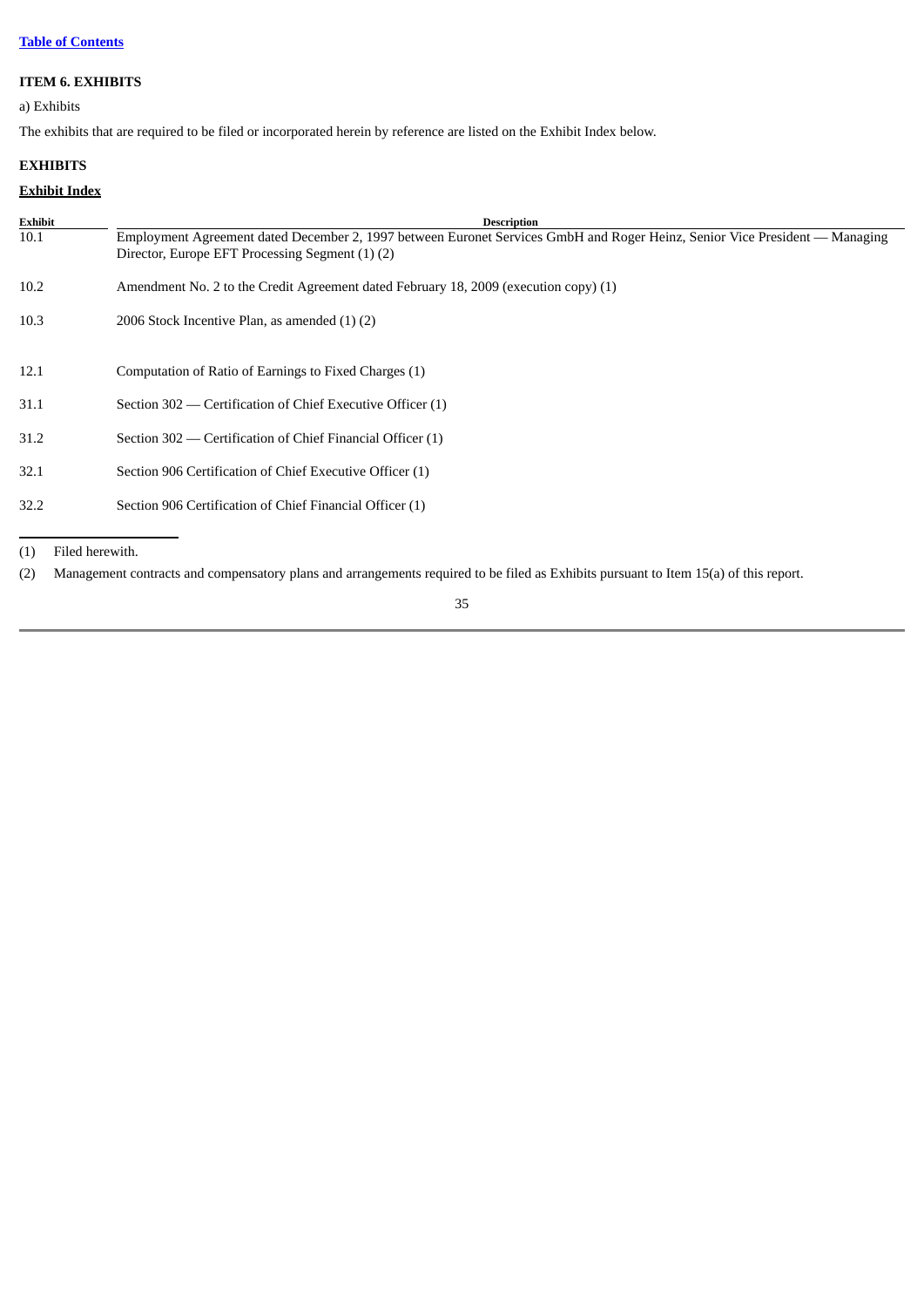### **SIGNATURES**

Pursuant to the requirements of the Securities Exchange Act of 1934, the registrant has duly caused this report to be signed on its behalf by the undersigned, thereunto duly authorized.

May 7, 2009

| By: | /s/ MICHAEL J. BROWN    |  |
|-----|-------------------------|--|
|     | Michael J. Brown        |  |
|     | Chief Executive Officer |  |

By: /s/ RICK L. WELLER

Rick L. Weller Chief Financial Officer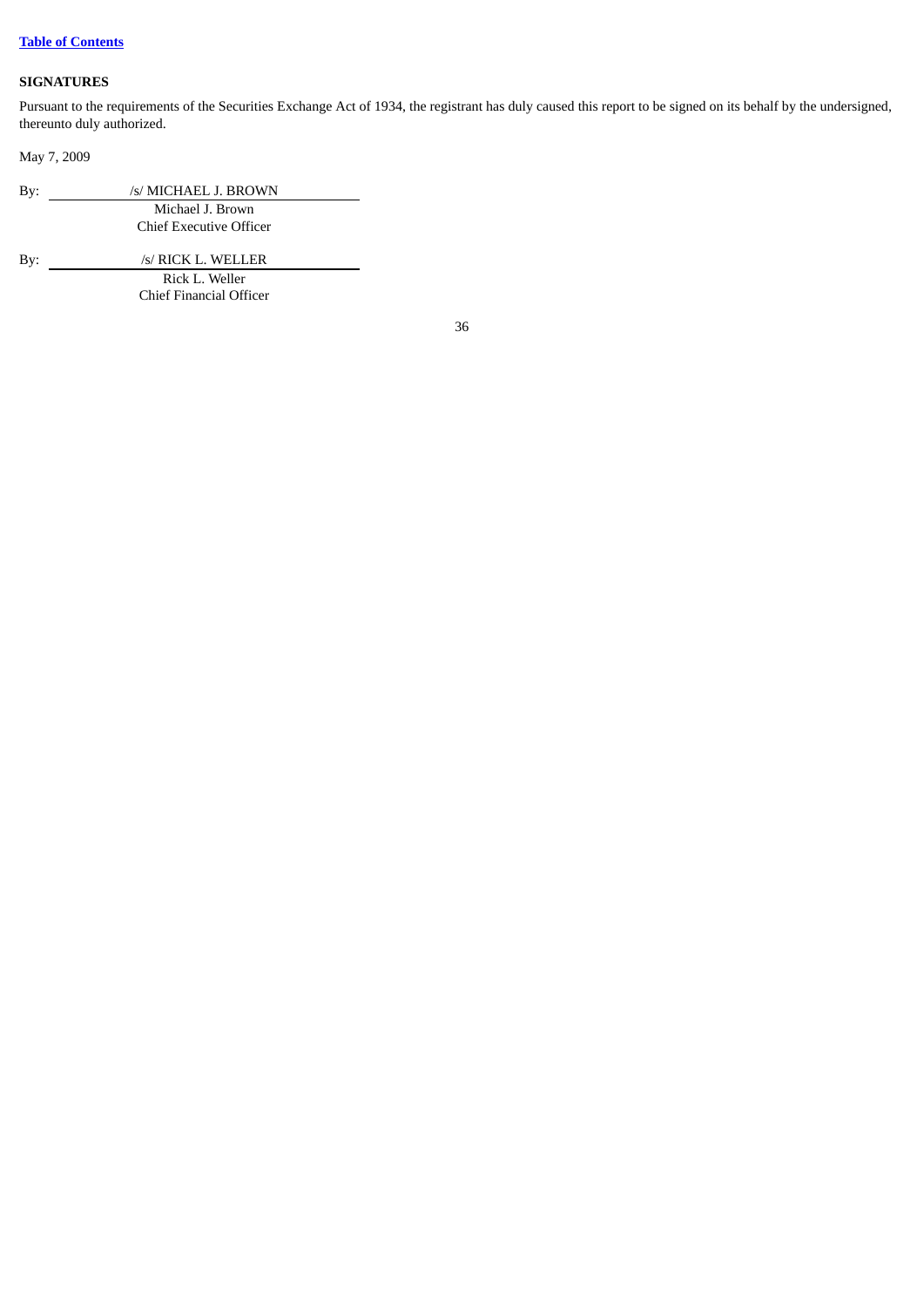#### Manager Employment Agreement

#### between

### Euronet Services GmbH Johann-Friedrich-Böttger-Str. 23 63322 Rödermark (hereinafter referred to as the "Company")

and

#### Roger Heinz (hereinafter referred to as the "Employee")

#### Article 1 Employment

- (1) The Company's owners will, as soon as practical after the execution of this Agreement, designate the Employee, by way of resolution a member of management of the Company (Geschäftsführung). He shall conduct the Company's business in accordance with the Company's bylaws and the owner's directives.
- (2) The Company can designate other managers. The Company's owners shall from time to time attribute duties between the managers.
- (3) The Employee is authorized to act alone on behalf of the Company, provided that he shall comply with any directives of the Company or its owners concerning internal approval for certain acts. The Employer will furnish the Employee with a written job description and guidelines concerning requirements for corporate authorization by May 31.
- (4) The Employee shall conduct the business of the Company in accordance with the law, the bylaws, the business plan and the owners' directives.
- (5) Before undertaking extraordinary business measures, the Employee must obtain the prior written authorization of the Company's owners. The Company owners shall from time to time authorize in the business plan the undertaking of extraordinary business measures. The Company's owners shall retain the right to add to or modify its authorization, in the business plan, of such extraordinary business measures. The Employee acknowledges that a breach of any limitations established by the Company or its owners on his authority to manage the Company shall constitute a serious material breach which shall permit the Company to terminate for cause without notice (auβerordentliche Kündigung).
- (6) The Employee shall devote all of his professional efforts, knowledge and experience to the Company's business activity. The Employee must seek the prior written permission of the Company's owners before assuming other paid responsibilities.
- (7) The Employee shall fulfill his responsibilities with the duty of care owed by a professional.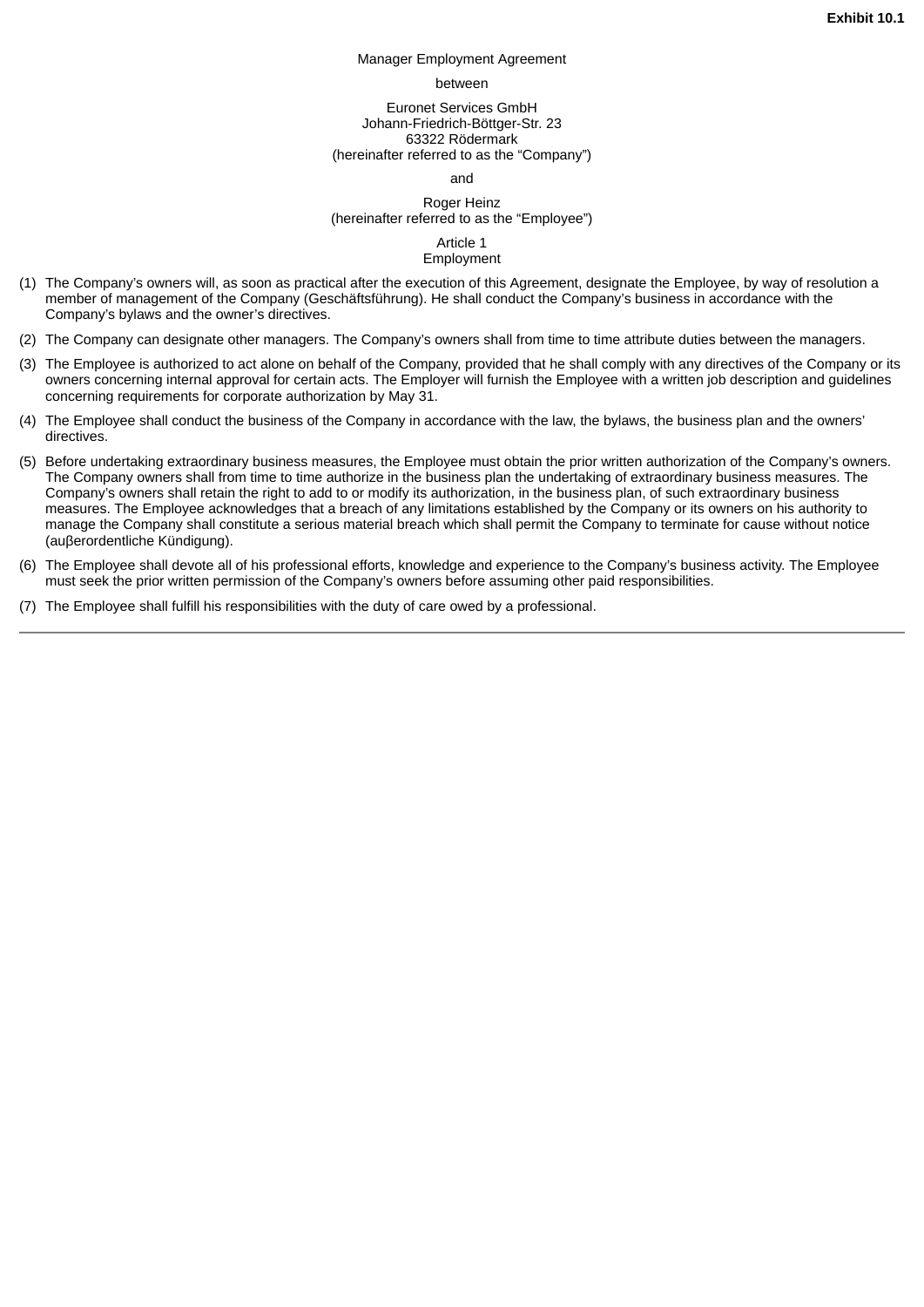#### Article 2 Term

- (1) This Agreement shall come into effect as soon as practicable following the execution of this Agreement, taking into account any notice period which is required for the termination the Employee's current position.
- (2) This Agreement shall remain in effect until December 31, 2000, and shall automatically renew at the end of this term for consecutive two year terms unless either party notifies the other party in writing of its intent not to renew this Agreement at least six months prior to the close of the initial or any subsequent two year period.
- (3) Notwithstanding paragraph 2 of this Article, this Agreement shall expire at the end of the calendar month during which the Employee becomes 65 years of age, unless both parties agree in writing to the continuation of this Agreement beyond that date.
- (4) The right to terminate this Agreement for serious material breach (auβerordentliche Kündigung) remains intact. In the event the Employer wishes to terminate this Agreement for serious material breach, it shall give a warning notice and an opportunity for the Employee to respond to the Employer's concerns. Termination by the Employer shall be permitted only after the Employee has failed to remedy his conduct or performance in a manner which responds satisfactorily to the warning notice. The parties hereby agree that the Employee's failure to remedy his conduct or performance, within thirty days of the Employer's warning notice, in a manner which responds satisfactorily to the warning notice shall constitute a serious material breach ("wichtiger Grund") which shall entitle the Employer to terminate this Agreement without notice ("fristlose Kündigung") pursuant to Article 626 of the German Civil Code.
- (5) A recall of the Employee by the Company's owners through a written resolution shall bring this Agreement to an end at the earliest possible time permissible under this Article.
- (6) After notice by either party of its intention not to renew this Agreement, the Company is entitled to relieve immediately the Employee of his duties provided the Company continues to pay the Employee his contractual remuneration during the remainder of the term of this Agreement.
- (7) The termination or non-renewal of this Agreement must be notified to the other party by registered letter with return receipt requested. The Employee must notify any and all of the Company's owners in the event of his termination or non-renewal of this Agreement.

#### Article 3 Compensation

### (1) As compensation for his services, the Employee shall receive a fixed yearly salary in the amount of DM 200,000, in addition to which the Company shall pay the respective employer contribution on this remuneration due in connection with social security, health insurance, the state pension fund and unemployment insurance. The amount of compensation remaining after deduction of the employee contributions from this fixed salary will be paid in twelve equal installments at the end of each calendar month.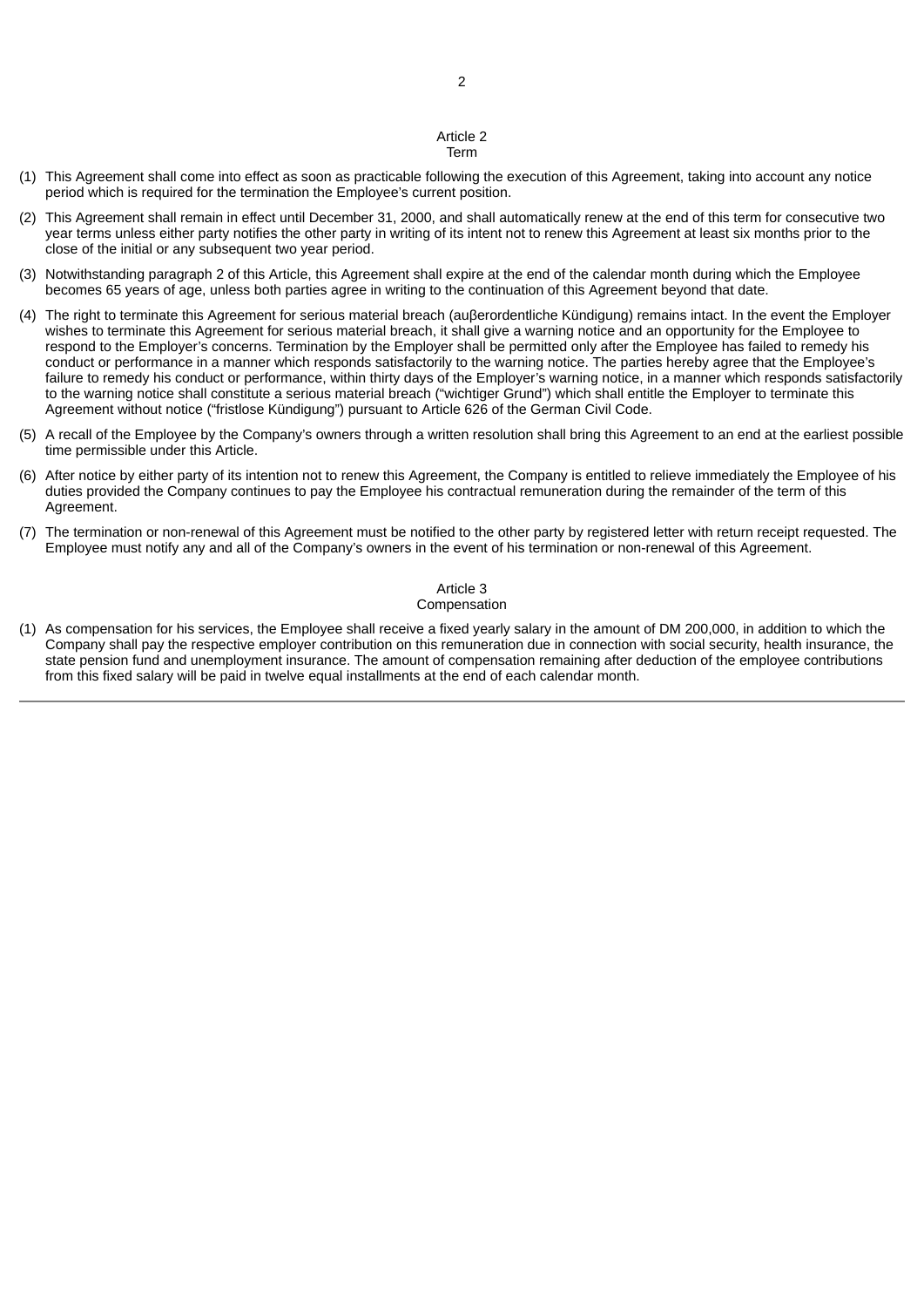- (2) The Company will review the Employee's fixed remuneration in April, 1998 and every year thereafter. During this annual review, the Company shall take into consideration the Company's development, the Employee's personal performance and inflation.
- (3) In addition, the Employee may receive a bonus of up to DM 50,000 per year in the event targets for performance established by the Company's owners are met. The targets and the bonus structure based on such targets will be determined by the Company and confirmed in writing to the Employee in the beginning of each year, when annual targets for the Employee are established. For 1997, the bonus shall be allocated among the following targets:
	- **•** 50% to the revenue target;
	- **•** 20% to the general development of operations in Germany
	- **•** 15% to the number of ATMs in the country;
	- **•** 7.5% to transaction volumes on the ATMs;
	- **•** 7.5% to the average amount of rent paid for ATM sites.
- (4) The amount attributable to each target met will be paid if such target is met. The measurement of performance against the targets will be made after the close of each calendar year, by January 31
- (5) In the event that the Employee becomes unable to perform his work responsibilities due to illness or other reasons beyond the Employee's control, the company will continue to pay the Employee the fixed compensation provided for in paragraph 1 hereof for a period of 3 months. Notwithstanding the above, such payments shall cease with the expiration of this Agreement. The amount of this compensation shall be reduced by any payments received by the Employee during this period of incapacity from the state health insurance or pension fund. In the event that the duration of incapacity exceeds six months, the Company's owners shall be entitled to reduce the bonus provided for in paragraph 3 hereof by a reasonable proportion. The Employee has no right to a bonus if he is incapacitated during an entire fiscal year.
- (6) In the event that the Employee should die during the term of this Agreement, the Company shall pay the Employee's widow the full fixed compensation for the calendar month during which the death occurred as well as for the 3 calendar months following thereafter, except that the Employee's widow shall not be entitled to such payments after the expiration of this Agreement. If an Initial Bonus is due at the end of the fiscal year in which the Employee shall die, the Company shall pay the Employee's widow that percentage of the Initial Bonus equal to that proportion of the fiscal year during which the Employee was alive.
- (7) The Company will insure the Employee against accidents pursuant to those terms customary for managers of companies of equivalent size and profitability. The precise terms of this insurance coverage will be agreed in a written schedule before the commencement of employment.
- (8) The Company shall have rights to options to stock in Euronet Services Inc. pursuant to the stock option plan adopted by the shareholders of that company.

Article 4 Vacation

The Employee shall have a right to an annual paid vacation of 31 working days. He shall take into consideration the Company's needs in scheduling this vacation.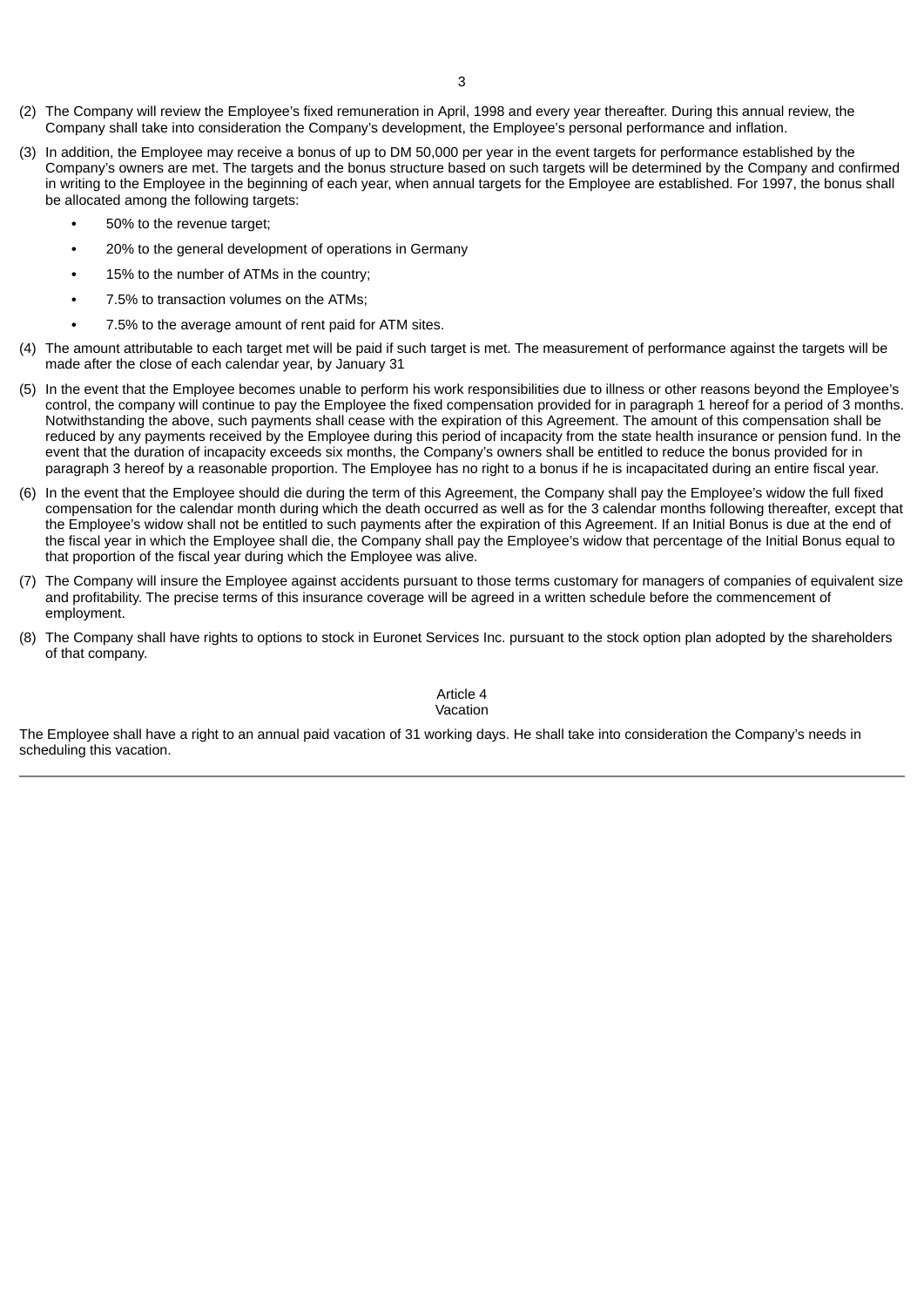### Article 5

#### Reimbursement of Expenses/Automobile

- (1) The Company's guidelines shall determine the terms pursuant to which the Company shall reimburse travel expenses; such guidelines are deemed an integral part of this Agreement. In the event that travel costs exceed those lump-sum amounts allowed under German tax regulations, then the Employee must submit receipts therefor.
- (2) The Company shall make available to the Employee an automobile of his choice, provided that the lease payments for such automobile shall not exceed DM 2000, it being understood that this amount shall not include operating expenses (maintenance, insurance, etc.). The Employee is entitled to use this automobile for personal travel, but shall be responsible for the income tax due on the advantage derived from the private use of this automobile.
- (3) The Company shall pay moving and relocation expenses for the Employee's move from Warsaw to Frankfurt, including temporary accommodation expenses while finding permanent housing.
- (4) The Company shall continue the Employee's direct life insurance plan No.

#### Article 6 Non-Competition

During the term of this Agreement, the Employee shall not compete with the Company nor participate, directly or indirectly in companies which compete with the Company or with which the Company does business. This restriction does not prevent the Employee from buying or holding publicly trade shares in such companies, to the extent that his participation does not exceed one percent of the respective company's share capital. The Employee's violation of the provisions of this Article shall constitute an important material breach which shall entitle the Company to terminate this Agreement without notice (auβerordentliche Kündigung).

### Article 7

### **Confidentiality**

The Employee shall keep confidential with respect to third parties all matters relating to the Company (in particular business and operation secrets) as well as all customer information which he obtained during his employment with the Company; this obligation shall survive the termination or expiration to this Agreement. In addition, the Employee hereby undertakes to respect (1) all those obligations of confidentiality which the Company owes to Service Bank GmbH & Co KG pursuant to the Lease, Service, Data Processing, Software License and Software Service Agreement entered into between the Company and Service Bank GmbH & Co KG (attached as Exhibit 1 hereto) and (2) those obligations of bank secrecy owed to Service Bank GmbH & Co KG in connection the latter's banking business.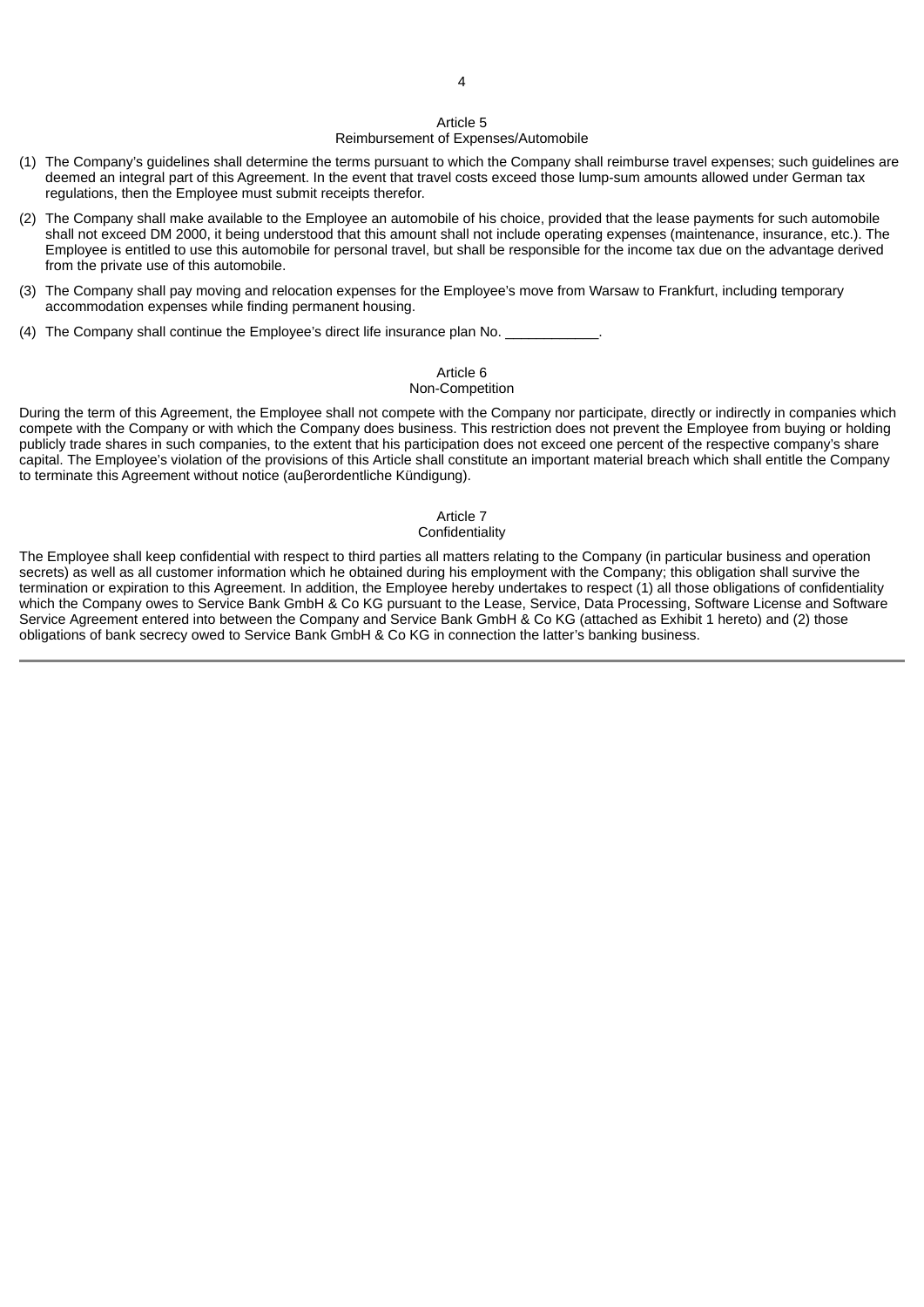### Article 8 Documentation

Upon termination of the Employee's employment relationship with the Company, or after his release from his duties in accordance with Article 2, paragraph 6 hereof, the Employee shall return immediately to the Company any and all documents, correspondence, drawings, drafts or other writings which, still in his possession, concern the activities of the Company. The Employee hereby acknowledges that he has no right to retain such documentation.

### Article 9 Miscellaneous Provisions

(1) Any and all modifications of this Agreement, including modifications of this Article, must be in writing.

(2) This Agreement shall be governed by the law of the Federal Republic of Germany.

(3) The applicable courts in Frankfurt am Main shall have exclusive jurisdiction over any and all disputes arising out of this Agreement.

(4) In the event that this Agreement is deemed incomplete or to contain a provision which is invalid, the remaining provisions will remain unaffected thereby. The parties shall replace the invalid provision, or supplement the necessary missing provision, with the provisions which lead to the result which the parties would have agreed upon had they known of the invalidity or absence of the respective provisions.

Budapest, May 29, 1997

/s/ R. Heinz /s/ Daniel R. Henry Manager Company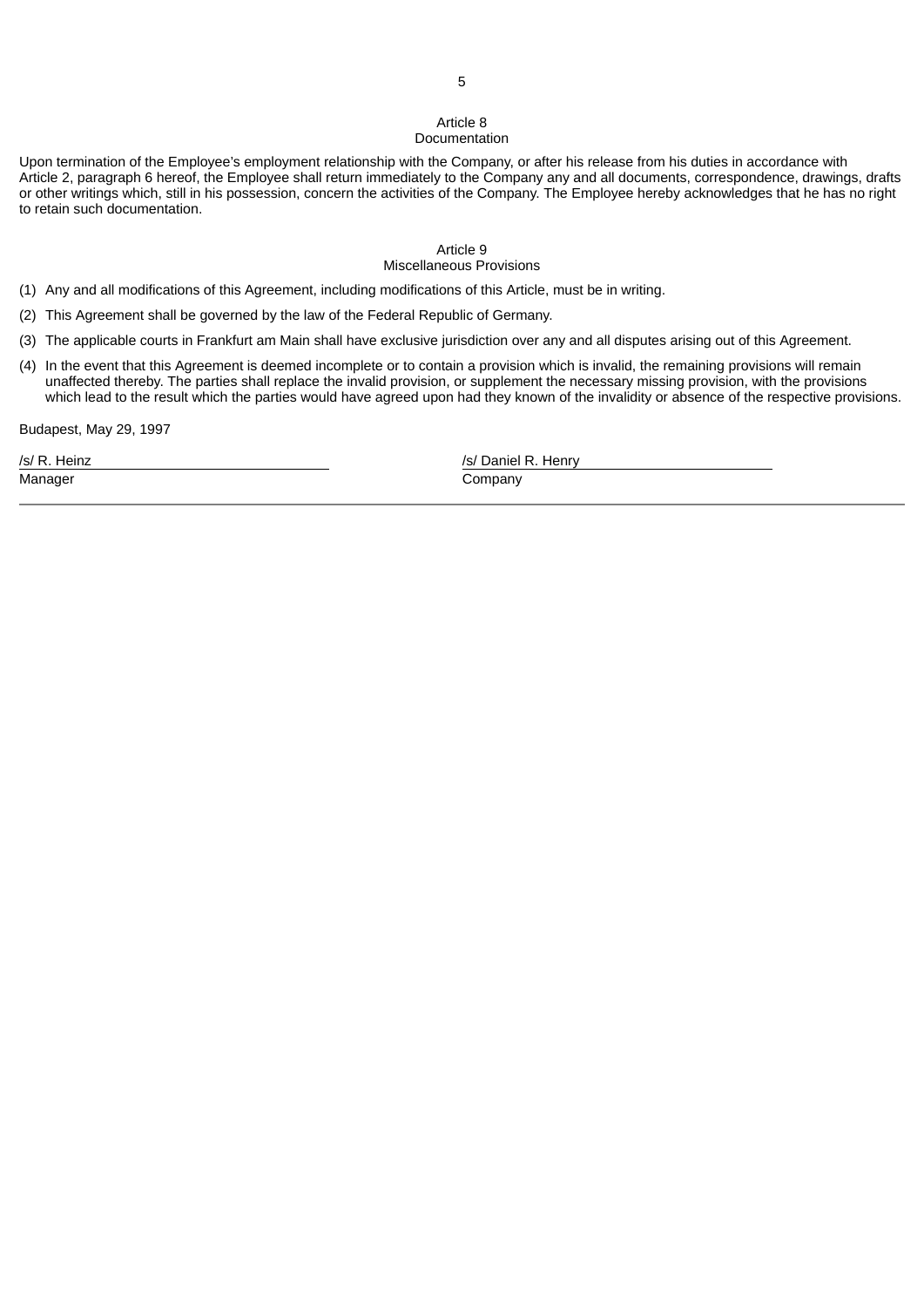### **Job Description**

This job description supplements the Employment Agreement dated May 29, 1997 (the "Employment Agreement") between Mr. Roger Heinz and Euronet Services GmbH ("Euronet" or the "Company" ).

As a manager of the Company, Mr. Heinz will be responsible for the establishment of the Company's operations in Germany, including: locating and contracting for ATM sites; negotiation of major supply agreements (ATM supply, telecommunications, etc.) to the extent not available from Euronet's group level relationships; negotiating and finalizing contracts with banks for the connection to the Company's ATM network; locating and equiping the Company's offices; hiring staff; maintenance of proper books and records for the Company in accordance with German law and with, the procedures required by the Company's parent company, Euronet Services Inc. ("ESI"); compliance with accounting and tax reporting requirements and other regulations applicable to the Company under German law; and generally any other responsibilities normally attributed by law to the manager of a German company.

Mr. Heinz will perform his duties under the supervision of Michael Brown, CEO, and Dan Henry, COO, of ESI, as well as any other persons whom Mr. Brown or Mr. Henry may appoint to supervise the German operations of ESI or the Company. Mr. Heinz will comply with the accounting reporting procedures and other operational requirements imposed by ESI, as determined from time to time by ESI's accounting and legal departments. The Finance Manager of the Company will be appointed by the CFO of ESI and will report directly to him as well as to Mr. Heinz. Mr. Brown and/or Mr. Henry may recruit and appoint other persons for employment by the Company.

Mr. Heinz acknowledges that ESI is establishing guidelines and internal approval requirements regarding contractual undertakings and commitments which may be made on behalf of ESI and the Company, and he agrees to comply with such guidelines as in effect from time to time.

Given the size of the German market, as contemplated in Section 2 of the Employment Agreement, it is possible that additional managers will be appointed for the Company by ESI, and given functional or regional responsibility alongside Mr. Heinz.

December 02,1997

Acknowledged and Approved:

Euronet Services GmbH *(s)* Roger Heinz

Mr. Roger Heinz

By: /s/ Daniel R. Henry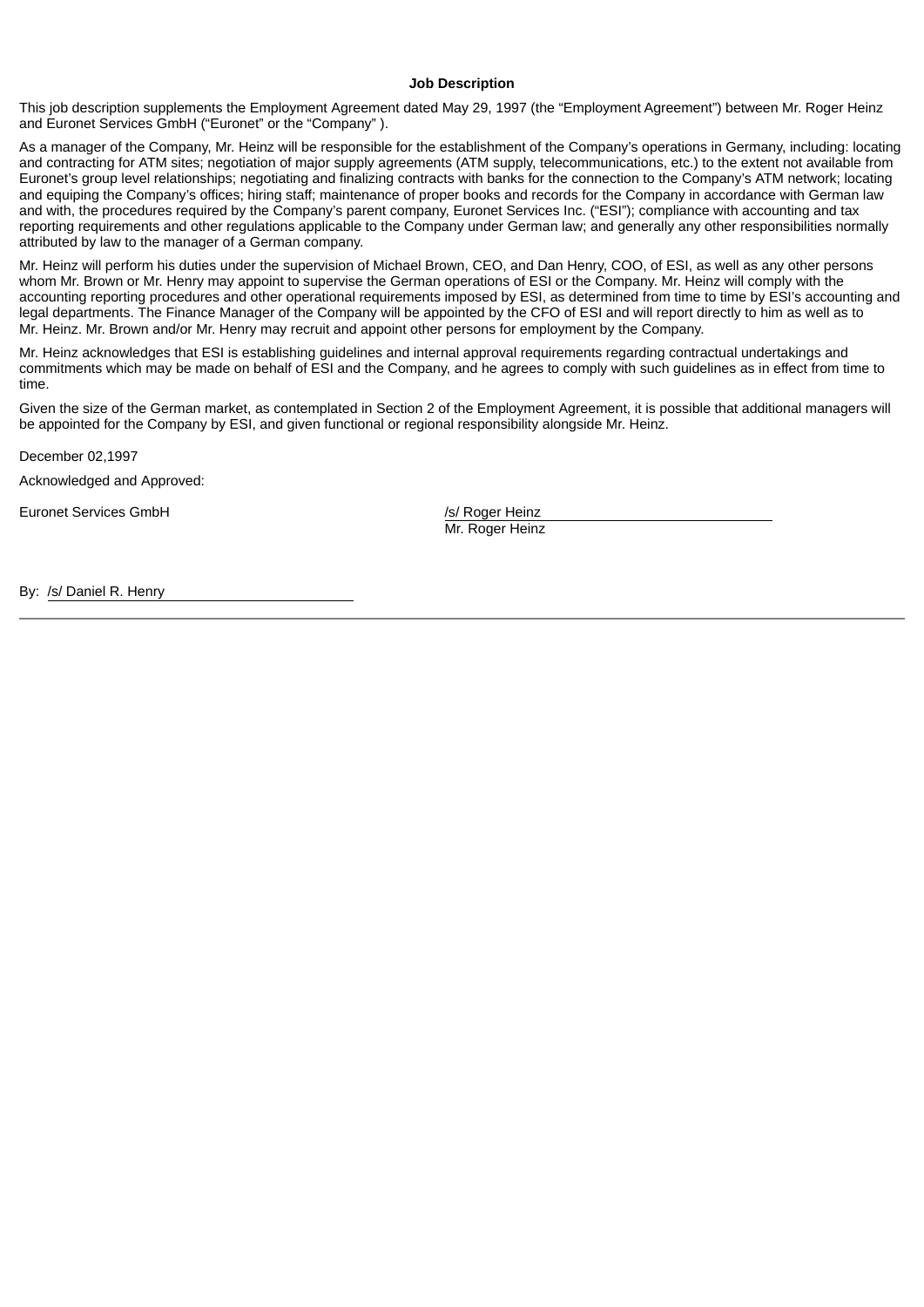### **Job Description**

This job description supplements the Employment Agreement dated May 29, 1997 (,,the Employment Agreement") between Mr. Roger Heinz and Euronet Services GmbH (,,Euronet" or the ,,Company").

As *the Managing Director of the German Company,* Mr. Heinz will be responsible for the establishment of the Company's operations in Germany, including: locating and contracting for ATM sites; negotiation of major supply agreements (ATM supply, telecommunications, etc.) to the extent not available from Euronet's group level relationships; negotiating and finalising contracts with banks for the connection to the Company's ATM network; locating and equipping the Company's offices; hiring*/terminating staff including all other aspects of HR functions (i.e. setting up compensation and benefit functions);* maintenance of proper books and records for the Company in accordance with German law and the procedures required by the Company's parent company, Euronet Services Inc. (,,ESI"); compliance with accounting and tax reporting requirements and other regulations applicable to the Company under German law; and generally any other responsibilities normally attributed by law to the manager of a German company.

Mr. Heinz will perform his duties under the supervision of Michael Brown, CEO, and Dan Henry, COO, of ESI, as well as any other persons whom Mr. Brown or Mr. Henry may appoint to supervise the German operations of ESI or the Company. Mr. Heinz will comply with the accounting and legal departments.

The Finance Manager of the Company will be appointed by the Managing Director in close co-operation and after consulting with the CFO of *ESI to whom he will have a dotted line responsibility.*

The Finance Manager of the Company, as well as any other staff to be hired will have an direct or an indirect reporting line to the Managing *Director.*

Mr. Brown and/or Mr. Henry may recruit and appoint other persons for employment by the Company *after having consulted with the Managing Director.*

Mr. Heinz acknowledges that ESI is establishing guidelines and internal approval requirements regarding contractual undertakings and commitments which may be made on behalf of ESI and the Company, and he agrees to comply with such guidelines as in effect from time to time.

Given the size of the German market as contemplated in Section 2 of the Employment Agreement, it is possible that additional managers will be appointed for the Company by ESI, whereby functional or regional responsibilities *will be consulted with the Managing Director.*

August 13th, 1997

Acknowledged and Approved:

Euronet Services GmbH

Dan Henry **Roger Heinz** Communication and the Communication of the Communication and the Communication and the Communication of the Communication and the Communication of the Communication of the Communication of the Commu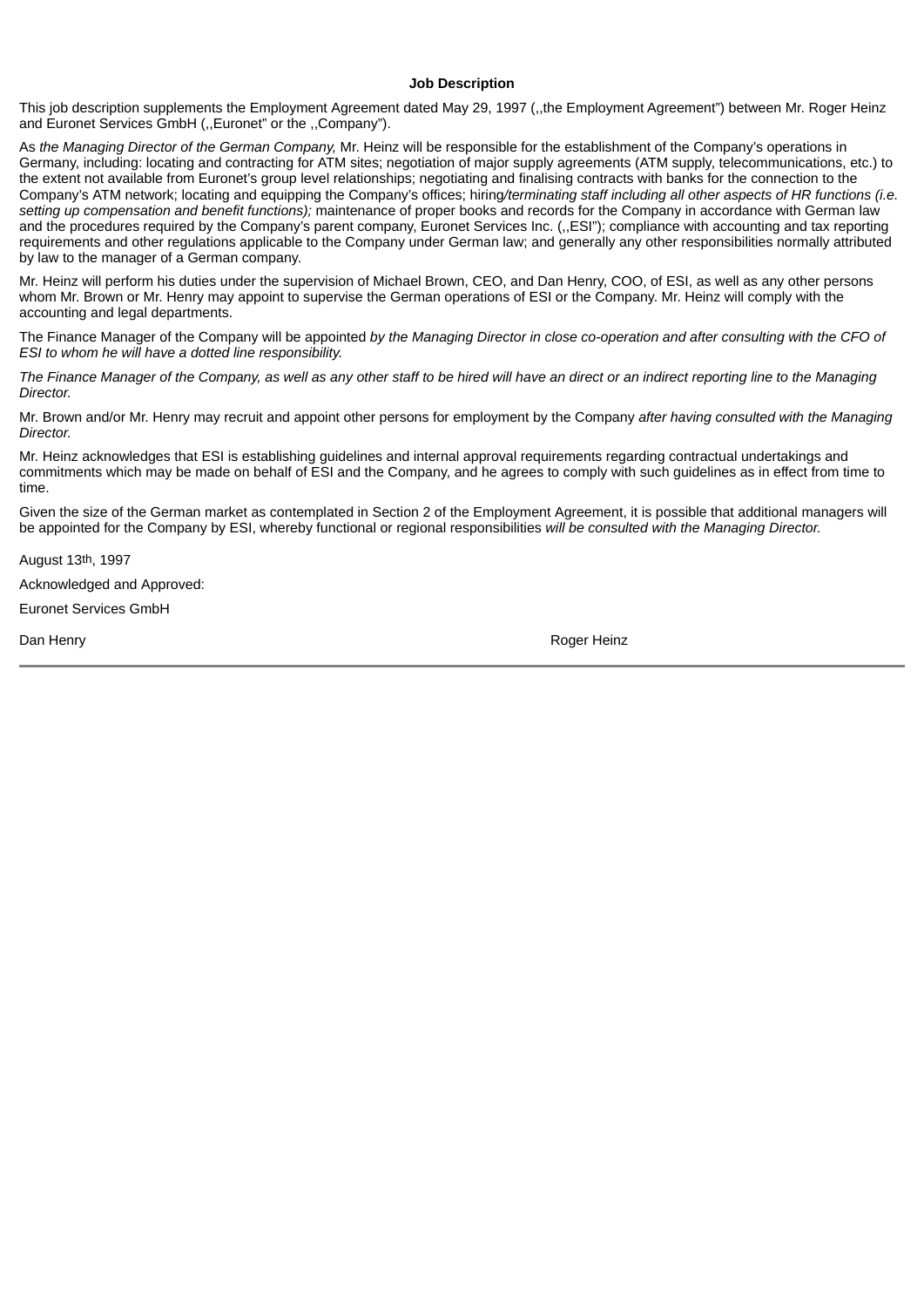### **Job Description**

This job description supplements the Employment Agreement dated May 29, 1997 (the "Employment Agreement") between Mr. Roger Heinz and Euronet Services GmbH ("Euronet" or the "Company" ).

As a manager of the Company, Mr. Heinz will be responsible for the establishment of the Company's operations in Germany, including: locating and contracting for ATM sites; negotiation of major supply agreements (ATM supply, telecommunications, etc.) to the extent not available from Euronet's group level relationships; negotiating and finalizing contracts with banks for the connection to the Company's ATM network; locating and equiping the Company's offices; hiring staff; maintenance of proper books and records for the Company in accordance with German law and with the procedures required by the Company's parent company, Euronet Services Inc. ("ESI"); compliance with accounting and tax reporting requirements and other regulations applicable to the Company under German law; and generally any other responsibilities normally attributed by law to the manager of a German company.

Mr. Heinz will perform his duties under the supervision of Michael Brown, CEO, and Dan Henry, COO, of ESI, as well as any other persons whom Mr. Brown or Mr. Henry may appoint to supervise the German operations of ESI or the Company. Mr. Heinz will comply with the accounting reporting procedures and other operational requirements imposed by ESI, as determined from time to time by ESI's accounting and legal departments. The Finance Manager of the Company will be appointed by the CFO of ESI and will report directly to him. Mr. Brown and/or Mr. Henry may recruit and appoint other persons for employment by the Company.

Mr. Heinz acknowledges that ESI is establishing guidelines and internal approval requirements regarding contractual undertakings and commitments which may be made on behalf of ESI and the Company, and he agrees to comply with such guidelines as in effect from time to time.

Given the size of the German market, as contemplated in Section 2 of the Employment Agreement, it is possible that additional managers will be appointed for the Company by ESI, and given functional or regional responsibility alongside Mr. Heinz.

July \_\_\_, 1997

Acknowledged and Approved:

Euronet Services GmbH

Mr. Roger Heinz

By: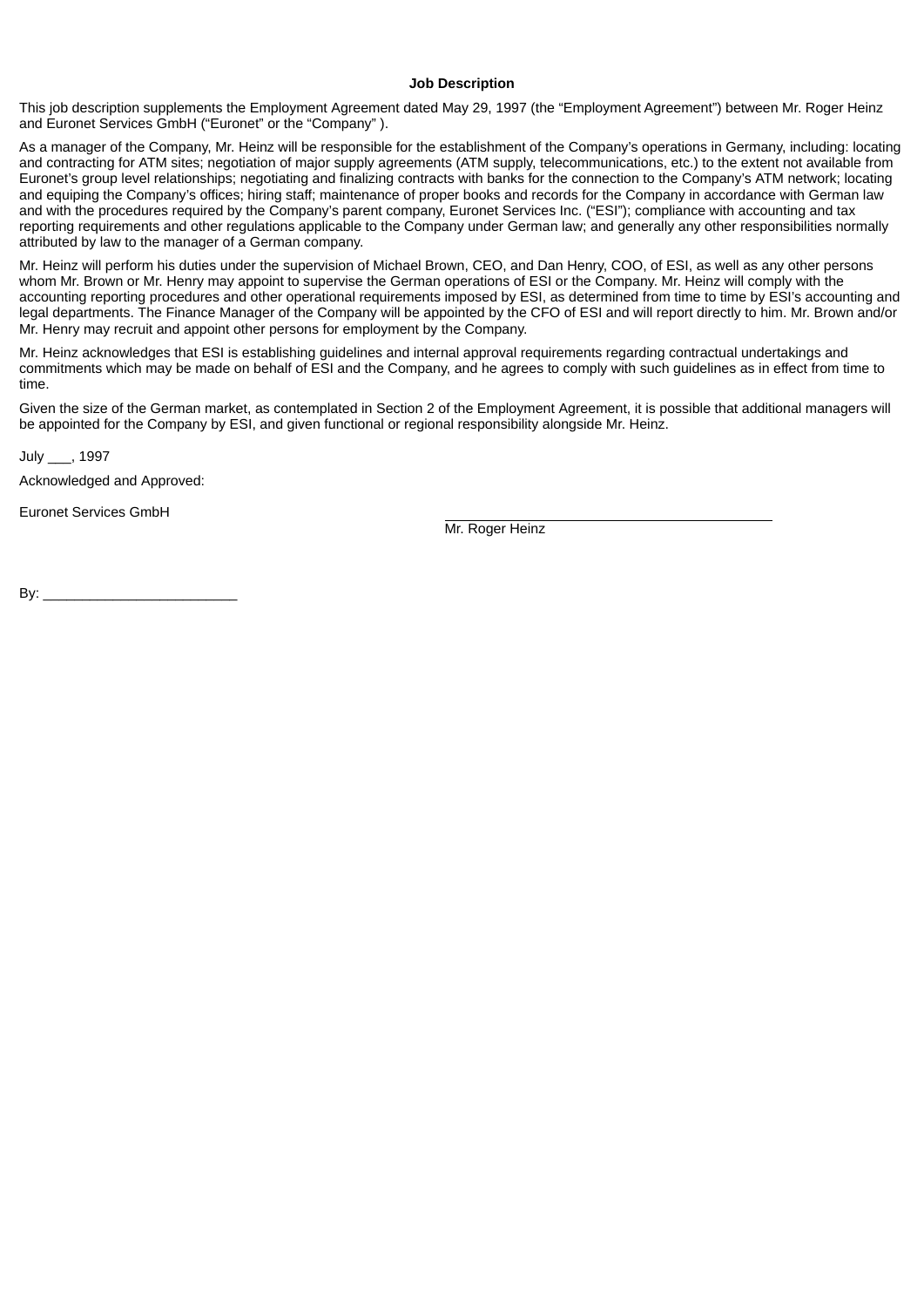### AMENDMENT NO. 2

THIS AMENDMENT NO. 2, dated as of February 18, 2009 (this "Amendment"), of that certain Credit Agreement referenced below is by and among Euronet Worldwide, Inc., a Delaware corporation ("EWI"), certain Subsidiaries and Affiliates of EWI identified herein, as Borrowers and Guarantors, the undersigned Lenders, Bank of America, N.A., as Administrative Agent for Domestic Loan Obligations and F/X Obligations and, acting through its Mumbai Branch, as Administrative Agent for all India Obligations, and Bank of America, as Collateral Agent. Capitalized terms used but not otherwise defined herein shall have the meanings provided in the Credit Agreement.

#### WITNESSETH

WHEREAS, multicurrency revolving and institutional term loan facilities have been established in favor of the Borrowers pursuant to the terms of that certain Credit Agreement, dated as of April 4, 2007 (as amended, restated, extended, supplemented or otherwise modified from time to time, the "Credit Agreement"), among the Borrowers named therein, the Guarantors named therein, the Lenders identified therein, Bank of America, N.A., as Administrative Agent for Domestic Loan Obligations and F/X Obligations and, acting through its Mumbai Branch, as Administrative Agent for all India Obligations, and Bank of America, as Collateral Agent;

WHEREAS, EWI has requested certain modifications to the Credit Agreement;

WHEREAS, the Lenders have agreed to the requested modifications on the terms and conditions set forth herein;

NOW, THEREFORE, in consideration of these premises and other good and valuable consideration, the receipt and sufficiency of which is hereby acknowledged, the parties agree as follows:

1. Acknowledgment. Section 2.06(b)(vi) of the Credit Agreement provides for certain mandatory prepayments and termination of Commitments unless certain conditions are satisfied with respect to the Convertible Debentures, including demonstration by EWI of sufficient liquidity and pro forma compliance with the financial covenants. Acknowledgment is hereby given that EWI has satisfied the conditions in subclause (B) of Section 2.06(b)(vi) such that no mandatory prepayment is required in respect of the next Repurchase Date for the Convertible Debentures.

2. Amendments to the Credit Agreement. The Credit Agreement is amended as follows:

2.1 Section 1.01 (Definitions) is amended in the following respects:

(a) The definition of "Consolidated EBITDA" is amended to read as follows:

"Consolidated EBITDA" means, for any period for the Consolidated Group, without duplication, the sum of (i) operating income, plus (ii) depreciation, plus (iii) amortization, plus (iv) interest income from the operations of the Prepaid Processing Segment, plus (v) certain one-time noncash charges with the consent of the Administrative Agent and the Required Lenders, plus (vi) non-cash expenses recognized pursuant to FASB Statement No. 123(R) (Share-Based Payments) plus (vii) net income from joint ventures and other minority interests owned by members of the Consolidated Group when and as earned and received plus (viii) to the extent deducted in the calculation of operating income, charges resulting from the proposed acquisition of MoneyGram International, Inc. in an aggregate amount not to exceed \$4 million plus (ix)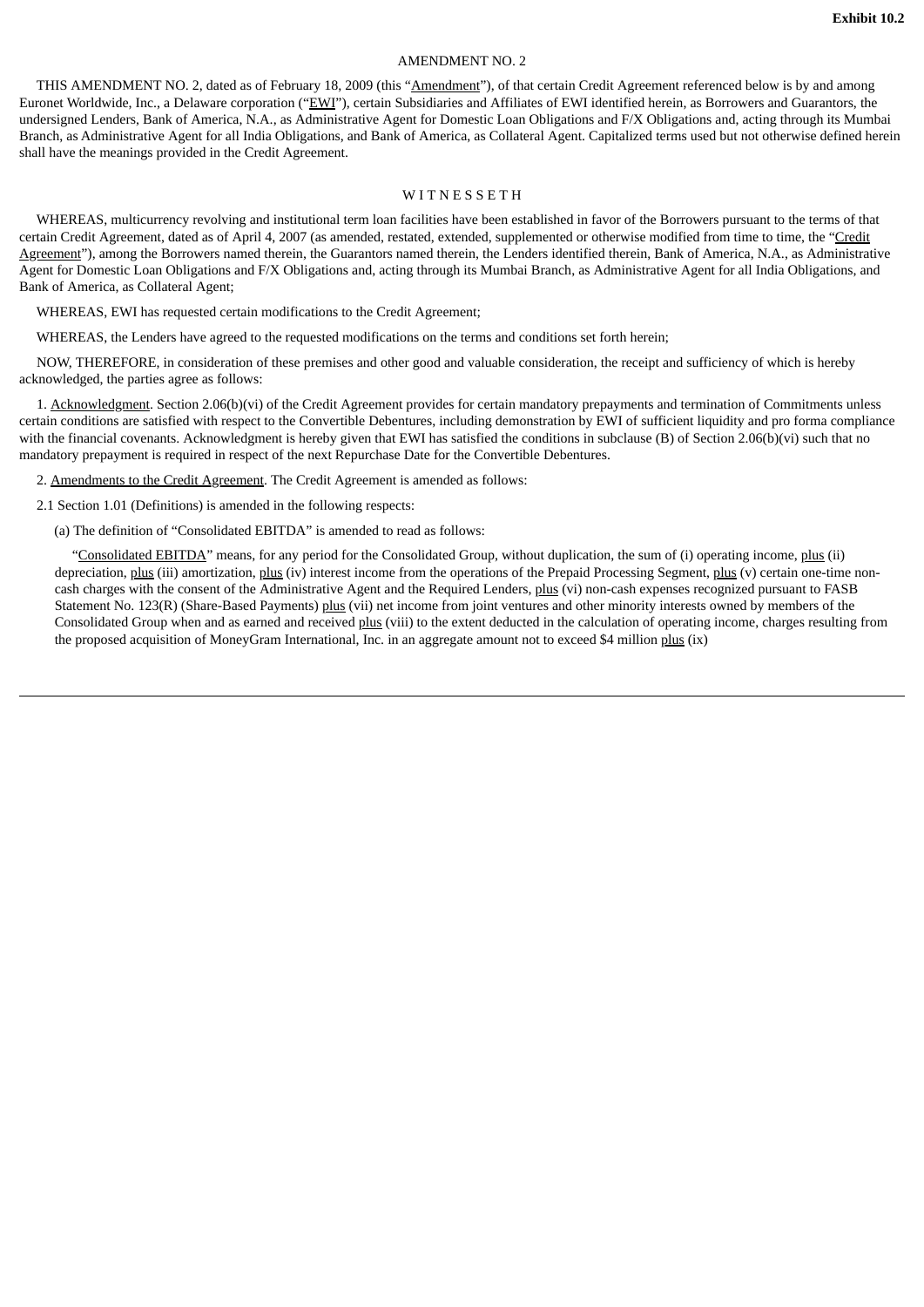to the extent deducted in the calculation of operating income, one-time non-cash charges for impairment of goodwill or other intangible assets taken during the period ending December 31, 2008 and thereafter; provided that (A) appropriate adjustments will be made in subsequent periods where cash payments are subsequently made in respect of non-cash charges previously excluded under clauses (v) and (vi) and (B) such calculations to exclude the effect of extraordinary gains and losses and tax effects relating thereto Except as otherwise expressly provided, the applicable period shall be the four consecutive fiscal quarters ending as of the date of determination.

(b) The "except" clause in the definition of "Debt Transactions" is amended to read as follows:

, except for Funded Debt permitted to be incurred pursuant to clauses (a) through (o) of Section 8.03.

(c) Clause (f) of the definition of "Equity Transactions" is amended to read as follows:

(f) of Capital Stock the proceeds of which are used to make payments permitted on the Convertible Debentures in accordance with Section 8.10(b) (iii), Section 8.10(b)(iv) or the "Notwithstanding" sentence at the end of Section 8.10.

(d) The definition of "Permitted Disposition" is amended by deleting the "and" at the end of clause (b), relabeling clause (c) as clause (d), and adding a new clause (c) to read as follows:

(c) the contribution of all or any portion of the assets of, or the equity interests in, certain subsidiaries organized and operating in Spain (including Euronet Movilcarga S.L. and Euronet Telerecarga, S.L.) into a non-wholly owned joint venture otherwise permitted hereunder; and

2.2 In Section 2.06(b)(ii)(B) (Prepayments), the reference to "clause (b)" in the first parenthetical is amended to be a reference to "clause (b) or (c)".

2.3 In Section 7.11 (Use of Proceeds), the proviso is amended to read as follows:

provided that, notwithstanding anything contained herein to the contrary, Credit Extensions may not be used for the repurchase or redemption of the Convertible Debentures (it being understood that Credit Extensions shall not be deemed to have been so used solely because Credit Extensions are outstanding at the time of such repurchases or redemptions).

2.4 Section 8.01 (Liens) is amended in the following respects:

(a) Subclause (m) is amended to read as follows:

(m) rights or Liens granted to (1) vendors or suppliers of products, content or services distributed or provided through processing networks of the Consolidated Group (including, without limitation, those that supply PIN's, on-line mobile or long distance phone time (including, without limitation, telephone operators and other vendors or suppliers, including Transport for London; distributors of prepaid music, television and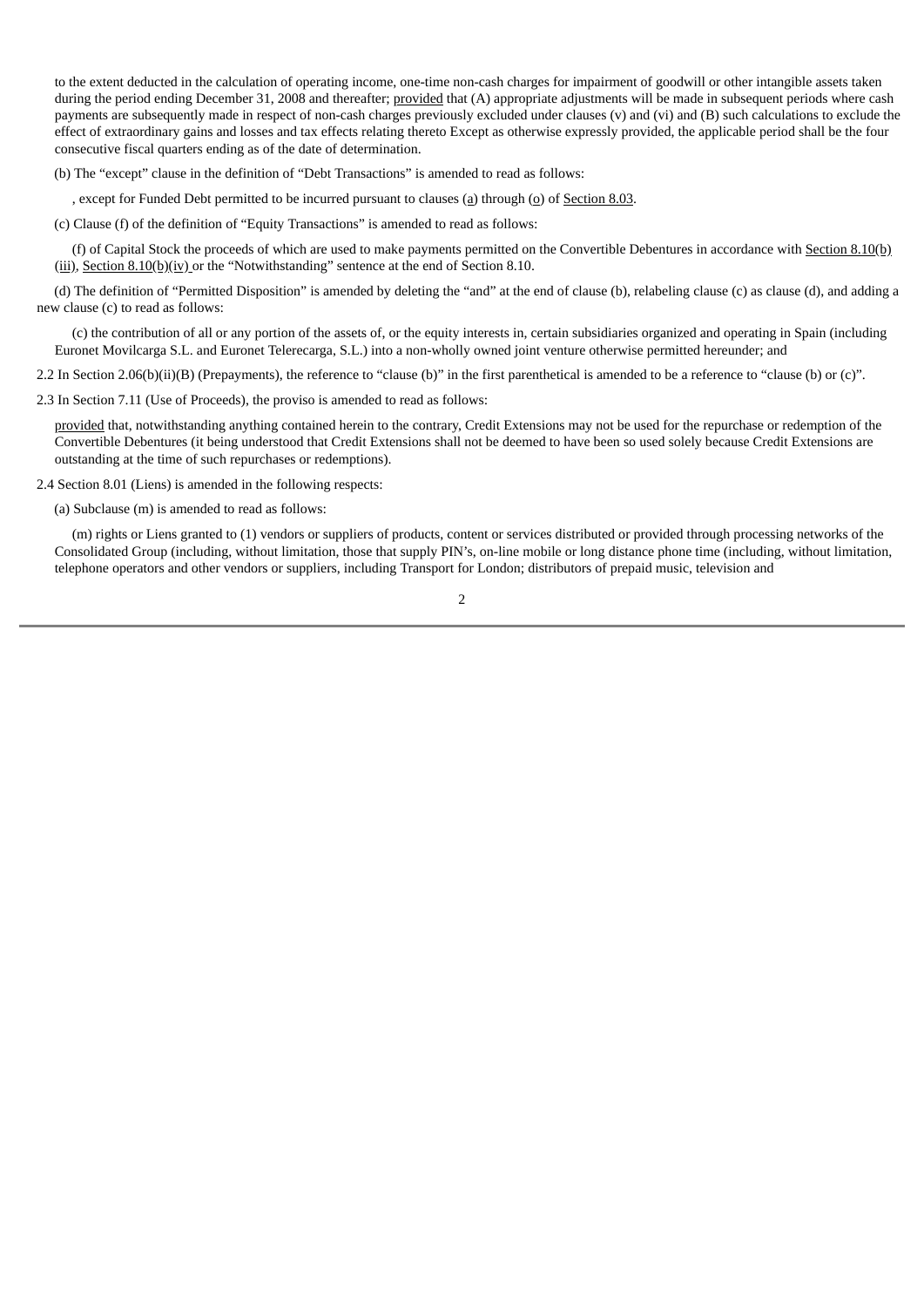other services; and issuers of gift cards and other stored value cards)) in the products or content supplied (including, without limitation, PIN inventory, PIN accounts receivable (including the rights and Liens of mobile operators in the Mobile Network Trust Arrangement) and any restricted cash accounts associated with the purchase or sale of those products or content or (2) correspondent payout agents to facilitate money transfers;

(b) Subclause (o) is amended to read as follows:

(o) cash collateral in an aggregate amount of up to €35 million to secure letters of credit or bank guarantees permitted by Section 8.03(l);

2.5 Section 8.02 (Investments) is amended in the following respects:

(a) Clause (i) is amended in the following respects:

(1) In subclause (i), the references to "\$25 million" are amended to read "\$50 million"; and

(2) Subclause (iii) is amended to read "Foreign Subsidiaries that are organized and operating under the laws of the Peoples Republic of China, whether or not wholly-owned and whether or not a Guarantor, in an aggregate principal amount not to exceed an amount equal to the remainder of \$50 million minus the aggregate amount of Indebtedness outstanding under Sections 8.03(e)(iii)(A) and 8.03(o)(iv)".

(b) Clause (j) is amended to change the section reference at the end of the section from "Section 8.03(m)" to "Section 8.03(n)".

(c) The existing subclause (m) is relabeled as subclause (n) and a new subclause (m) is added as follows:

(m) the contribution of all or any portion of the assets of, or the equity interests in, certain subsidiaries organized and operating in Spain (including Euronet Movilcarga, S.L. and Euronet Telerecarga, S.L.) into a non-wholly owned joint venture otherwise permitted hereunder; and

#### 2.6 Section 8.03 (Indebtedness) is amended in the following respects:

(a) Subclause (iv) of clause (c) is amended to read as follows:

(iv) the covenants, terms and provisions of the indenture, note purchase agreement, credit agreement or other governing instrument will not be less favorable to EWI and the Consolidated Group, in any material respect, than the indenture governing the Convertible Subordinated Debentures; provided that the conversion rate may be less favorable to EWI and the Consolidated Group;

(b) Subclause (iii) of the proviso of clause (e) is amended to read as follows:

(iii) the aggregate principal amount of all such Indebtedness shall not exceed (A) in the case of members of the Consolidated Group organized and operating in the Peoples Republic of China, an amount, at any time, equal to the remainder of \$50 million minus the aggregate amount of Investments under Section 8.02(i)(iii) and the aggregate amount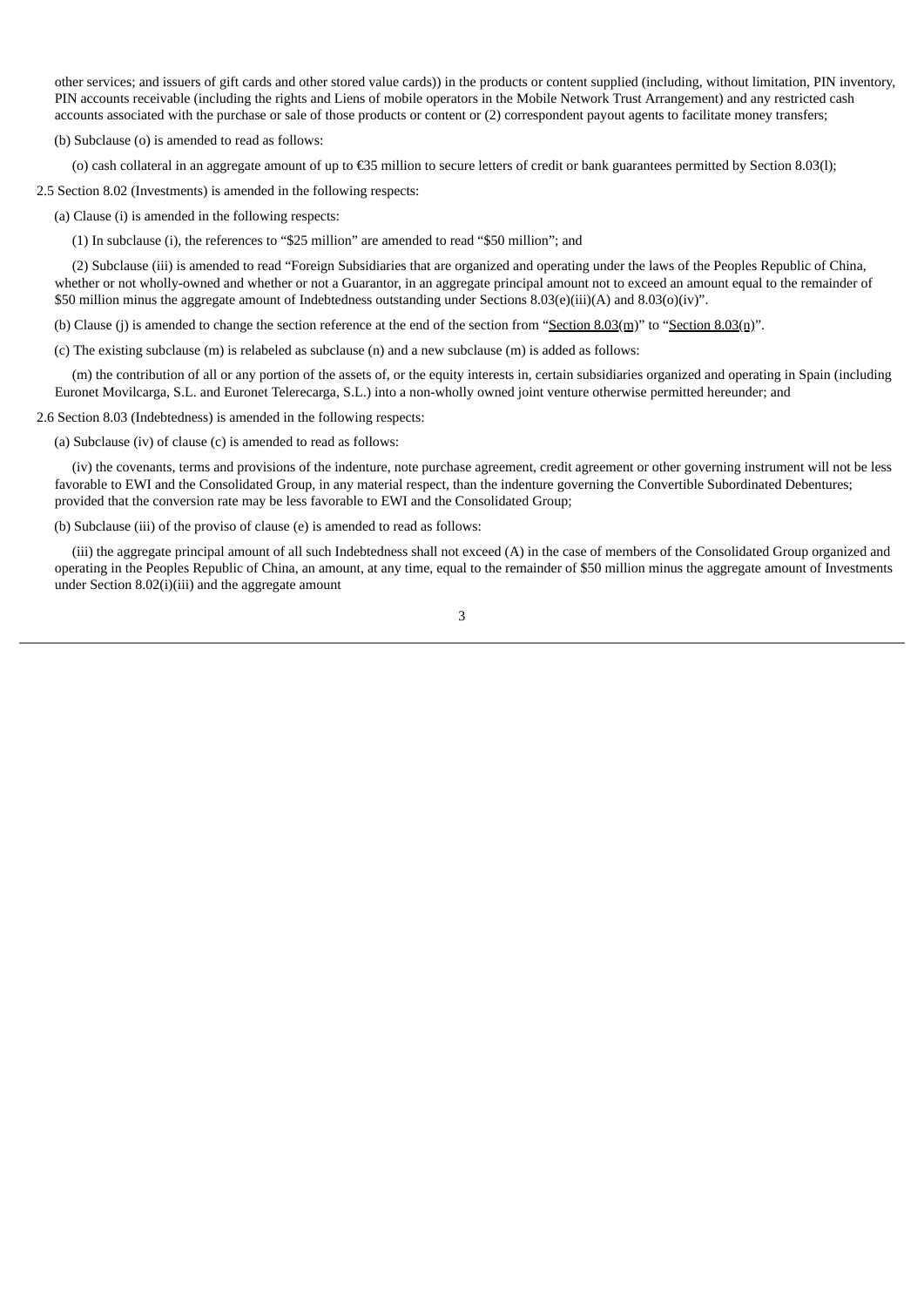of Indebtedness outstanding under Section 8.03(o)(iv), and (B) in the case of members of the Consolidated Group other than members that are organized and operating in the Peoples Republic of China, \$40 million at any time;

(c) Clause (l) is amended to read as follows:

(l) Indebtedness of up to €35 million under letters of credit or bank guaranties (net of cash collateral provided therefor) required by (1) vendors or suppliers of products, content or services distributed or provided through processing networks of the Consolidated Group (including, without limitation, those that supply PIN's, on-line mobile or long distance phone time (including, without limitation, telephone operators and other vendors or suppliers, including Transport for London; distributors of prepaid music, television and other services; and issuers of gift cards and other stored value cards)) in the products or content supplied (including, without limitation, PIN inventory, PIN accounts receivable (including the rights and Liens of mobile operators in the Mobile Network Trust Arrangement) and any restricted cash accounts associated with the purchase or sale of those products or content or (2) correspondent payout agents to facilitate money transfers;

#### (d) Clause (o) is amended to read as follows:

(o) other Funded Debt not contemplated in the foregoing clauses of this Section in an aggregate principal amount not to exceed (i) \$10 million, in the case of EWI, (ii) \$5 million, in the case of any member of the Consolidated Group other than EWI and members of the Consolidated Group that are organized and operating in the Peoples Republic of China, (iii) \$30 million in the aggregate for all members of the Consolidated Group other than EWI and members of the Consolidated Group that are organized and operating in the Peoples Republic of China, and (iv) an amount, at any time, equal to the remainder of \$50 million minus the aggregate amount of Investments under Section 8.02(i)(iii) and the aggregate amount of Indebtedness outstanding under Section 8.02(e)(iii)(A), in the aggregate for all members of the Consolidated Group that are organized and operating in the Peoples Republic of China; and

#### 2.7 Clause (g) of Section 8.06 (Restricted Payments) is amended to read:

(g) EWI may redeem, retire, repurchase or acquire for value and otherwise make payments with respect to the Convertible Debentures pursuant to the terms and conditions set forth in Section 8.10.

2.8 Section 8.10 (Covenants Regarding Convertible Debentures and Other Subordinated Debt) is amended in the following respects:

(a) Clause (b) is amended as follows:

(1) in subclause (iii) all references to the "Convertible Debentures" are amended to read "Convertible Subordinated Debentures";

(2) the "and" at the end of subclause (ii) is deleted and an "and" is inserted at the end of subclause (iii); and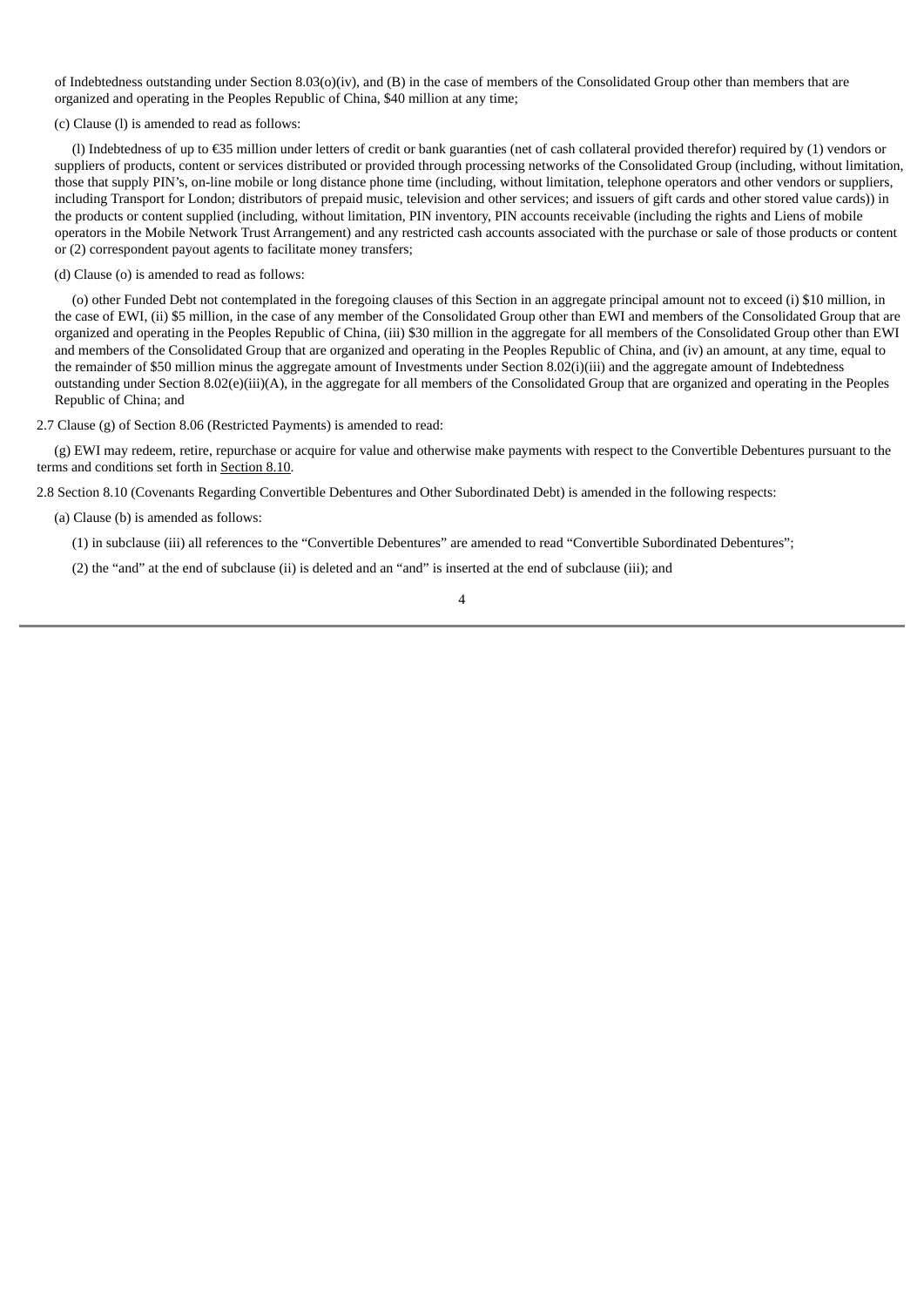(3) a new clause (iv) is added providing "the redemption, retirement, repurchase, or acquisition for value of the Convertible Subordinated Debentures, at any time and from time to time, (A) in connection with a refinancing, refunding, renewal or extension of the Convertible Subordinated Debentures otherwise permitted under Section 8.03(c), (B) in exchange for Capital Stock of EWI issued directly to the holders of the Convertible Subordinated Debentures or (C) with the proceeds of an Equity Transaction permitted for such purpose hereunder."

(b) The "Notwithstanding" sentence at the end of Section 8.10 is amended to read as follows:

"Notwithstanding the foregoing, EWI shall be permitted to redeem, repurchase, retire or acquire, at any time and from time to time, Convertible Senior Debentures (whether for cash and/or in exchange for Capital Stock of EWI) so long as no Default or Event of Default shall exist immediately before or immediately after giving effect to such redemption, repurchase, retirement or acquisition."

2.9 Section 8.13(a) (Consolidated Net Worth) is amended to read as follows:

(a) Consolidated Net Worth. At any time, permit Consolidated Net Worth to be less than the sum of (i) 75% of Consolidated Net Worth (as established by the financial statements delivered pursuant to Section 7.01(b) for the fiscal quarter ending March 31, 2007) after giving effect to the RIA Acquisition on a Pro Forma Basis plus (ii) an amount equal to 50% of cumulative Consolidated Net Income (but not less than zero) from the end of the first fiscal quarter to occur after the Closing Date, plus (iii) an amount equal to 75% of net cash proceeds from Equity Transactions occurring after the Closing Date, minus (iv) one-time non-cash charges for impairment of goodwill or other intangible assets taken during the period ending December 31, 2008 and thereafter to the extent not included in the foregoing clause (ii) hereof.

2.10 The Domestic Security Agreement is amended such that (a) each reference in Section 5(k) and (l) thereof to a Patent, Trademark or Copyright is amended by inserting the word "material" immediately prior to such reference and (b) the portion of Schedule 1(b) (Intellectual Property) thereto relating to Patents is amended to read as attached hereto. Certain information on the version of that schedule delivered at closing was incomplete or inaccurate. The corrected schedule is provided with the intent to address and correct such items. Further, by execution of this Amendment, the Lenders waive any Default or Event of Default that exists, or may have existed, on account of the foregoing but that would not have existed had the amendments provided for by this Section 2.10 been in effect at the relevant time.

3. EWI's Objection to FASB 141(R). As permitted by Section 1.03(c) of the Credit Agreement, EWI hereby objects to determining compliance with any financial ratio or requirement set forth in any Credit Documents under the computations required by FASB Statement No. 141(R) (Business Combinations) and the Lenders hereby acknowledge that such computations shall continue to be made on a basis consistent with the most recent financial statements delivered by EWI under Section 7.01(b).

4. Conditions Precedent. This Amendment shall be effective (such date on which this Amendment becomes effective, the "Amendment No. 2 Effectiveness Date") immediately upon satisfaction of the following conditions: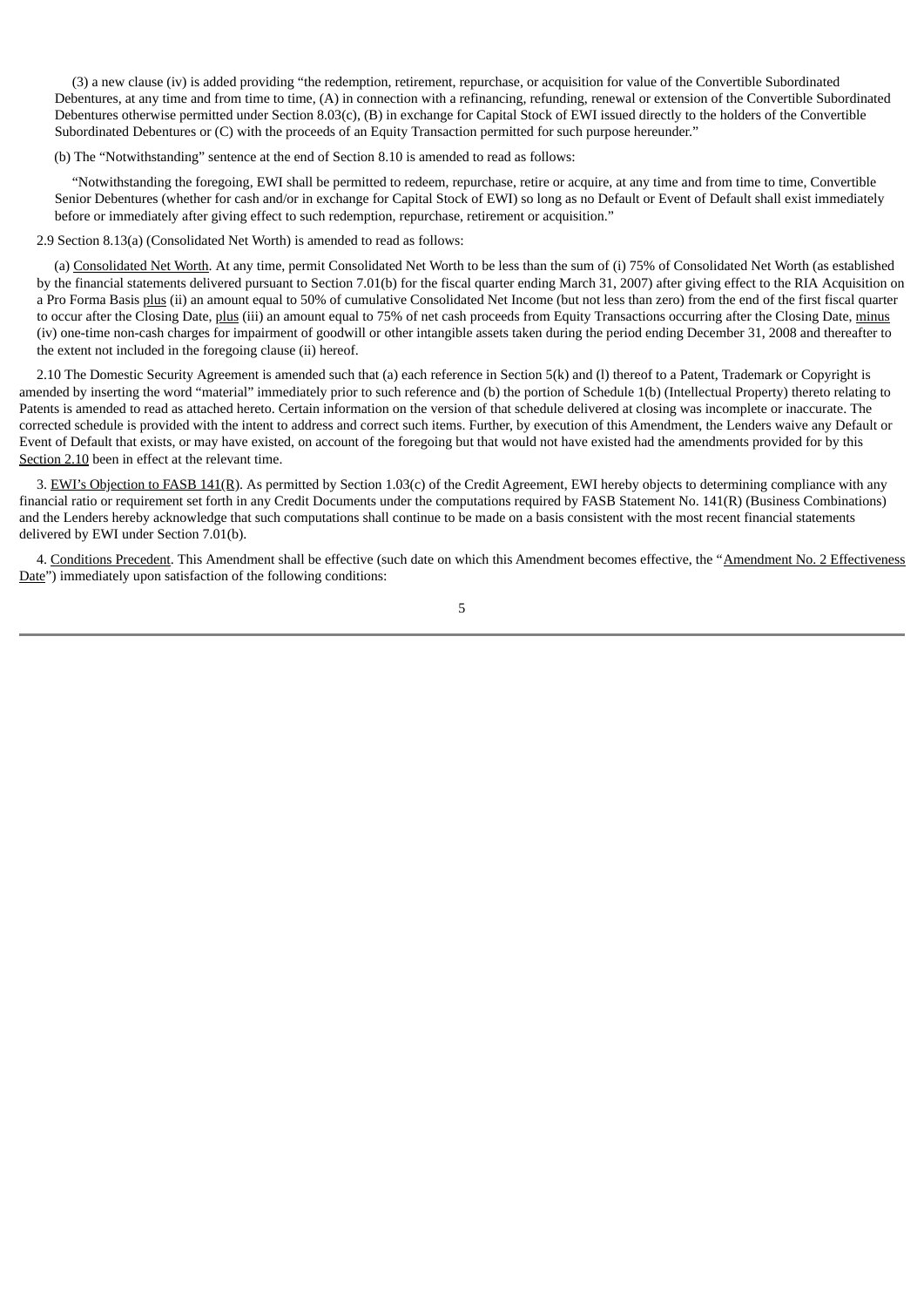(a) Executed Amendment. Receipt by the Administrative Agent of multiple counterparts of this Amendment duly executed by the Credit Parties, the Required Lenders and the Administrative Agent.

(b) Legal Opinions. Receipt by the Administrative Agent of favorable legal opinions of counsel for EWI and the other Domestic Credit Parties, in form and substance reasonably satisfactory to the Administrative Agent and the requisite Lenders.

(c) Organization Documents, Incumbency, Resolutions, Etc. Receipt by the Administrative Agent of the following, each of which shall be originals or facsimiles (followed promptly by originals), in form and substance satisfactory to the Administrative Agent:

(i) copies of the Organization Documents of each Domestic Credit Party certified to be true and complete as of a recent date by the appropriate Governmental Authority of the state or other jurisdiction of its incorporation or organization, where applicable, and certified by a secretary or assistant secretary of such Domestic Credit Party to be true and correct as of the date of this Amendment, unless a Responsible Officer of EWI certifies in a certificate that the Organization Documents previously delivered to the Administrative Agent in connection with the Credit Agreement have not been amended, supplemented or otherwise modified and remain in full force and effect as of the date hereof;

(ii) incumbency certificates identifying the Responsible Officers of the Domestic Credit Parties who are authorized to execute this Amendment and related documents and to act on the Domestic Credit Parties behalf in connection with this Amendment and the Credit Documents, unless a Responsible Officer of EWI certifies in a certificate that the incumbency certificates previously delivered to the Administrative Agent in connection with the Credit Agreement have not been amended, supplemented or otherwise modified and remain in full force and effect as of the date hereof.

(iii) such certificates of resolutions or other action, incumbency certificates and/or other certificates of Responsible Officers of each Domestic Credit Party as the Administrative Agent may require evidencing the identity, authority and capacity of each Responsible Officer thereof authorized to act as a Responsible Officer in connection with this Amendment; and

(iv) such documents and certifications as the Administrative Agent may reasonably require to evidence that each Domestic Credit Party is duly organized or formed, and is validly existing, and in good standing in its state of organization or formation.

(d) Receipt by the Administrative Agent of (i) a fee, for the benefit of the Lenders consenting to this Amendment, in an amount equal to one half of one percent (0.50%) of the aggregate amount of such consenting Lenders' loans and commitments under the Credit Agreement and (ii) all other fees and expenses required to be paid on or before the Amendment No. 2 Effectiveness Date.

5. Effectiveness of Amendment. On and after the date hereof, all references to the Credit Agreement in each of the Credit Documents shall hereafter mean the Credit Agreement as amended by this Amendment. For purposes of clarification, all financial covenant calculations with respect to periods prior to the Amendment No. 2 Effectiveness Date will be made using the financial definitions and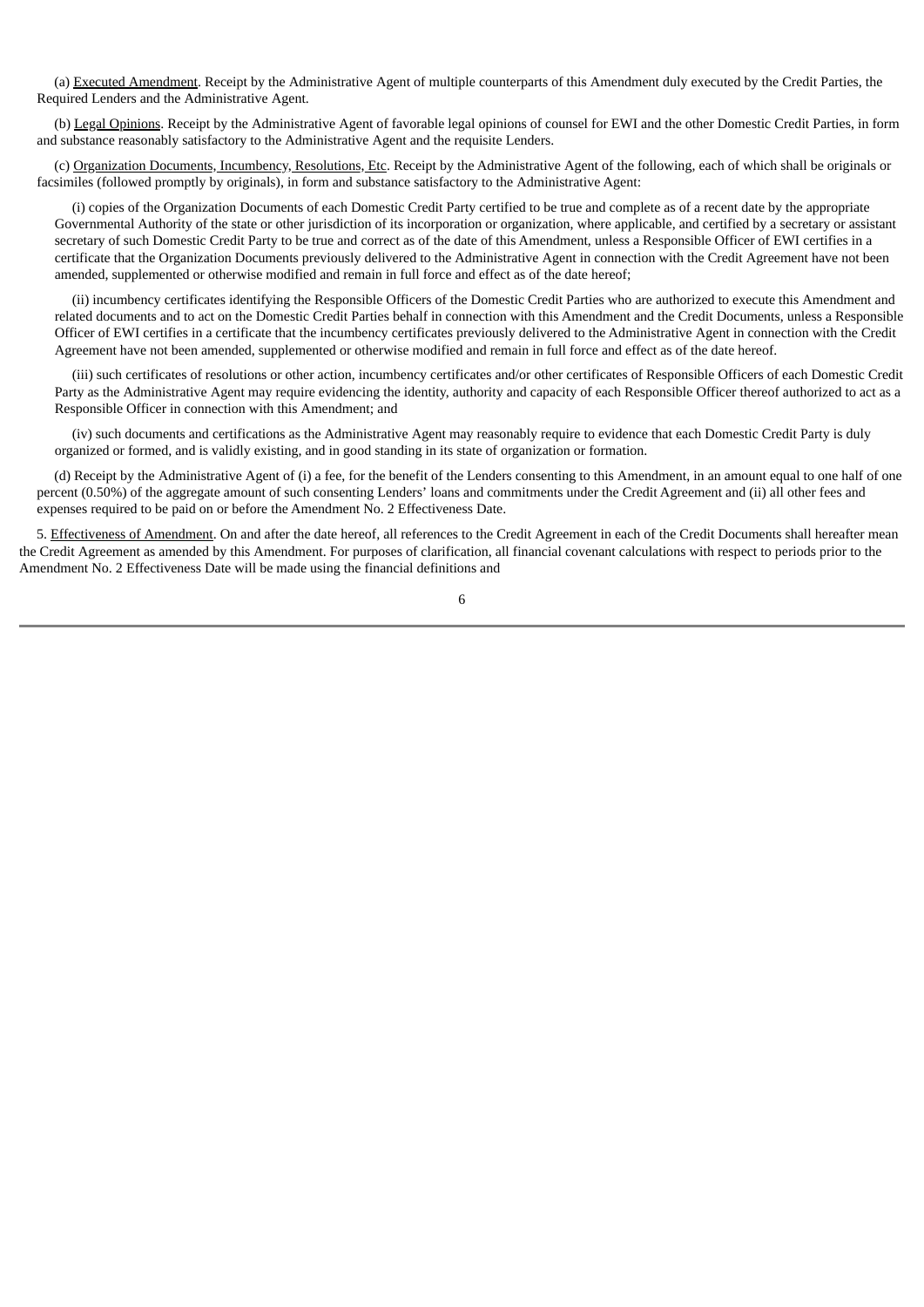covenants as amended by this Amendment. Except as specifically amended hereby or otherwise agreed, the Credit Agreement is hereby ratified and confirmed and shall remain in full force and effect according to its terms.

6. Representations and Warranties; Defaults. The Credit Parties hereby affirm each of the following:

(a) all necessary action to authorize the execution, delivery and performance of this Amendment has been taken;

(b) after giving effect to this Amendment, the representations and warranties set forth in the Credit Agreement and the other Credit Documents are true and correct in all material respects as of the date hereof (except to the extent that such representations and warranties specifically refer to an earlier date, in which case they shall be true and correct as of such earlier date, and except that for purposes of this Section 6, the representations and warranties contained in subsections (a) and (b) of Section 6.05 of the Credit Agreement shall be deemed to refer to the most recent statements furnished pursuant to clauses (a) and (b), respectively, of Section 7.01 of the Credit Agreement).

(c) except as waived in Section 2.10 of this Amendment, before and after giving effect to this Amendment, no Default or Event of Default shall exist; and

(d) except as expressly provided otherwise herein, the liens and security interests created and granted in the Credit Documents remain in full force and effect and this Amendment is not intended to adversely affect or impair such liens and security interests in any manner.

7. Full Force and Effect. Except as modified hereby, all of the terms and provisions of the Credit Agreement and the other Credit Documents (including schedules and exhibits thereto) shall remain in full force and effect.

8. Reaffirmation of Security Interests. The Credit Parties (a) affirm that each of the liens granted in or pursuant to the Credit Documents are valid and subsisting and (b) agree that this Amendment shall in no manner impair or otherwise adversely effect any of the liens granted in or pursuant to the Credit Documents.

9. Counterparts. This Amendment may be executed in any number of counterparts, each of which when so executed and delivered shall be deemed an original, and it shall not be necessary in making proof of this Amendment to produce or account for more than one such counterpart. Delivery by any party hereto of an executed counterpart of this Amendment by facsimile shall be effective as such party's original executed counterpart and shall constitute a representation that such party's original executed counterpart will be delivered.

10. Fees and Expenses. The Credit Parties agree to pay all reasonable costs and expenses of the Administrative Agent in connection with the preparation, execution and delivery of this Amendment, including the reasonable fees and expenses of Moore & Van Allen, PLLC.

11. Governing Law. This Amendment shall be governed by, and construed in accordance with, the law of the State of New York.

### [SIGNATURES ON FOLLOWING PAGES]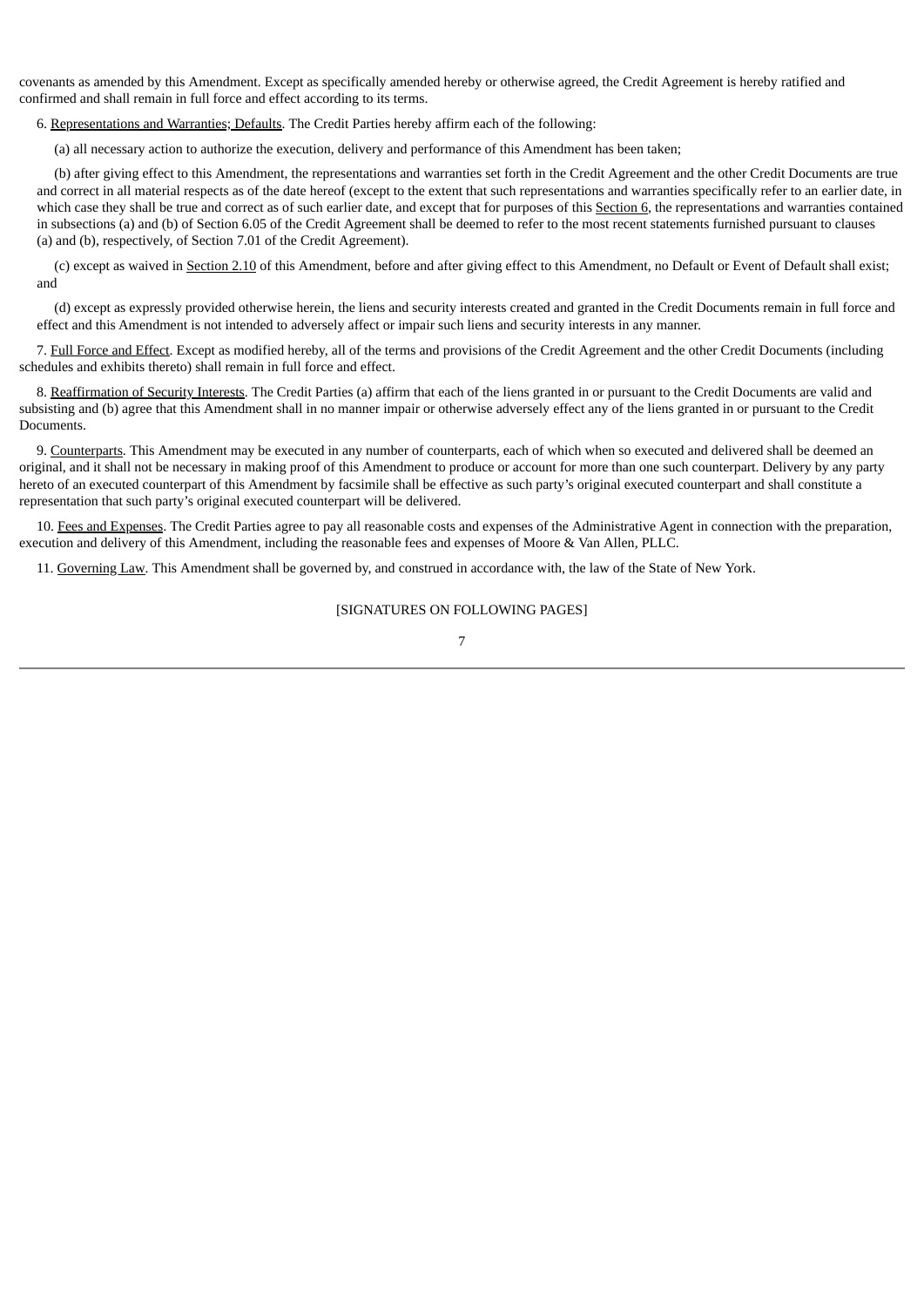IN WITNESS WHEREOF, each of the parties hereto has caused a counterpart of this Amendment to be duly executed and delivered as of the date first above written.

| <b>DOMESTIC BORROWERS:</b>  | EURONET WORLDWIDE, INC.              |
|-----------------------------|--------------------------------------|
|                             | By: /s/ Rick Weller                  |
|                             | Name: Rick L. Weller                 |
|                             | Title: EVP & CFO                     |
|                             |                                      |
|                             | EURONET PAYMENTS & REMITTANCE, INC.  |
|                             | By: /s/ Eric Mettemeyer              |
|                             | Name: Eric Mettemeyer                |
|                             | Title: Treasurer                     |
|                             | RIA ENVIA, INC.                      |
|                             | By: /s/ Juan Bianchi                 |
|                             | Name: Juan C. Bianchi                |
|                             | Title: President & CEO               |
|                             | CONTINENTAL EXCHANGE SOLUTIONS, INC. |
|                             | By: /s/ Juan Bianchi                 |
|                             | Name: Juan C. Bianchi                |
|                             | Title: President & CEO               |
| <b>DOMESTIC GUARANTORS:</b> | EURONET WORLDWIDE, INC.              |
|                             | By: /s/ Rick Weller                  |
|                             | Name: Rick L. Weller                 |
|                             | Title: EVP & CFO                     |
|                             | EURONET PAYMENTS & REMITTANCE, INC.  |
|                             | By: /s/ Eric Mettemeyer              |
|                             | Name: Eric Mettemeyer                |
|                             | Title: Treasurer                     |
|                             | EURONET WORLDWIDE, INC.              |

AMENDMENT NO. 2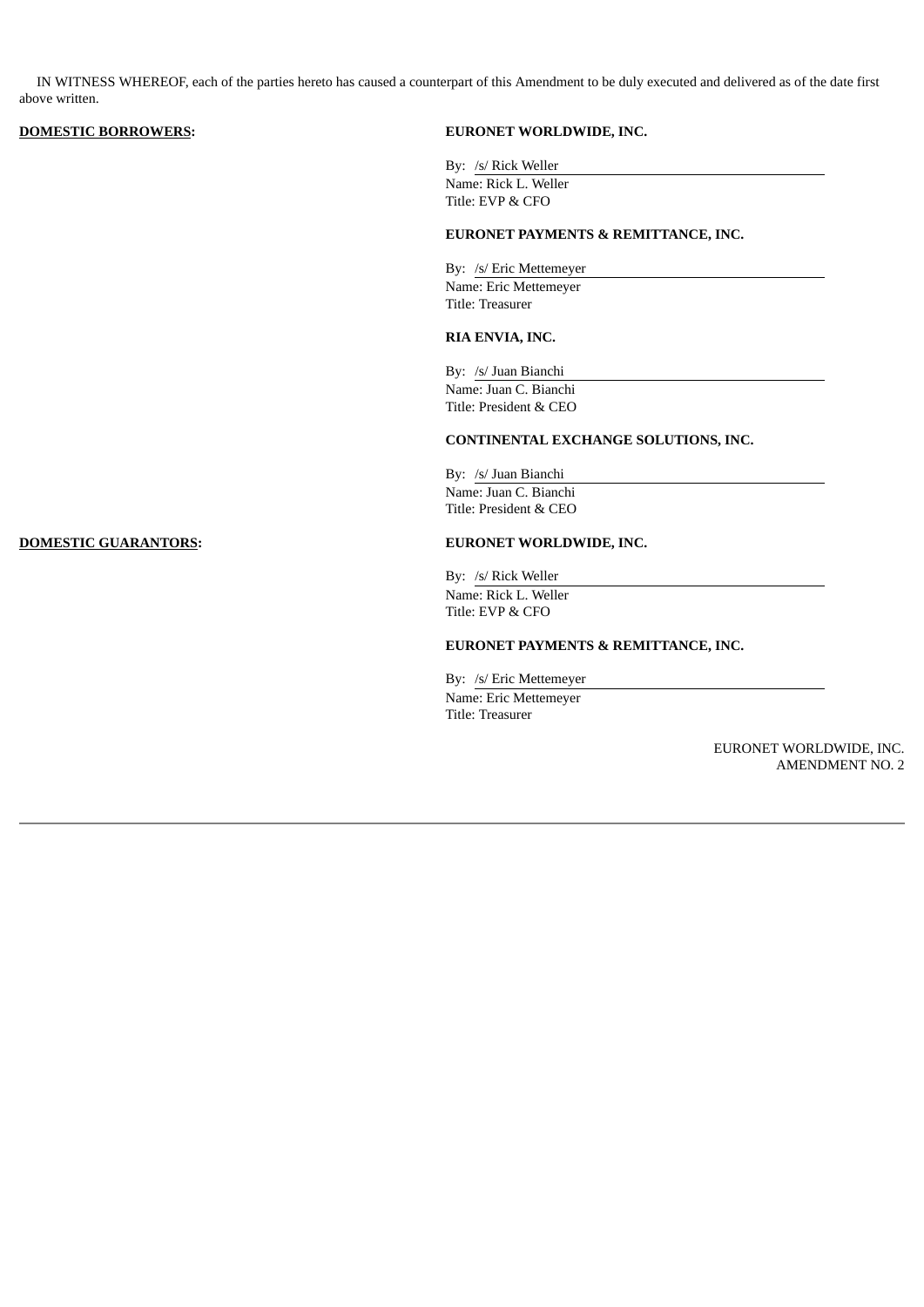### **EURONET USA, INC.**

By: /s/ Jeff Newman Name: Jeff Newman Title: Vice President & Secretary

### **PAYSPOT, INC.**

By: /s/ Eric Mettemeyer Name: Eric Mettemeyer Title: President

### **RIA ENVIA, INC.**

By: /s/ Juan Bianchi Name: Juan C. Bianchi Title: President & CEO

### **CONTINENTAL EXCHANGE SOLUTIONS, INC.**

By: /s/ Juan Bianchi Name: Juan C. Bianchi Title: President & CEO

#### **RIA TELECOMMUNICATIONS OF NEW YORK, INC.**

By: /s/ Juan Bianchi Name: Juan C. Bianchi Title: President & CEO

### **F/X BORROWERS: EFT SERVICES HOLDINGS BV**

By: /s/ Jeff Newman Name: Jeff Newman Title: EVP, Euronet Worldwide, Inc., Managing Director

### **DELTA EURONET GmbH**

By: /s/ Roger Heinz Name: Roger Heinz Title: SVP, Managing Director EEFT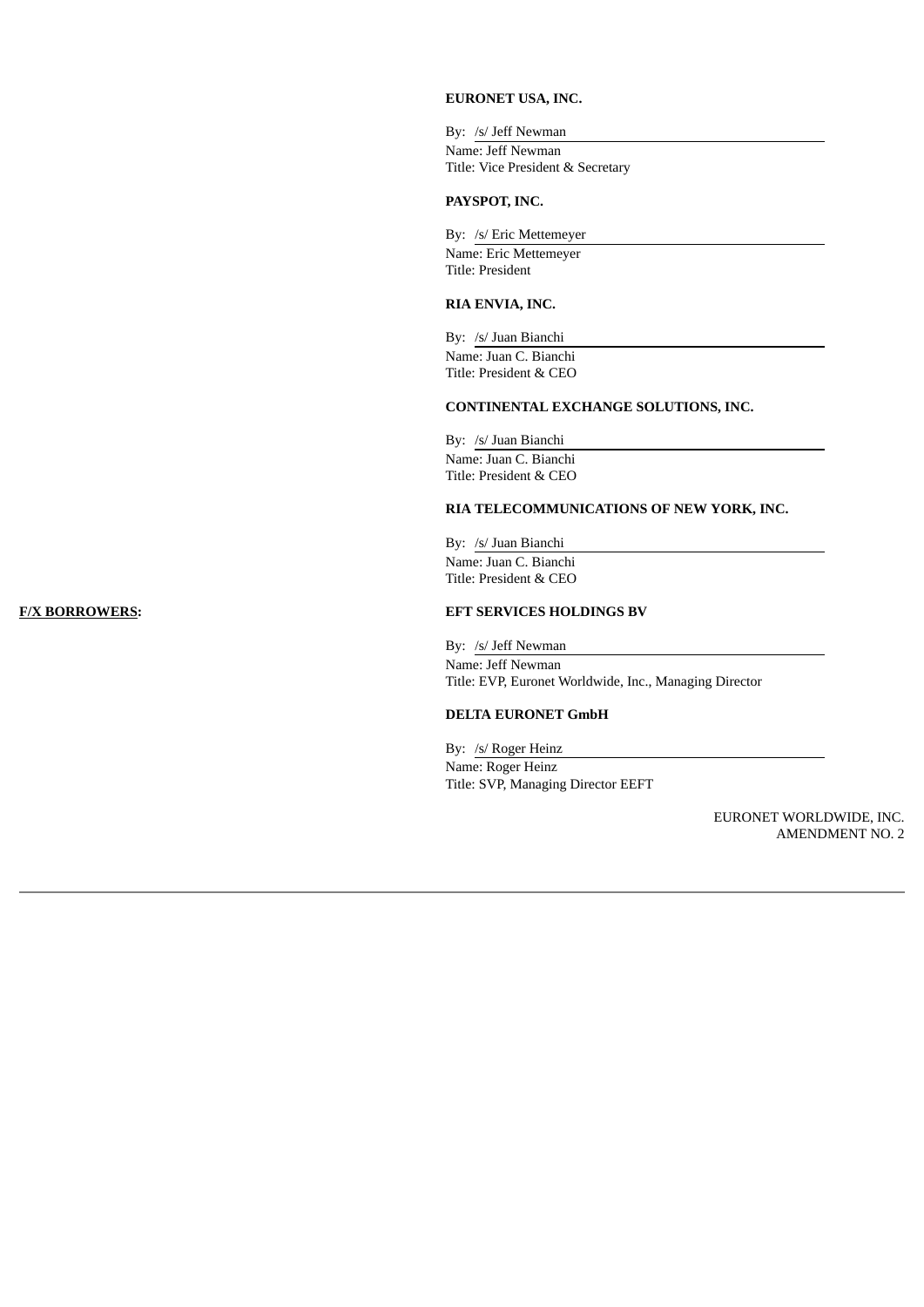### **E-PAY HOLDINGS LTD**

By: /s/ Jeff Newman Name: Jeff Newman Title: Director

### **F/X GUARANTORS: EFT SERVICES HOLDINGS BV**

By: /s/ Jeff Newman Name: Jeff Newman Title: EVP Euronet Worldwide, Inc., Managing Director

### **DELTA EURONET GmbH**

By: /s/ Roger Heinz Name: Roger Heinz Title: SVP, Managing Director EEFT

### **E-PAY HOLDINGS LTD**

By: /s/ Jeff Newman Name: Jeff Newman Title: EVP Euronet Worldwide, Inc., Managing Director

### **RIA FINANCIAL SERVICES AUSTRALIA PTY LTD**

By: /s/ Juan Bianchi Name: Juan C. Bianchi Title: Director

### **E-PAY AUSTRALIA PTY LIMITED**

By: /s/ Gareth Gumbley Name: Gareth Gumbley Title: Director, SVP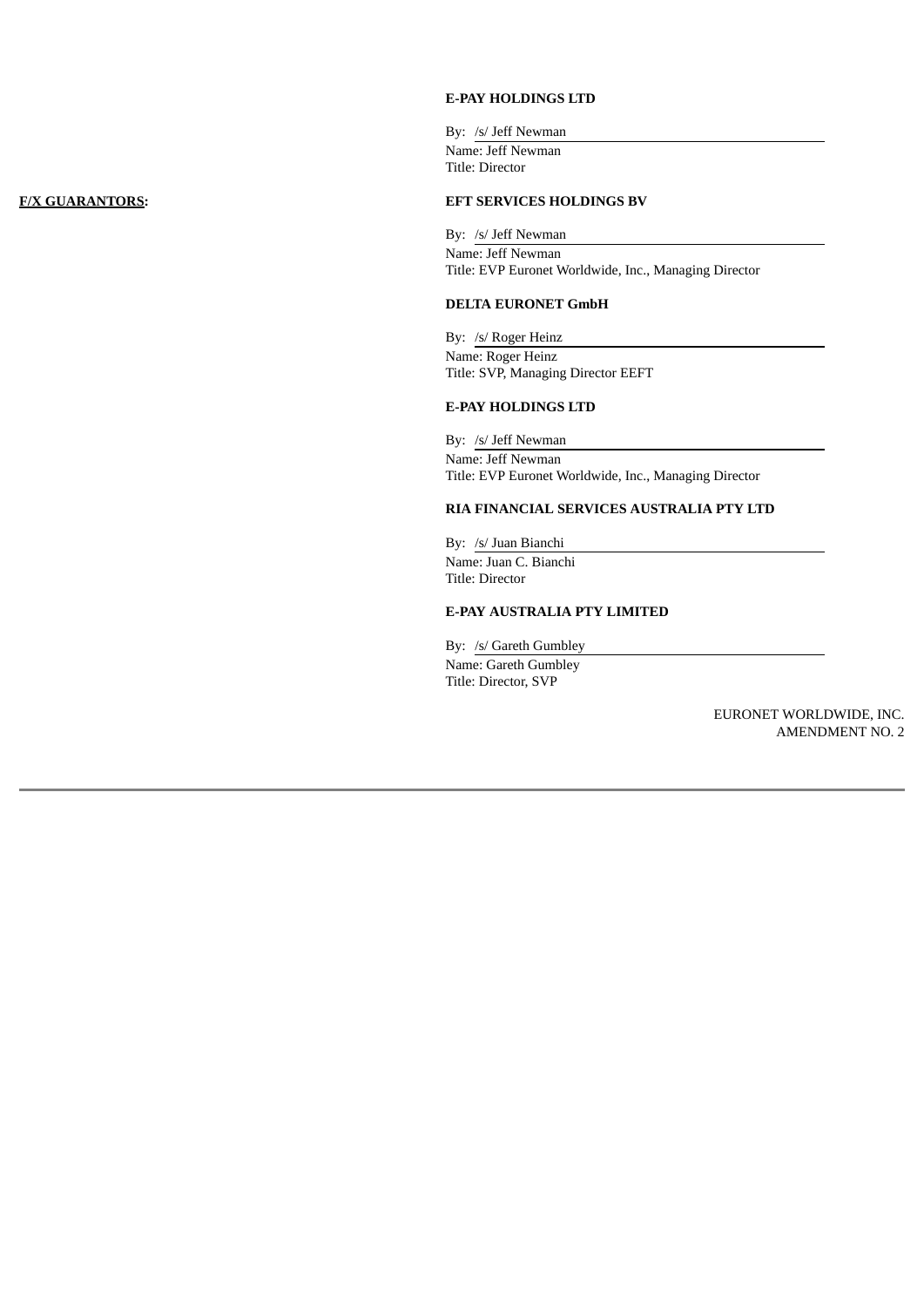### **E-PAY AUSTRALIA HOLDINGS PTY LTD**

By: /s/ Gareth Gumbley Name: Gareth Gumbley Title: Director, SVP

### **EURONET SERVICES GmbH**

By: /s/ Roger Heinz Name: Roger Heinz Title: SVP, Managing Director EEFT

### **RIA ENVIA FINANCIAL SERVICES GmbH**

By: /s/ Wolf-Dieter Weschke Name: Wolf-Dieter Weschke Title: Managing Director

### **TRANSACT ELEKTRONISCHE ZAHLUNGSSYSTEME GmbH**

By: /s/ Marc Ehler Name: Marc Ehler Title: Managing Director

### **EURONET BANKTECHNIKAI SZOLGÁLTATÓ KORLÁTOLT FELELÕSSÉGÛ TÁRSASÁG**

By: /s/ Erika Schalkhammer Name: Erika Schalkhammer Title: Managing Director/Country Manager

### **EURONET ADMINISZTRÁCIÓS SZOLGÁLTATÓ KORLÁTOLT FELELÕSSÉGÛ TÁRSASÁG**

By: /s/ Va'Rady-Szabo Bence Name: Bence Va'Rady-Szabo Title: Managing Director, EEFT Finance Director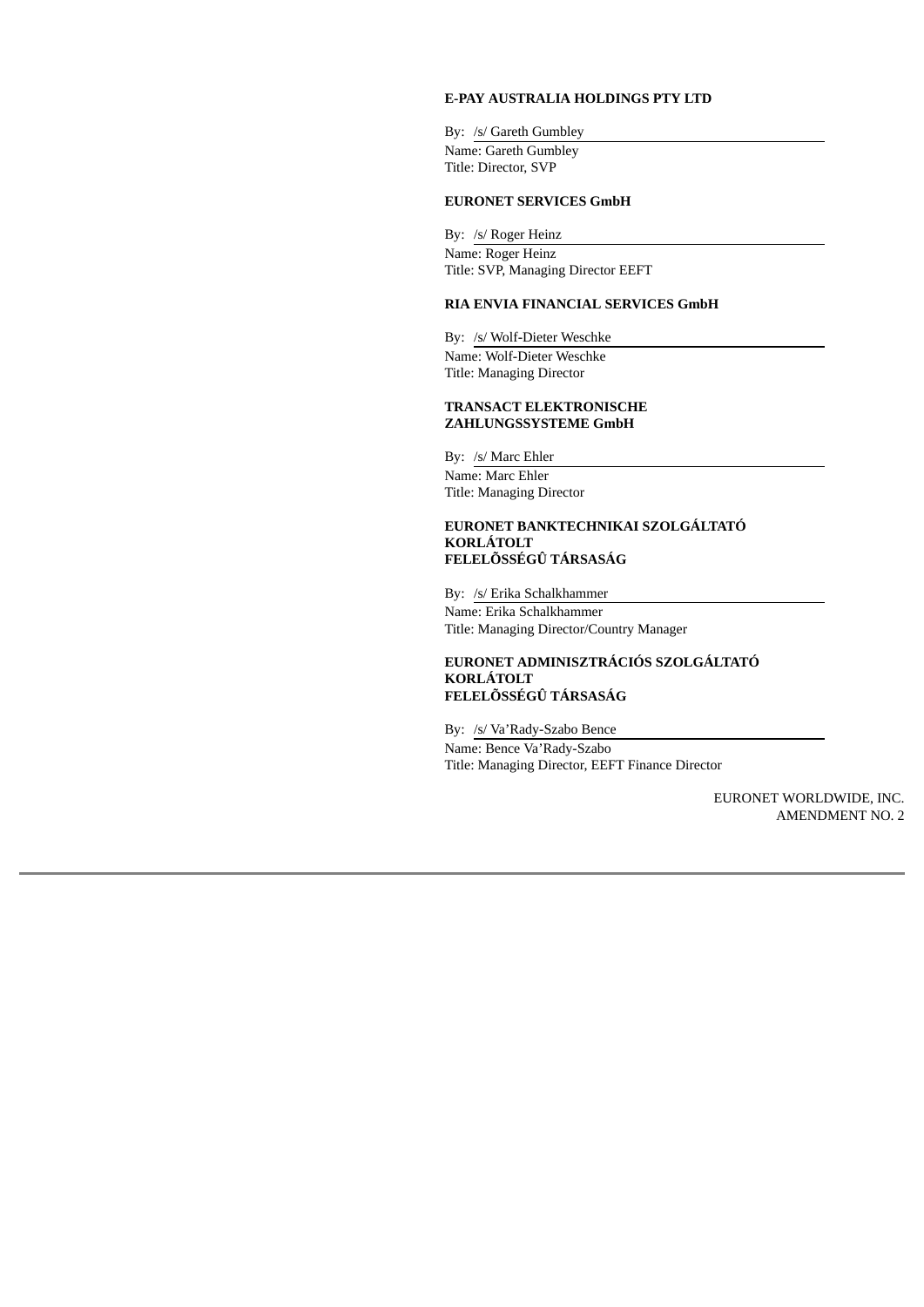### **EURONET PAY & TRANSACTION SERVICES S.R.L.**

By: /s/ Giuseppe Di Marco Name: Giuseppe Di Marco Title: Managing Director

### **E-PAY NEW ZEALAND LIMITED**

By: /s/ Gareth Gumbley Name: Gareth Gumbley Title: Director, SVP

### **EURONET TELERECARGA, S.L. SOCIEDAD UNIPERSONAL**

By: /s/ Jesus Sanchez Rios Name: Jesus Sanchez Rios Title: Sole Administrator

### **E-PAY LIMITED**

By: /s/ A. JT Westlake Name: Anthony JT Westlake Title: Director

### **RIA FINANCIAL SERVICES LIMITED**

By: /s/ Marcela Gonzalez Name: Marcela Gonzalez Title: Director

### **OMEGA LOGIC LIMITED**

By: /s/ Jeff Newman Name: Jeff Newman Title: Director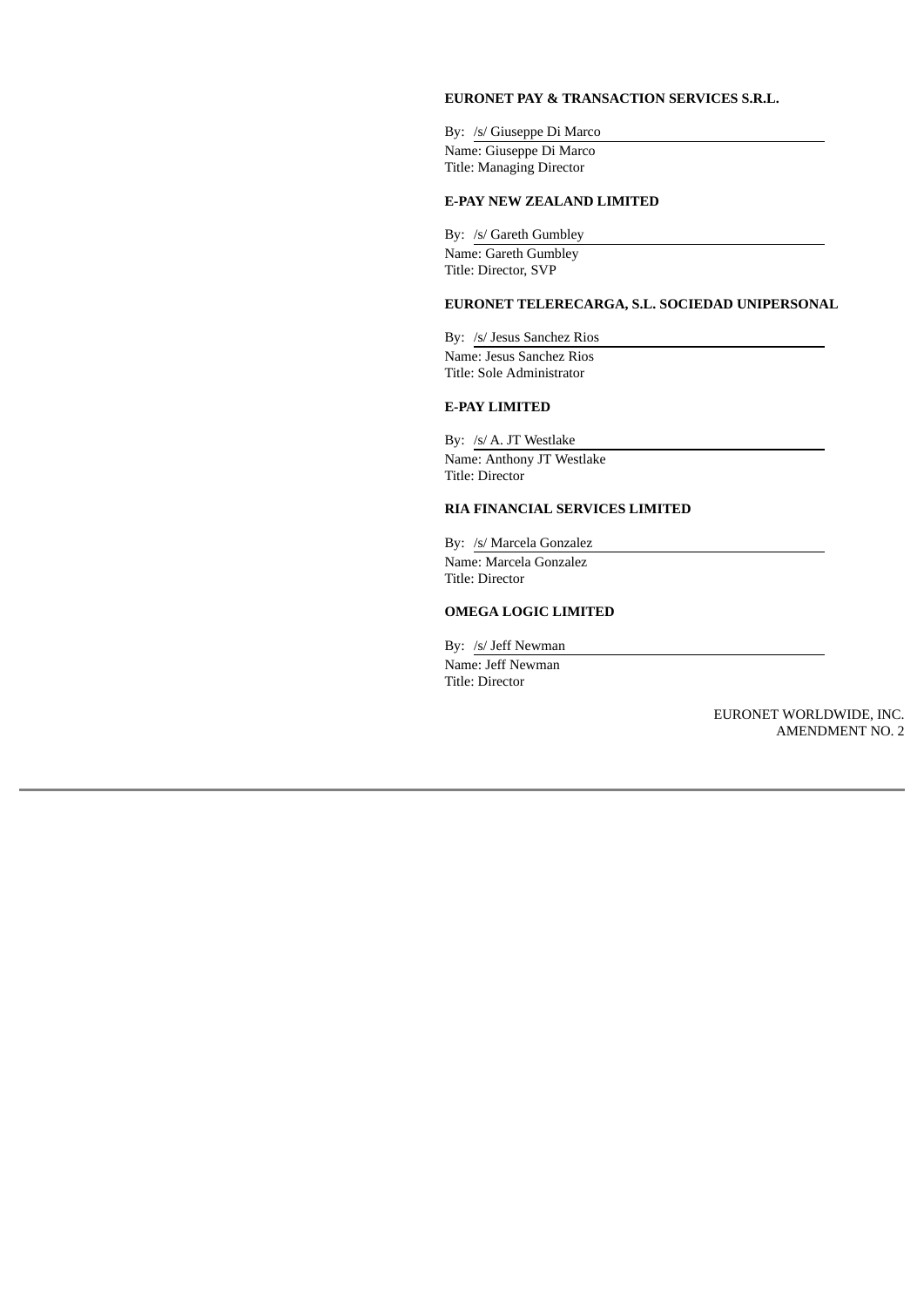### **EURONET ESSENTIS LIMITED**

By: /s/ Antony Brown Name: Antony Brown Title: Director

### **ENVIA TELECOMUNICACIONES, S.A.**

By: /s/ Sebastian Plubins Name: Sebastian Plubins Title: General Director

### **EURONET BUSINESS HOLDINGS S.L.**

By: /s/ Jesus Sanchez Rios Name: Jesus Sanchez Rios Title: Sole Administrator

### **RIA SPAIN HOLDINGS, S.L.**

By: /s/ Sebastian Plubins Name: Sebastian Plubins Title: General Director

#### **BANKOMAT 24/EURONET SP.Z.O.O.**

By: /s/ Marek Szafirski Name: Marek Szafirski Title: President

### **INDIA BORROWER: EURONET SERVICES INDIA PVT LTD.**

By: /s/ Jeff Newman Name: Jeff Newman Title: Director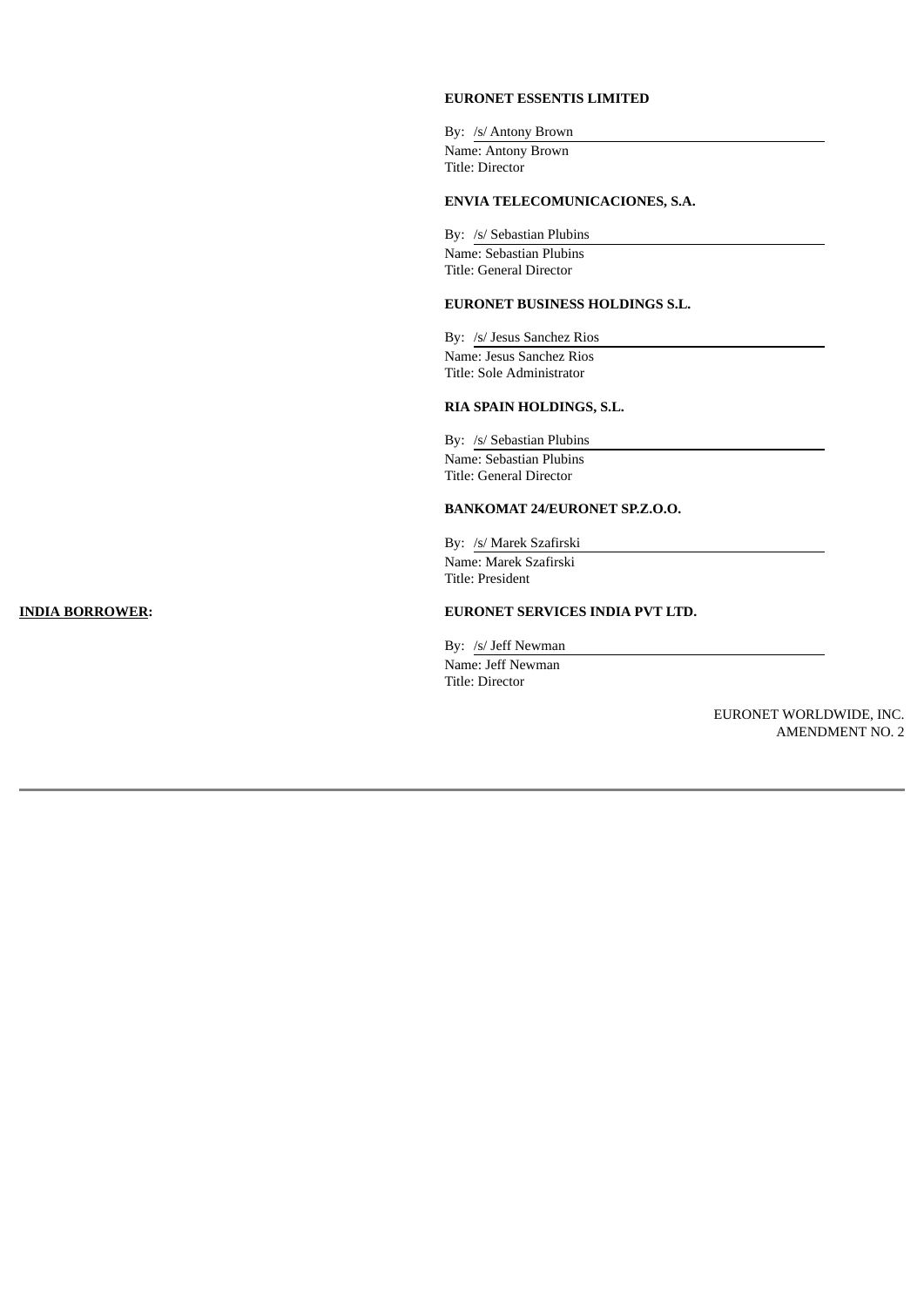### **ADMINISTRATIVE AGENT (FOR DOMESTIC LOAN OBLIGATIONS AND F/X OBLIGATIONS): BANK OF AMERICA, N.A.**,

as Administrative Agent

By: /s/ Michael Brashler Name: Michael Brashler Title: Vice President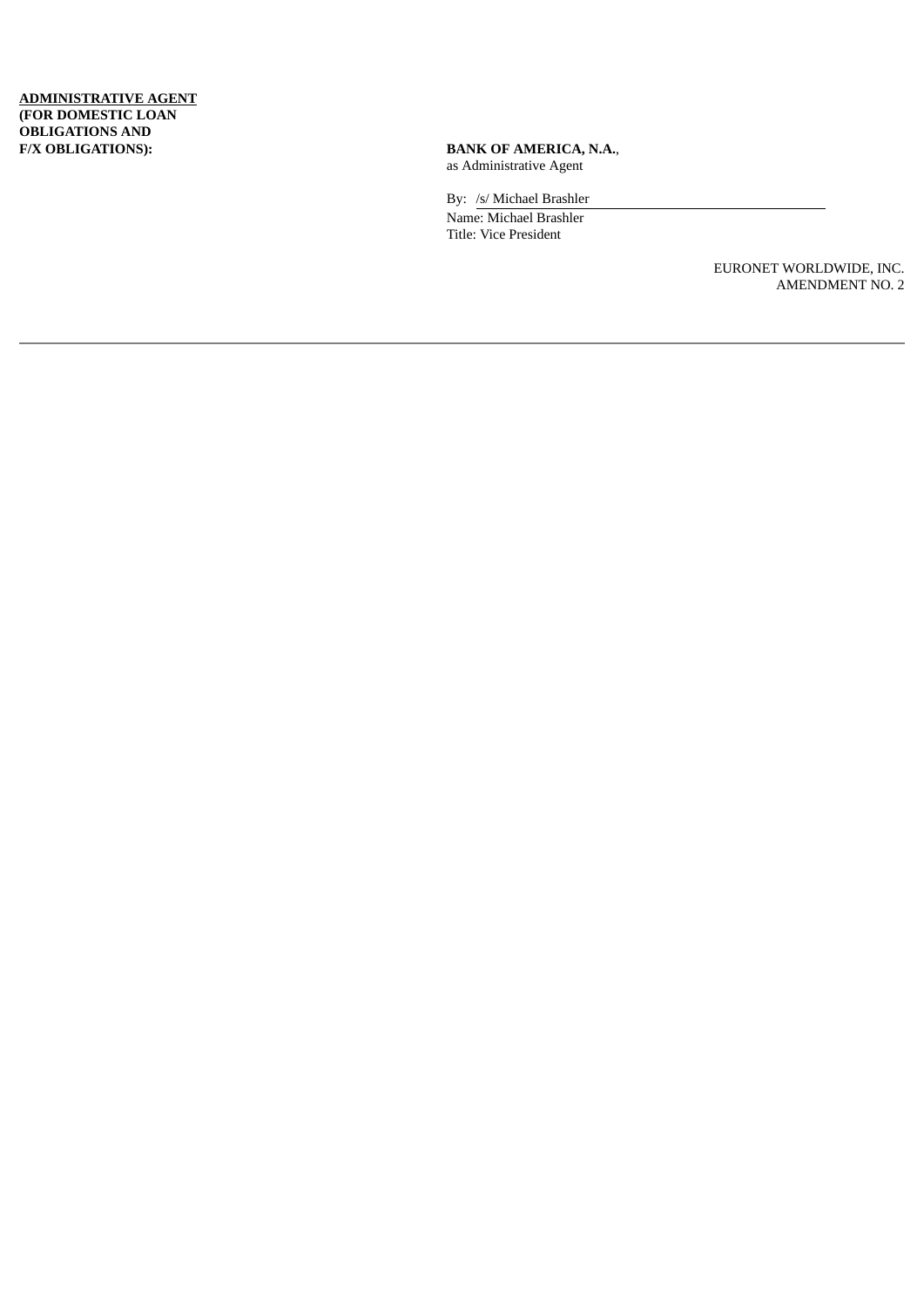# **ADMINISTRATIVE AGENT**

**(BANK OF AMERICA, N.A., acting through its Mumbai Branch, as** Administrative Agent for all India related credit facilities

By: /s/ Uday Nair Name: Uday Nair Title: VP, Corporate Debt Products

**LENDERS: BANK OF AMERICA, N.A.**, as Domestic L/C Issuer, F/X L/C Issuer, Domestic Swingline Lender and as a Lender

> By: /s/ Jeffrey P. Yoakum Name: Jeffrey P. Yoakum Title: Vice President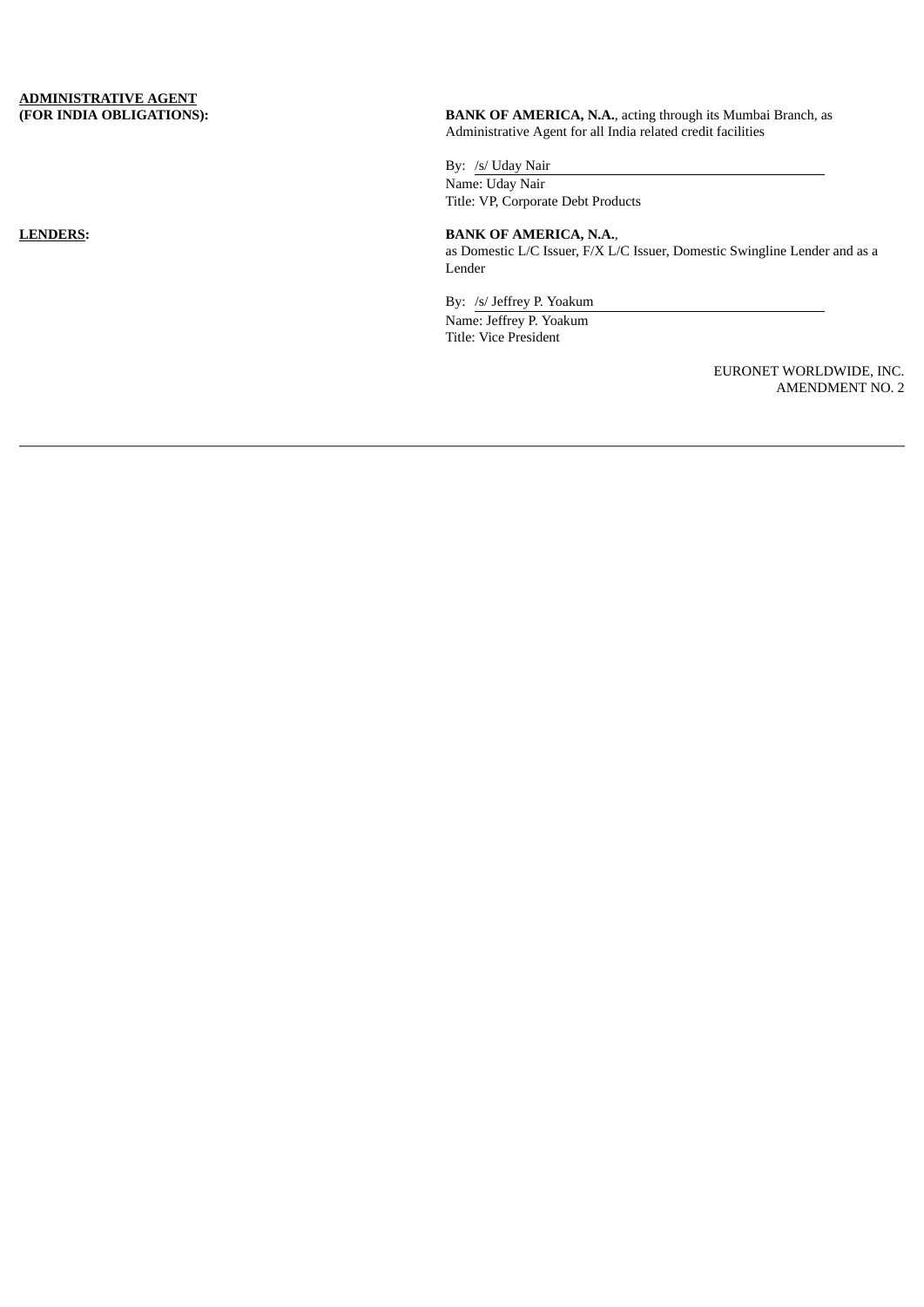**BANK OF AMERICA, N.A.**, acting through its Mumbai Branch, as India Revolving Lender and India L/C Issuer

By: /s/ Uday Nair Name: Uday Nair Title: VP, Corporate Debt Products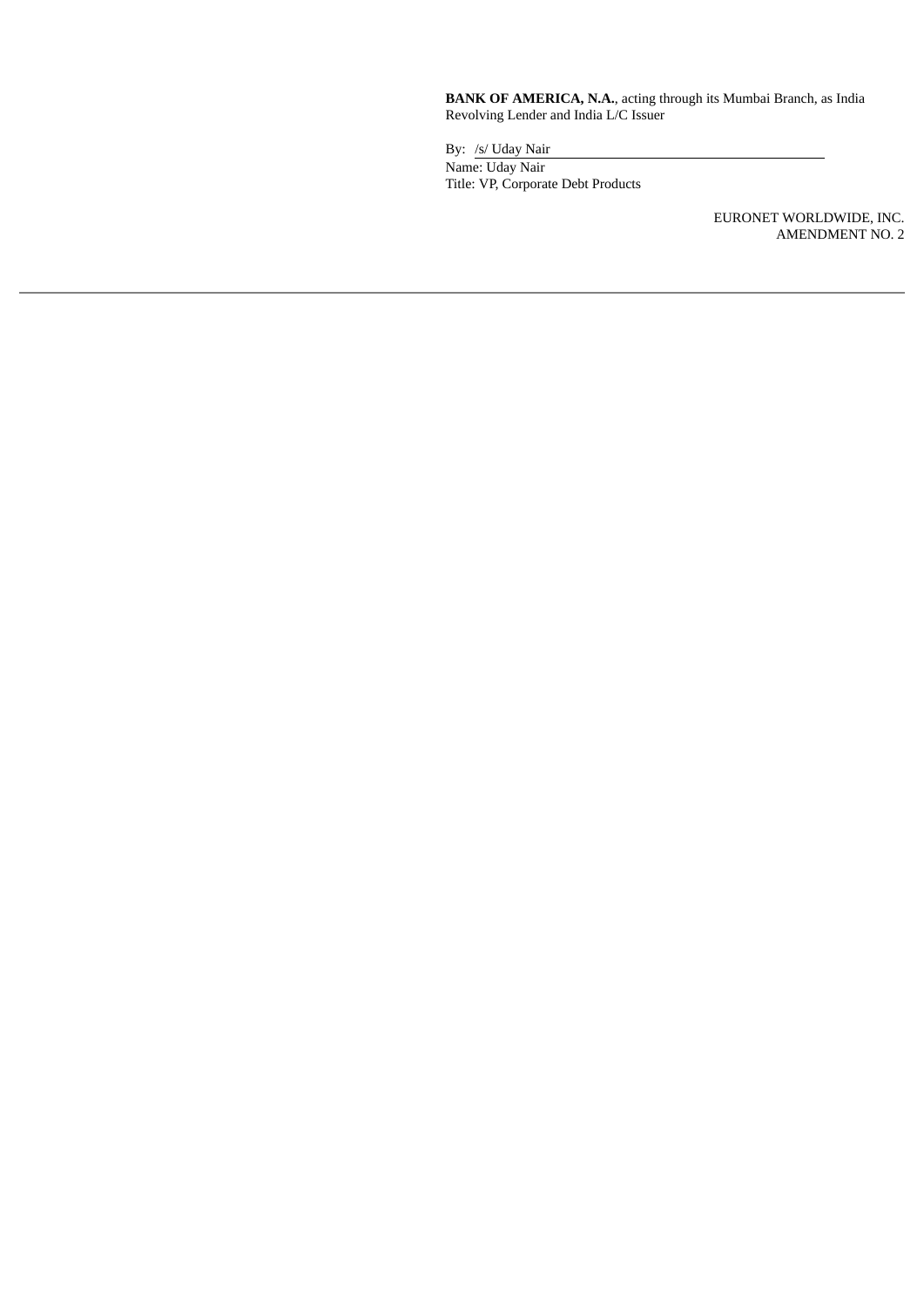### **BANK OF KANSAS CITY, N.A.**

By: /s/ Matthew J. Mason Name: Matthew J. Mason Title: Vice President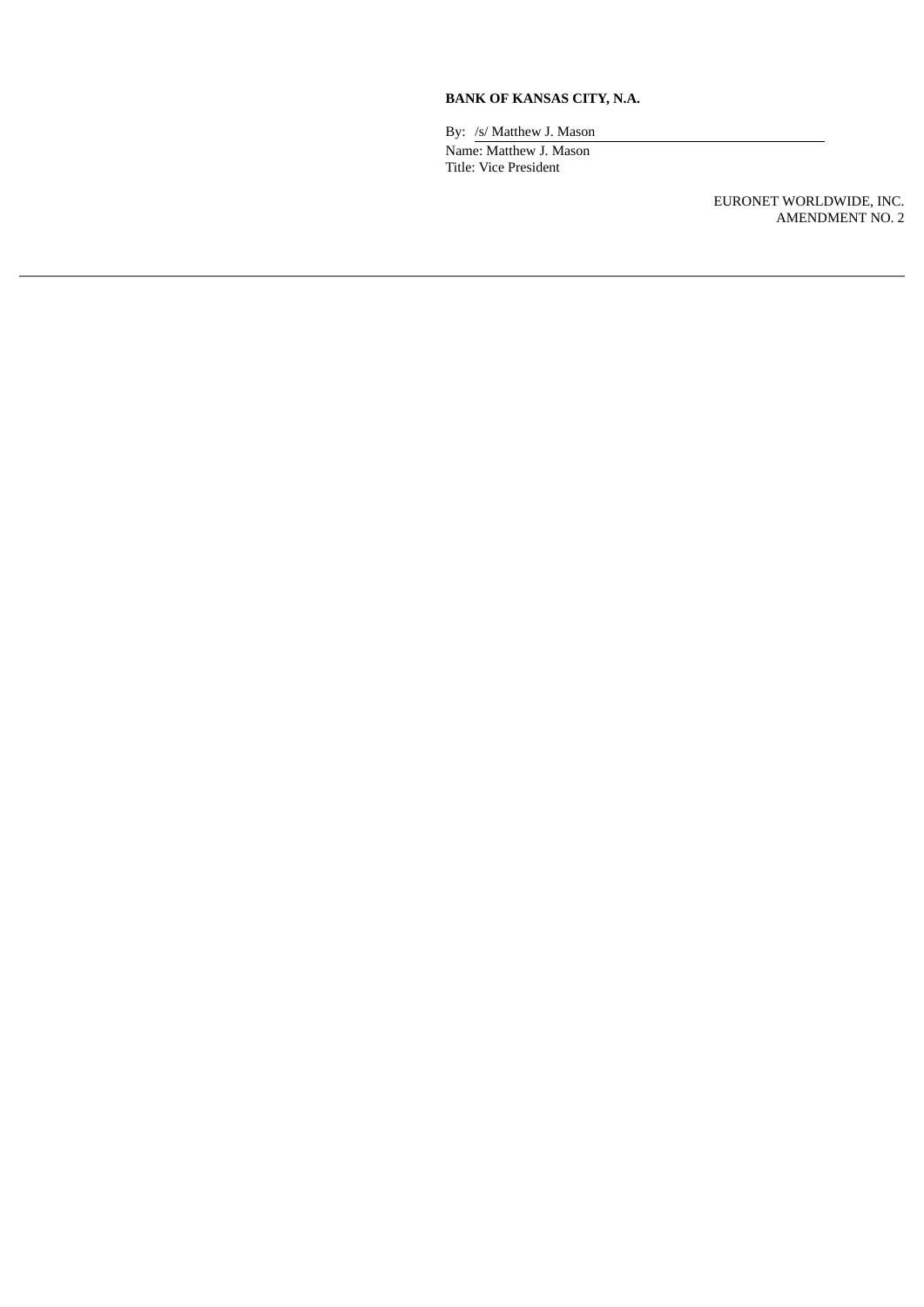### **CALIFORNIA BANK & TRUST, A CALIFORNIA BANKING CORPORATION**

By: /s/ Ursula St. Geme Name: Ursula St. Geme Title: Vice President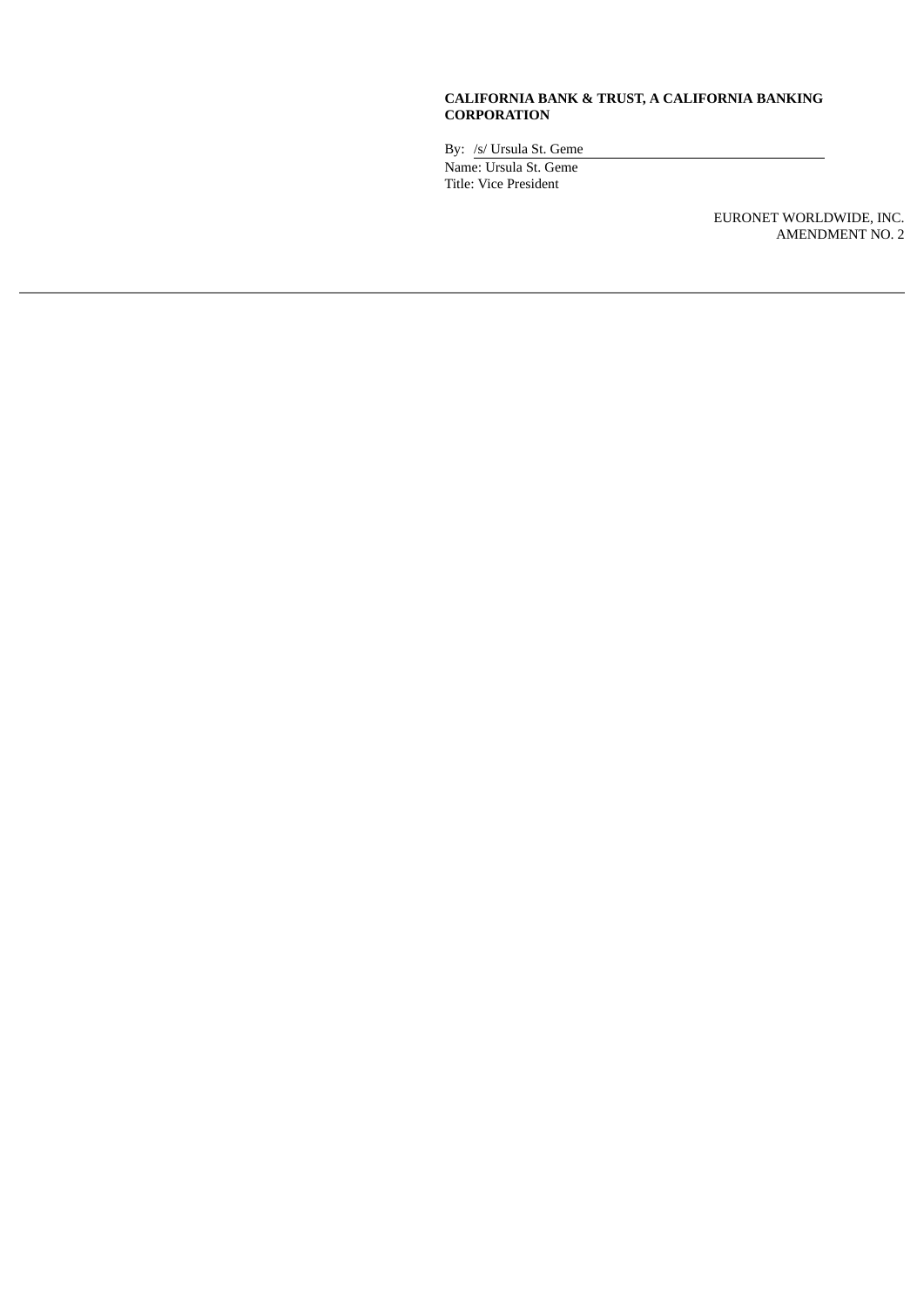## **CITIBANK, N.A.**

By: /s/ Scott Miller Name: Scott Miller Title: Vice President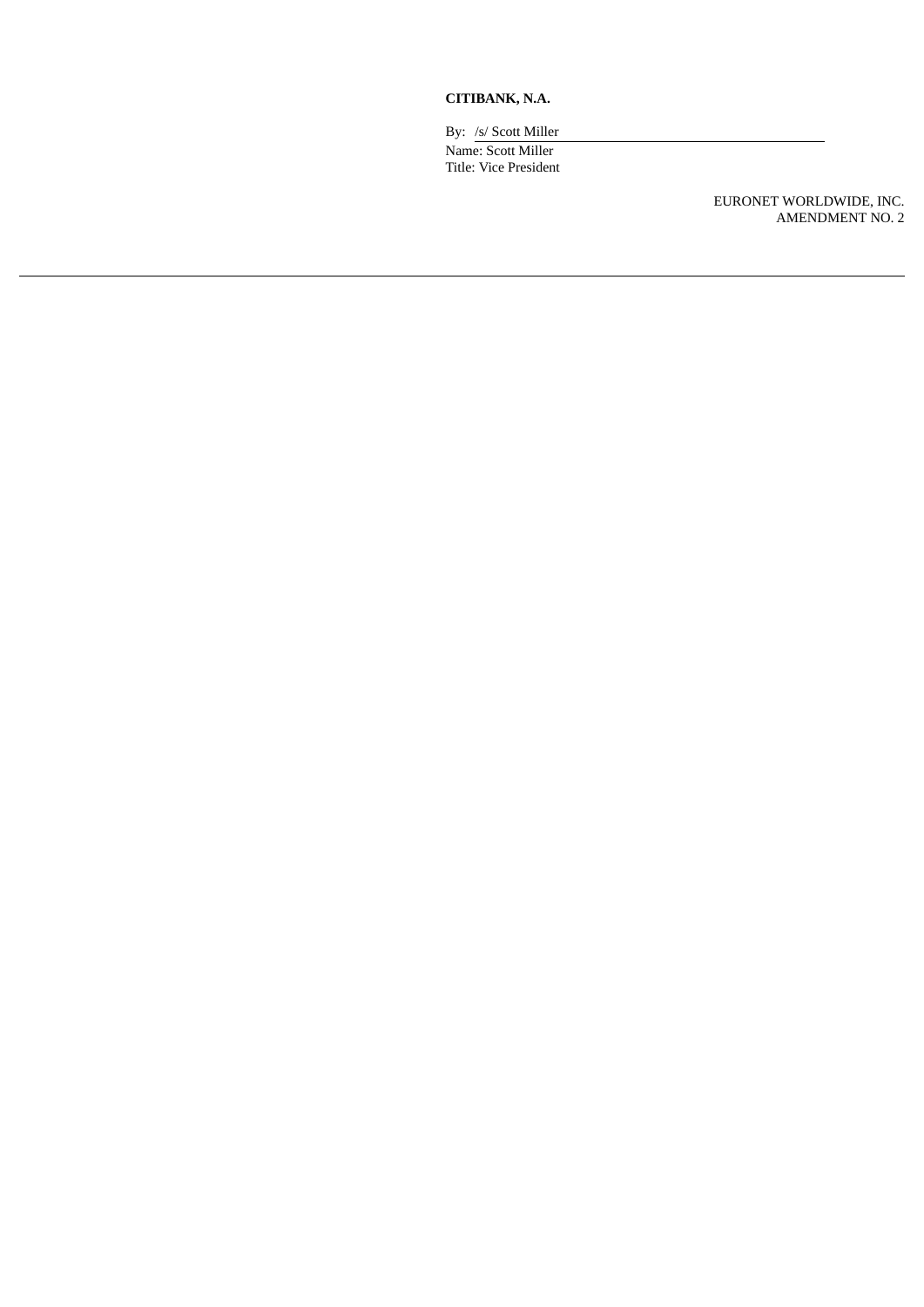### **HARRINGTON BANK, A DIVISION OF LOS PADRES BANK**

By: /s/ Gregory L. Sweeney Name: Gregory L. Sweeney Title: Sr. Vice President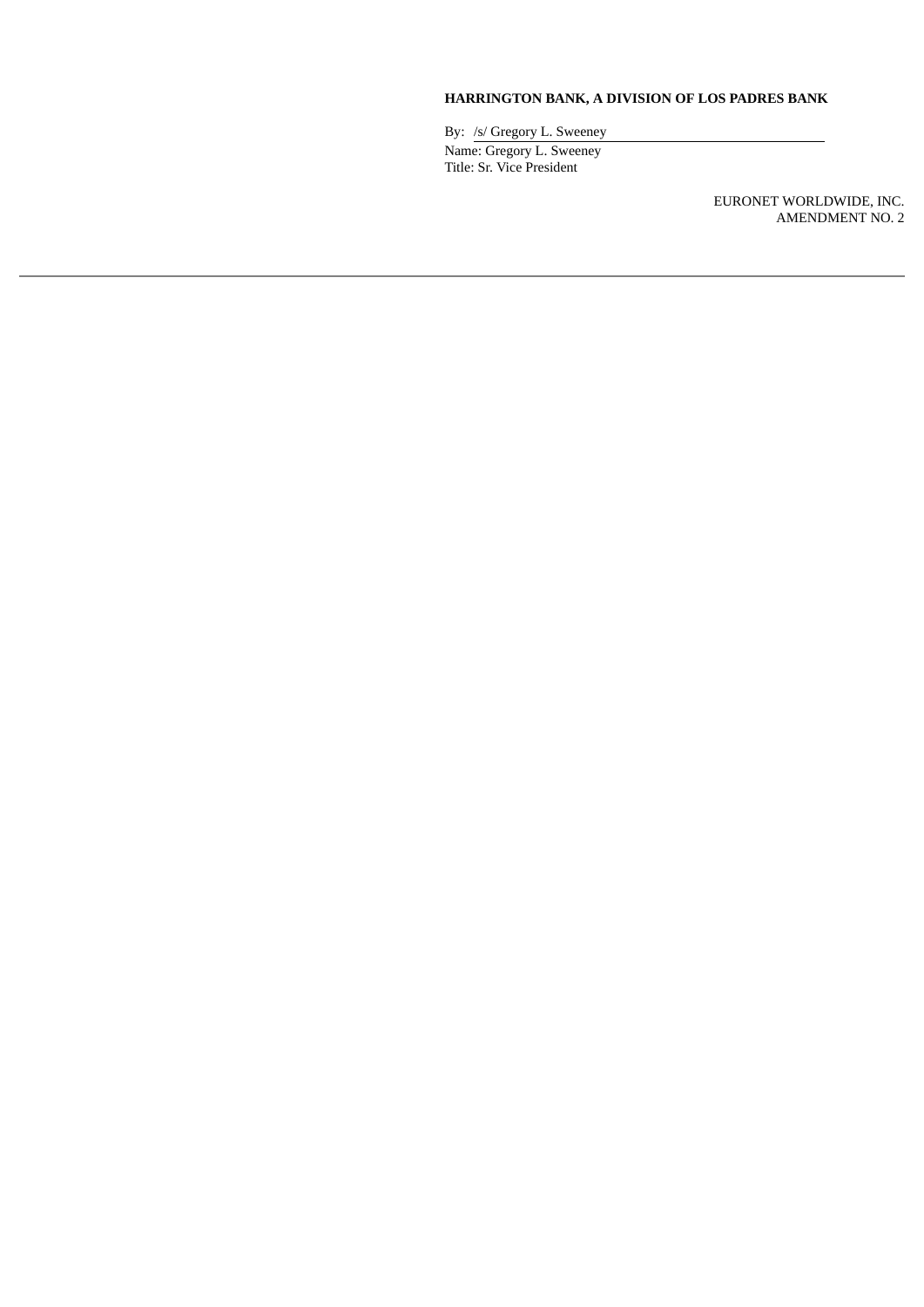## **KEYBANK NATIONAL ASSOCIATION**

By: /s/ David A. Wild Name: David A. Wild Title: Vice President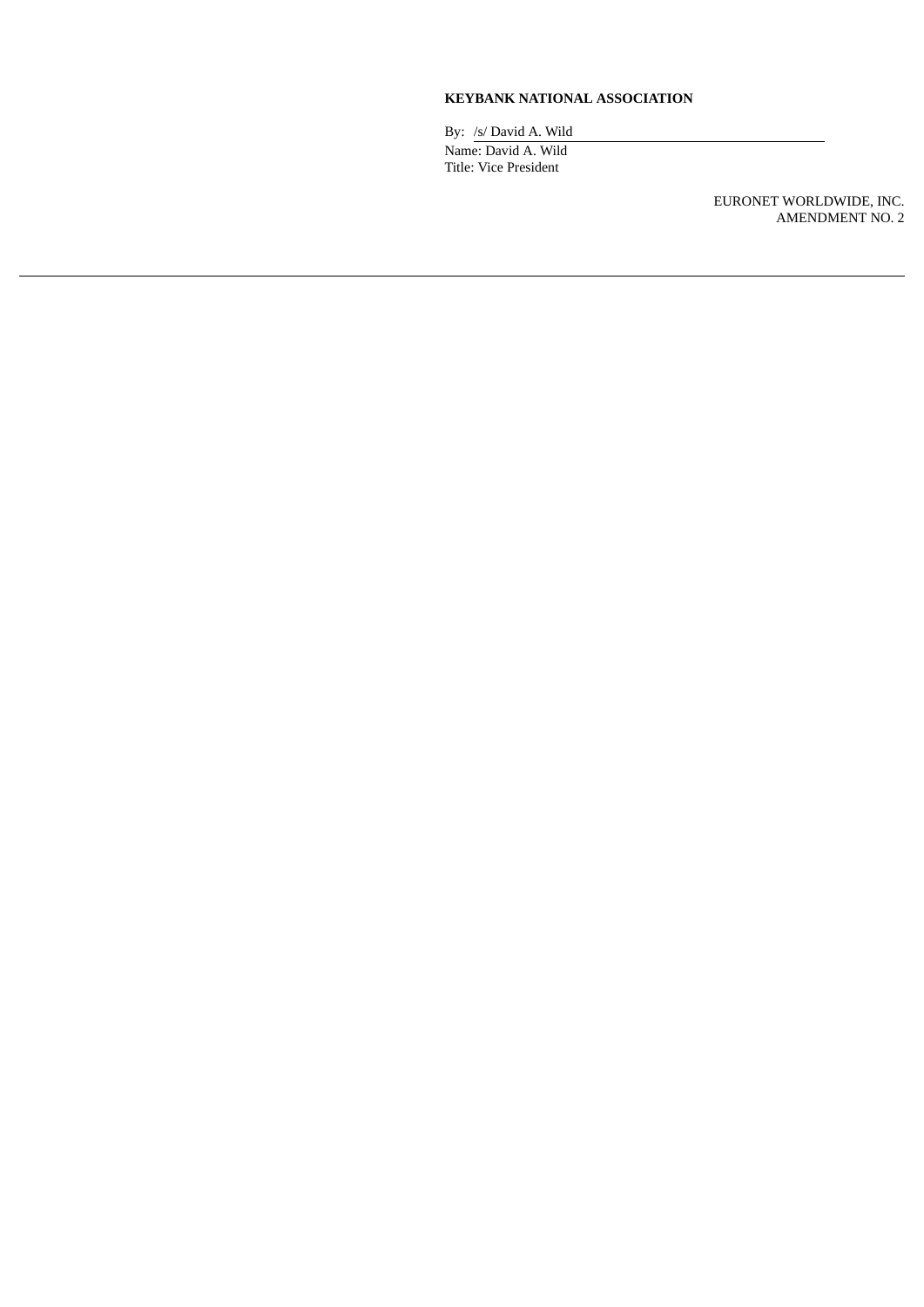### **LLOYDS TSB BANK PLC**

By: /s/ Windsor R. Davies Name: Windsor R. Davies Title: Managing Director

By: /s/ Carlos E. Lopez Name: Carlos E. Lopez Title: Associate Director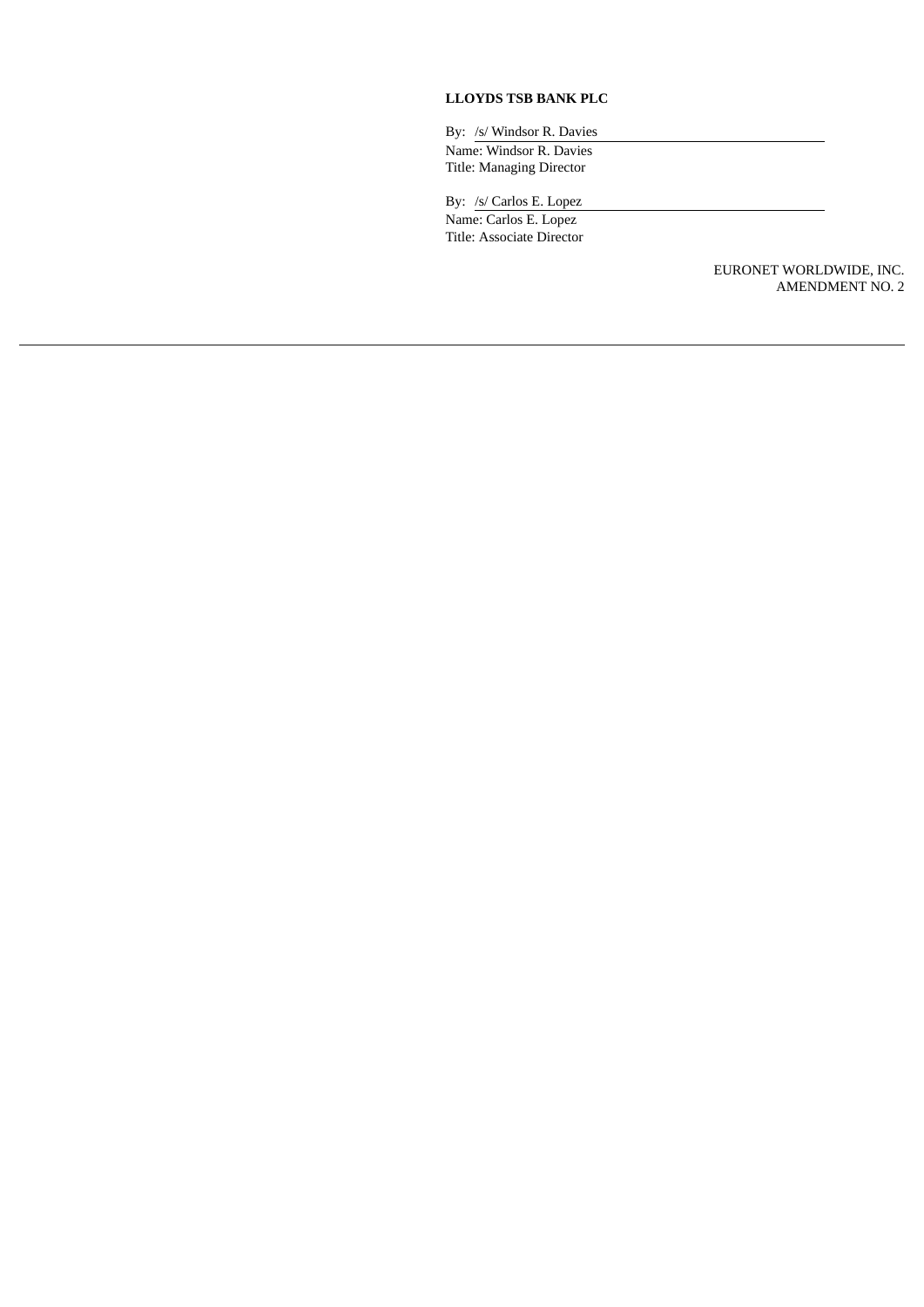## **NATIONAL CITY BANK**

By: /s/ Michael Leong Name: Michel Leong Title: Vice President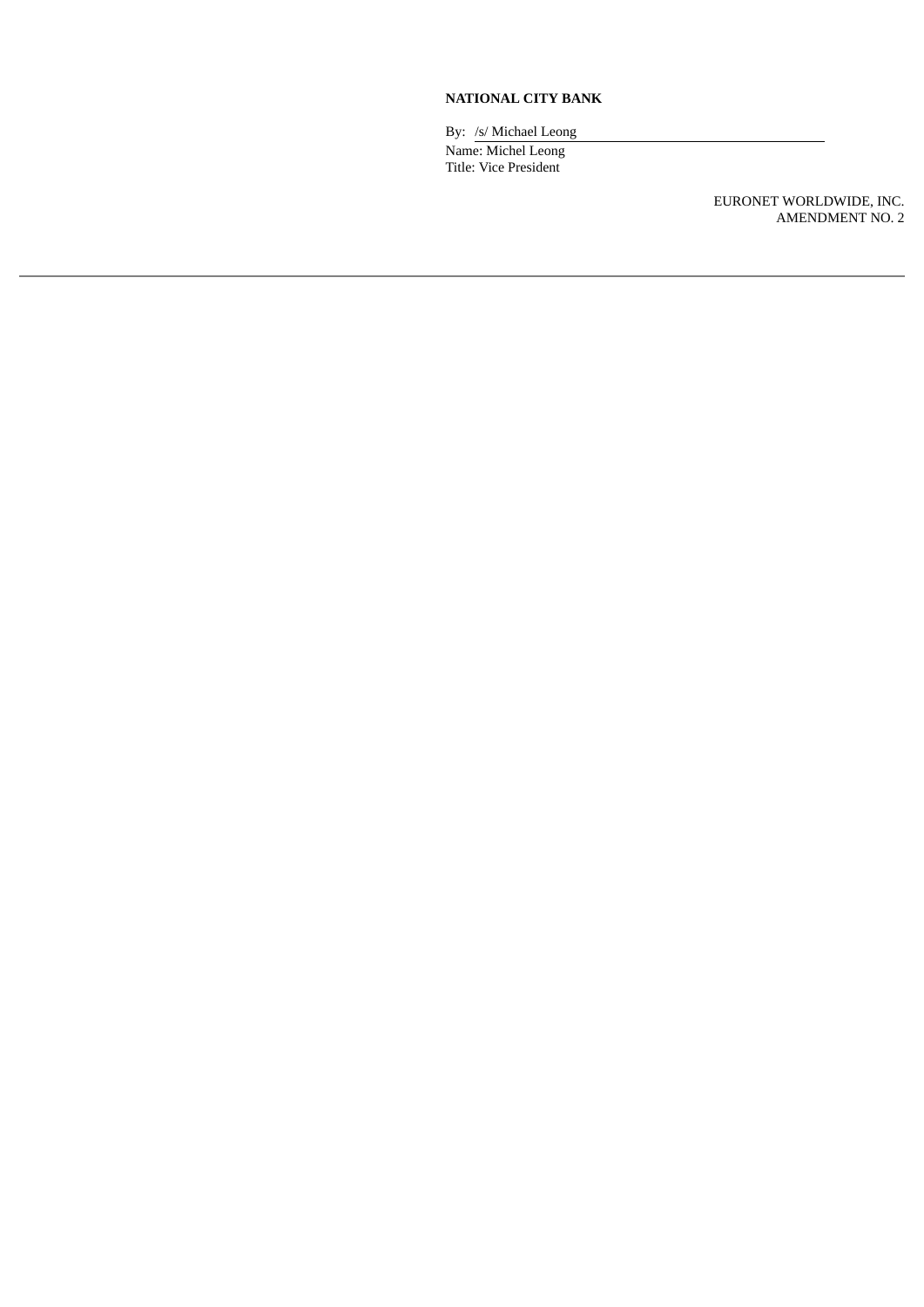## **U.S. BANK NATIONAL ASSOCIATION**

By: /s/ Kari E. Niermann Name: Kari E. Niermann Title: Assistant Vice President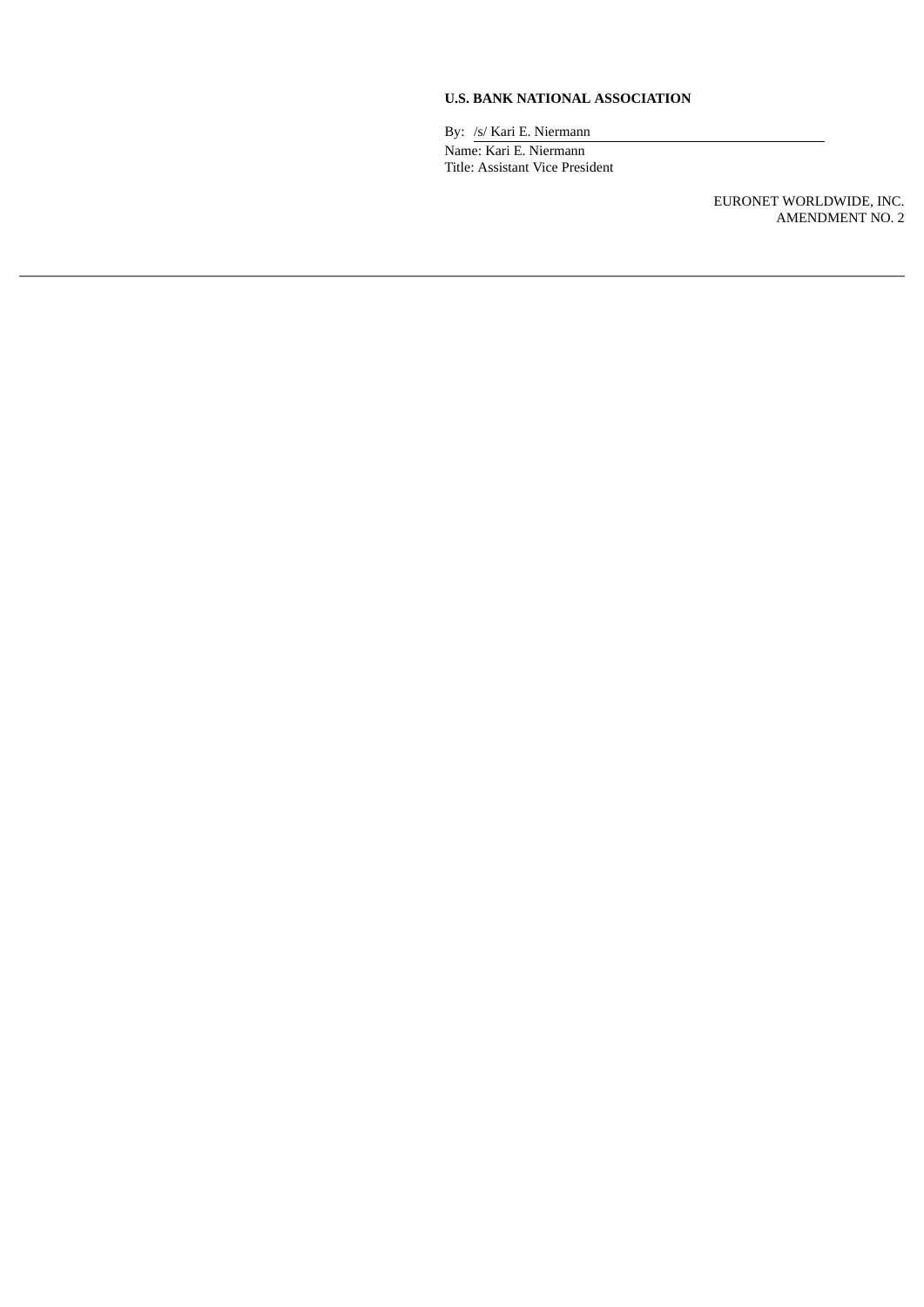## **GENERAL ELECTRIC CAPITAL CORPORATION**

By: /s/ Jeffrey Skinner Name: Jeffrey Skinner Title: Duly Authorized Signatory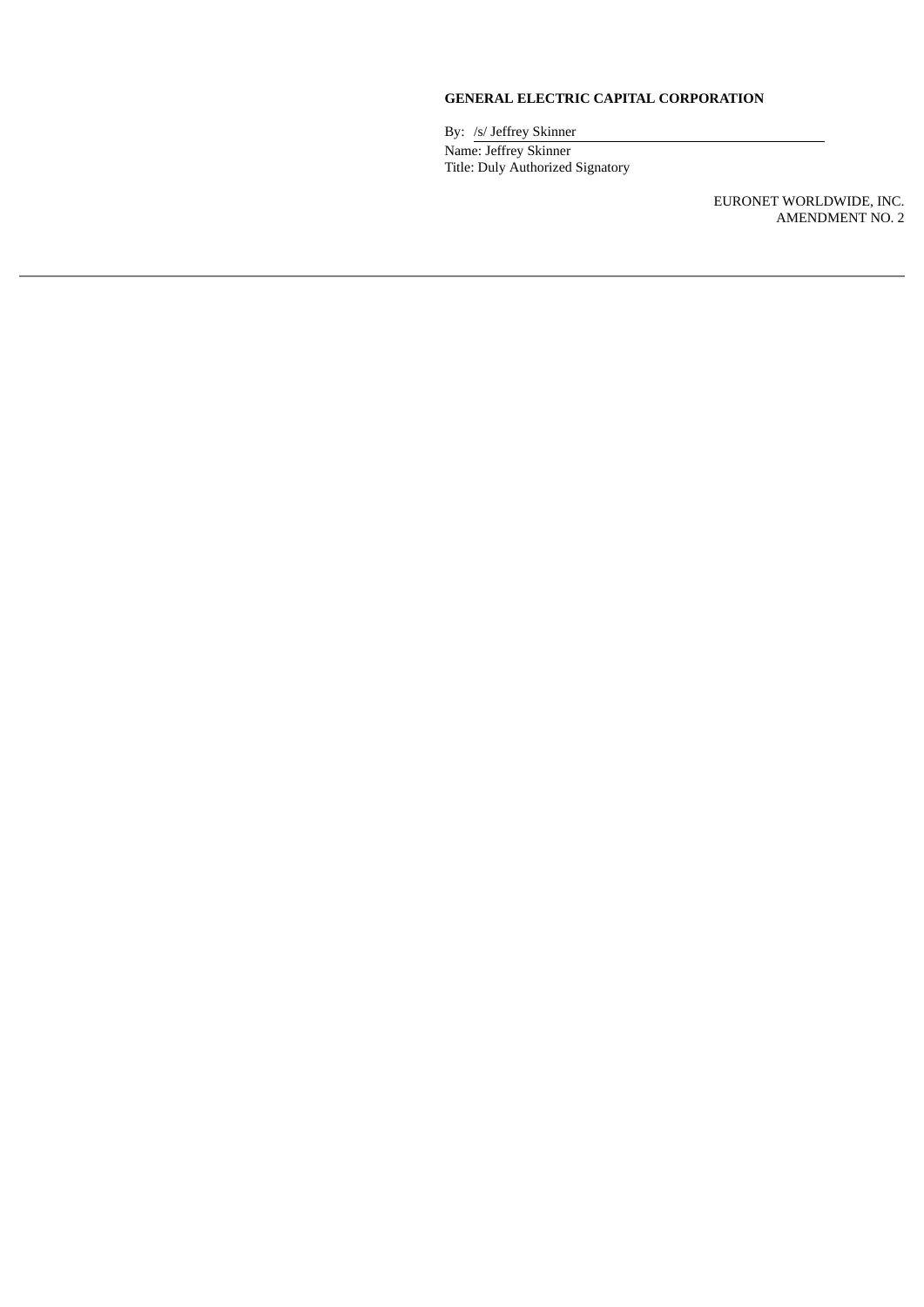## **STATE BANK OF INDIA**

By: /s/ Prabodh Parikh Name: Prabodh Parikh Title: Vice President & Head (Credit)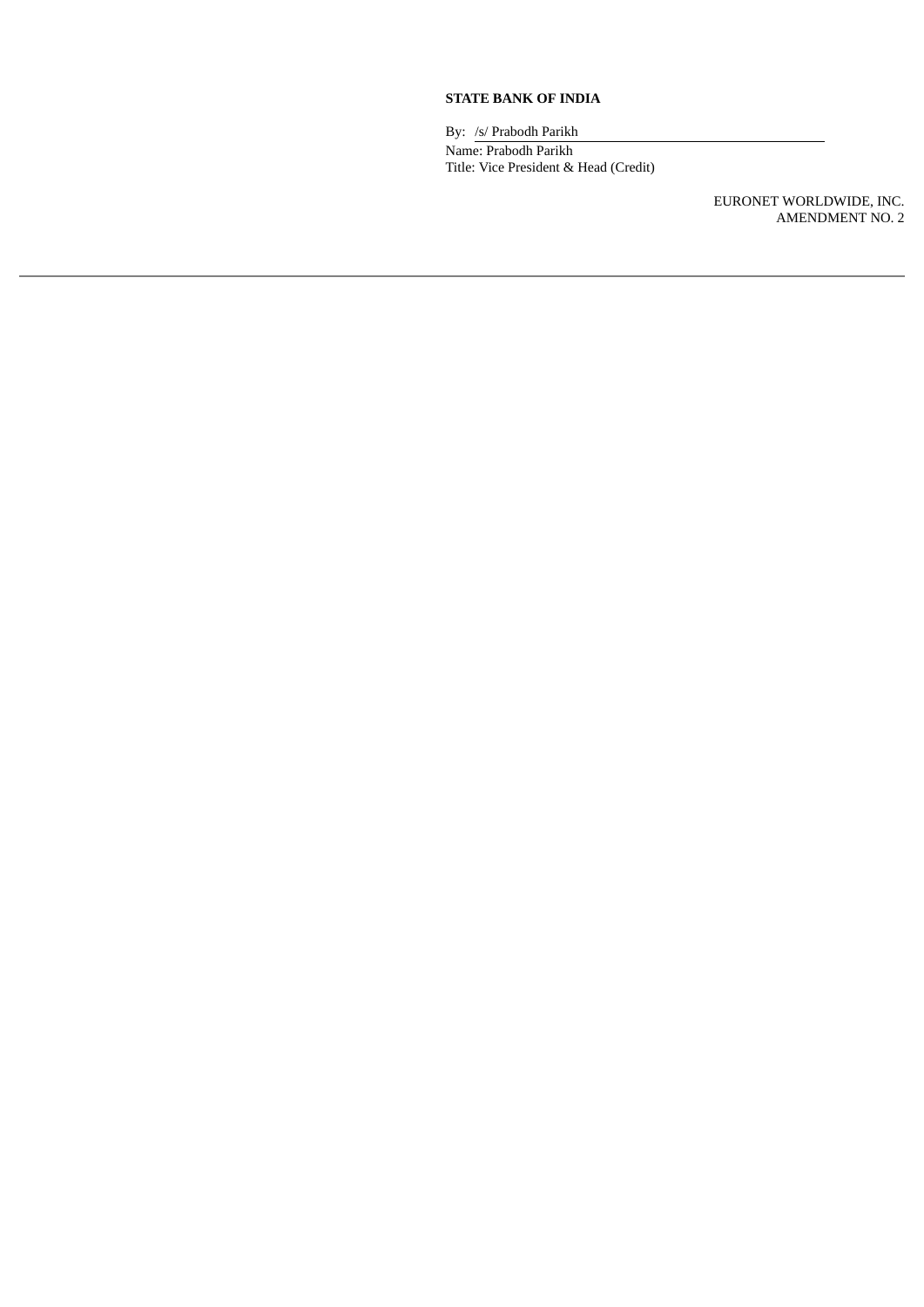### **ABCLO 2007-1, LTD.**

By: /s/ Alliance Bernstein L.P., as manager Name: Michael E. Sohr Title: Senior Vie President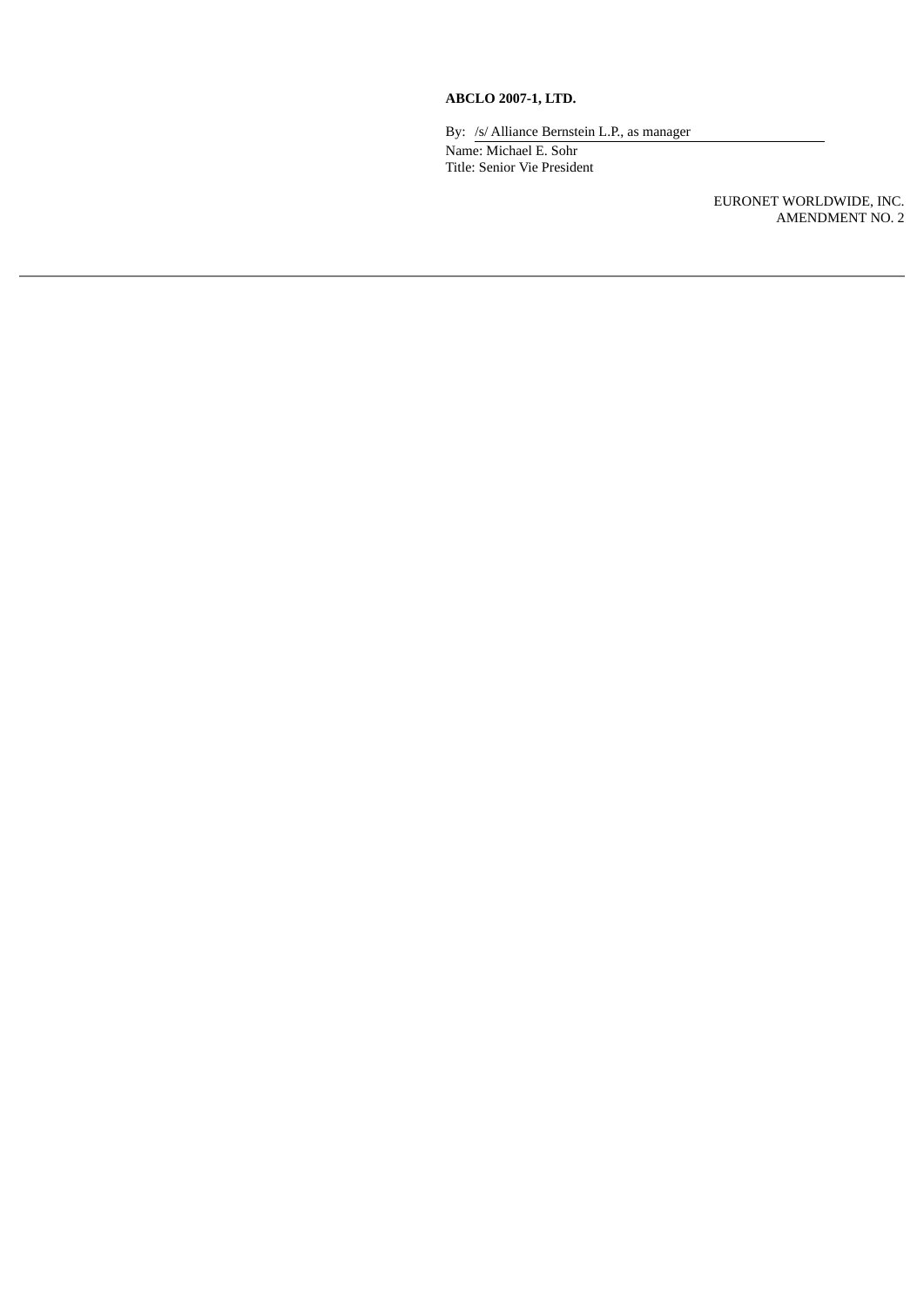## **AIB DEBT MANAGEMENT LIMITED**

By: /s/ Joseph Augustini Name: Joseph Augustini Title: Senior Vice President Investment Advisor to AIB Debt Management, Limited

By: /s/ Shane O'Driscoll Name: Shane O'Driscoll Title: Assistant Vice President Investment Advisor to AIB Debt Management, Limited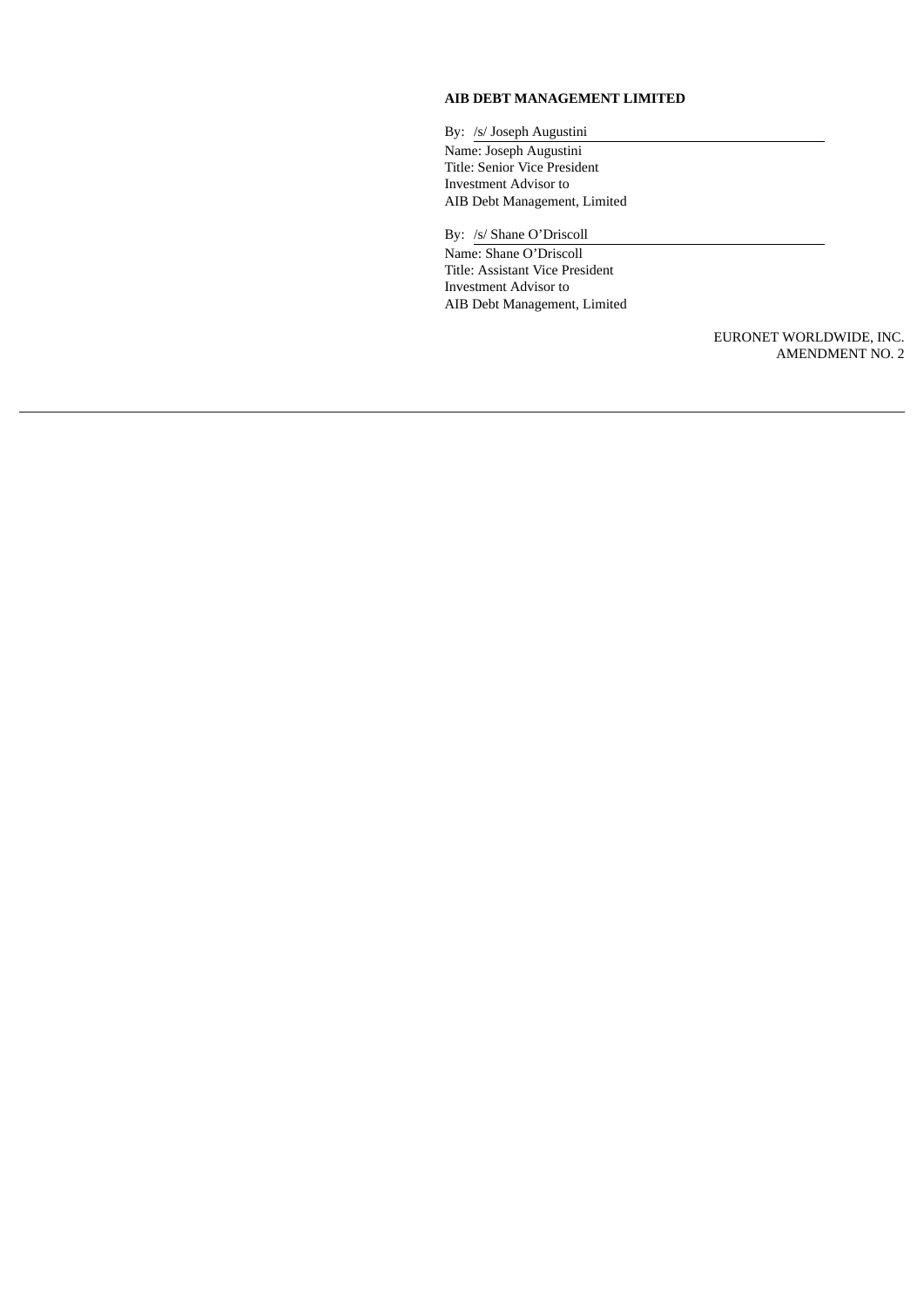# **AMMC VIII, LIMITED**

By: American Money Management Corp., As Collateral Manager

By: /s/ Chester M. Eng Name: Chester M. Eng Title: Senior Vice President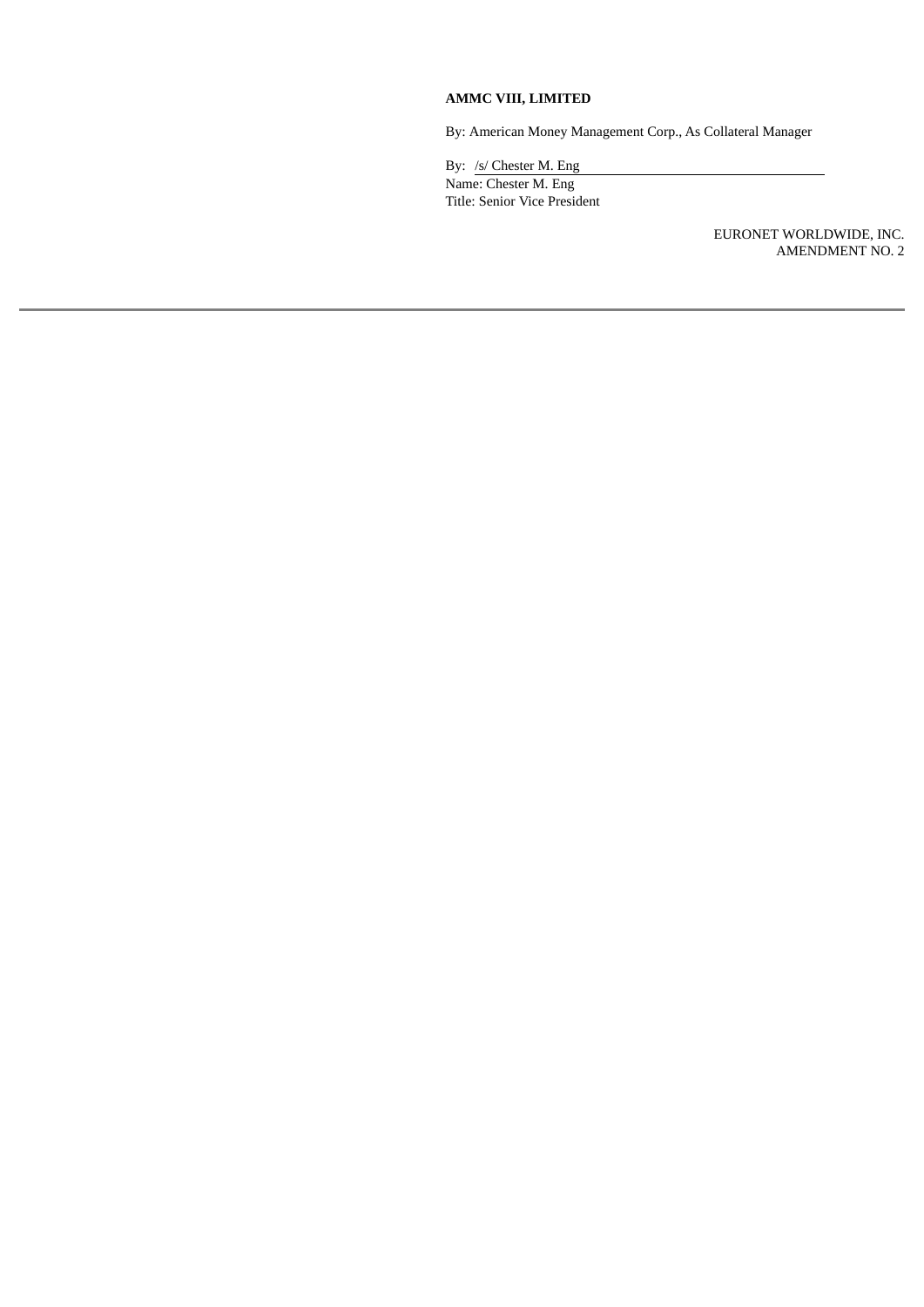### **ATLANTIS FUNDING LTD.**

By: INVESCO Senior Secured Management, Inc. As Collateral Manager

By: /s/ Angela Gambardella Name: Angela Gambardella Title: Authorized Signatory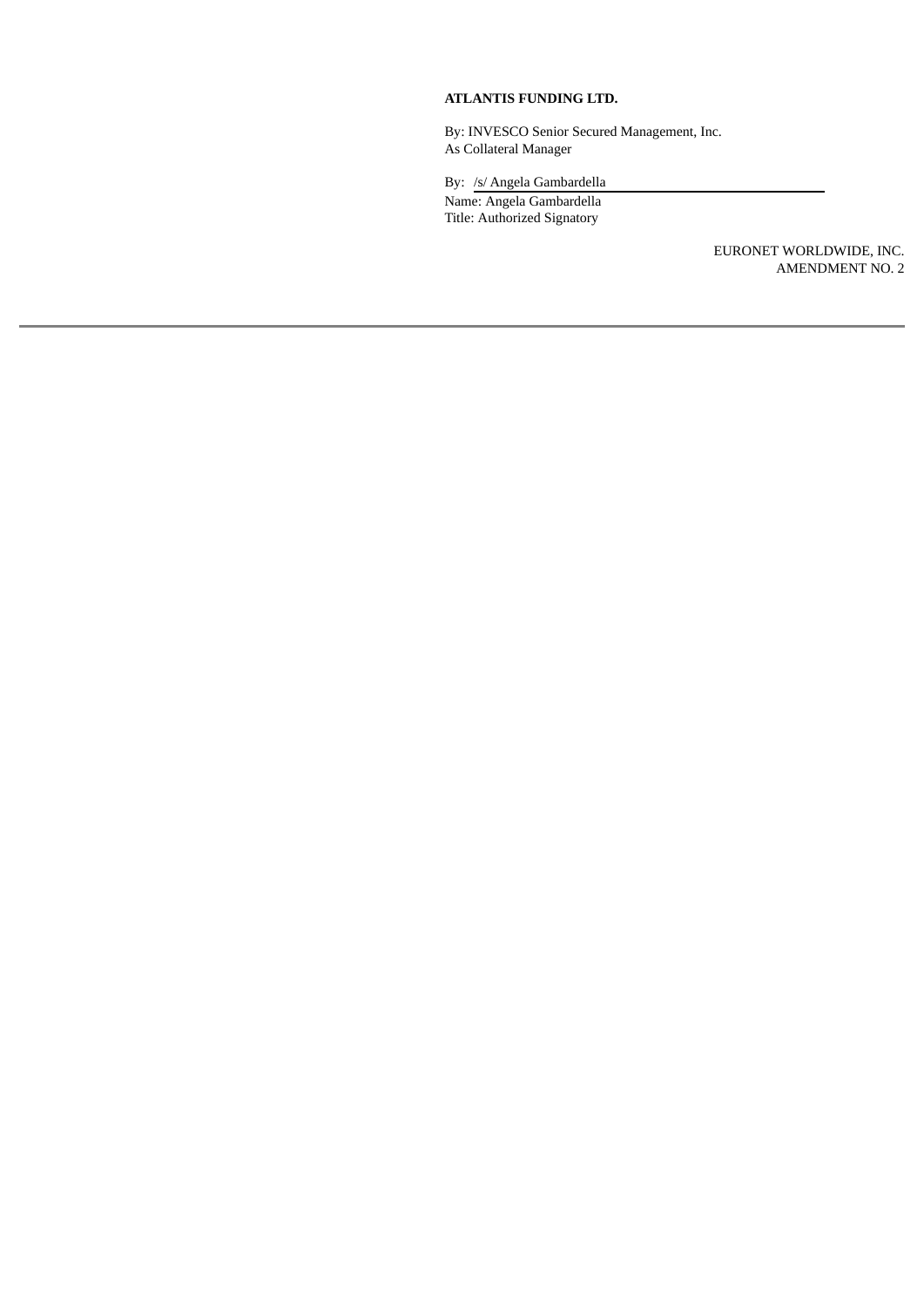**ARTUS LOAN FUND 2007-1, LTD. BABSON CLO LTD. 2008-II** By: Babson Capital Management LLC as Collateral Manager

By: /s/ Arthur McMahon Name: Arthur McMahon Title: Director

**VINASCA CLO, LTD.** By: Babson Capital Management LLC as Collateral Servicer

By: /s/ Arthur McMahon Name: Arthur McMahon Title: Director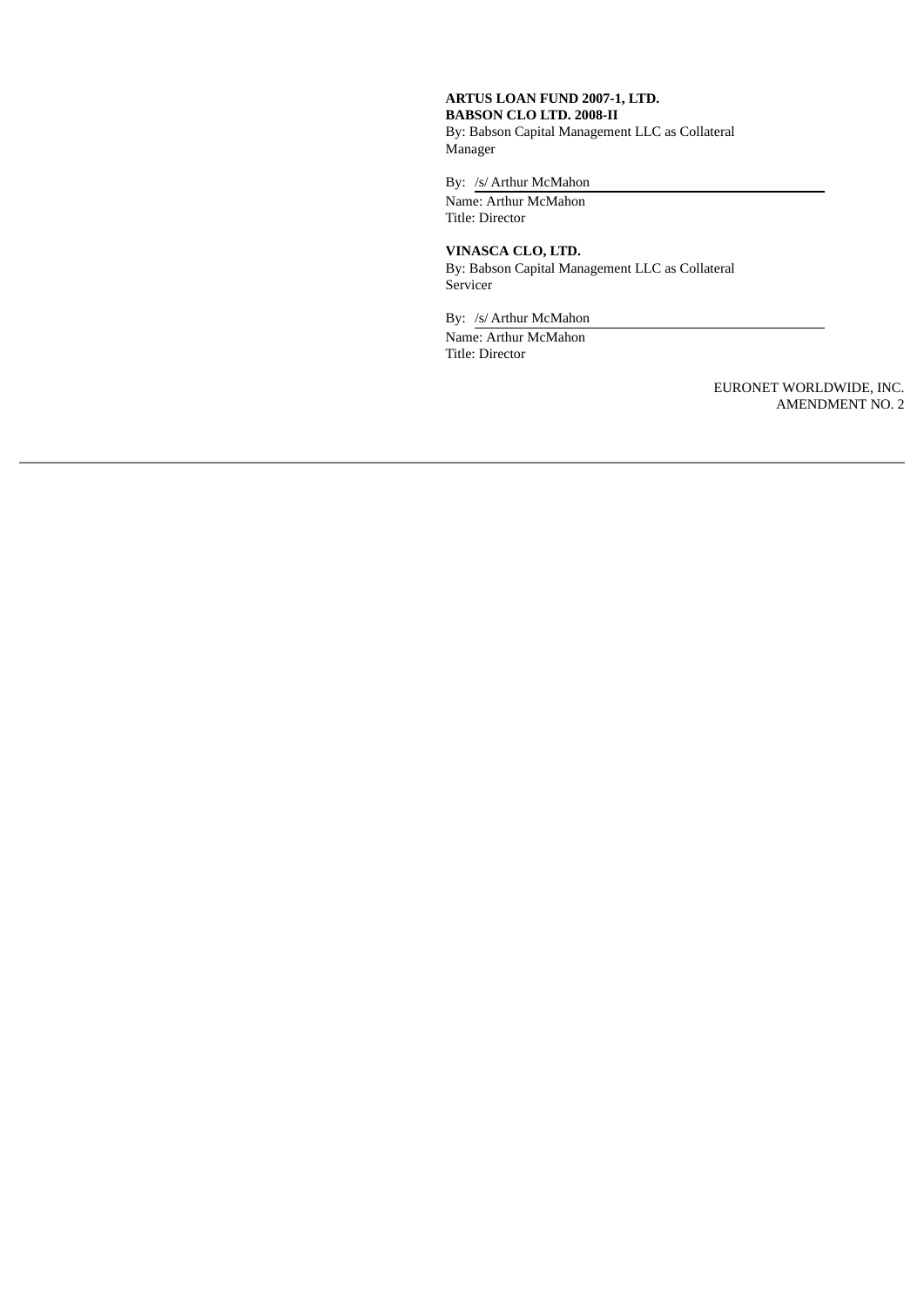# **BAKER STREET FUNDING CLO 2005-I LTD.**

By: Seix Investment Advisors LLC, as Collateral Manager

# **BAKER STREET CLO II LTD.**

By: Seix Investment Advisors LLC, as Collateral Manager

# **GRAND HORN CLO LTD.**

By: Seix Investment Advisors LLC, as Collateral Manager

By: /s/ George Goudelias Name: George Goudelias Title: Managing Director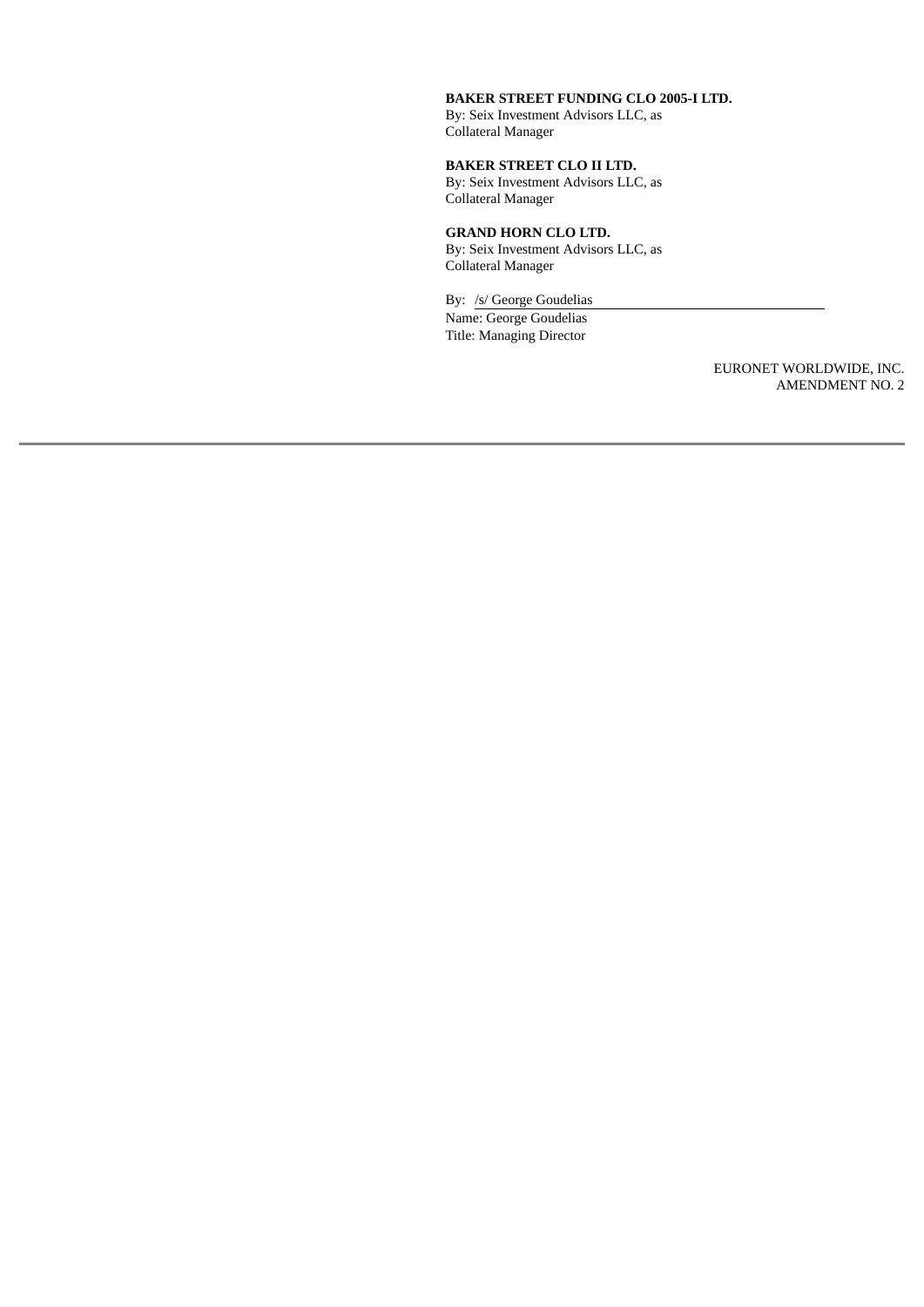### **CAVALRY CLO I, LTD.**

By: Regiment Capital Management, LLC As its Investment Advisor

By: Regiment Capital Advisors, LP its Manager and pursuant to delegated authority

By: Regiment Capital Advisors, LLC its General Partner

By: /s/ Mark A. Brostowski

Name: Mark A. Brostowski Title: Authorized Signatory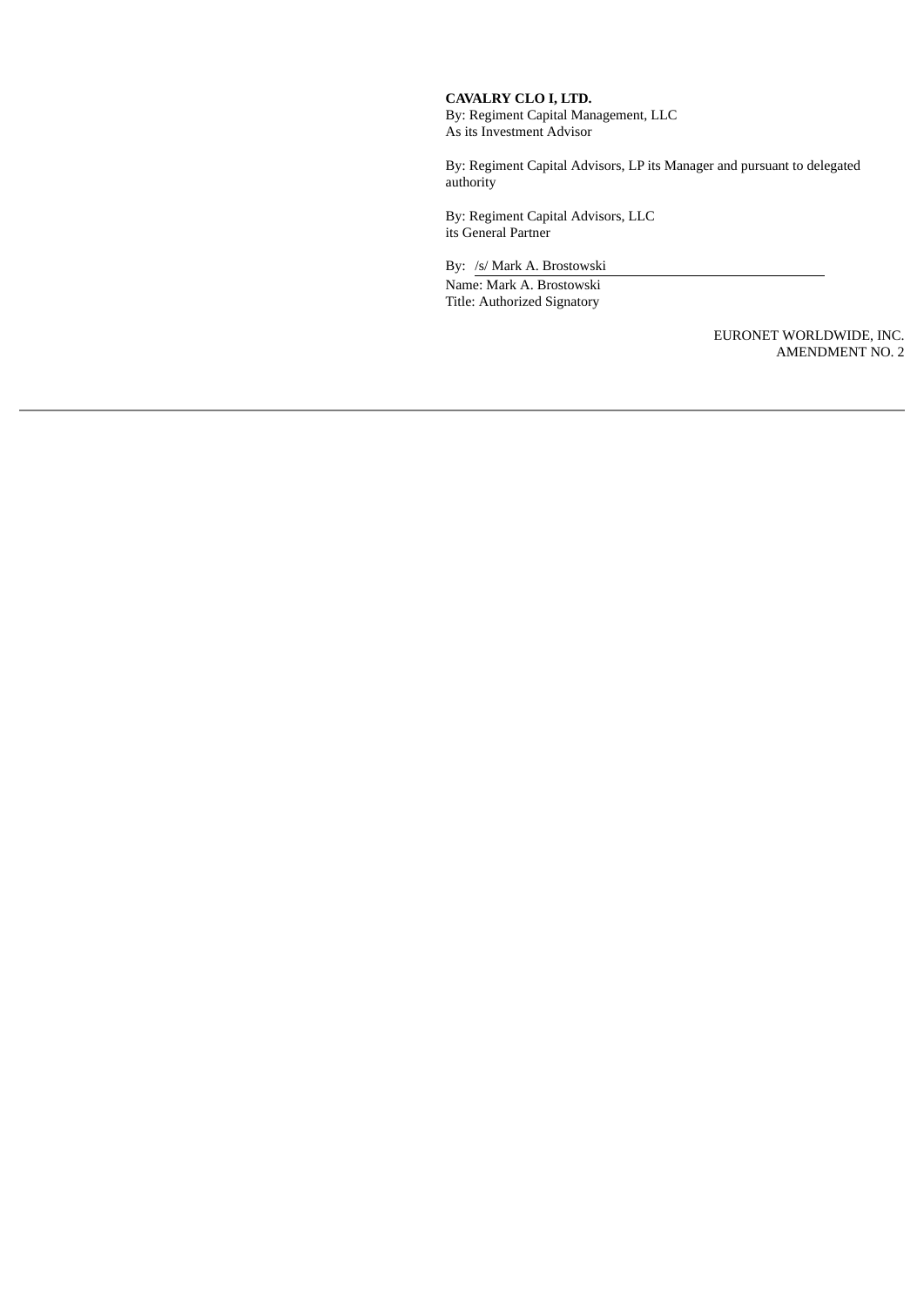# **CIFC FUNDING 2007 - III, LTD.**

By: /s/ Nga Tran Name: Nga Tran Title: Head of Institutional Relationships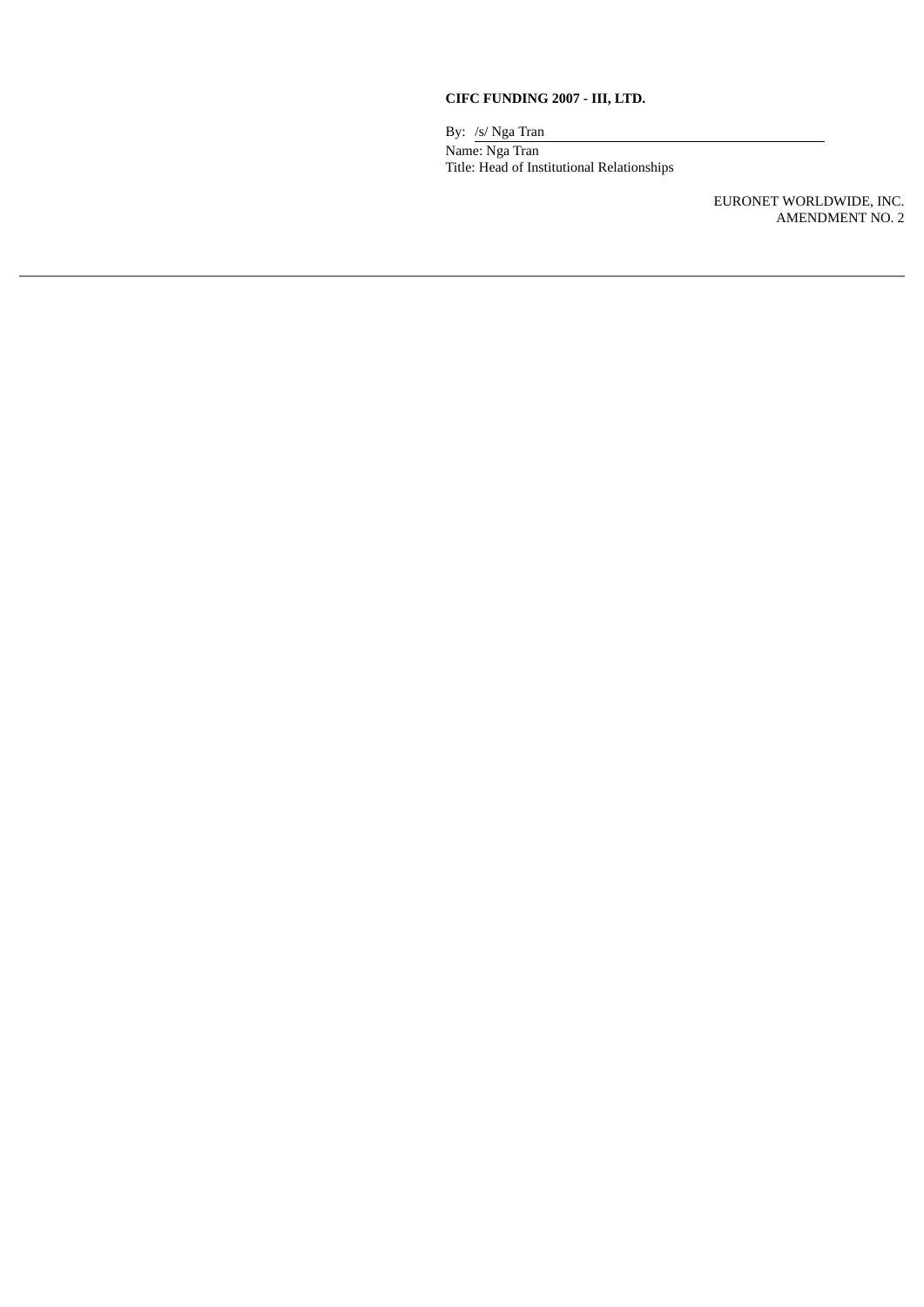### **COLUMBUSNOVA CLO LTD. 2007-I**

# **COLUMBUSNOVA CLO IV LTD. 2007-II**

By: /s/ Benjamin Peterson Name: Benjamin Peterson Title: Associate Director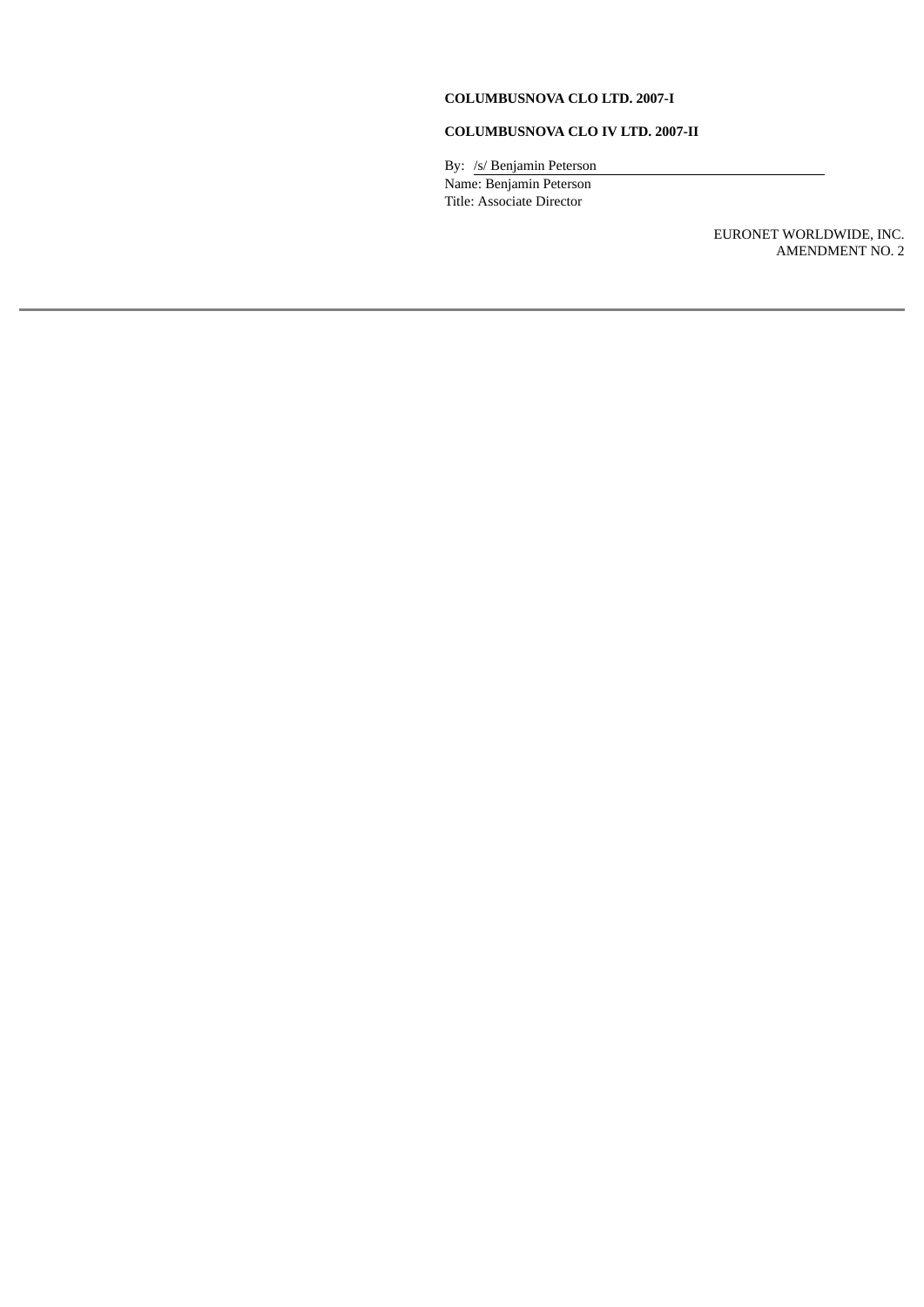#### **CONFLUENT 3 LIMITED**

By: Morgan Stanley Investment Management Inc. As Investment Manager

#### **MORGAN STANLEY INVESTMENT MANAGEMENT CROTON, LTD.**

By: Morgan Stanley Investment Management Inc. as Collateral Manager

#### **MSIM PECONIC BAY, LTD.**

By: Morgan Stanley Investment Management Inc. as Interim Collateral Manager

# **QUALCOMM GLOBAL TRADING, INC.**

By: Morgan Stanley Investment Management Inc. as Investment Manager

# **ZODIAC FUND - MORGAN STANLEY US**

**SENIOR LOAN FUND** By: Morgan Stanley Investment Management Inc. as Investment Manager

By: /s/ John Hayes Name: John Hayes Title: Executive Director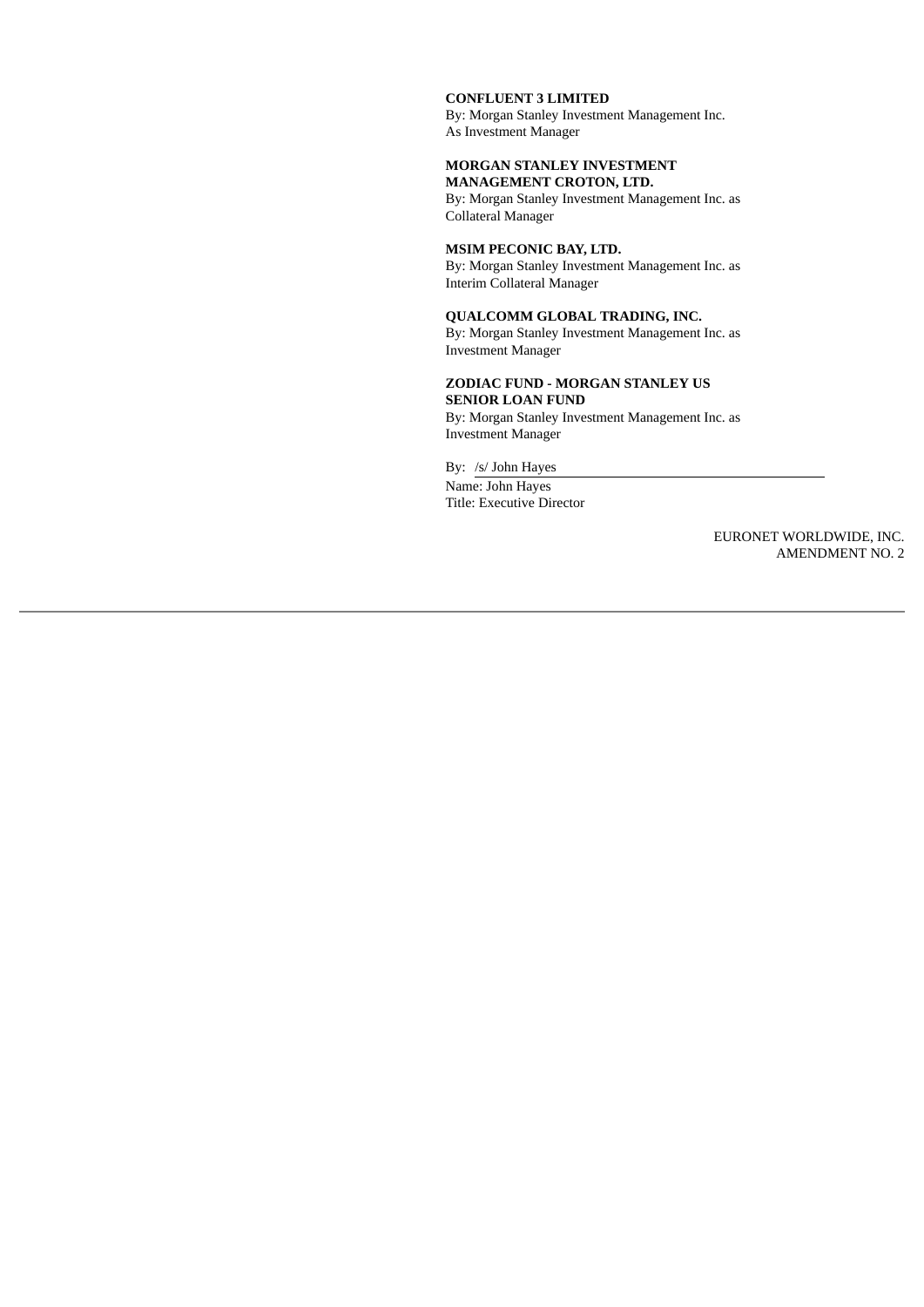#### **CORNERSTONE CLO LTD.**

By: Stone Tower Debt Advisors LLC, As its Collateral Manager

#### **GRANITE VENTURES I LTD.**

By: Stone Tower Debt Advisors LLC, As its Collateral Manager

#### **RAMPART CLO 2006-1 LTD.**

By: Stone Tower Debt Advisors LLC, As its Collateral Manager

#### **RAMPART CLO 2007 LTD.**

By: Stone Tower Debt Advisors LLC, As its Collateral Manager

### **STONE TOWER CLO III LTD.**

By: Stone Tower Debt Advisors LLC, As its Collateral Manager

#### **STONE TOWER CLO IV LTD.**

By: Stone Tower Debt Advisors LLC, As its Collateral Manager

### **STONE TOWER CLO V LTD.**

By: Stone Tower Debt Advisors LLC, As its Collateral Manager

#### **STONE TOWER CLO VI LTD.** By: Stone Tower Debt Advisors LLC,

As its Collateral Manager

#### **STONE TOWER CLO VII LTD.**

By: Stone Tower Debt Advisors LLC, As its Collateral Manager

By: /s/ Michael W. DelPercio

Name: Michael W. DelPercio Title: Authorized Signatory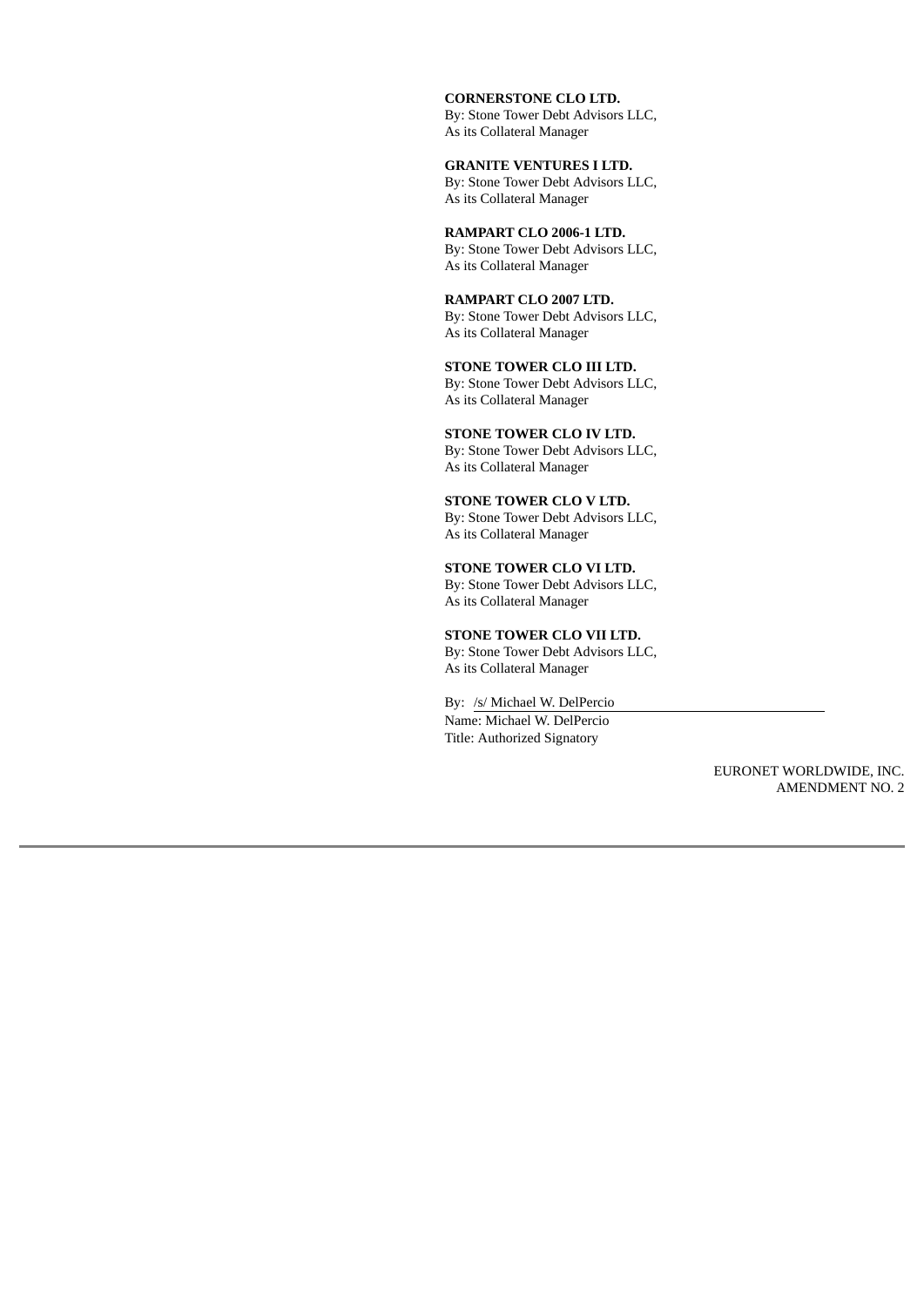### **DRYDEN XVIII LEVERAGED LOAN 2007 LTD.**

By: Prudential Investment Management, Inc. as Collateral Manager

# **DRYDEN XI — LEVERAGED LOAN CDO 2006**

By: Prudential Investment Management, Inc. as Collateral Manager

By: /s/ Stephen J. Collins Name: Stephen J. Collins

Title: VP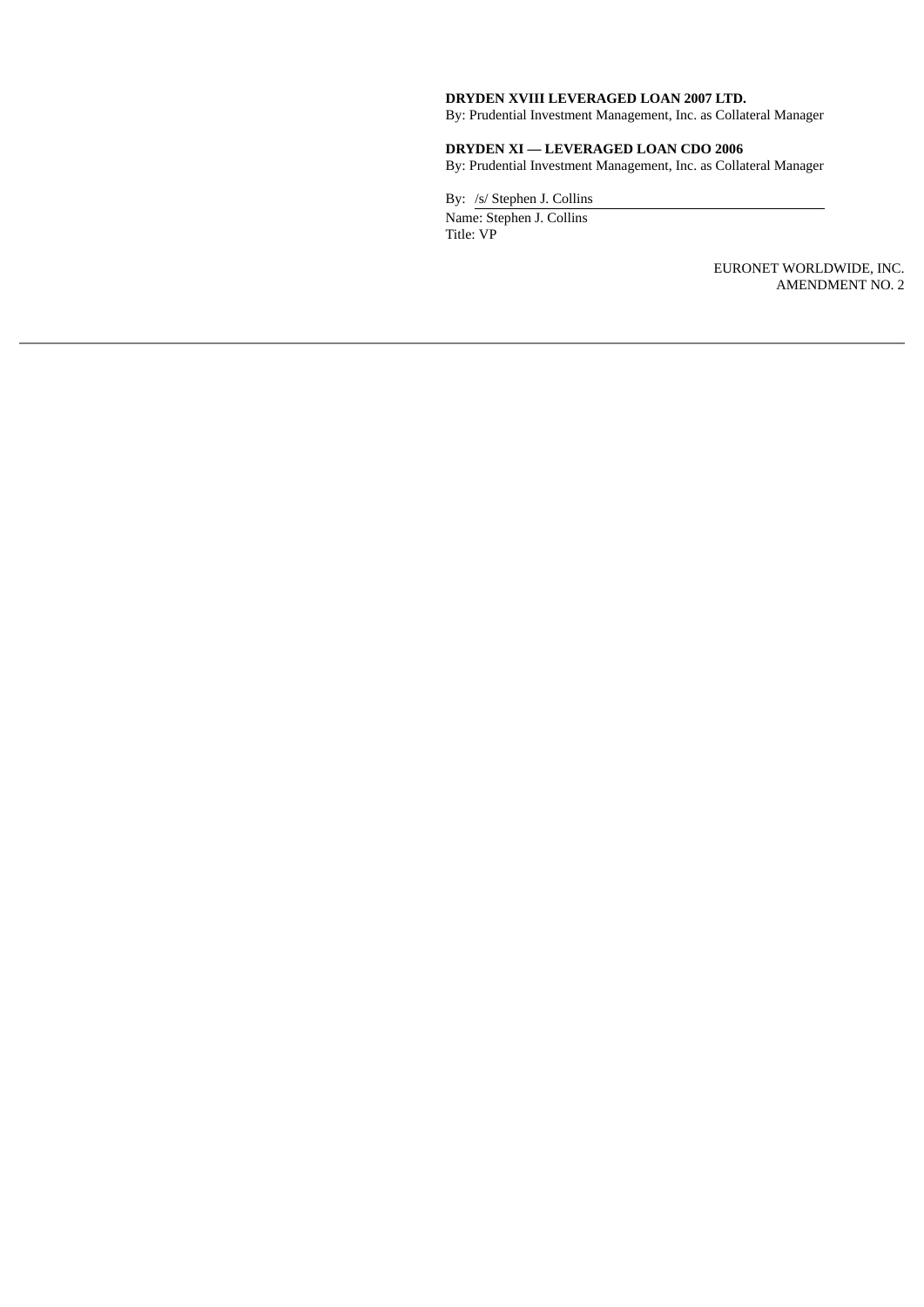### **EAGLE MASTER FUND LTD.**

By: Citigroup Alternative Investments LLC, As Investment Manager for and on behalf of Eagle Master Fund Ltd.

#### **REGATTA FUNDING LTD.**

By: Citigroup Alternative Investments LLC, Attorney-in-fact

By: /s/ Robert O'Brien

Name: Robert O'Brien Title: VP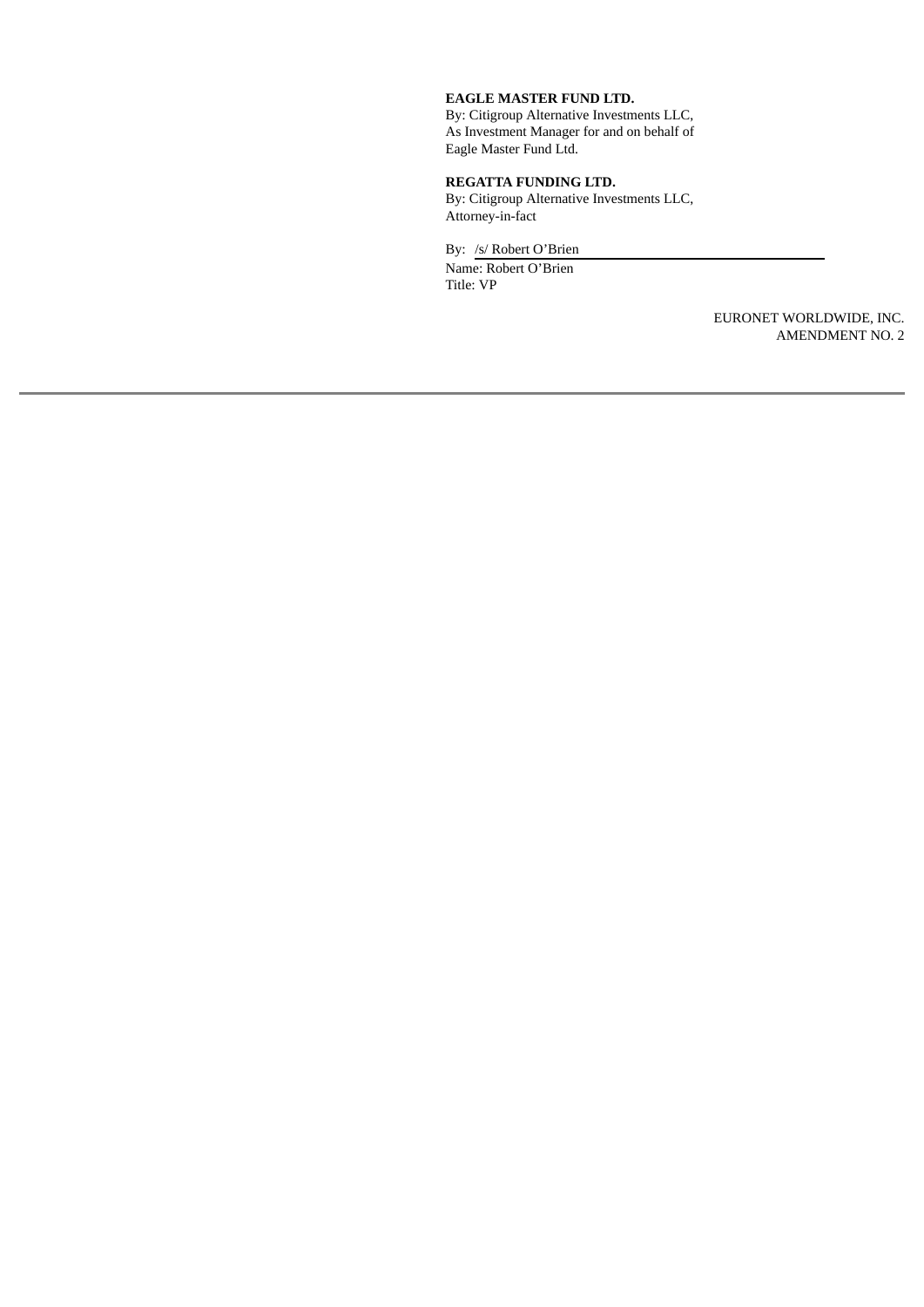### **GALAXY IV CLO, LTD.**

By: AIG Global Investment Corp. Its Collateral Manager

### **GALAXY V CLO, LTD.**

By: AIG Global Investment Corp. Its Collateral Manager

# **GALAXY VIII CLO, LTD.**

By: AIG Global Investment Corp. Its Collateral Manager

#### **SATURN CLO, LTD.**

By: AIG Global Investment Corp. As Collateral Manager

### **AMERICAN INTERNATIONAL GROUP, INC.**

By: AIG Global Investment Corp. Its Investment Advisor

# By: /s/ Chang W. Chung

Name: Chang W. Chung Title: Vice President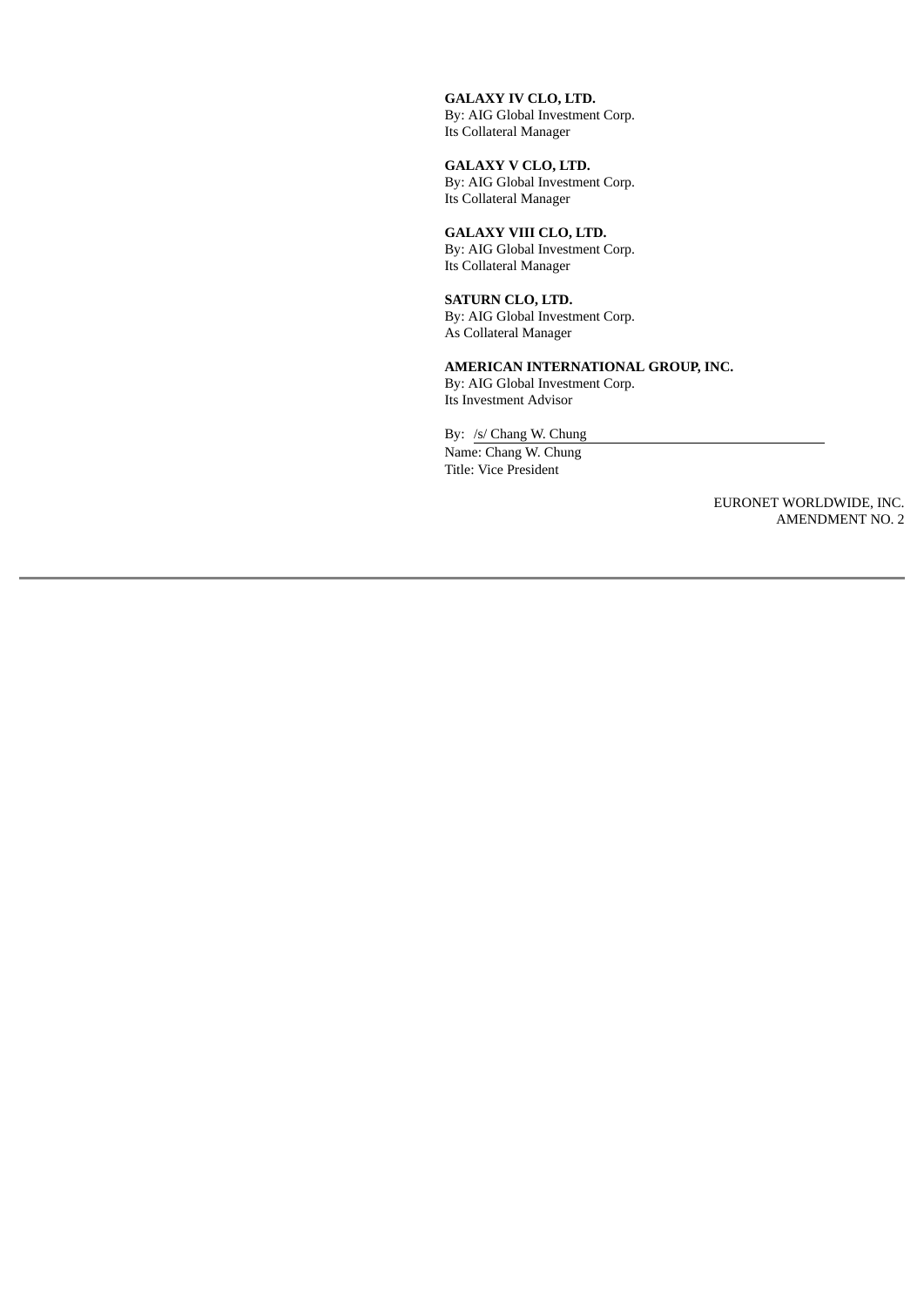#### **GOLDMAN SACHS ASSET MANAGEMENT CLO, PUBLIC LIMITED COMPANY** By: Goldman Sachs Asset Manager, L.P., as Manager

By: /s/ John Mack Name: John Mack

Title: Vice President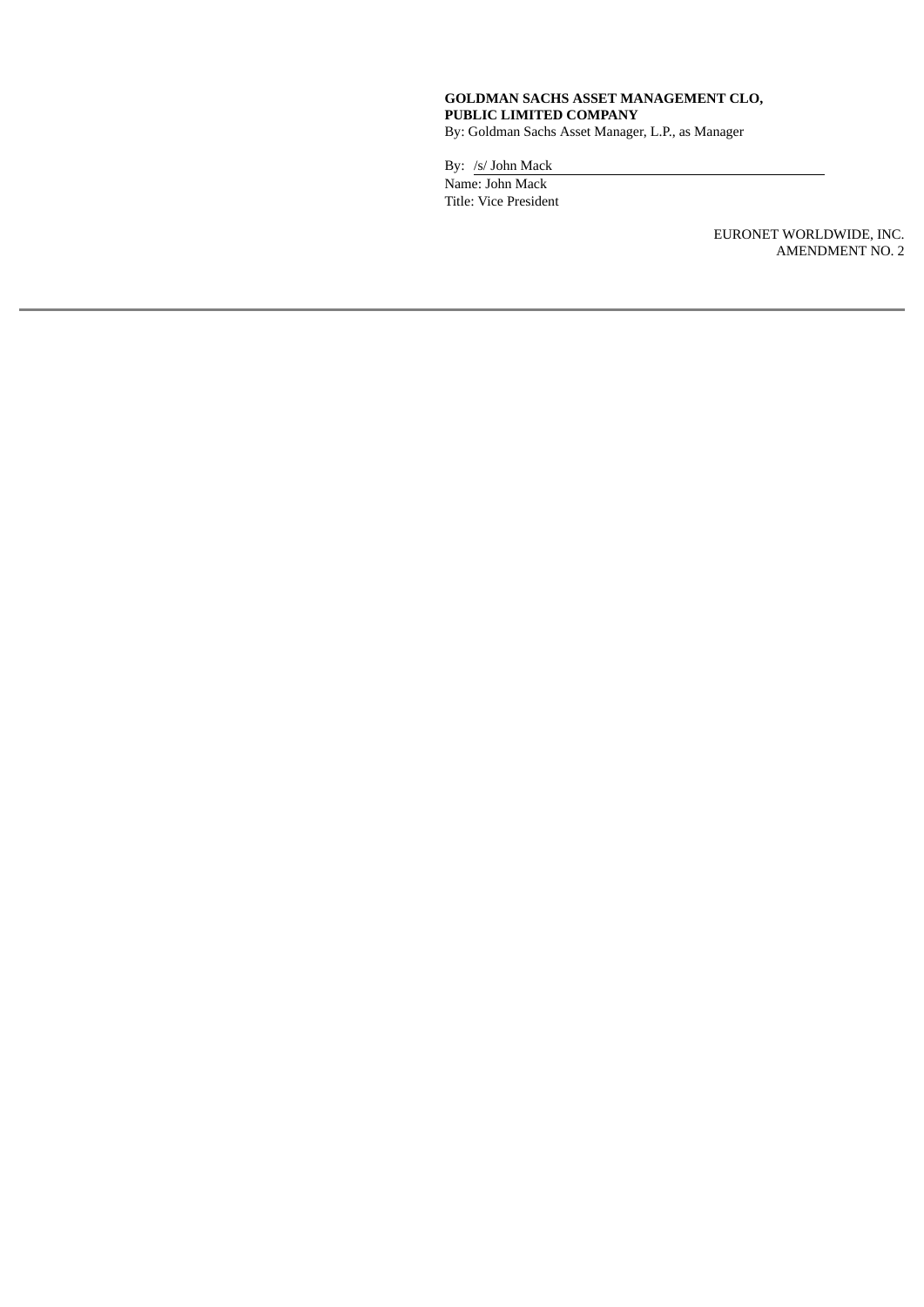#### **GULF STREAM-COMPASS CLO 2005-II LTD.**

By: Gulf Stream Asset Management LLC. As Collateral Manager

# **GULF STREAM-COMPASS CLO 2007 LTD.**

By: Gulf Stream Asset Management LLC. As Collateral Manager

By: /s/ Barry Love Name: Barry Love Title: Chief Credit Officer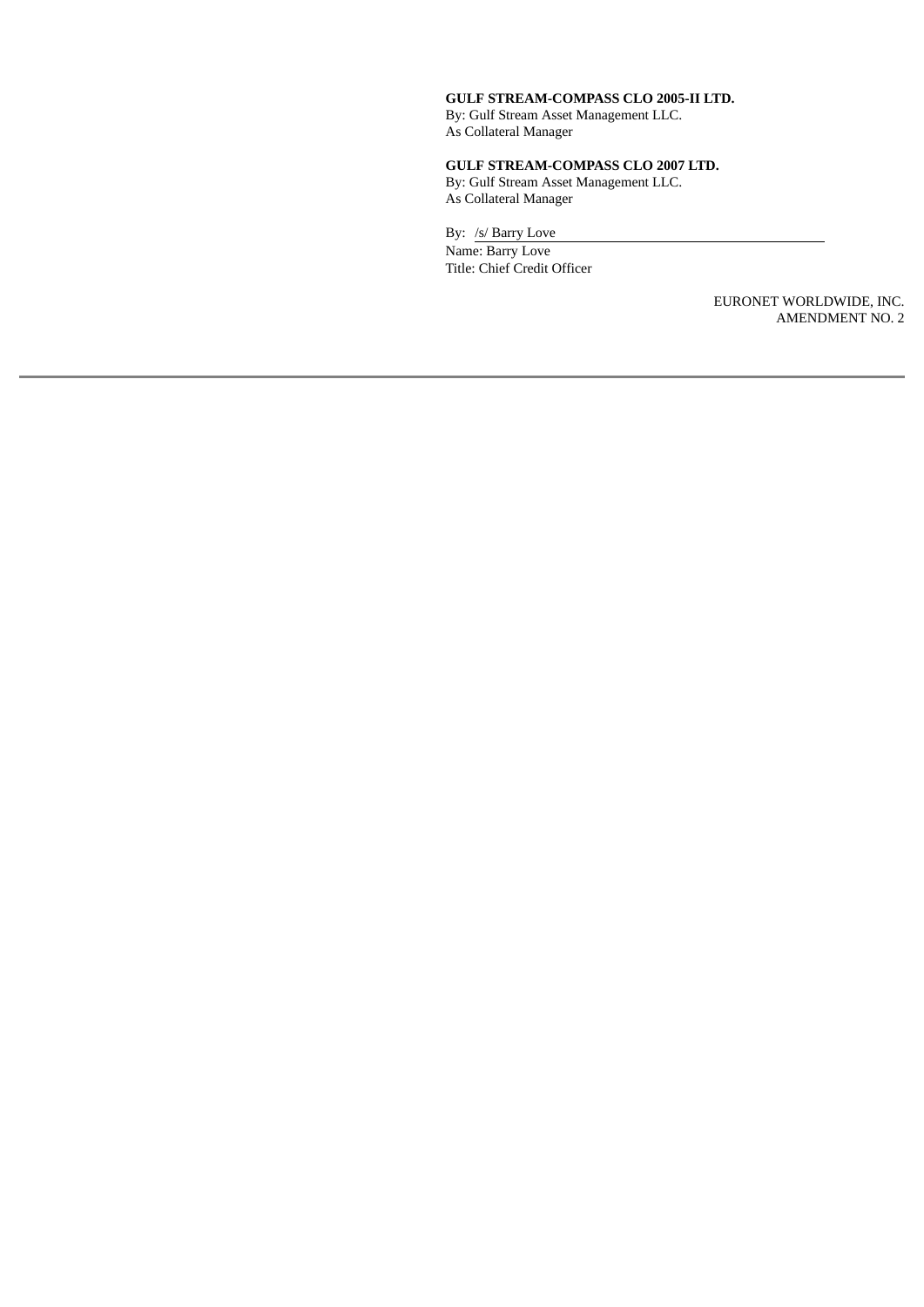### **KINGSLAND V, LTD.**

By: Kingsland Capital Management, LLC. As Manager

By: /s/ Joyce C. DeLucca

Name: Joyce C. DeLucca Title: Authorized Officer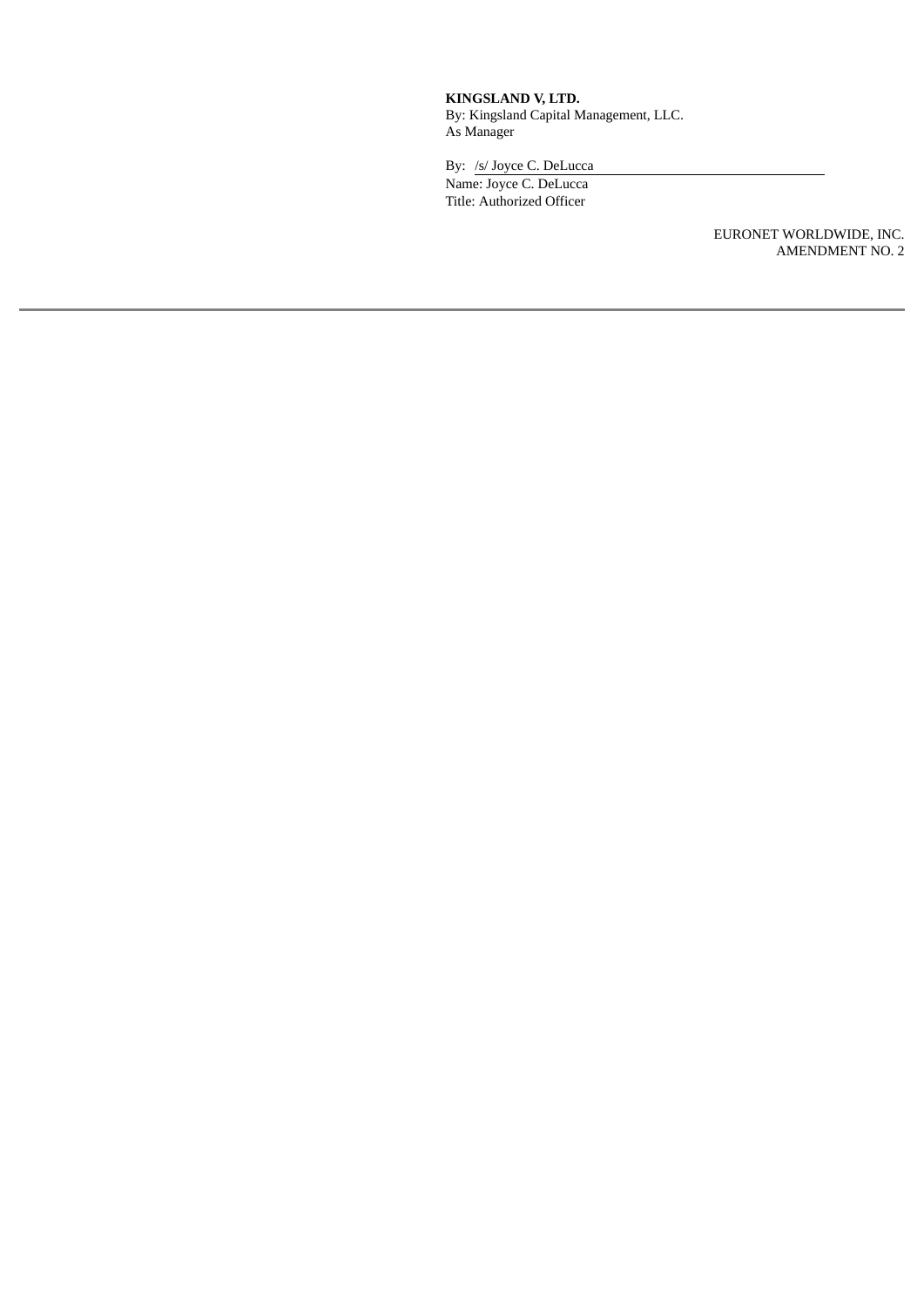# **FEINGOLD O'KEEFFE CAPITAL, LLC**

As Collateral Manager for Lime Street CLO, Ltd.

By: /s/ Scott D'Orsi Name: Scott D'Orsi Title: Portfolio Manager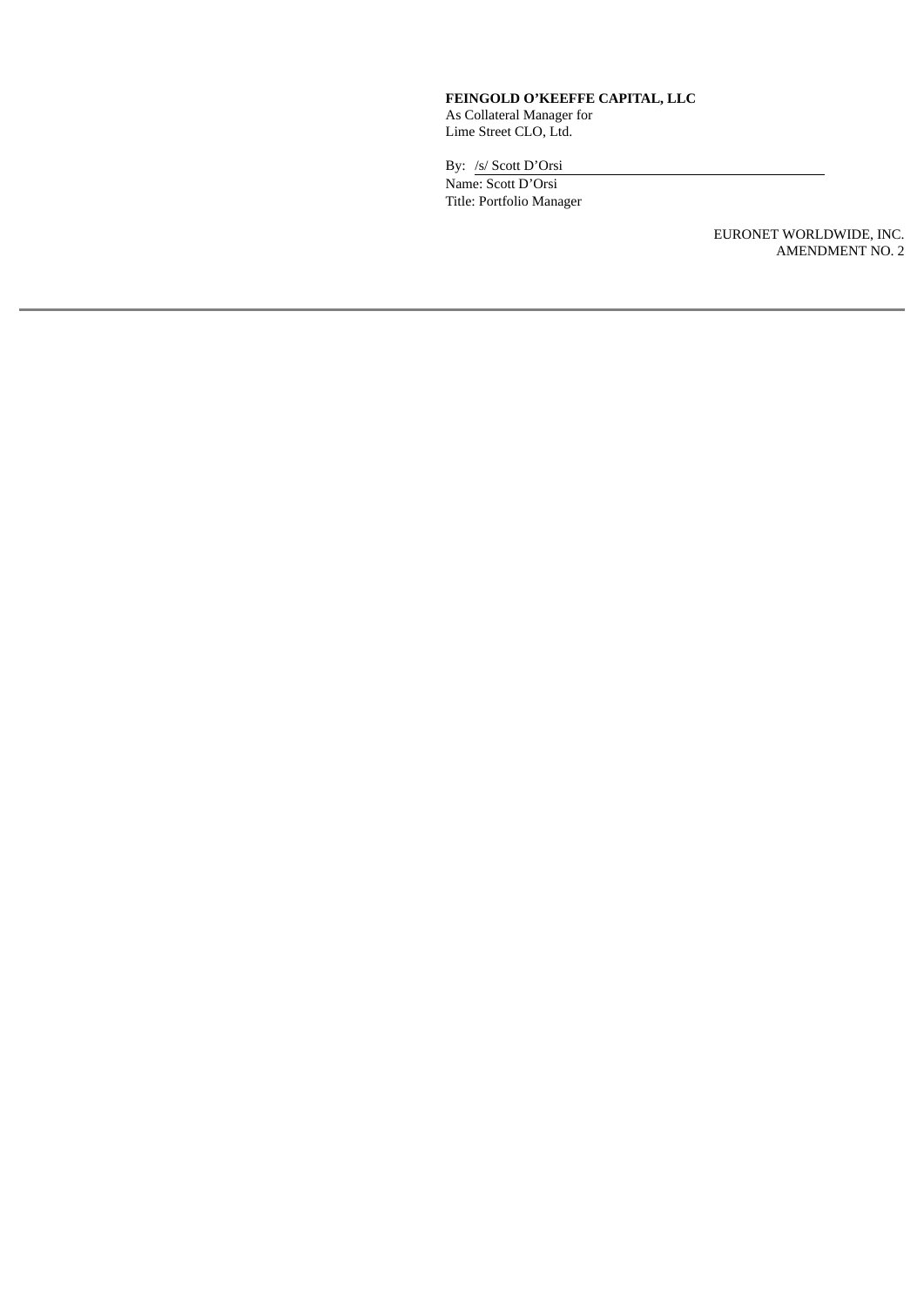# **MOUNTAIN CAPITAL CLO III LTD.**

#### **MOUNTAIN CAPITAL CLO VI LTD.**

By: /s/ Candace Ebanks Name: Candace Ebanks Title: Director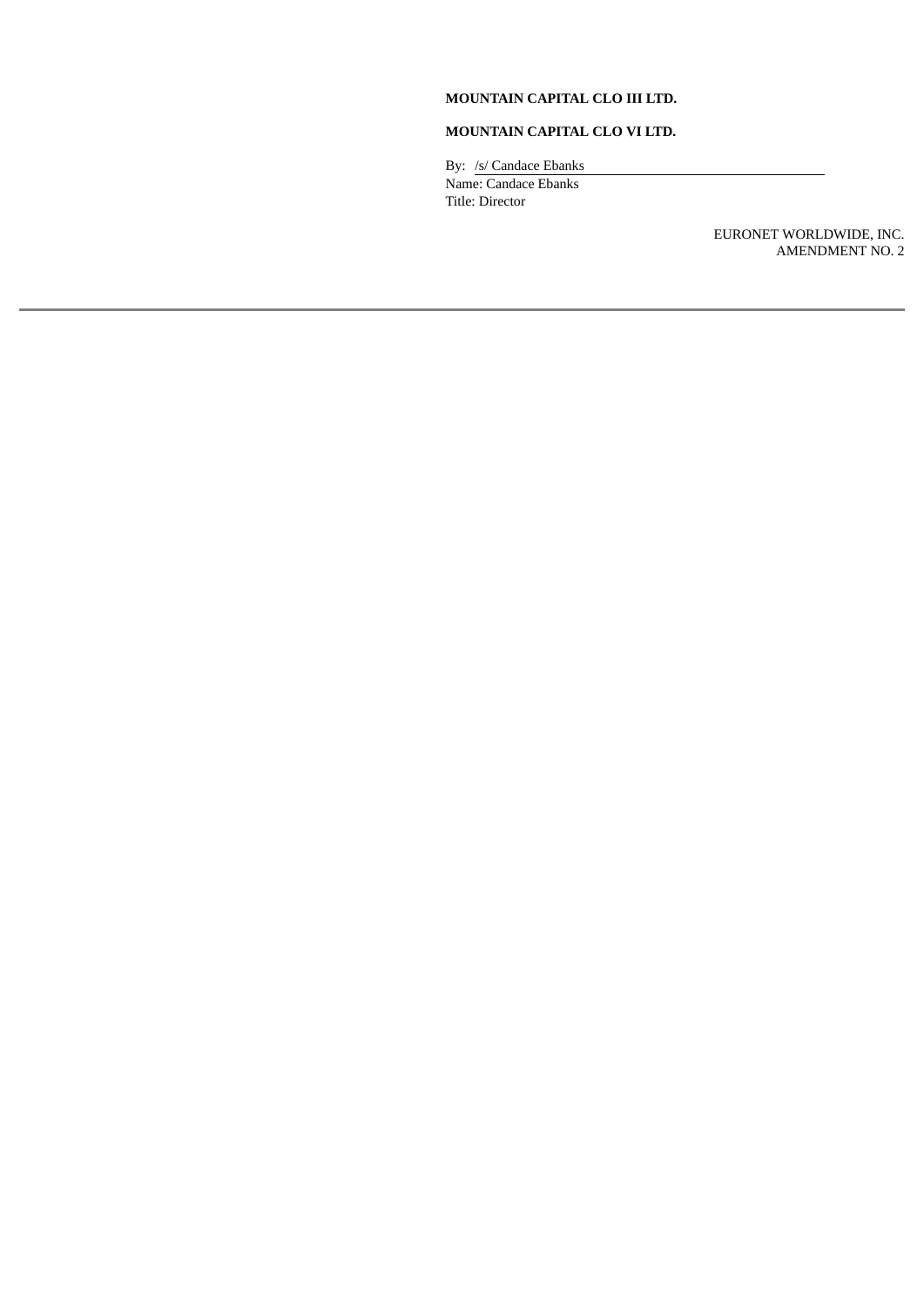**OCTAGON INVESTMENT PARTNERS V, LTD.** By: OCTAGON CREDIT INVESTORS, LLC AS PORTFOLIO MANAGER

**OCTAGON INVESTMENT PARTNERS VI, LTD.** By: OCTAGON CREDIT INVESTORS, LLC AS COLLATERAL MANAGER

# **OCTAGON INVESTMENT PARTNERS VII, LTD.**

By: OCTAGON CREDIT INVESTORS, LLC AS COLLATERAL MANAGER

### **OCTAGON INVESTMENT PARTNERS VIII, LTD.**

By: OCTAGON CREDIT INVESTORS, LLC AS COLLATERAL MANAGER

#### **OCTAGON INVESTMENT PARTNERS XI, LTD.**

By: OCTAGON CREDIT INVESTORS, LLC AS COLLATERAL MANAGER

### **HAMLET II, LTD.**

By: OCTAGON CREDIT INVESTORS, LLC AS PORTFOLIO MANAGER

By: /s/ Margaret B. Harvey

Name: Margaret B. Harvey Title: Senior Director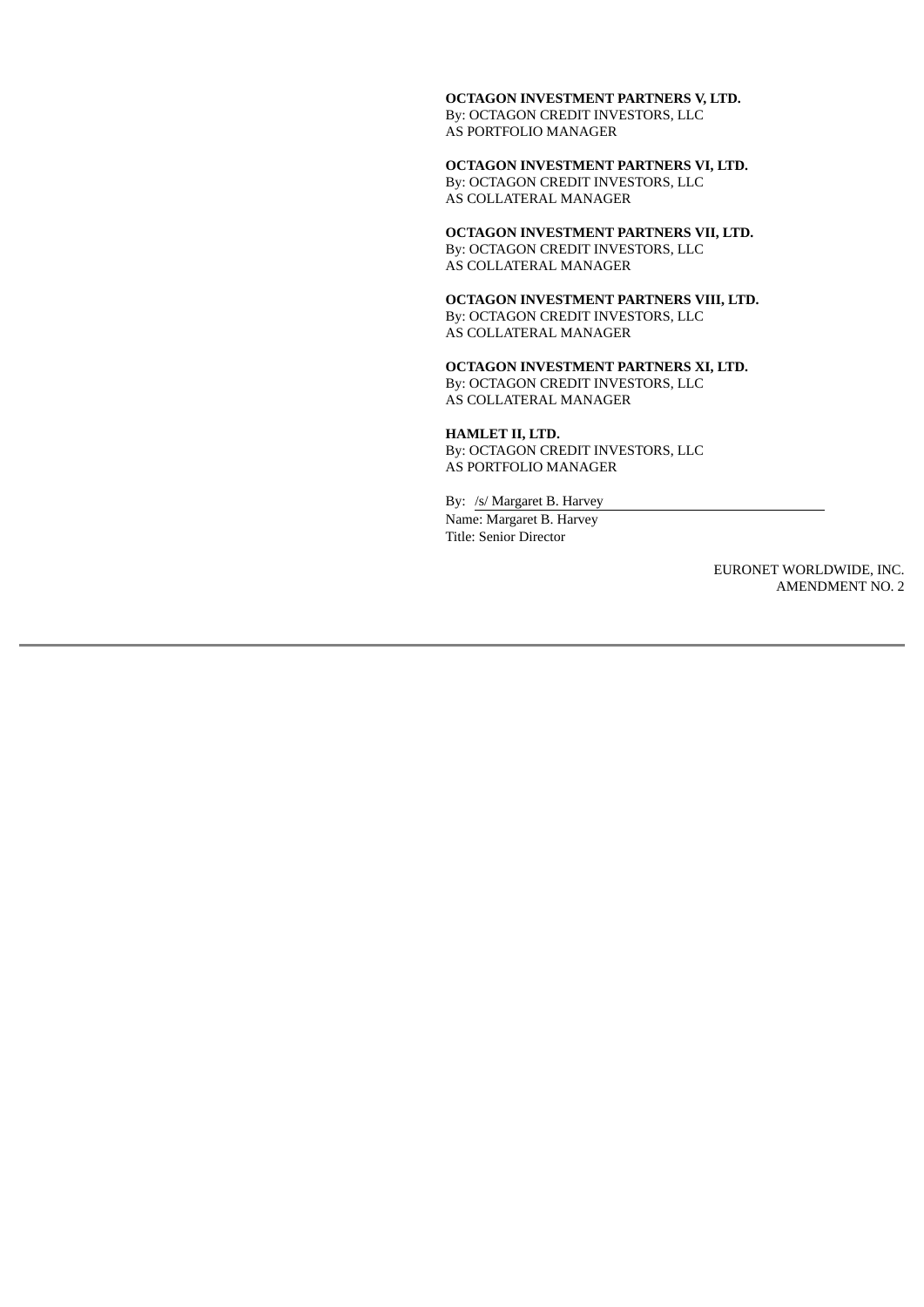#### **PPM GRAYHAWK CLO, LTD.** By: PPM AMERICA, INC., AS COLLATERAL MANAGER

By: /s/ David C. Wagner Name: David C. Wagner Title: Managing Director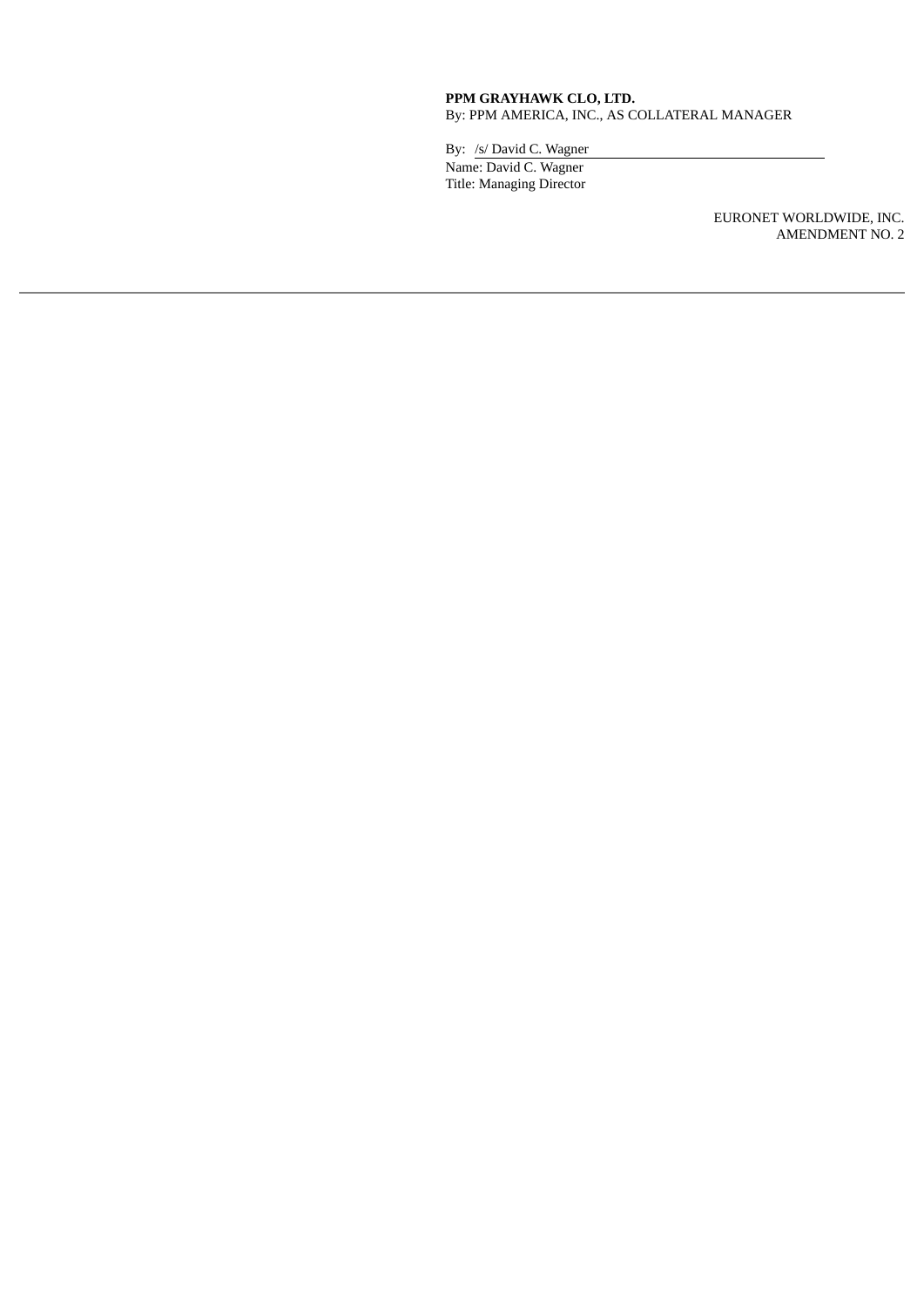### **ROSEDALE CLO II LTD.**

By: Princeton Advisory Group, Inc. The Collateral Manager

By: /s/ Troy Isaksen Name: Troy Isaksen Title: Sr. Credit Analyst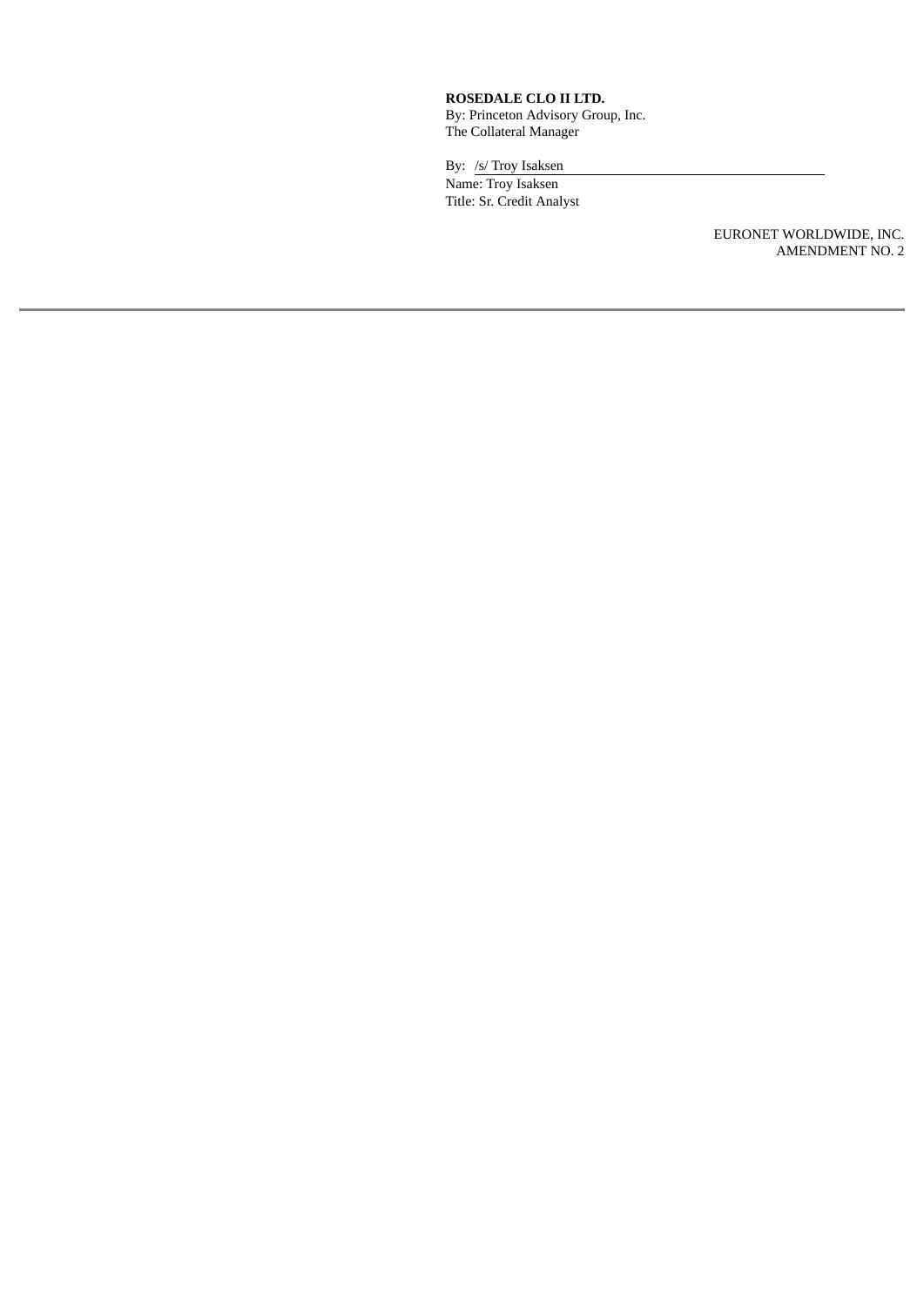# **THE SUMITOMO TRUST & BANKING CO., LTD. NEW YORK BRANCH**

By: /s/ Frances E. Wynne Name: Frances E. Wynne Title: Senior Director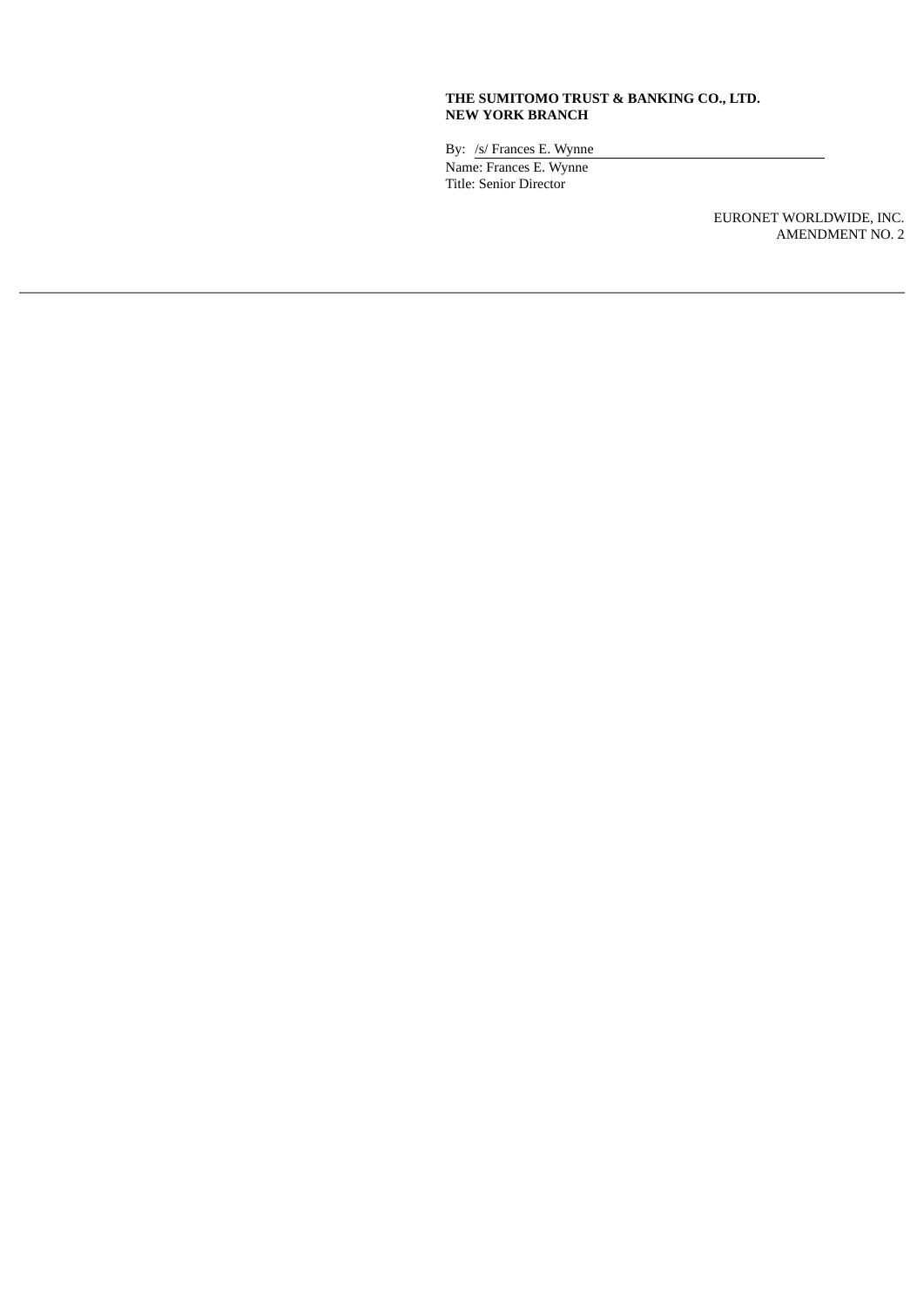# **TRALEE CDO I, LTD.**

By: Par-Four Investment Management, LLC As Collateral Manager

By: /s/ Edward Labrenz

Name: Edward Labrenz Title: Authorized Signatory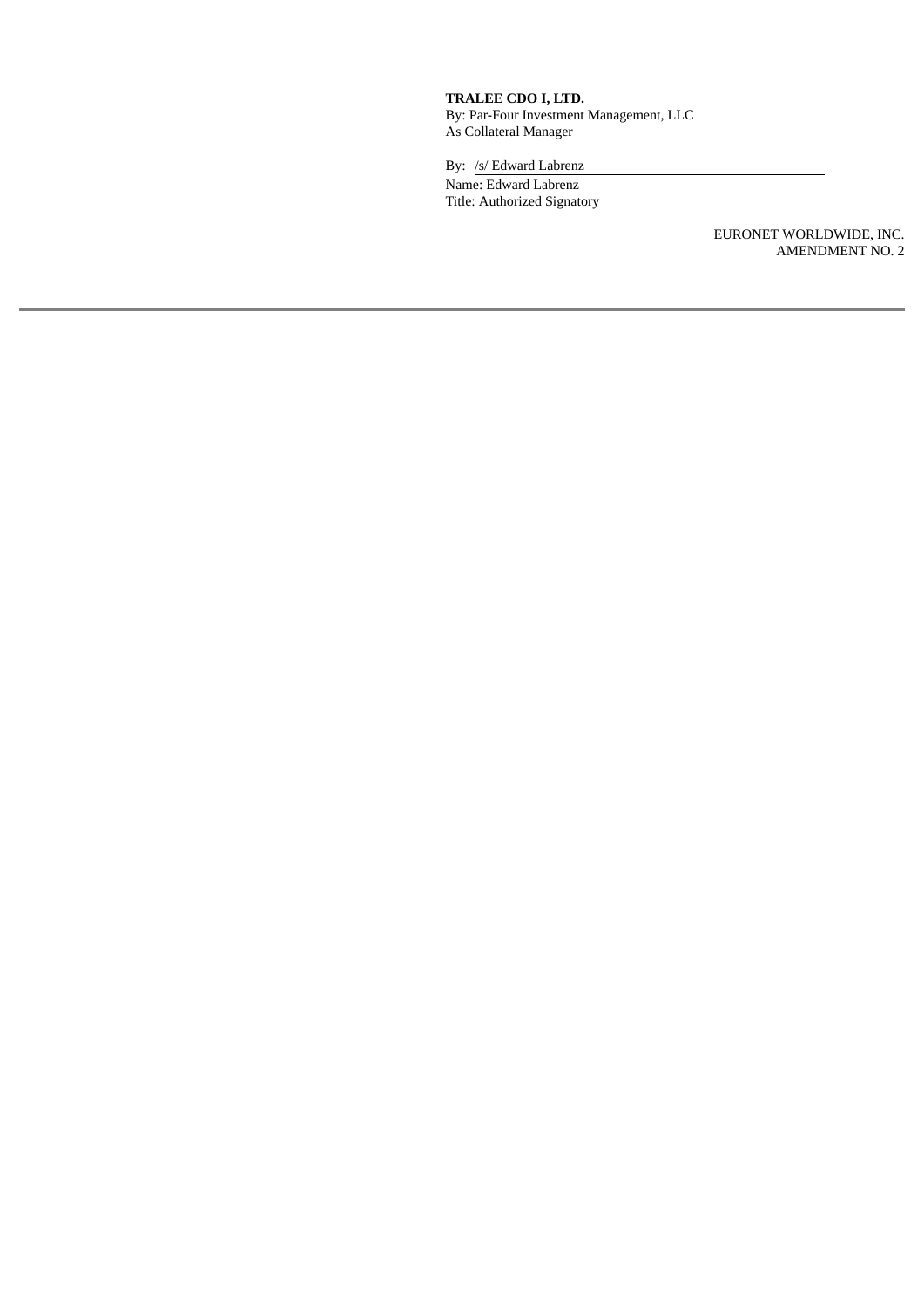## **WHITEHORSE V, LTD.**

By: Whitehorse Capital Partners, L.P. As Collateral Manager By: WhiteRock Asset Advisor, L.L.C., its G.P.

By: /s/ Ethan Underwood Name: Ethan Underwood Title: Manager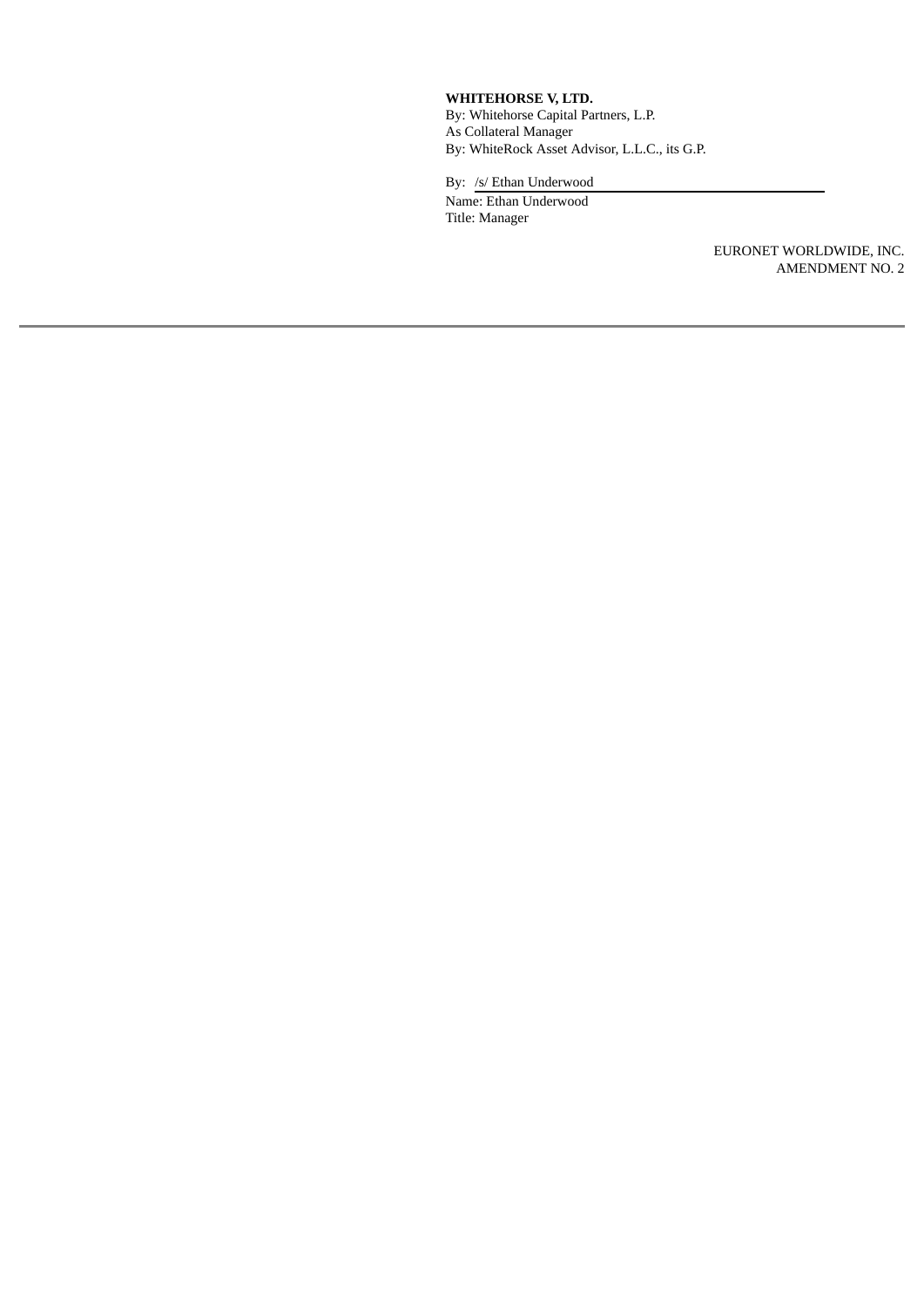### Schedule 1(b)

#### Intellectual Property

| U.S. Patents (as of $2/5/09$ )             |            |                      |           |                  |
|--------------------------------------------|------------|----------------------|-----------|------------------|
| Patent                                     | Serial No. | <b>Recorded Date</b> | Inventors | <b>PCT</b> filed |
| Methods and Systems for Transferring Funds | 6,736,314  | 18-May 2004          |           | 18-May 2004      |

License Agreements:

(1) License Agreement, entered into on June 30, 2004 between TGIP, Inc., a Texas corporation and Call Processing, Inc., to use U.S. Patent Nos. 5,511,114; 5,577,109; 5,721,768 and 6,502,745.

(2) PaySpot, Inc., a Delaware corporation, entered into a License Agreement with EWI Holdings, Inc., a Delaware corporation and unaffiliated third party, dated as of January 30, 2007 whereby PaySpot was granted a license by EWI Holdings, Inc. to use US Patent No. 6,526,130 and US Patent Application No. 10/316603.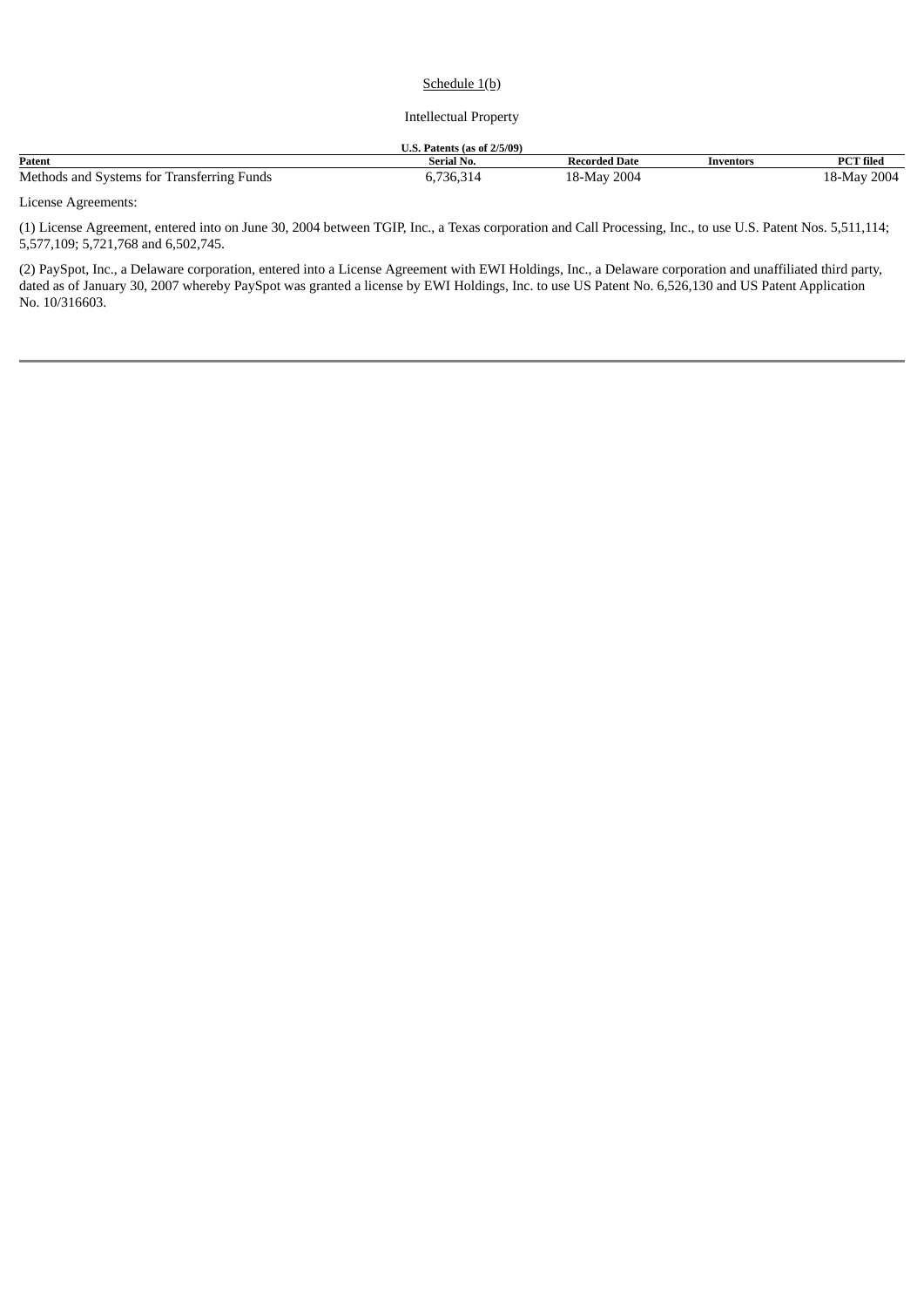#### **Schedule 1(b)**

#### **Foreign Patents (as of 2/5/09)**

### **Euronet Foreign Patents and Applications**

In the name of Euronet Worldwide Inc.

#### **"Multifunctional Mobile Banking System"**

Filed **5th March 2001** as international application no. PCT/US01/06922 (publication no. WO 02/07320) Claiming priority date of **8th August 2000** from US application no. 09/634984 Page White & Farrer ref. 307571

| Country                | <b>Application No.</b> | Patent No. |
|------------------------|------------------------|------------|
| Australia              | 2001241977             | 2001241977 |
| Canada                 | 2418991                |            |
| China                  | 1817033.1              |            |
| Czech Republic         | 2003-1107              |            |
| <b>European Patent</b> | 1913300.8              |            |
| Hong Kong              | 3105586.6              |            |
| Croatia                | P20030164A             |            |
| Hungary                | P0301709               |            |
| Indonesia              | W00200300240           |            |
| India                  | 130/MUMNP/2003         |            |
| New Zealand            | 523880                 | 523880     |
| Poland                 | P365196                |            |
| <b>Serbia</b>          | $P-92/03$              |            |

### **"Financial Transaction system"**

Filed **5th March 2001** as international application no. PCT/US01/06965 (publication no. WO 02/021416) Claiming priorty date of **7th September 2000** from US application no. 09/657478

Page White & Farrer ref. 307572

| Country   | <b>Application No.</b> | Patent No. |
|-----------|------------------------|------------|
| Australia | 2001245430             | 2001245430 |
| Canada    | 2421308                |            |
| China     | 1818516.9              |            |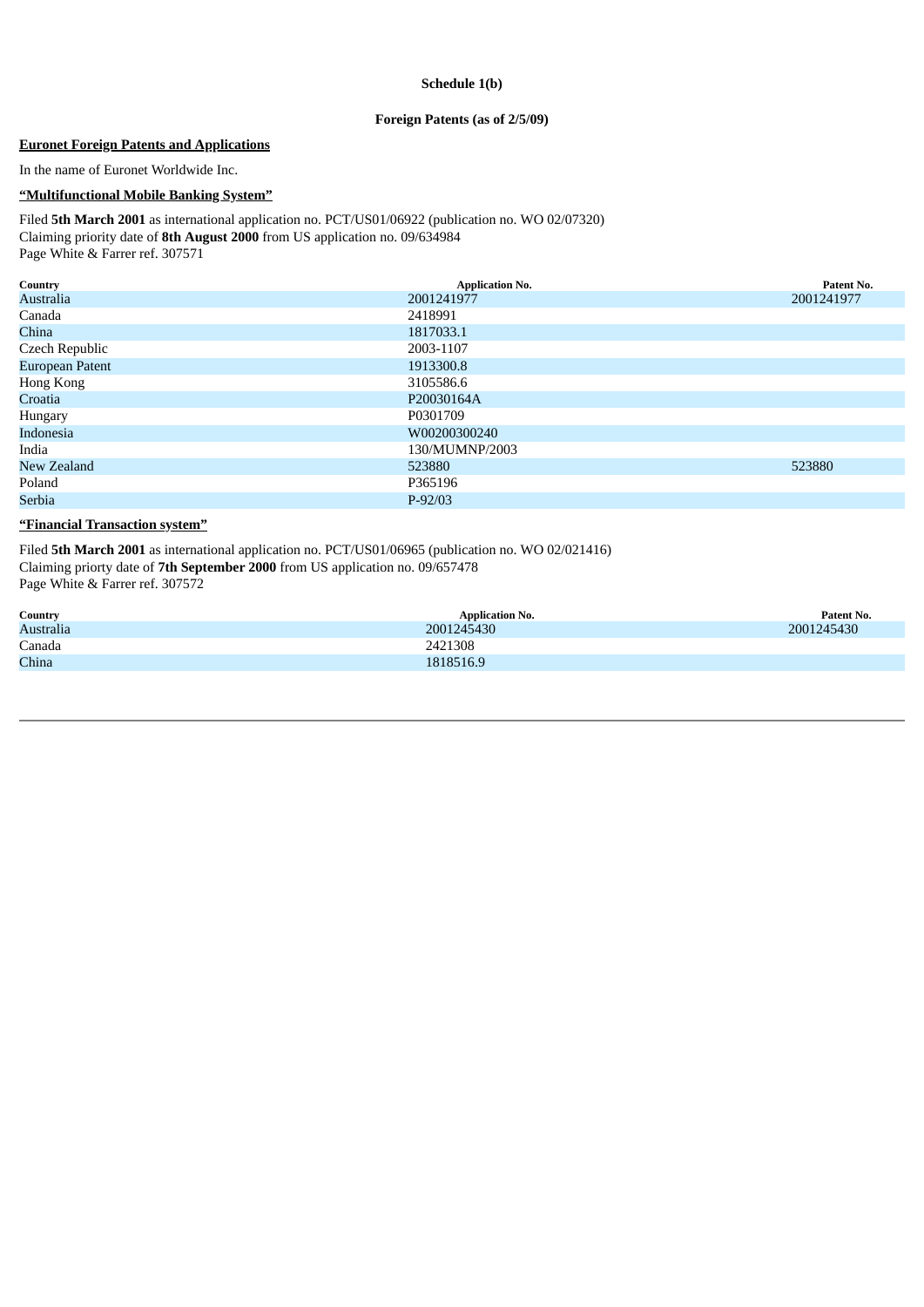| Country<br>Czech Republic | <b>Application No.</b><br>2003-1131 | Patent No. |
|---------------------------|-------------------------------------|------------|
| European Patent           | 1918342.5                           |            |
| Hong Kong                 | 3109454.7                           |            |
| Croatia                   | P20030254A                          |            |
| Hungary                   | P0302122                            |            |
| Indonesia                 | W00200300478                        |            |
| India                     | 249/MUMNP/2003                      |            |
| <b>New Zealand</b>        | 524435                              | 524435     |
| Poland                    | P365173                             |            |
| Serbia                    | P-173/03                            |            |

### **"System and Method for Purchasing Goods and Services through Financial Data Network Access Points"**

Filed **6th February 2001** as international application no. PCT/US01/40024 (publication no. WO 02/027629) Claiming priority date of **28th September 2000** from US application no. 09/670826 Page White & Farrer ref. 307573

| <b>Application No.</b> | Patent No. |
|------------------------|------------|
| 2001247953             | 2001247953 |
| 2424037                |            |
| 1819540.7              |            |
| 2003-1053              |            |
| 1920951.9              |            |
| 4100232.4              |            |
| P20030325A             |            |
| P0302552               |            |
| W00200300639           |            |
| 341/MUMNP/2003         |            |
| 546571                 | 546571     |
| P366045                |            |
| P-237/03               |            |
|                        |            |

"System and Method for Purchasing Goods and Services through Financial Data Network Access Points over a Point of Sale Network"

Filed **14th March 2003** as international application no. PCT/US03/07988 (publication no. WO 03/079159) Claiming priority date of **14th March 2002** from US application no. 60/363884 Page White & Farrer ref. 306877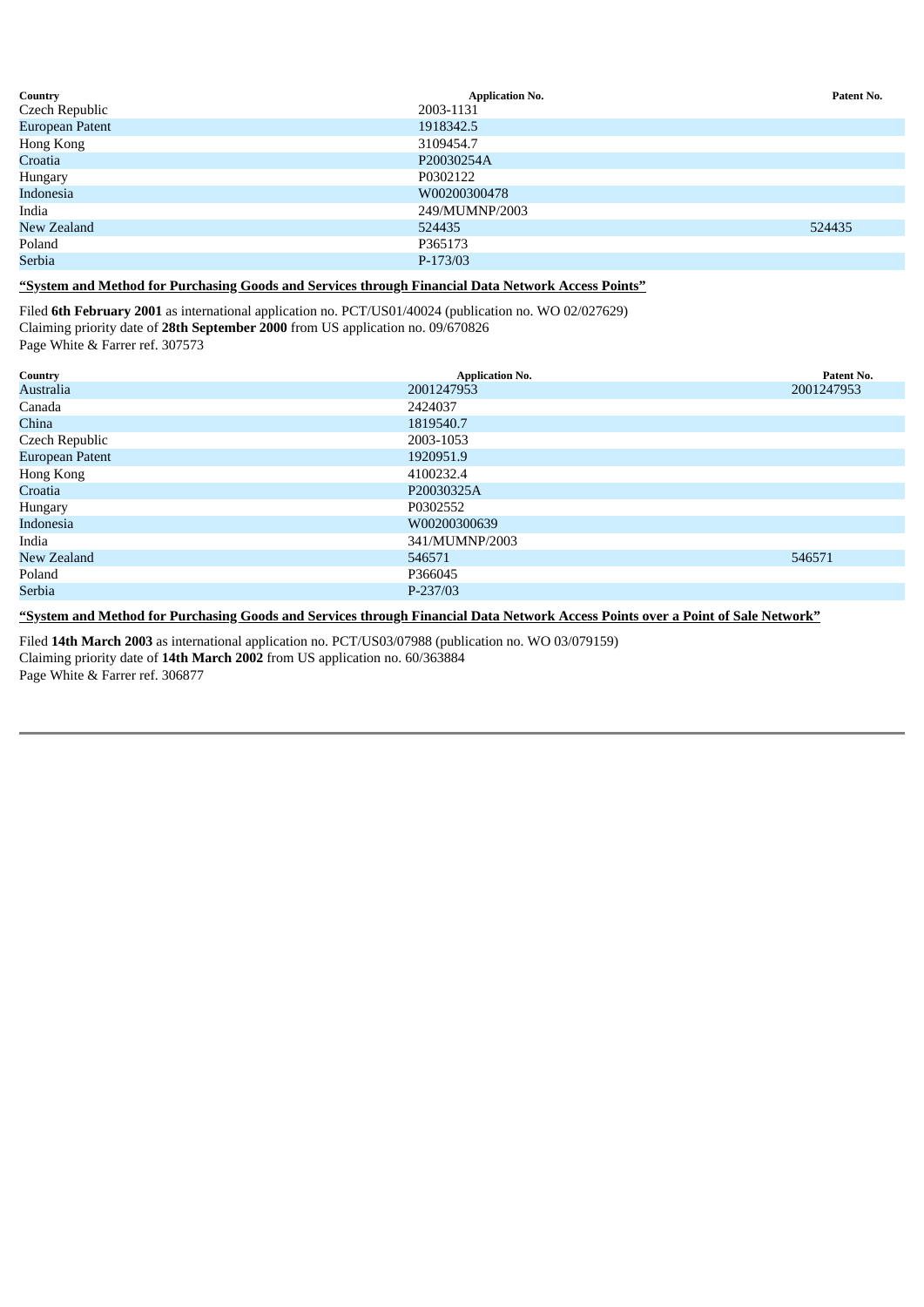| Country                   | <b>Application No.</b> | Patent No. |
|---------------------------|------------------------|------------|
| Australia                 | 2003218178             |            |
| Canada                    | 2479179                |            |
| China                     | 3808393                |            |
| European Patent           | 3714169.4              |            |
| Hong Kong                 | 5102043.8              |            |
| Croatia                   | P20040957A             |            |
| Indonesia                 | W-00200401972          |            |
| India                     | 2304/CHENP/2004        |            |
| <b>New Zealand</b>        | 546789                 | 546789     |
| Poland                    | P-373282               |            |
| Serbia                    | P-901/04               |            |
| <b>Russian Federation</b> | 2004130461             | 2323477    |
| South Africa              | 2004/7341              | 2004/7341  |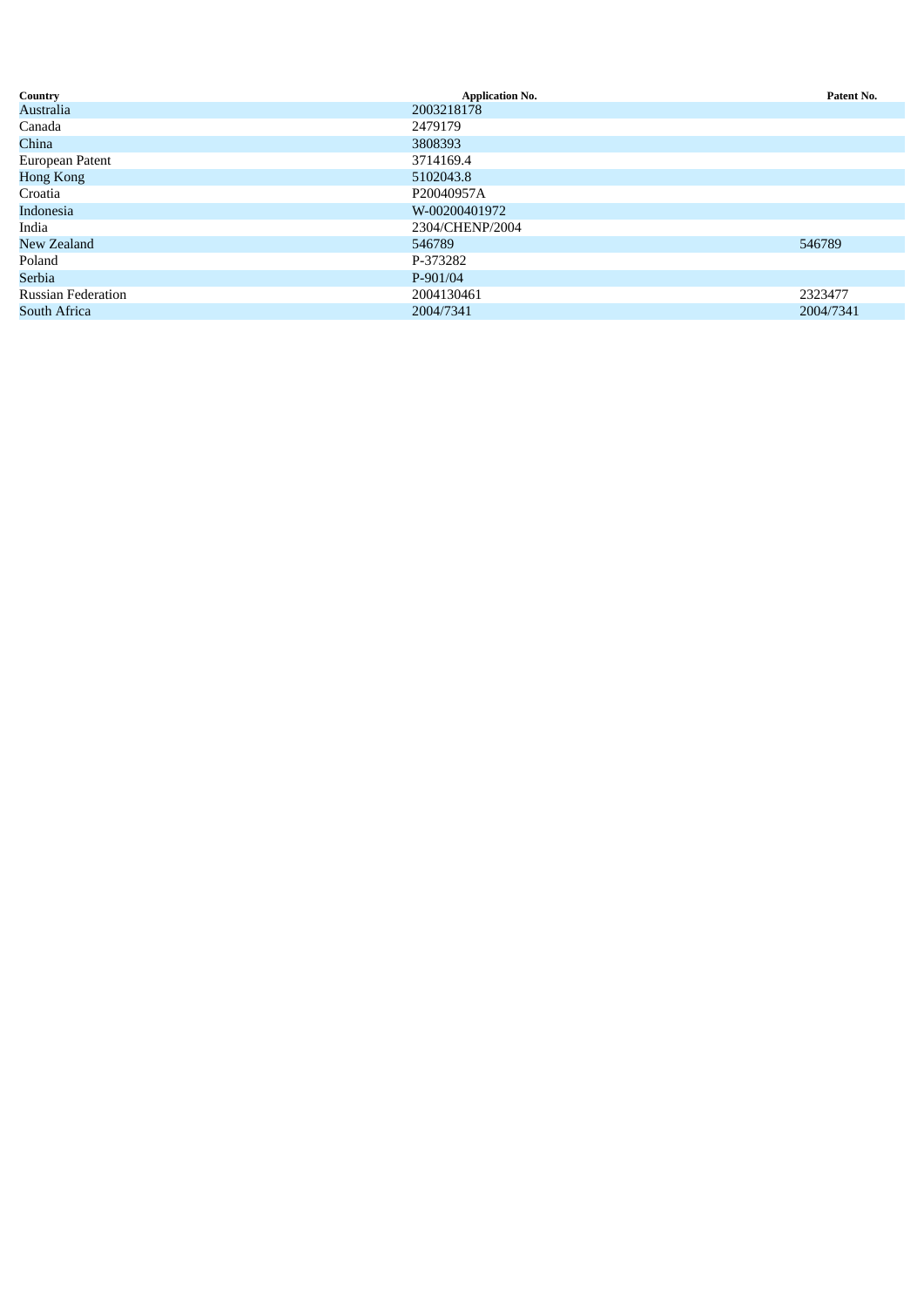### **EURONET WORLDWIDE, INC. 2006 STOCK INCENTIVE PLAN (Amended and Restated)**

(As Amended by the Board in April, 2009)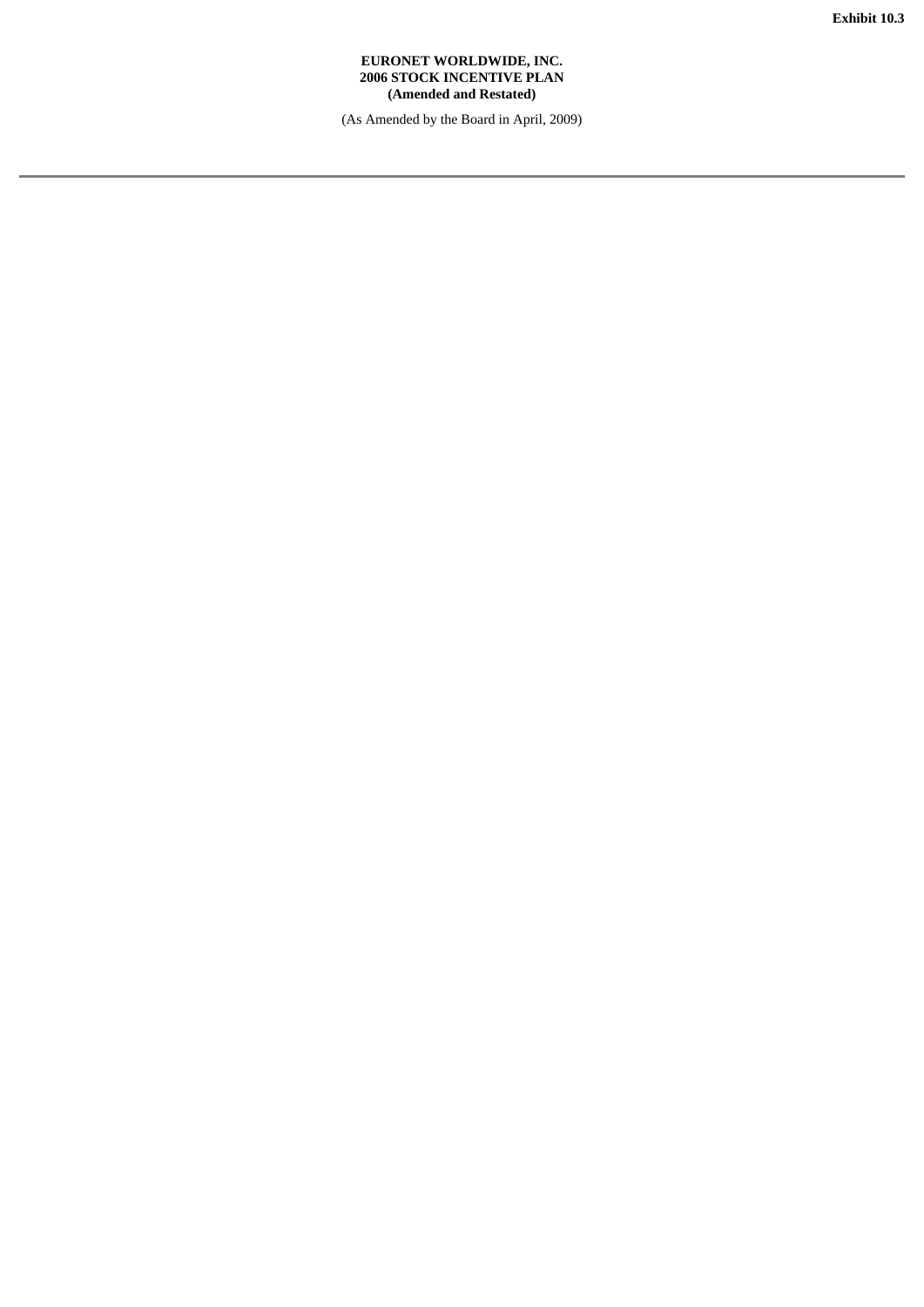#### **EURONET WORLDWIDE, INC. 2006 STOCK INCENTIVE PLAN (Amended and Restated)**

#### I. INTRODUCTION

- 1.01 *Establishment.* Euronet Worldwide, Inc., a corporation organized and existing under the laws of the state of Delaware (the "Company"), established effective May 18, 2006 (the "Effective Date") the Euronet Worldwide, Inc. 2006 Stock Incentive Plan (the "Plan") for certain current or prospective directors, officers, key employees or outside consultants of the Company and its affiliates.
- 1.02 *Purpose*. The purpose of this Plan is to encourage Participants to acquire a proprietary and vested interest in the growth and performance of the Company. The Plan is also designed to assist the Company in attracting and retaining employees, non-employee directors and other Participants by providing them with the opportunity to participate in the success and profitability of the Company.
- 1.03 *Duration*. The Plan shall commence on the Effective Date and shall remain in effect, subject to the right of the Board to amend or terminate the Plan at any time pursuant to Section 15 hereof, until all Shares subject to it shall have been issued, purchased or acquired according to the Plan's provisions. Unless the Plan shall be reapproved by the stockholders of the Company and the Board renews the continuation of the Plan, no Awards shall be issued pursuant to the Plan after the tenth (10th) anniversary of the Plan's Effective Date.

#### II. DEFINITIONS

- 2.01 The following terms shall have the meanings set forth below.
	- (a) *"1933 Act"* means the Securities Act of 1933, as amended. Reference to a specific section of the 1933 Act or regulation thereunder shall include such section or regulation, any valid regulation promulgated under such section, and any comparable provision of any future legislation or regulation amending, supplementing, or superseding such section or regulation.
	- (b) *"1934 Act"* means the Securities Exchange Act of 1934, as amended. Reference to a specific section of the 1934 Act or regulation thereunder shall include such section or regulation, any valid regulation promulgated under such section, and any comparable provision of any future legislation or regulation amending, supplementing, or superseding such section or regulation.
	- (c) *"Affiliate"* of the Company means any person, corporation, partnership, association or other business or professional entity that directly, or indirectly through one or more intermediaries, Controls or is Controlled by, or is under common Control with the Company.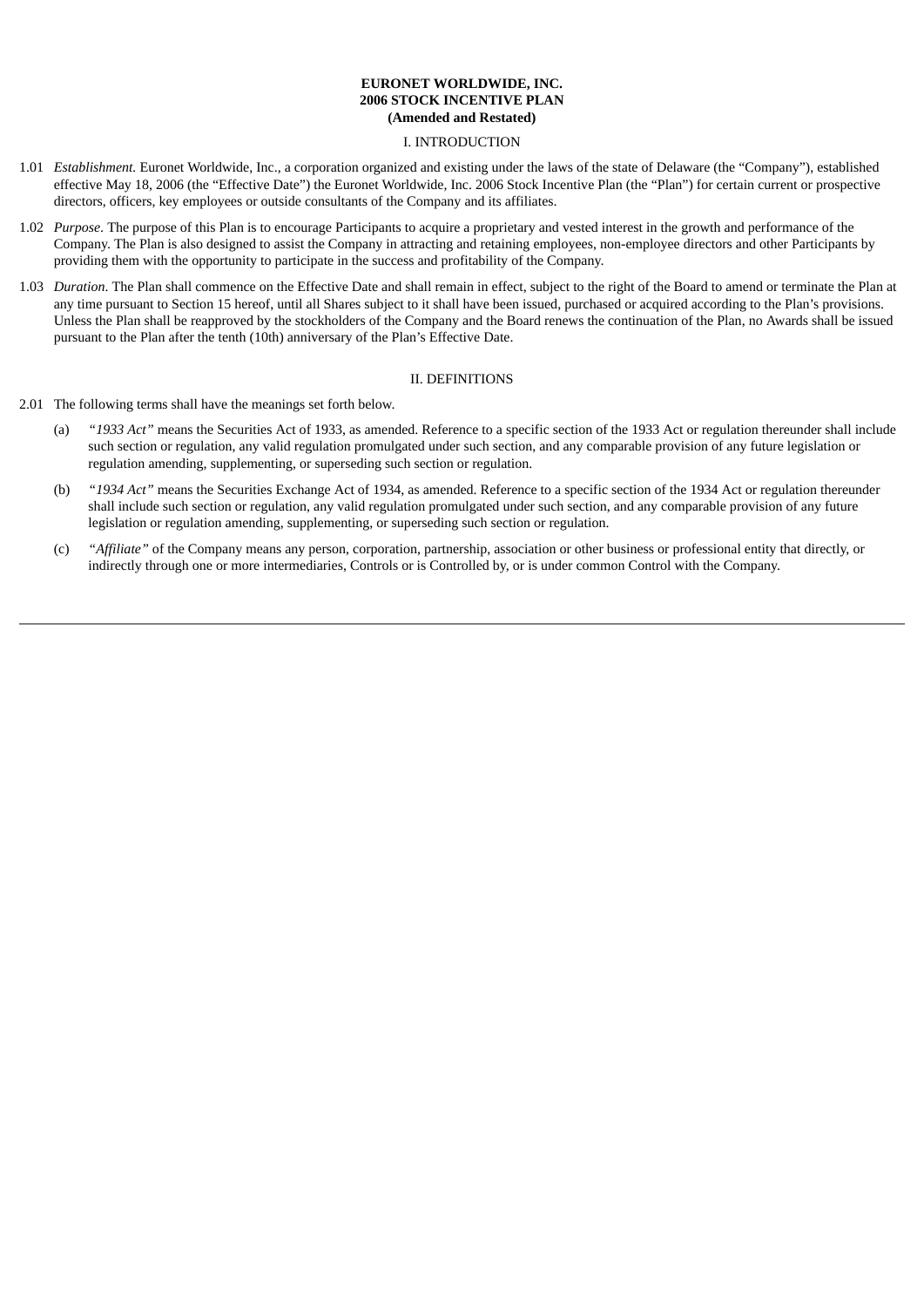- (d) *"Award"* means a grant made under this Plan in any form which may include but is not limited to Stock Options, Restricted Stock, Restricted Stock Units, Performance Shares, Bonus Shares, Stock Appreciation Rights, Performance Awards and Performance Units.
- (e) *"Award Agreement"* means a written agreement or instrument between the Company and a Holder evidencing an Award.
- (f) *"Beneficiary"* means the person, persons, trust or trusts which have been designated by a Holder in his or her most recent written beneficiary designation filed with the Company to receive the benefits specified under this Plan upon the death of the Holder, or, if there is no designated Beneficiary or surviving designated Beneficiary, then the person, persons, trust or trusts entitled by will or the laws of descent and distribution to receive such benefits.
- (g) *"Board"* means the Board of Directors of the Company.
- (h) *"Bonus Shares"* means the Shares granted to a Participant in accordance with Section 10.
	- (i) *"Cause"* means, unless otherwise defined in an Award Agreement,
	- (i) Participant's conviction of, plea of guilty to, or plea of nolo contendere to a felony or other crime that involves fraud or dishonesty,
	- (ii) any willful action or omission by a Participant which would constitute grounds for immediate dismissal under the employment policies of the Company by which Participant is employed, including but not limited to intoxication with alcohol or illegal drugs while on the premises of the Company, or violation of sexual harassment laws or the internal sexual harassment policy of the Company by which Participant is employed,
	- (iii) Participant's habitual neglect of duties, including but not limited to repeated absences from work without reasonable excuse, or
	- (iv) Participant's willful and intentional material misconduct in the performance of his duties that results in financial detriment to the Company;

provided, however, that for purposes of clauses (ii), (iii) and (iv), Cause shall not include any one or more of the following: bad judgment, negligence or any act or omission believed by the Participant in good faith to have been in or not opposed to the interest of the Company (without intent of the Participant to gain, directly or indirectly, a profit to which the Participant was not legally entitled). A Participant who agrees to resign from his affiliation with the Company in lieu of being terminated for Cause may be deemed to have been terminated for Cause for purposes of this Plan.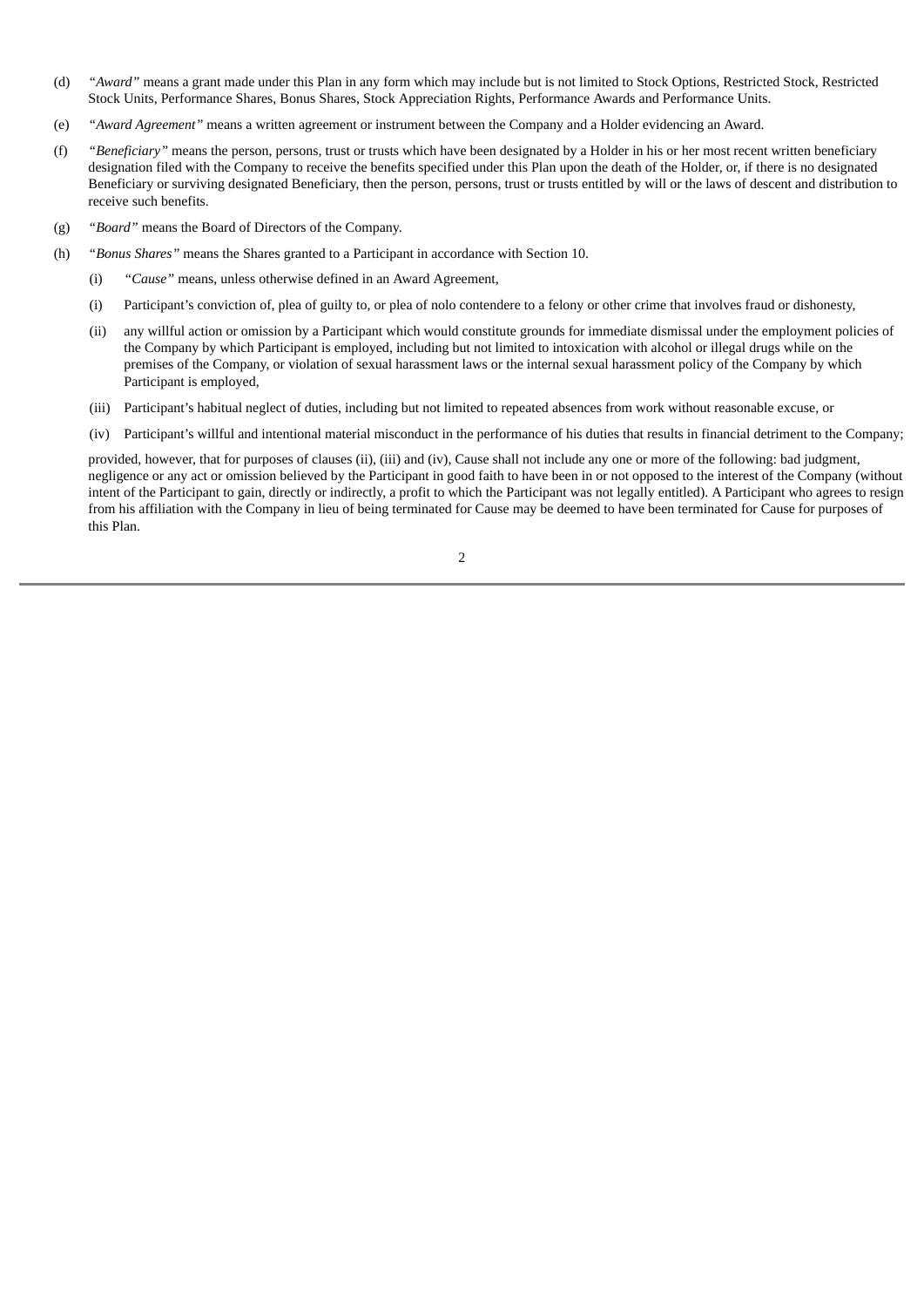- (j) *"Change in Control"* means the first to occur of the following events:
	- (i) Any Person is or becomes the Beneficial Owner (within the meaning set forth in Rule 13d-3 under the 1934 Act), directly or indirectly, of securities of the Company (not including in the securities beneficially owned by such Person any securities acquired directly from the Company or its Affiliates) representing 50% or more of the combined voting power of the Company's then outstanding securities, excluding any Person who becomes such a Beneficial Owner in connection with a transaction described in clause (x) of paragraph (iii) of this Section 2.01(j); or
	- (ii) The following individuals cease for any reason to constitute a majority of the number of directors then serving: individuals who, on the Effective Date, constitute the Board and any new director (other than a director whose initial assumption of office is in connection with an actual or threatened election contest, including but not limited to a consent solicitation, relating to the election of directors of the Company) whose appointment or election by the Board or nomination for election by the Company's stockholders was approved by a vote of at least two-thirds of the directors then still in office who either were directors on the date hereof or whose appointment, election or nomination for election was previously so approved or recommended; or
	- (iii) There is consummated a merger or consolidation of the Company with any other corporation, OTHER THAN (x) a merger or consolidation which would result in the voting securities of the Company outstanding immediately prior to such merger or consolidation continuing to represent (either by remaining outstanding or by being converted into voting securities of the surviving entity or any parent thereof), in combination with the ownership of any trustee or other fiduciary holding securities under an employee benefit plan of the Company at least 50% of the combined voting power of the securities of the Company or such surviving entity or any parent thereof outstanding immediately after such merger or consolidation, or (y) a merger or consolidation effected to implement a recapitalization of the Company (or similar transaction) in which no Person is or becomes the Beneficial Owner, directly or indirectly, of securities of the Company (not including in the securities beneficially owned by such Person any securities acquired directly from the Company or its Affiliates other than in connection with the acquisition by the Company or its Affiliates of a business) representing 50% or more of the combined voting power of the Company's then outstanding securities; or
	- (iv) The stockholders of the Company approve a plan of complete liquidation or dissolution of the Company or there is consummated an agreement for the sale or disposition by the Company of all or substantially all of the Company's assets, other than a sale or disposition by the Company of all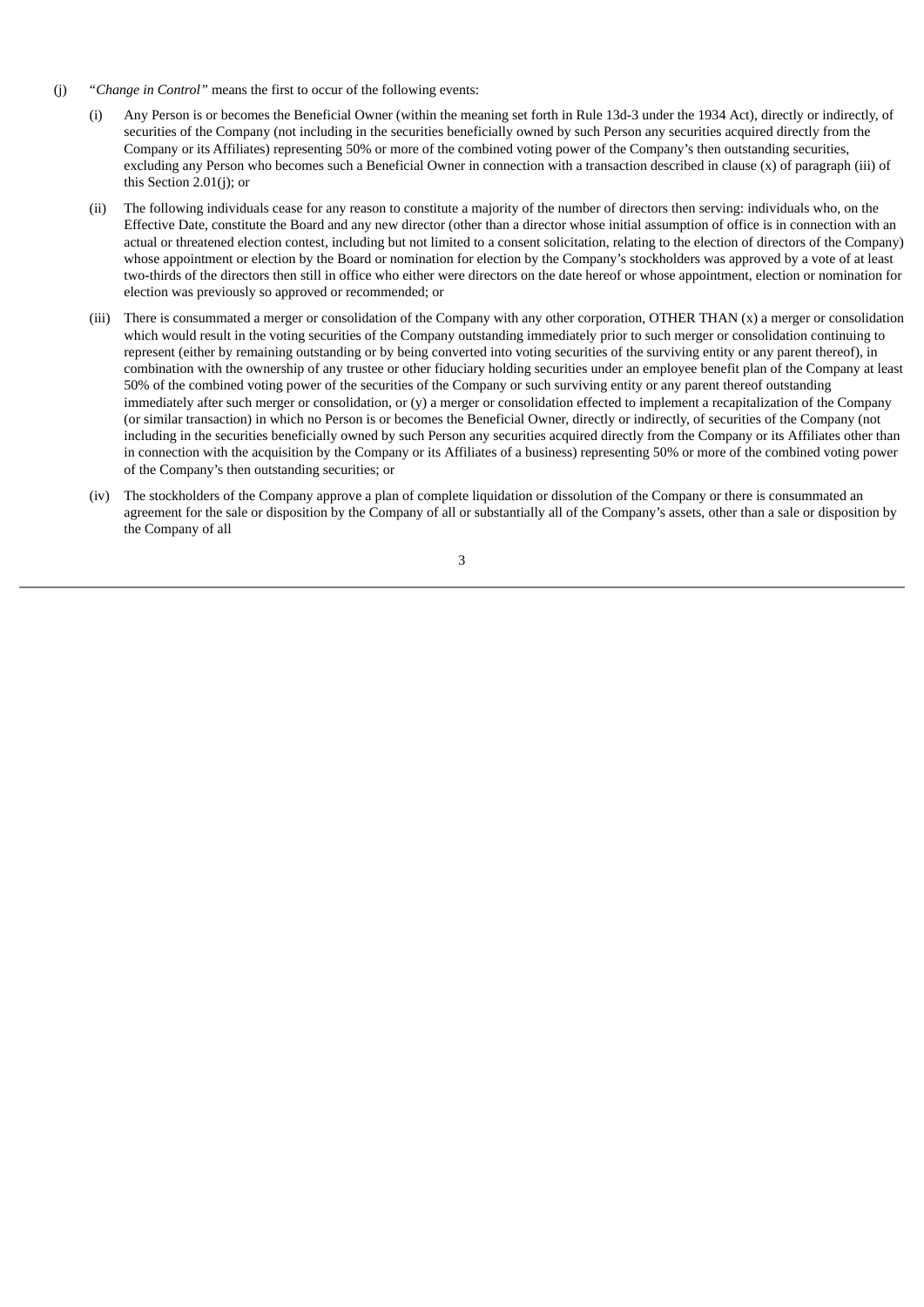or substantially all of the Company's assets to an entity, at least 50% of the combined voting power of the voting securities of which are owned by stockholders of the Company in substantially the same proportions as their ownership of the Company immediately prior to such sale.

Notwithstanding the foregoing, a "Change in Control" shall not be deemed to have occurred by virtue of the consummation of any transaction or series of integrated transactions immediately following which the record holders of the Company's common stock immediately prior to such transaction or series of transactions continue to have substantially the same proportionate ownership in an entity which owns all or substantially all of the Company's assets immediately following such transaction or series of transactions.

- (k) *"Code"* means the Internal Revenue Code of 1986, as it may be amended from time to time, and the rules and regulations promulgated thereunder.
- (l) *"Committee"* means (i) the Board, or (ii) one or more committees of the Board to whom the Board has delegated all or part of its authority under this Plan.
- (m) *"Company"* means Euronet Worldwide, Inc., a Delaware corporation, and any successor thereto.
- (n) *"Control"* means the possession, directly or indirectly, of the power to direct or cause the direction of the management and policies of a person, whether through the ownership of voting securities, by contract or otherwise.
- (o) *"Covered Employee"* means an Employee that meets the definition of "covered employee" under section 162(m)(3) of the Code, or any successor provision thereto.
- (p) *"Date of Grant" or "Grant Date"* means, with respect to any Award, the date as of which such Award is granted under the Plan.
- (q) *"Disabled" or "Disability"* means an individual (i) is unable to engage in any substantial gainful activity by reason of any medically determinable physical or mental impairment which can be expected to result in death or can be expected to last for a continuous period of not less than twelve (12) months or (ii) is, by reason of any medically determinable physical or mental impairment which can be expected to result in death or can be expected to last for a continuous period of not less than twelve (12) months, receiving income replacement benefits for a period of not less than 3 months under a Company-sponsored accident and health plan. Notwithstanding the above, with respect to an Incentive Stock Option and the period after time following a separation from service a Holder has to exercise such Incentive Stock Option, "disabled" shall have the same meaning as defined in Code section 22(e)(3).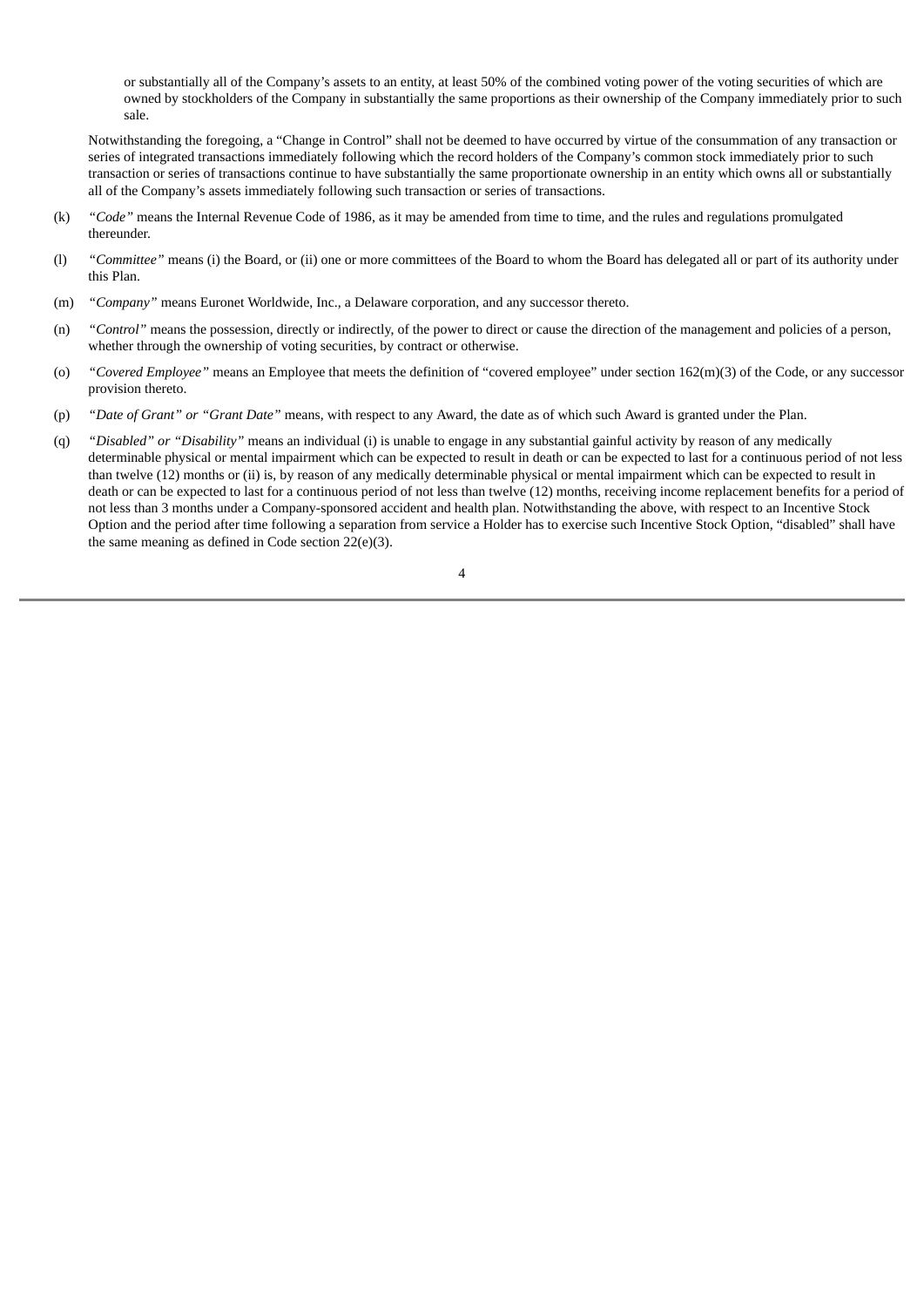- (r) *"Effective Date"* means May 18, 2006, such date being the date this Plan was originally approved by the Company's stockholders.
- (s) *"Eligible Employees"* means key employees (including, without limitations, officers and directors who are also employees) of the Company or an Affiliate upon whose judgment, initiative and efforts the Company is, or will be, important to the successful conduct of its business.
- (t) *"Executive Officer"* means (i) the president of the Company, any vice president of the Company in charge of a principal business unit, division or function (such as sales, administration, or finance), any other officer who performs a policy making function or any other person who performs similar policy making functions for the Company and (ii) Executive Officers (as defined in part (i) of this definition) of subsidiaries of the Company who perform policy making functions for the Company.
- (u) *"Fair Market Value"* means, as of any date, the value of the Stock determined in good faith, from time to time, by the Committee in its sole discretion and the Committee may adopt such formulas as in its opinion shall reflect the true fair market value of such stock from time to time and may rely on such independent advice with respect to such fair market value as the Committee shall deem appropriate. In the event that the Shares of the Company are traded on a national securities exchange, the Committee may determine that the Fair Market Value of the Stock shall be based upon the last sale before or the first sale after the Grant Date, the closing price on the trading day before or the trading day of the grant, or any other reasonable basis using actual transactions in such Stock as reported in The Wall Street Journal and consistently applied. The determination of Fair Market Value also may be based upon an average selling price during a specified period that is within 30 days before or 30 days after the Grant Date, provided that the commitment to grant the stock right based on such valuation method must be irrevocable before the beginning of the specified period, and such valuation method must be used consistently for grants of stock rights under the same and substantially similar programs.
- (v) *"Freestanding SAR"* means any SAR that is granted independently of any Option.
- (w) *"Good Reason"* shall mean any of the following events, which has not been either consented to in advance by the Participant in writing or cured by the Company within a reasonable period of time not to exceed 20 days after the Participant provides written notice thereof: (i) the requirement that the Participant's principal service for the Company be performed more than 30 miles from the Participant's primary office as of the effective date of a Change in Control, (ii) other than as part of an across-the-board reduction affecting all similarly-situated employees, a material reduction in the Participant's base compensation in effect immediately before the Change in Control; (iii) other than as part of an across-the-board reduction affecting all similarly-situated employees, the failure by the Company to continue to provide the Participant with the same level of overall compensation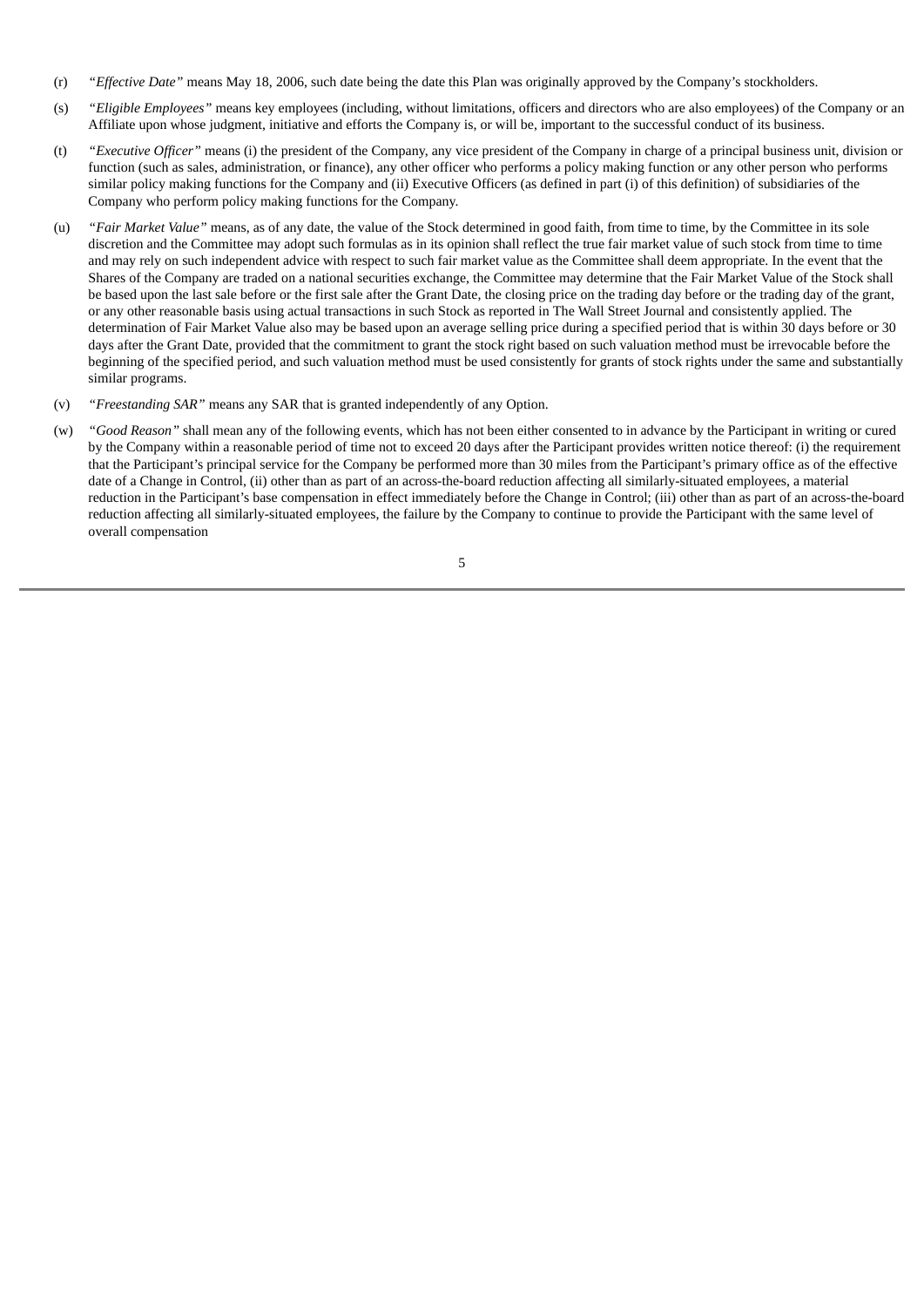and benefits provided immediately before the Change in Control, or the taking of any action by the Company which would directly or indirectly reduce any of such benefits or deprive the Participant of any material fringe benefit; (iv) the assignment to the Participant of duties and responsibilities materially different from those associated with his position immediately before the Change in Control; or (v) a material diminution or reduction, on or after a Change in Control, in the Participant's responsibilities or authority, including reporting responsibilities in connection with the Participant's service with the Company.

- (x) *"Holder"* means a Participant, Beneficiary or Permitted Transferee who is in possession of an Award Agreement representing an Award that (i) in the case of a Participant has been granted to such individual, (ii) in the case of a Beneficiary has transferred to such person under the laws of descent and distribution or (iii) in the case of a Permitted Transferee, has been transferred to such person as permitted by the Committee, and such Award Agreement has not expired, been canceled or terminated.
- (y) *"Incentive Stock Option"* means any Option designated as such and granted in accordance with the requirements of section 422 of the Code or any successor provisions thereto.
- (z) *"Nonqualified Stock Option"* means any Option to purchase Shares that is not an Incentive Stock Option.
- (aa) *"Option"* means a right to purchase Stock at a stated price for a specified period of time. Such definition includes both Nonqualified Stock Options and Incentive Stock Options.
- (bb) *"Option Agreement" or "Option Award Agreement"* means a written agreement or instrument between the Company and a Holder evidencing an Option.
- (cc) *"Option Exercise Price"* means the price at which Shares subject to an Option may be purchased, determined in accordance with Section 6.02(b).
- (dd) *"Option Holder"* shall have the meaning as set forth in Section 6.02. For the avoidance of any doubt, in situations where the Option has been transferred to a Permitted Transferee or passed to a Beneficiary in accordance with the laws of descent and distribution, the Option Holder will not be the same person as the Holder of the Option.
- (ee) *"Participant"* means a Service Provider of the Company designated by the Committee from time to time during the term of the Plan to receive one or more Awards under the Plan.
- (ff) "Performance Award" means any Award that will be issued or granted, or become vested or payable, as the case may be, upon the achievement of certain

6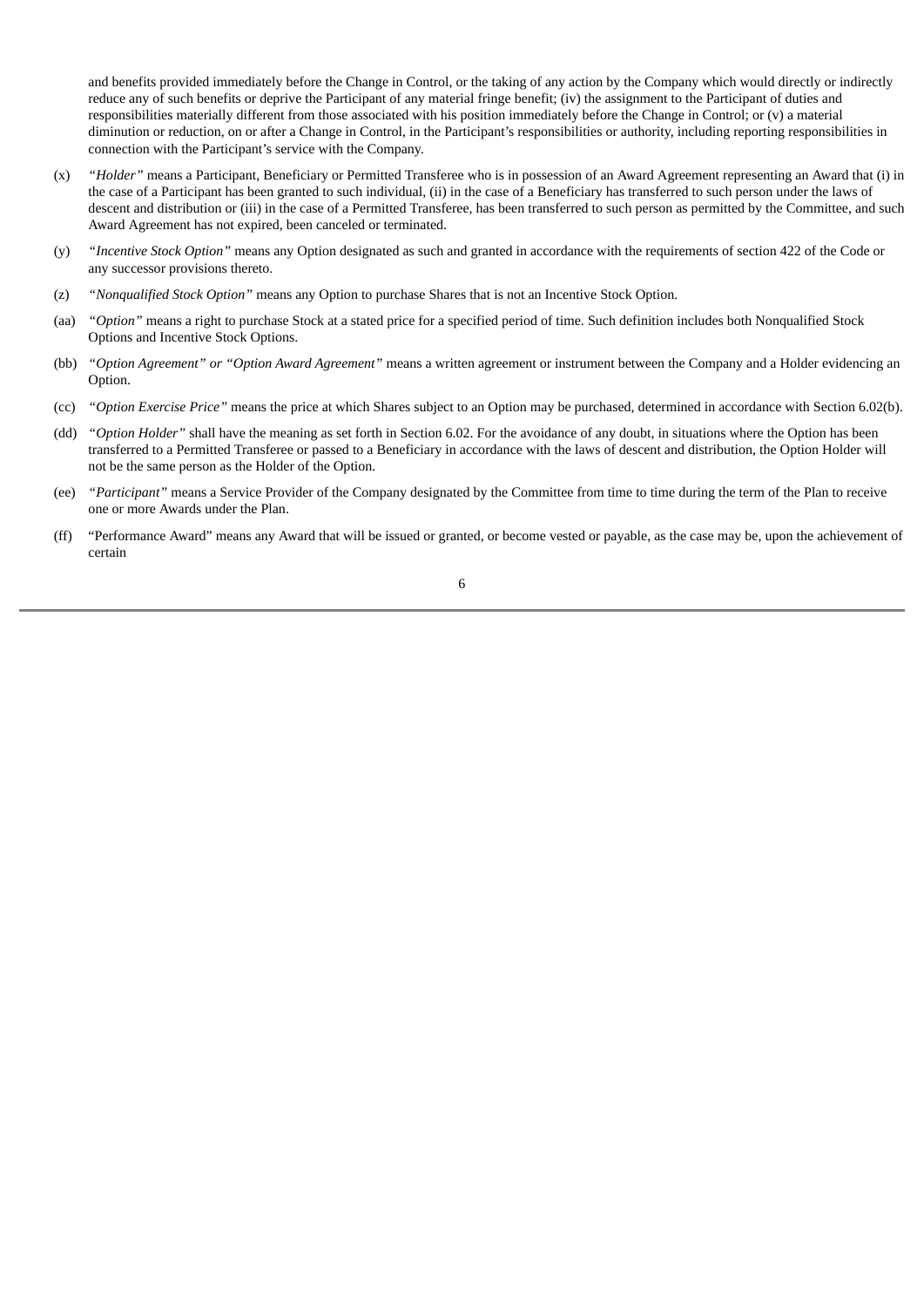performance goals (as described in Section 17) to a Participant pursuant to Section 17.

- (gg) *"Performance Period"* means the period of time as specified by the Committee over which Performance Units are to be earned.
- (hh) *"Performance Shares"* means an Award made pursuant to Section 9 which entitles a Holder to receive Shares, their cash equivalent, or a combination thereof based on the achievement of performance targets during a Performance Period.
- (ii) *"Performance Units"* means an Award made pursuant to Section 9 which entitles a Holder to receive cash, Stock or a combination thereof based on the achievement of performance targets during a Performance Period.
- (jj) *"Person"* shall have the meaning ascribed to such term in Section 3(a)(9) of the 1934 Act and used in Sections 13(d) and 14(d) thereof, including "group" as defined in Section 13(d) thereof.
- (kk) *"Plan"* means the Euronet Worldwide, Inc. 2006 Stock Incentive Plan, as set forth in this instrument and as hereafter amended from time to time.
- (ll) *"Plan Year"* means each 12-month period beginning January 1 and ending the following December 31, except that for the first year of the Plan it shall begin on the Original Effective Date and extend to December 31 of that year.
- (mm) *"Restricted Stock"* means Stock granted under Section 8 that is subject those restrictions set forth therein and the Award Agreement.
- (nn) *"Restricted Stock Unit"* means an Award granted under Section 8 evidencing the Holder's right to receive a Share (or cash payment equal to the Fair Market Value of a Share) at some future date.
- (oo) *"Rule 16b-3"* means Rule 16b-3 promulgated under the 1934 Act, and any future regulation amending, supplementing, or superseding such regulation.
- (pp) *"SAR" or "Stock Appreciation Right"* means an Award, granted either alone or in connection with an Option, that is designated as a SAR pursuant to Section 7.
- (qq) *"SAR Holder"* shall have the meaning as set forth in Section 7.02.
- (rr) *"Section 16 Person"* means a Person who is subject to obligations under section 16 of the 1934 Act with respect to transactions involving equity securities of the Company.
- (ss) *"Service Provider"* means an Eligible Employee, non-employee director, officer, or outside consultant of the Company or any Subsidiary, as well as to any prospective director, officer, employee, or outside consultant of the Company or any Subsidiary.

7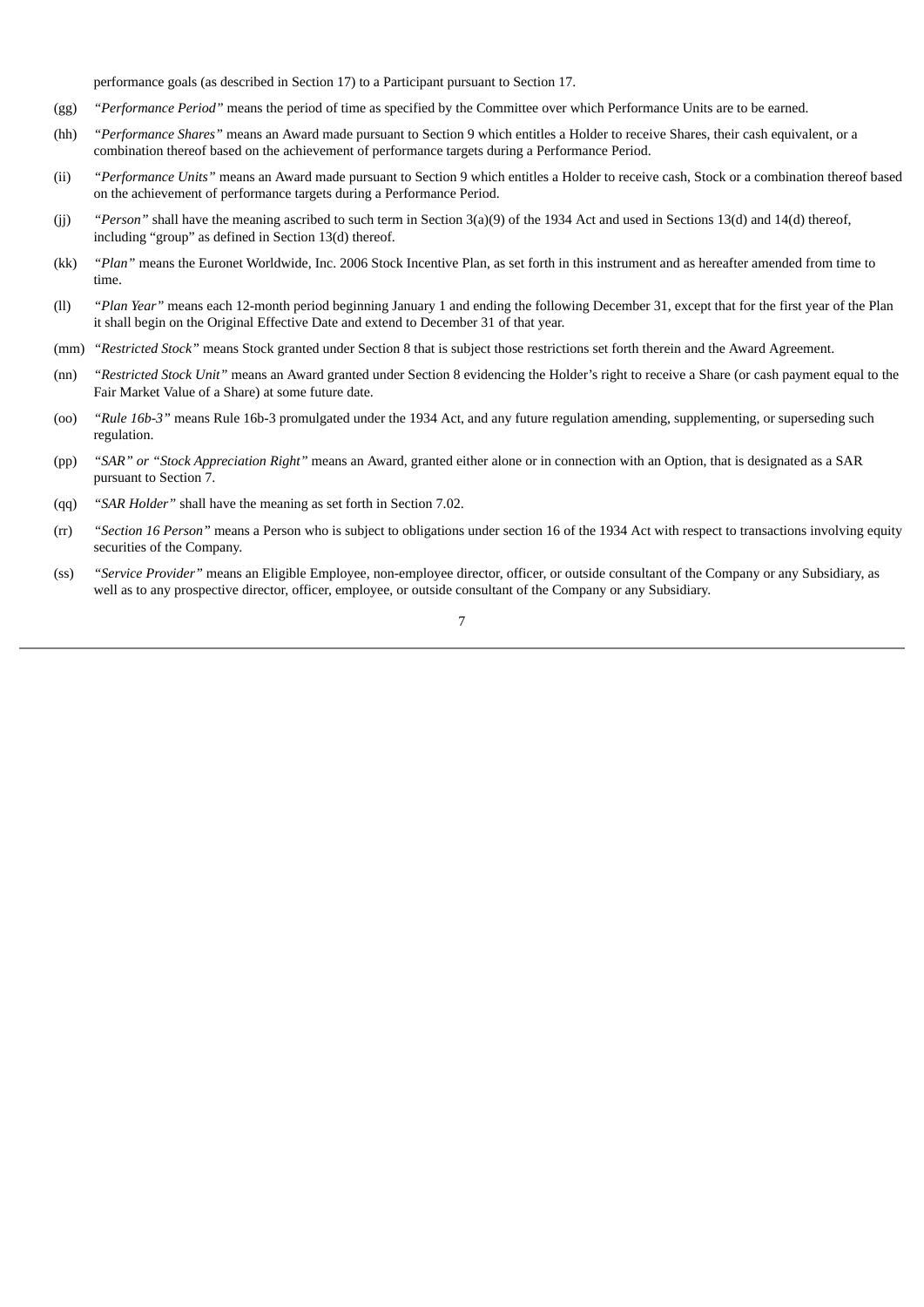- (tt) *"Share"* means a share of Stock.
- (uu) *"Stock"* means authorized and issued or unissued common stock of the Company, at such par value as may be established from time to time.
- (vv) *"Subsidiary"* means (i) in the case of an Incentive Stock Option a "subsidiary corporation," whether now or hereafter existing, as defined in section 424(f) of the Code, and (ii) in the case of any other type of Award, in addition to a subsidiary corporation as defined in (i), a limited liability company, partnership or other entity in which the Company controls fifty percent (50%) or more of the voting power or equity interests.
- (ww) *"Tandem SAR"* means a SAR which is granted in connection with, or related to, an Option, and which requires forfeiture of the right to purchase an equal number of Shares under the related Option upon the exercise of such SAR; or alternatively, which requires the cancellation of an equal amount of SARs upon the purchase of the Shares subject to the Option.
- (xx) *"Vested Option"* means any Option, or portion thereof, which is fully exercisable by the Holder. Vested Options remain exercisable only for that period of time as provided for under this Plan and any applicable Option Award Agreement. Once a Vested Option is no longer exercisable after otherwise having been exercisable, the Option shall become null and void.
- 2.02 *Gender and Number.* Except when otherwise indicated by the context, the masculine gender shall also include the feminine gender, and the definition of any term herein in the singular shall also include the plural.

## III. PLAN ADMINISTRATION

- 3.01 *Composition of Committee*. The Plan shall be administered by the Committee. To the extent the Board considers it desirable for transactions relating to Awards to be eligible to qualify for an exemption under Rule 16b-3, the Committee shall consist of two or more directors of the Company, all of whom qualify as "non-employee directors" within the meaning of Rule 16b-3. To the extent the Board considers it desirable for compensation delivered pursuant to Awards to be eligible to qualify for an exemption from the limit on tax deductibility of compensation under section 162(m) of the Code, the Committee shall consist of two or more directors of the Company, all of whom shall qualify as "outside directors" within the meaning of Code section 162(m).
- 3.02 *Authority of Committee*. Subject to the terms of the Plan and applicable law, and in addition to other express powers and authorizations conferred on the Committee by the Plan, the Committee shall have full power and authority to:
	- (a) select the Service Providers to whom Awards may from time to time be granted hereunder;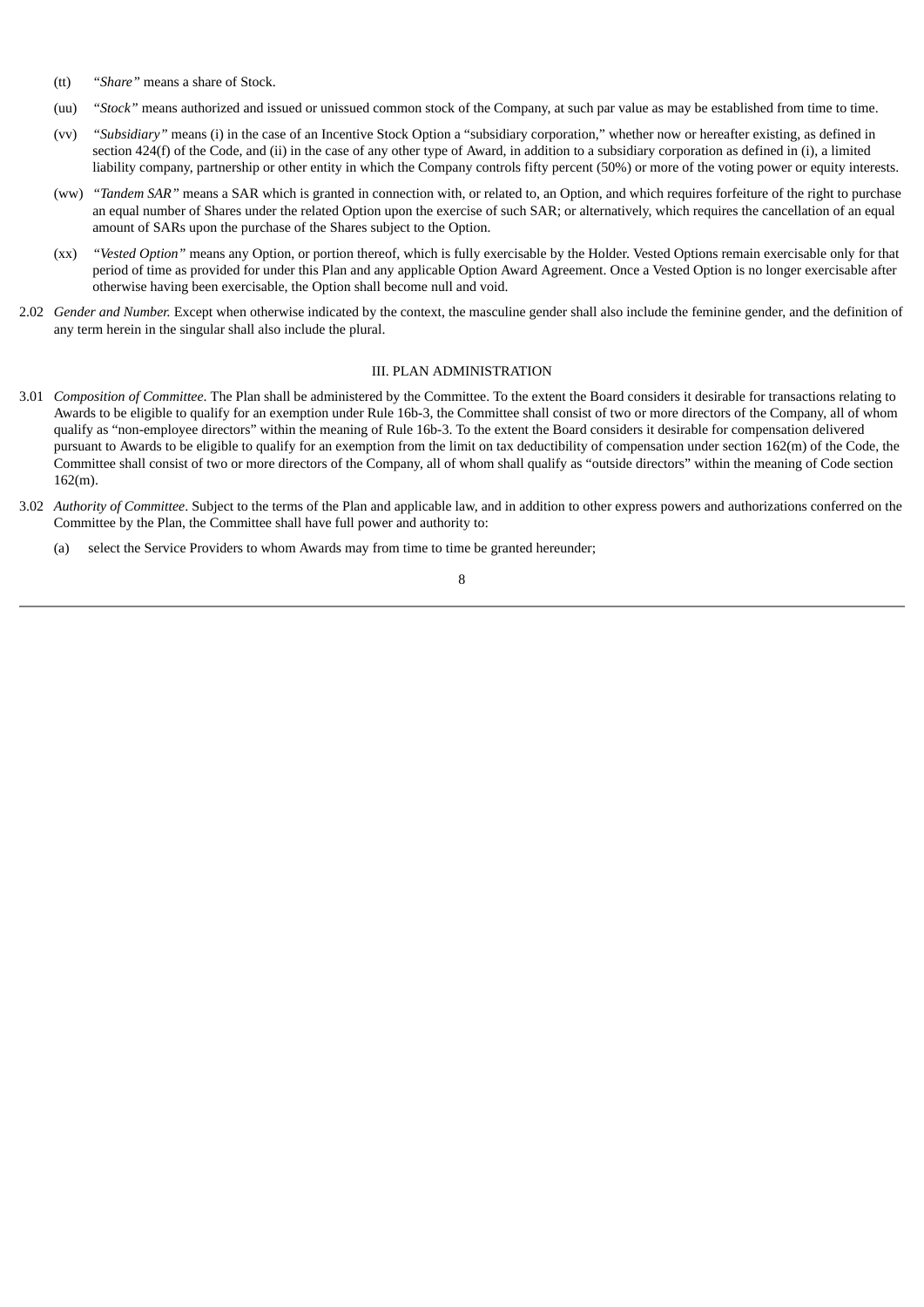- (b) determine the type or types of Awards to be granted to eligible Service Providers;
- (c) determine the number of Shares to be covered by, or with respect to which payments, rights, or other matters are to be calculated in connection with, Awards;
- (d) determine the terms and conditions of any Award;
- (e) determine whether, and to what extent, and under what circumstances Awards may be settled or exercised in cash, Shares, other securities, other Awards or other property;
- (f) determine whether, and to what extent, and under what circumstance Awards may be canceled, forfeited, or suspended and the method or methods by which Awards may be settled, exercised, canceled, forfeited, or suspended;
- (g) correct any defect, supply an omission, reconcile any inconsistency and otherwise interpret and administer the Plan and any instrument or Award Agreement relating to the Plan or any Award hereunder;
- (h) accelerate the exercisability of any Option, the vesting of any Restricted Shares or otherwise remove any restriction on any Award such that the Award becomes fully payable;
- (i) modify and amend the Plan, establish, amend, suspend, or waive such rules, regulations and procedures of the Plan, and appoint such agents as it shall deem appropriate for the proper administration of the Plan; and
- (j) make any other determination and take any other action that the Committee deems necessary or desirable for the administration of the Plan.
- 3.03 *Committee Delegation*. The Committee may delegate to any member of the Board or committee of Board members such of its powers as it deems appropriate, including the power to sub-delegate, except that only a member of the Board (or a committee thereof) may grant Awards from time to time to specified categories of Service Providers in amounts and on terms to be specified by the Board; provided that no such grants shall be made other than by the Board or the Committee to individuals who are then Section 16 Persons or other than by the Committee to individuals who are then or are deemed likely to become a "covered employee" within the meaning of Code section 162(m). A majority of the members of the Committee may determine its actions and fix the time and place of its meetings.
- 3.04 *Determination Under the Plan*. Unless otherwise expressly provided in the Plan, all designations, determinations, adjustments, interpretations, and other decisions under or with respect to the Plan, any Award or Award Agreement shall be within the sole discretion of the Committee, may be made at any time and shall be final, conclusive, and binding upon all persons, including the Company, any Participant, any Holder, and any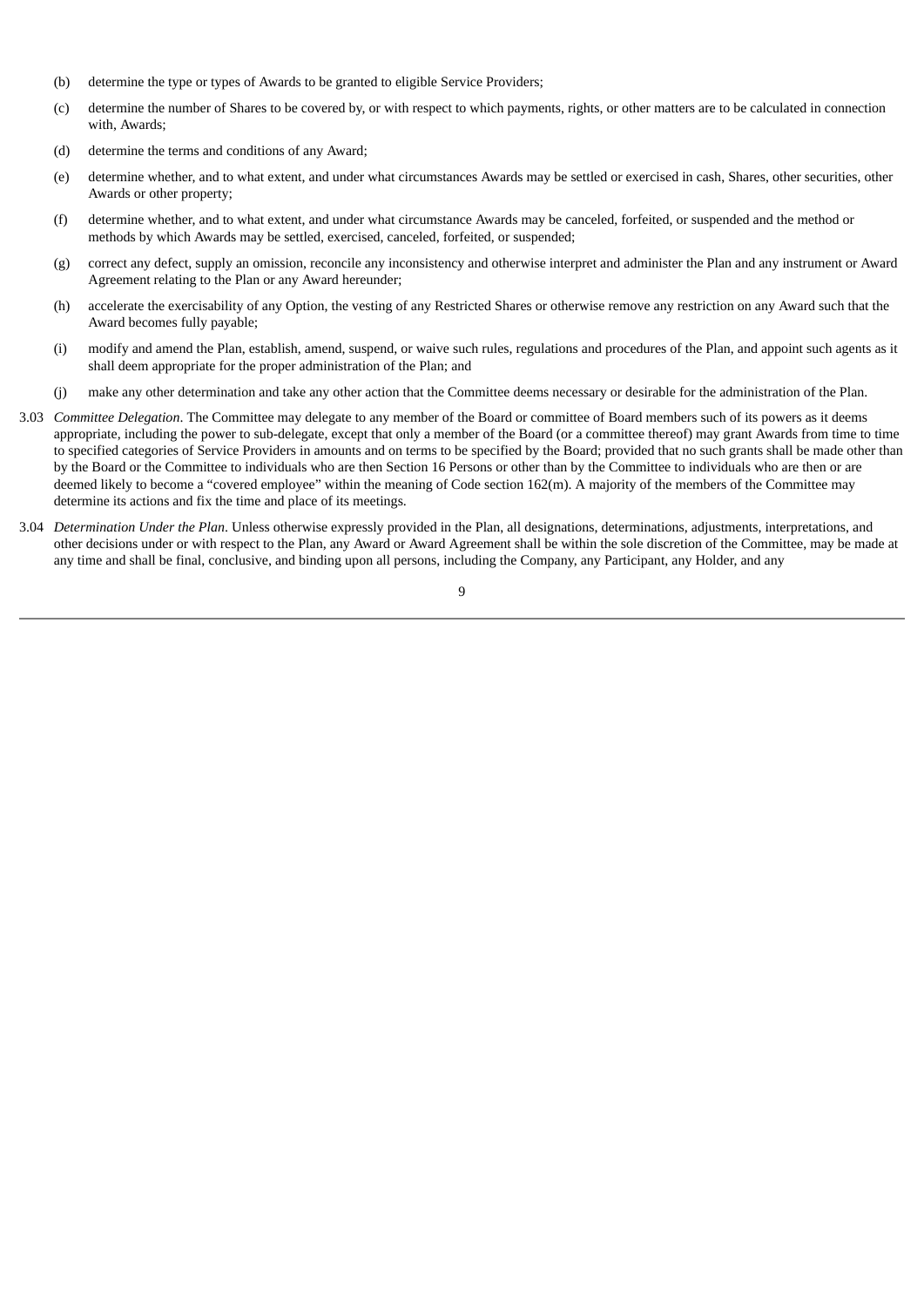stockholder. No member of the Committee shall be liable for any action, determination or interpretation made in good faith, and all members of the Committee shall, in addition to their rights as directors, be fully protected by the Company with respect to any such action, determination or interpretation.

### IV. STOCK SUBJECT TO THE PLAN

- 4.01 *Number of Shares.* Subject to adjustment as provided in Section 4.03 and subject to the maximum amount of Shares that may be granted to an individual in a calendar year as set forth in Section 5.05, no more than a total of Four Million (4,000,000) Shares are authorized for issuance under the Plan (the "Maximum Limitation") in accordance with the provisions of the Plan and subject to such restrictions or other provisions as the Committee may from time to time deem necessary. Any Shares issued hereunder may consist, in whole or in part, of authorized and unissued shares or treasury shares. The Shares may be divided among the various Plan components as the Committee shall determine; provided, however, the maximum number of Shares that may be issued pursuant to Incentive Stock Options shall be the Maximum Limitation. Shares that are subject to an underlying Award and Shares that are issued pursuant to the exercise of an Award shall be applied to reduce the maximum number of Shares remaining available for use under the Plan. The Company shall at all times during the term of the Plan and while any Awards are outstanding retain as authorized and unissued Stock, or as treasury Stock, at least the number of Shares from time to time required under the provisions of the Plan, or otherwise assure itself of its ability to perform its obligations hereunder.
- 4.02 *Unused and Forfeited Stock*. Any Shares that are subject to an Award under this Plan that are not used because the terms and conditions of the Award are not met, including any Shares that are subject to an Award that expires or is terminated for any reason, any Shares that are used for full or partial payment of the purchase price of Shares with respect to which an Option is exercised and any Shares retained by the Company pursuant to Section 16.02 shall automatically become available for use under the Plan. Notwithstanding the foregoing, any Shares used for full or partial payment of the purchase price of the Shares with respect to which an Option is exercised and any Shares retained by the Company pursuant to Section 16.02 that were originally Incentive Stock Option Shares must still be considered as having been granted for purposes of determining whether the Share limitation provided for in Section 4.01 has been reached for purposes of Incentive Stock Option grants.
- 4.03 *Adjustment in Authorized Shares*. If, without the receipt of consideration therefore by the Company, the Company shall at any time increase or decrease the number of its outstanding Shares or change in any way the rights and privileges of such Shares such as, but not limited to, the payment of a stock dividend or any other distribution upon such Shares payable in Stock, or through a stock split, subdivision, consolidation, combination, reclassification or recapitalization involving the Stock, such that an adjustment is necessary in order to prevent dilution or enlargement of the benefits or potential benefits intended to be made available under the Plan, then in relation to the Shares that are affected by one or more of the above events, the numbers, rights and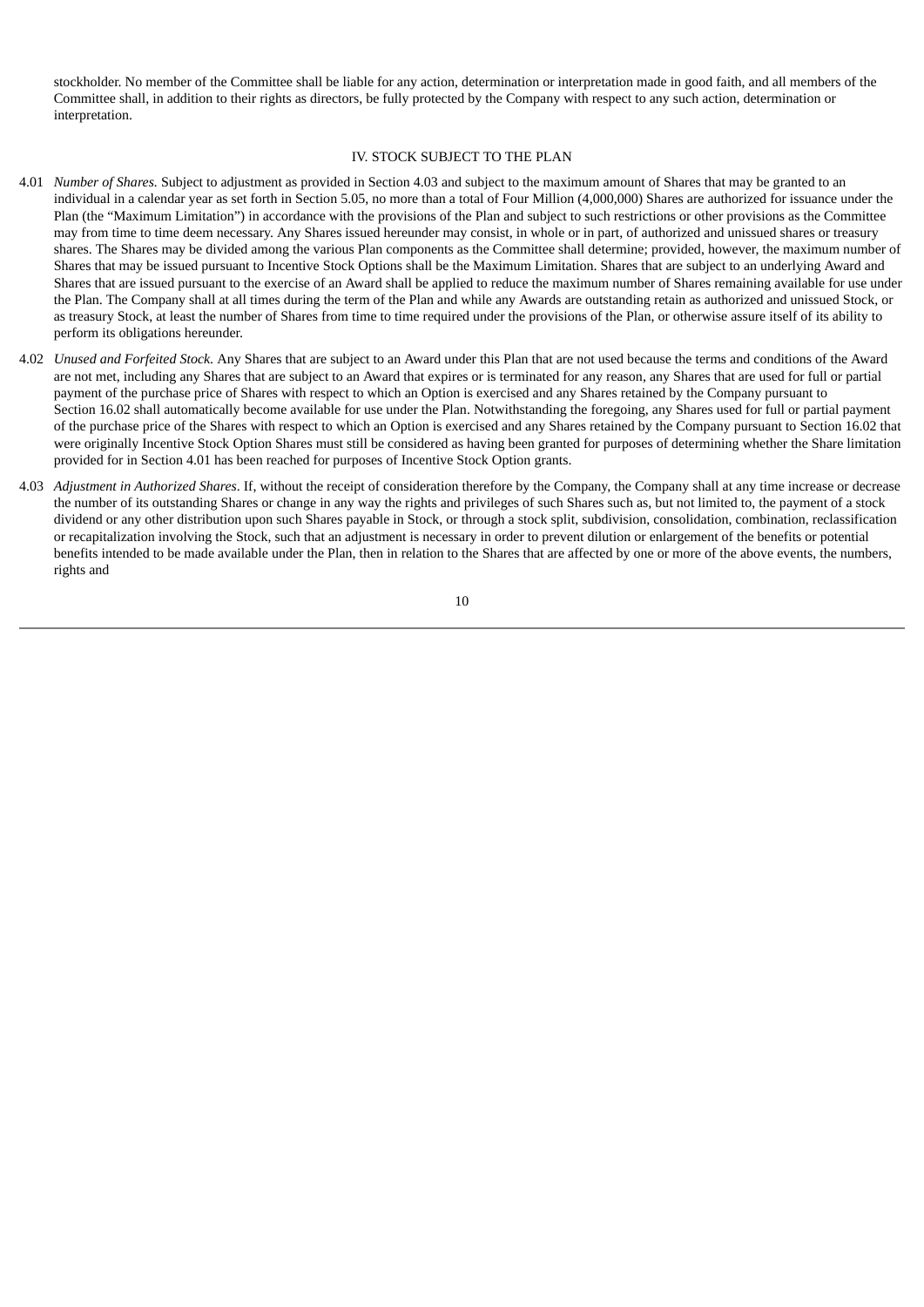privileges of (i) the Shares as to which Awards may be granted under the Plan, (ii) the exercise or purchase price of each outstanding Award, and (iii) the Shares then included in each outstanding Award granted hereunder, shall be increased, decreased or changed in like manner, as if the Shares underlying the Award had been issued and outstanding, fully paid and non assessable at the time of such occurrence. The manner in which Awards are adjusted pursuant to this Section 4.03 is to be determined by the Board or the Committee; provided that all adjustments must be determined by the Board or Committee in good faith, and must be effectuated so as to preserve the value that any Participant has in outstanding Awards as of the time of the event giving rise to any potential dilution or enlargement of rights.

- 4.04 *General Adjustment Rules*.
	- (a) If any adjustment or substitution provided for in this Section 4 shall result in the creation of a fractional Share under any Award, such fractional Share shall be rounded to the nearest whole Share and fractional Shares shall not be issued.
	- (b) In the case of any such substitution or adjustment affecting an Option or a SAR (including a Nonqualified Stock Option) such substitution or adjustments shall be made in a manner that is in accordance with the substitution and assumption rules set forth in Treasury Regulations 1.424-1 and the applicable guidance relating to Code section 409A.

## V. PARTICIPATION

- 5.01 *Basis of Grant*. Participants in the Plan shall be those Service Providers, who, in the judgment of the Committee, are performing, or during the term of their incentive arrangement will perform, important services in the management, operation and development of the Company, and significantly contribute, or are expected to significantly contribute, to the achievement of long-term corporate economic objectives. Participants may also include Service Providers who, in the Committee's discretion, are entitled to receive Awards as an inducement to perform services for the Company or any Subsidiary; provided that an Award Agreement may contain terms and conditions providing for the termination of such inducement Award in the event that such Service Provider is not retained to perform services for the Company with the period specified therein.
- 5.02 *Types of Grants; Limits*. Participants may be granted from time to time one or more Awards; provided, however, that the grant of each such Award shall be separately approved by the Committee or its designee, and receipt of one such Award shall not result in the automatic receipt of any other Award. Written notice shall be given to such Person, specifying the terms, conditions, right and duties related to such Award. Under no circumstance shall Incentive Stock Options be granted to (i) non-employee directors, (ii) Consultants, (iii) any prospective non-employee director, employee or consultant, or (iv) any person not permitted to receive Incentive Stock Options under the Code.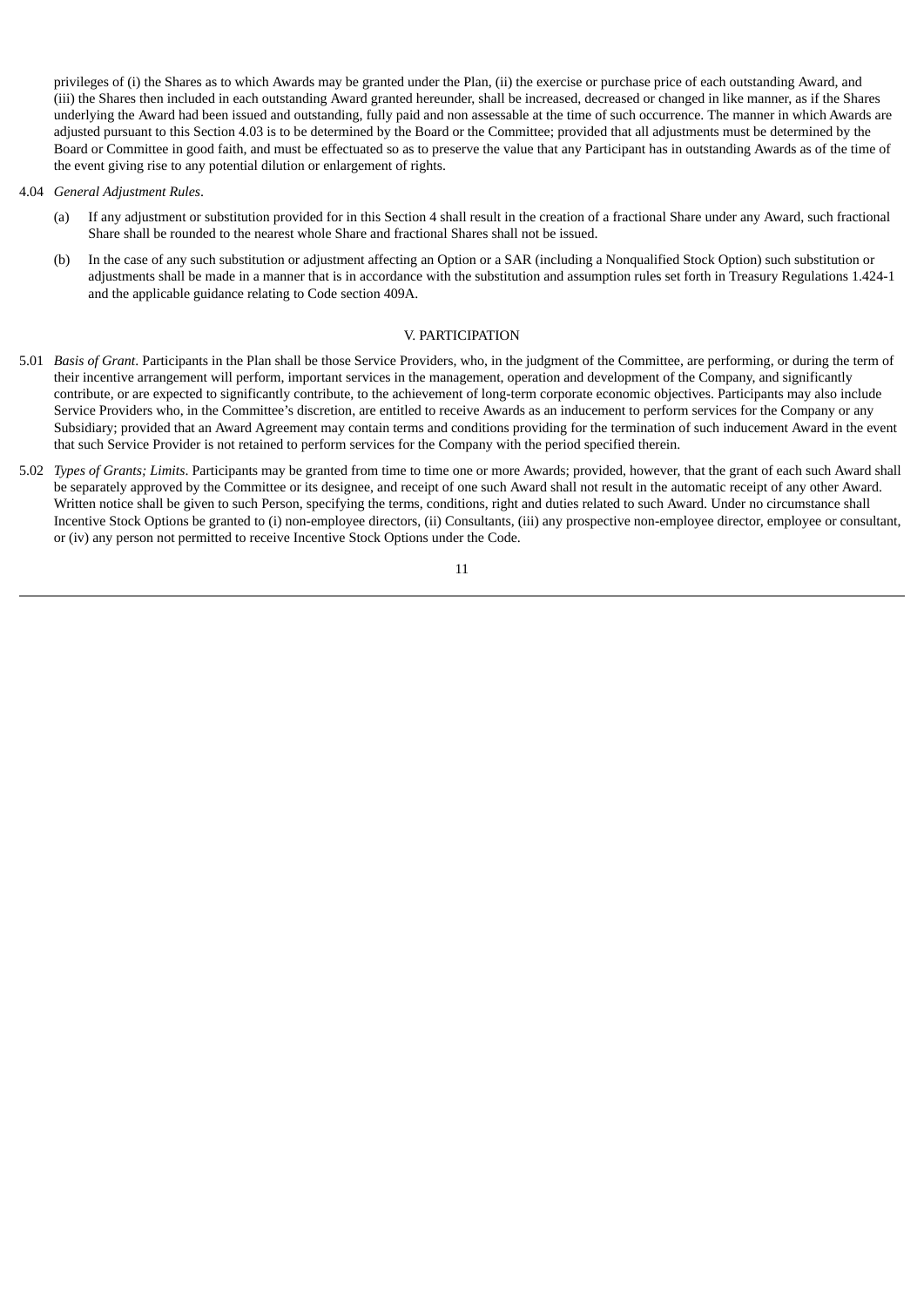- 5.03 *Award Agreements*. Each Participant shall enter into an Award Agreement(s) with the Company, in such form as the Committee shall determine and which is consistent with the provisions of the Plan, specifying such terms, conditions, rights and duties. Unless otherwise explicitly stated in the Award Agreement, Awards shall be deemed to be granted as of the date specified in the grant resolution of the Committee, which date shall be the date of any related agreement(s) with the Participant. Unless explicitly provided for in a particular Award Agreement that the terms of the Plan are being superseded, in the event of any inconsistency between the provisions of the Plan and any such Award Agreement(s) entered into hereunder, the provisions of the Plan shall govern.
- 5.04 *Restrictive Covenants*. The Committee may, in its sole and absolute discretion, place certain restrictive covenants in an Award Agreement requiring the Participant to agree to refrain from certain actions. Such Restrictive Covenants, if contained in the Award Agreement, will be binding on the Participant.
- 5.05 *Maximum Annual Award*. The maximum number of Shares with respect to which an Award or Awards may be granted to any Participant in any one taxable year of the Company (the "Maximum Annual Participant Award") shall not exceed Four Hundred Thousand (400,000) Shares (increased, proportionately, in the event of any stock split or stock dividend with respect to the Shares). The Maximum Annual Participant Award shall include any Bonus Shares that are paid to a Participant in that taxable year pursuant to the achievement of one or more established and objective performance goals under the Company's Executive Annual Incentive Plan or pursuant to any other Company-sponsored compensation plan or program. If an Option is in tandem with a SAR, such that the exercise of the Option or SAR with respect to a Share cancels the tandem SAR or Option right, respectively, with respect to each Share, the tandem Option and SAR rights with respect to each Share shall be counted as covering but one Share for purposes of the Maximum Annual Participant Award.

### VI. STOCK OPTIONS

- 6.01 *Grant of Options*. A Participant may be granted one or more Options. The Committee in its sole discretion shall designate whether an Option is an Incentive Stock Option or a Nonqualified Stock Option. The Committee may grant both an Incentive Stock Option and a Nonqualified Stock Option to the same Participant at the same time or at different times. Incentive Stock Options and Nonqualified Stock Options, whether granted at the same or different times, shall be deemed to have been awarded in separate grants, shall be clearly identified, and in no event shall the exercise of one Option affect the right to exercise any other Option or affect the number of Shares for which any other Option may be exercised.
- 6.02 *Option Agreements*. Each Option granted under the Plan shall be evidenced by a written Option Award Agreement which shall be entered into by the Company and the Participant to whom the Option is granted (the "Option Holder"), and which shall contain, or be subject to, the following terms and conditions, as well as such other terms and conditions not inconsistent therewith, as the Committee may consider appropriate in each case.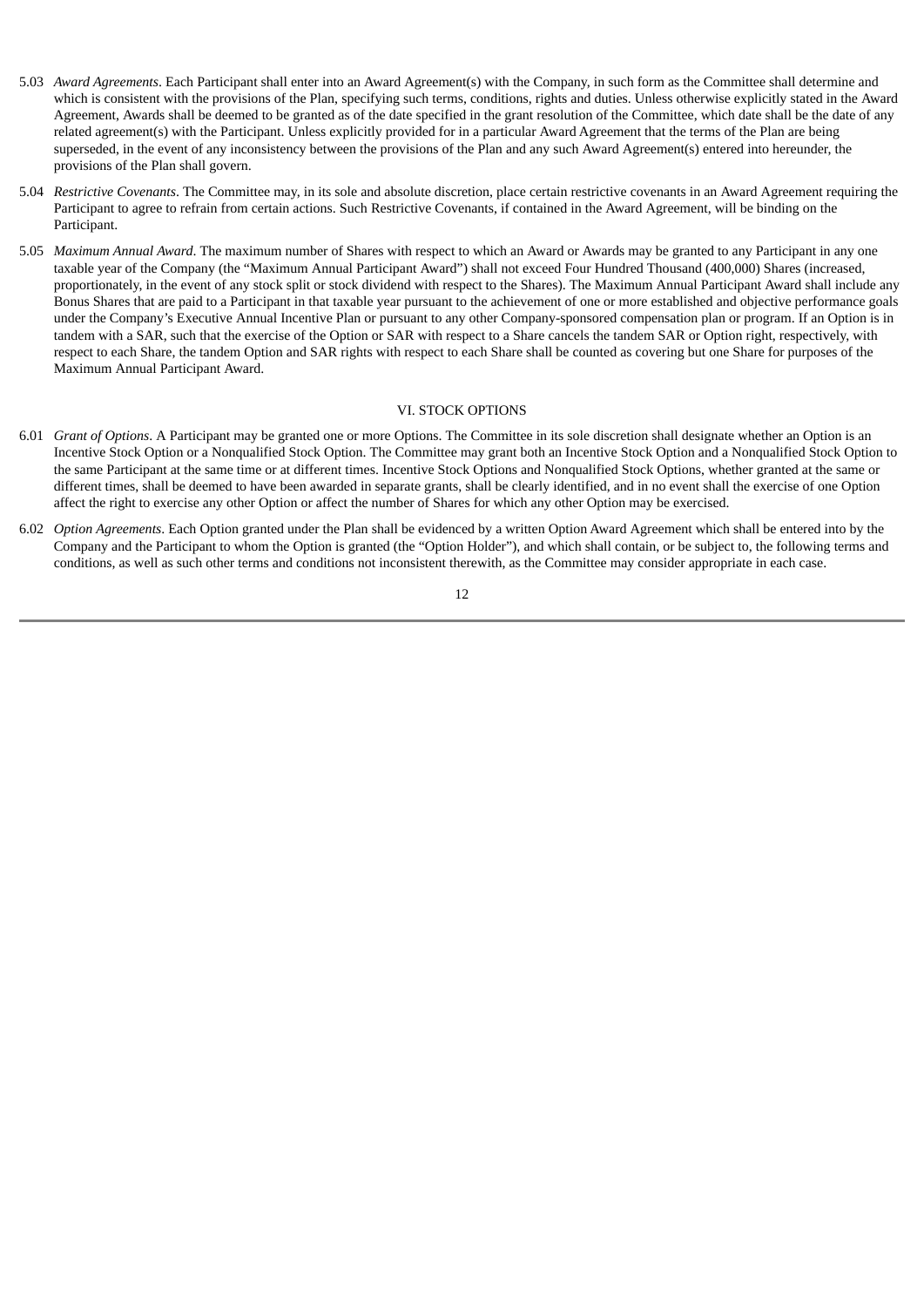- (a) *Number of Shares*. Each Option Award Agreement shall state that it covers a specified number of Shares, as determined by the Committee. To the extent that the aggregate Fair Market Value of Shares with respect to which Options designated as Incentive Stock Options are exercisable for the first time by any Option Holder during any calendar year exceeds \$100,000 or, if different, the maximum limitation in effect at the time of grant under section 422(d) of the Code, or any successor provision, such Options in excess of such limit shall be treated as Nonqualified Stock Options. The foregoing shall be applied by taking Options into account in the order in which they were granted. For the purposes of the foregoing, the Fair Market Value of any Share shall be determined as of the time the Option with respect to such Share is granted. In the event the foregoing results in a portion of an Option designated as an Incentive Stock Option exceeding the \$100,000 limitation, only such excess shall be treated as a Nonqualified Stock Option.
- (b) *Price*. Each Option Award Agreement shall state the Option Exercise Price at which each Share covered by an Option may be purchased. Such Option Exercise Price shall be determined in each case by the Committee; provided, however, that the Option Exercise Price for each Share covered by an Incentive Stock Option shall not be less than the Fair Market Value of the Stock on the Option's Grant Date and provided further that the Incentive Stock Option granted to an Eligible Employee who then owns stock possessing more than 10% of the total combined voting power of all classes of stock of the Company or any parent or Subsidiary corporation of the Company must be at least 110% of the Fair Market Value of the Stock subject to the Incentive Stock Option on the Option's Grant Date.
- (c) *Duration of Options*. Each Option Award Agreement shall state the period of time, determined by the Committee, within which the Option may be exercised by the Option Holder (the "Option Period"). The Option Period must expire, in all cases, not more than ten years from the Option's Grant Date; provided, however, that the Option Period of an Incentive Stock Option granted to an Eligible Employee who then owns Stock possessing more than 10% of the total combined voting power of all classes of Stock of the Company must expire not more than five years from the Option's Grant Date. Each Option Award Agreement shall also state the periods of time, if any, as determined by the Committee, when incremental portions of each Option shall become exercisable. If any Option or portion thereof is not exercised during its Option Period, such unexercised portion shall be deemed to have been forfeited and have no further force or effect. Due to Code section 409A's treatment of an extension or renewal of an Option as the granting of a new Option, the Committee shall not extend or renew the term of an Option without the consent of the Holder.
- (d) *Termination of Service, Death, Disability, etc*. Each Option Agreement shall state the period of time, if any, determined by the Committee, within which the Vested Option may be exercised after an Option Holder ceases to be a Service Provider on account of the Participant's death, Disability, voluntary resignation, removal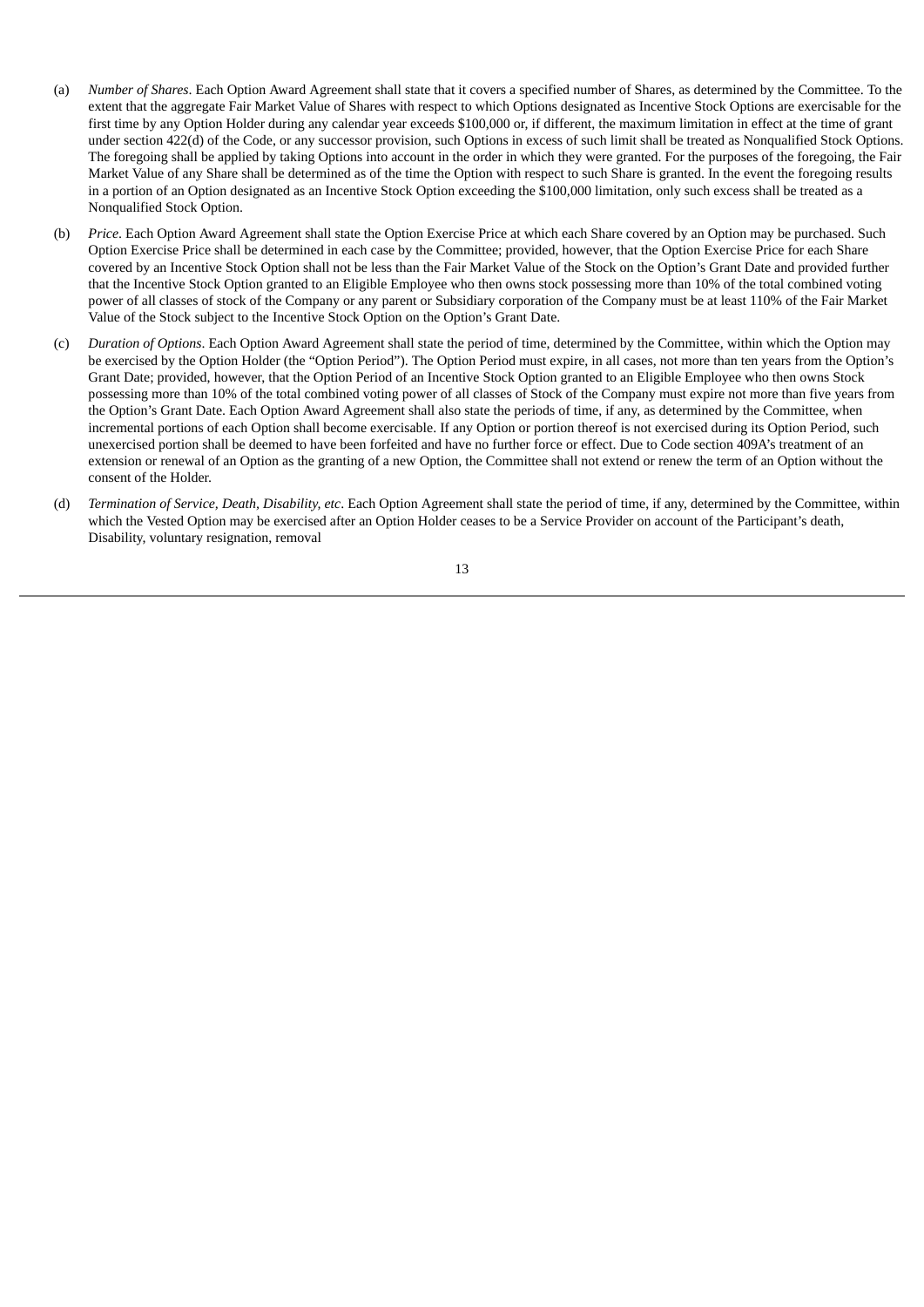from the Board or the Company having terminated such Option Holder's employment with or without Cause. Unless an Option Award Agreement provides otherwise, a Participant's change in status between serving as an employee and/or director will not be considered a cessation of the Participant as a Service Provider for purposes of any Option expiration period under the Plan.

- (e) *Transferability*. Except as otherwise determined by the Committee, Options shall not be transferable by the Option Holder except by will or pursuant to the laws of descent and distribution. Each Vested Option shall be exercisable during the Option Holder's lifetime only by him or her, or in the event of Disability or incapacity, by his or her guardian or legal representative. Shares issuable pursuant to any Option shall be delivered only to or for the account of the Option Holder, or in the event of Disability or incapacity, to his or her guardian or legal representative.
- (f) *Exercise, Payments, etc.*
	- (i) Unless otherwise provided in the Option Award Agreement, each Vested Option may be exercised by delivery to the Corporate Secretary of the Company a written notice specifying the number of Shares with respect to which such Option is exercised and payment of the Option Exercise Price. Such notice shall be in a form satisfactory to the Committee or its designee and shall specify the particular Vested Option that is being exercised and the number of Shares with respect to which the Vested Option is being exercised. The exercise of the Vested Option shall be deemed effective upon receipt of such notice by the Corporate Secretary and payment to the Company. The purchase of such Stock shall take place at the principal offices of the Company upon delivery of such notice, at which time the purchase price of the Stock shall be paid in full by any of the methods or any combination of the methods set forth in (ii) below.
	- (ii) The Option Exercise Price may be paid by any of the following methods:
		- 1. Cash or Certified bank check;
		- 2. By delivery to the Company of a number of Shares then owned by the Holder, the Fair Market Value of which equals the purchase price of the Stock purchased pursuant to the Vested Option,; provided, however, that Shares used for this purpose must have been held by the Holder for such minimum period of time as may be established from time to time by the Committee; and provided further that the Fair Market Value of any Shares delivered in payment of the purchase price upon exercise of the Options shall be the Fair Market Value as of the exercise date, which shall be the date of delivery of the certificates for the Stock used as payment of the Option Exercise Price.
			- 14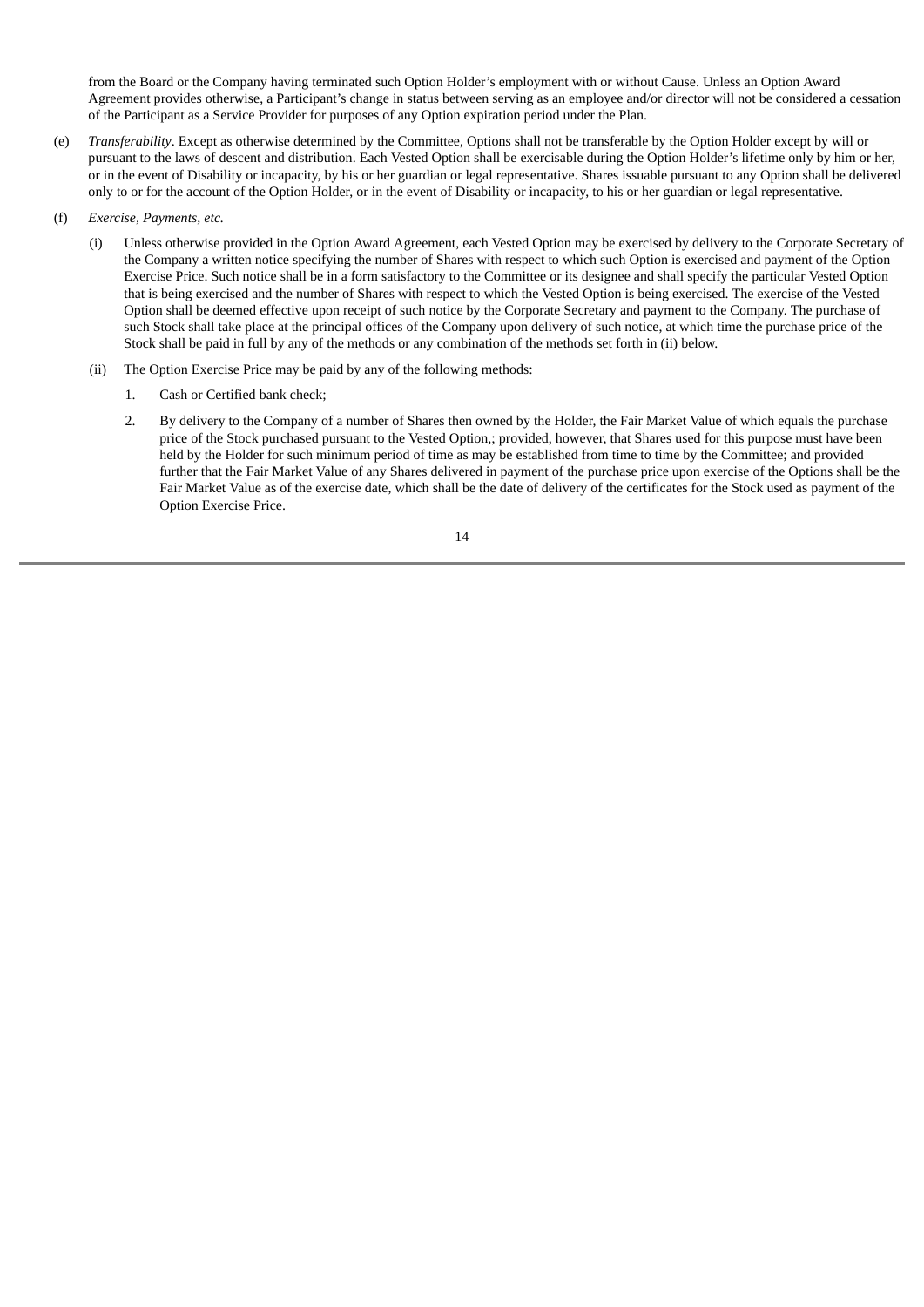In lieu of actually surrendering to the Company a number of Shares then owned by the Holder, the Committee may, in its discretion permit the Holder to submit to the Company a statement affirming ownership by the Holder of such number of Shares and request that such Shares, although not actually surrendered, be deemed to have been surrendered by the Holder as payment of the exercise price.

- 3. For any Holder other than an Executive Officer or except as otherwise prohibited by the Committee, by payment through a broker in accordance with procedures permitted by Regulation T of the Federal Reserve Board.
- 4. For any Nonqualified Stock Option, by a "net exercise" arrangement pursuant to which the Company will not require a payment of the Option Exercise Price but will reduce the number of Shares of Stock upon the exercise by the largest number of whole shares that has a Fair Market Value on the date of exercise that does not exceed the aggregate Option Exercise Price.
- 5. Any combination of the consideration provided in the foregoing subsections (1), (2), (3) and (4).
- (iii) The Company shall not guarantee a third-party loan obtained by a Holder to pay part or the entire Option Exercise Price of the Shares.
- (g) *Date of Grant*. An option shall be considered as having been granted on the date the Committee or its delegate completes the corporate action necessary to create a legally binding right constituting the option, as set forth under the applicable Treasury Regulations issued under Section 409A.
- (h) *Withholding.*
	- (i) *Nonqualified Stock Options*. Upon any exercise of a Nonqualified Stock Options, the Option Holder shall make appropriate arrangements with the Company to provide for the minimum amount of additional withholding required by applicable federal and state income tax and payroll laws, including payment of such taxes through delivery of Stock or by withholding Stock to be issued under the Option, as provided in Section 16.
	- (ii) *Incentive Stock Options*. In the event that an Option Holder makes a disposition (as defined in section 424(c) of the Code) of any Stock acquired pursuant to the exercise of an Incentive Stock Option prior to the later of (a) the expiration of two years from the date on which the Incentive Stock Option was granted or (b) the expiration of one year from the date on which the Option was exercised, the Participant shall send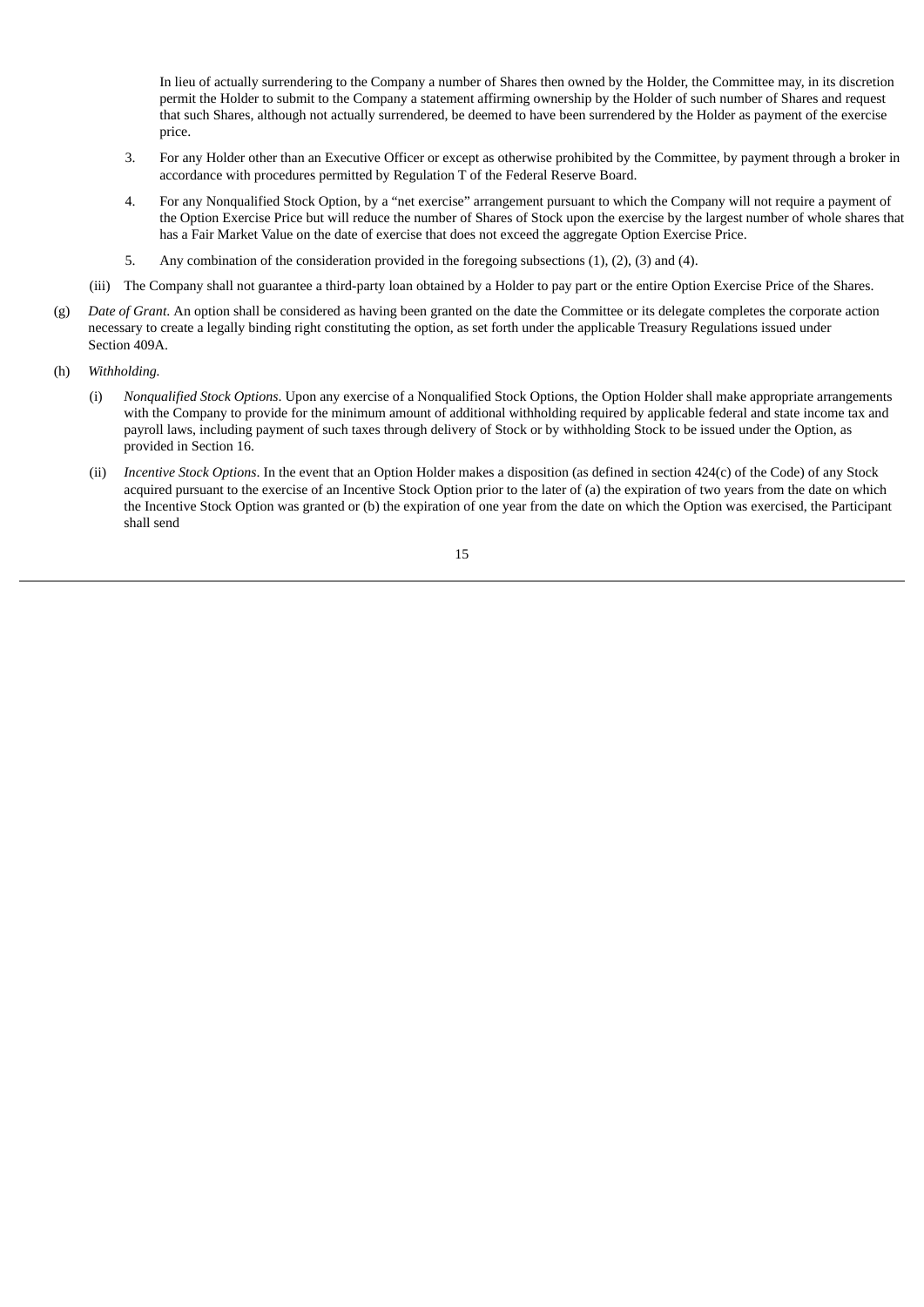written notice to the Company at its principal office (Attention: Corporate Secretary) of the date of such disposition, the number of shares disposed of, the amount of proceeds received from such disposition, and any other information relating to such disposition as the Company may reasonably request. The Option Holder shall, in the event of such a disposition, make appropriate arrangements with the Company to provide for the amount of additional withholding, if any, required by applicable Federal and state income tax laws.

- (i) *Adjustment of Options*. Subject to the limitations set forth below and those contained in Sections 6, 13.04 and 15, the Committee may make any adjustment in the Option Exercise Price, the number of Shares subject to, or the terms of, an outstanding Option and a subsequent granting of an Option by amendment or by substitution of an outstanding Option. Such amendment, substitution, or re-grant may result in terms and conditions (including Option Exercise Price, number of Shares covered, vesting schedule or exercise period) that differ from the terms and conditions of the original Option. The Committee may not, however, adversely affect the rights of any Option Holder to previously granted Options without the consent of such Option Holder. If such action is affected by the amendment, the effective date of such amendment shall be the date of the original grant. Any adjustment, modification, extension or renewal of an Option shall be effected such that the Option is either exempt from, or is compliant with, Code section 409A.
- 6.03 *Stockholder Privileges*. No Holder shall have any rights as a stockholder with respect to any Shares covered by an Option until the Holder becomes the holder of record of such Stock, and no adjustments shall be made for dividends or other distributions or other rights as to which there is a record date preceding the date such Holder becomes the holder of record of such Stock, except as provided in Section 4.

### VII. STOCK APPRECIATION RIGHTS

- 7.01 *Grant of SARs*. Subject to the terms and conditions of this Plan, a SAR may be granted to a Participant at any time and from time to time as shall be determined by the Committee in its sole discretion. The Committee may grant Freestanding SARs or Tandem SARs, or any combination thereof.
	- (a) *Number of Shares.* The Committee shall have complete discretion to determine the number of SARs granted to any Participant, subject to the limitations imposed in this Plan and by applicable law.
	- (b) *Exercise Price and Other Terms.* The Committee, subject to the provisions of this Plan, shall have complete discretion to determine the terms and conditions of SARs granted under this Plan. The exercise price per Share of Tandem SARs shall equal the exercise price per Share of the related Option. In no event shall a SAR granted to a Section 16 Person become exercisable until at least six (6)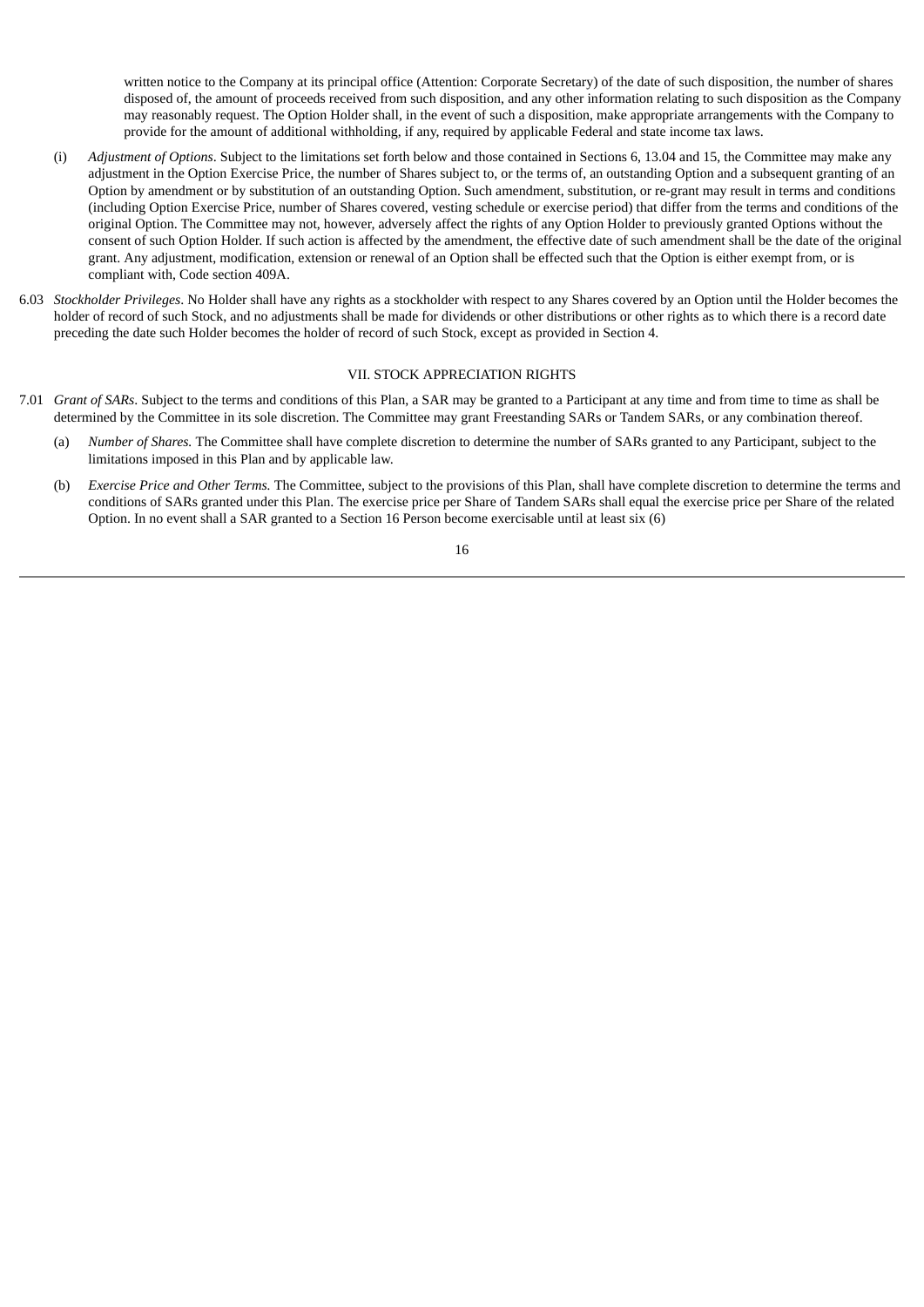months after the Date of Grant or such shorter period as may be permissible while maintaining compliance with Rule 16b-3.

- 7.02 *SAR Award Agreement*. Each SAR granted under the Plan shall be evidenced by a written SAR Award Agreement which shall be entered into by the Company and the Participant to whom the SAR is granted (the "SAR Holder"), and which shall specify the exercise price per share, the terms of the SAR, the conditions of exercise, and such other terms and conditions as the Committee in its sole discretion shall determine.
- 7.03 *Exercise of Tandem SARs*. Tandem SARs may be exercised for all or part of the Shares subject to the related Option upon the surrender of the right to exercise the equivalent portion of the related Option. A Tandem SAR may be exercised only with respect to the Shares for which its related Option is then exercisable. With respect to a Tandem SAR granted in connection with an Incentive Stock Option: (a) the Tandem SAR shall expire no later than the expiration of the underlying Incentive Stock Option; (b) the value of the payout with respect to the Tandem SAR shall be for no more than one hundred percent (100%) of the difference between the Exercise Price per Share of the underlying Incentive Stock Option and the Fair Market Value per Share of the Shares subject to the underlying Incentive Stock Option at the time the Tandem SAR is exercised; and (c) the Tandem SAR shall be exercisable only when the Fair Market Value per Share of the Shares subject to the Incentive Stock Option exceeds the per share Option Price per Share of the Incentive Stock Option.
- 7.04 *Exercise of Freestanding SARs*. Freestanding SARs shall be exercisable on such terms and conditions as the Committee in its sole discretion shall determine; provided, however, that no Freestanding SAR granted to a Section 16 Person shall be exercisable until at least six (6) months after the Date of Grant or such shorter period as may be permissible while maintaining compliance with Rule 16b-3.
- 7.05 *Expiration of SARs*. A SAR granted under this Plan shall expire on the date set forth in the SAR Award Agreement, which date shall be determined by the Committee in its sole discretion. Unless otherwise specifically provided for in the SAR Award Agreement, a Freestanding SAR granted under this Plan shall terminate according to the same rules under which a Nonqualified Stock Option would terminate in the event of a SAR Holder's termination of employment, death or Disability as provided for in the SAR Award Agreement. Unless otherwise specifically provided for in the SAR Award agreement, a Tandem SAR granted under this Plan shall be exercisable at such time or times and only to the extent that the related Option is exercisable. The Tandem SAR shall terminate and no longer be exercisable upon the termination or exercise of the related Options, except that Tandem SARs granted with respect to less than the full number of shares covered by a related Option shall not be reduced until the exercise or termination of the related Option exceeds the number of Shares not covered by the SARs.
- 7.06 *Payment of SAR Amount*. Upon exercise of a SAR, a Holder shall be entitled to receive payment from the Company in an amount determined by multiplying (i) the positive difference between the Fair Market Value of a Share on the date of exercise over the exercise price per Share by (ii) the number of Shares with respect to which the SAR is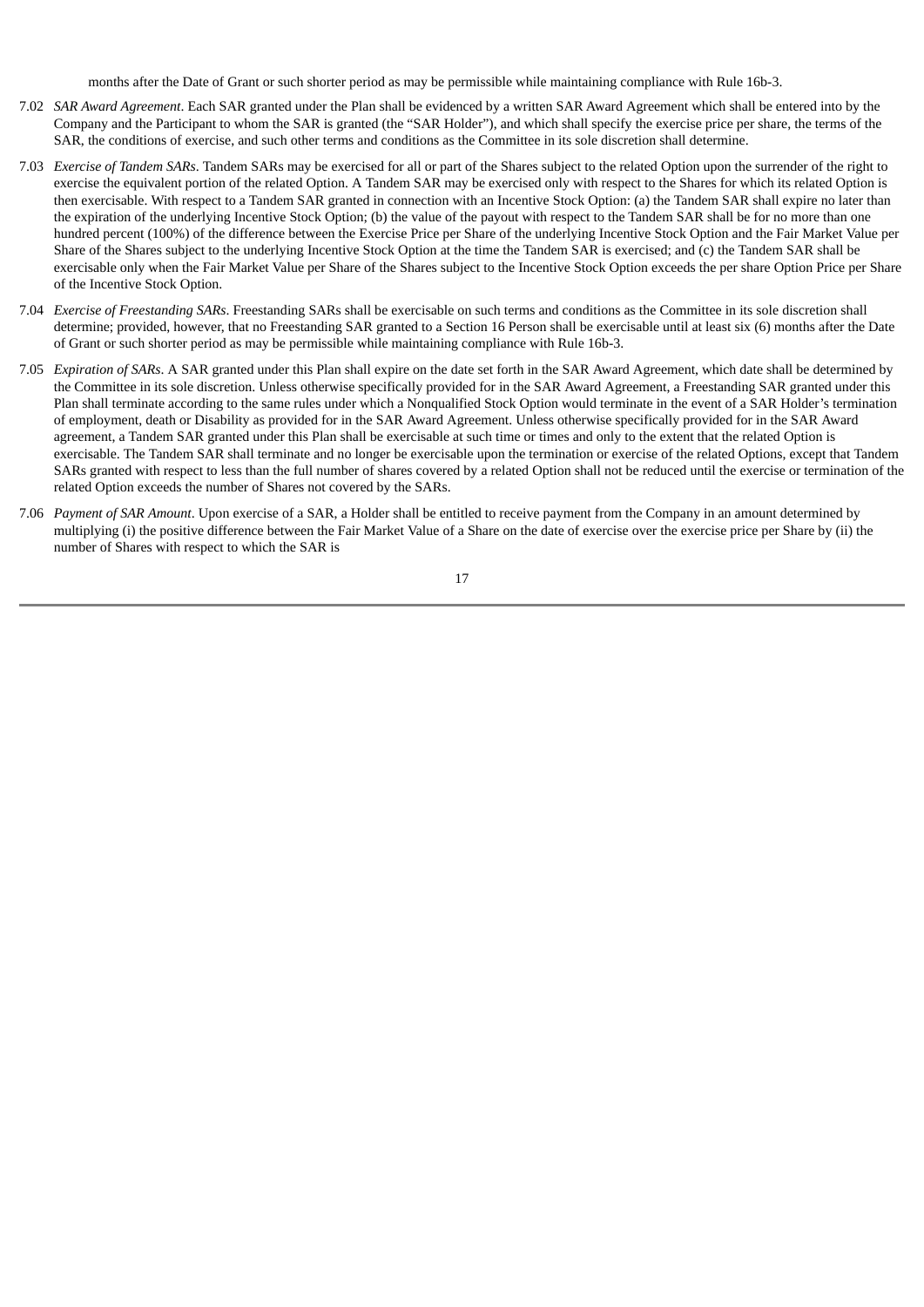exercised. The payment upon a SAR exercise may be in whole Shares of equivalent value, cash, or a combination of whole Shares and cash. Fractional Shares shall be rounded down to the nearest whole Share.

### VIII. AWARDS OF RESTRICTED STOCK AND RESTRICTED STOCK UNITS

- 8.01 *Restricted Stock Awards Granted by Committee*. Coincident with or following designation for participation in the Plan and subject to the terms and provisions of the Plan, the Committee, at any time and from time to time, may grant Restricted Stock to any Service Provider in such amounts as the Committee shall determine.
- 8.02 *Restricted Stock Unit Awards Granted by Committee*. Coincident with or following designation for participation in the Plan and subject to the terms and provisions of the Plan, the Committee may grant a Service Provider Restricted Stock Units, in connection with or separate from a grant of Restricted Stock. Upon the vesting of Restricted Stock Units, the Holder shall be entitled to receive the full value of the Restricted Stock Units payable in either Shares or cash.
- 8.03 *Restrictions*. A Holder's right to retain Shares of Restricted Stock or be paid with respect to Restricted Stock Units shall be subject to such restrictions, including but not limited to, him or her continuing to perform as a Service Provider for a restriction period specified by the Committee, or the attainment of specified performance goals and objectives, as may be established by the Committee with respect to such Award. The Committee may in its sole discretion require different periods of service or different performance goals and objectives with respect to (i) different Holders, (ii) different Restricted Stock or Restricted Stock Unit Awards, or (iii) separate, designated portions of the Shares constituting a Restricted Stock Award. Any grant of Restricted Stock or Restricted Stock Units shall contain terms such that the Award is either exempt from Code section 409A or complies with such section.
- 8.04 *Privileges of a Stockholder, Transferability*. Unless otherwise provided in the Award Agreement, a Participant shall have all voting, dividend, liquidation and other rights with respect to Shares of Restricted Stock, provided however that any dividends paid on Shares of Restricted Stock prior to such Shares becoming vested shall be held in escrow by the Company and subject to the same restrictions on transferability and forfeitability as the underlying Shares of Restricted Stock. Any voting, dividend, liquidation or other rights shall accrue to the benefit of a Holder only with respect to Shares of Restricted Stock held by, or for the benefit of, the Holder on the record date of any such dividend or voting date. A Participant's right to sell, encumber or otherwise transfer such Restricted Stock shall, in addition to the restrictions otherwise provided for in the Award Agreement, be subject to the limitations of Section 12.02 hereof. The Committee may determine that a Holder of Restricted Stock Units is entitled to receive dividend equivalent payments on such units. If the Committee determines that Restricted Stock Units shall receive dividend equivalent payments, such feature will be specified in the applicable Award Agreement. Restricted Stock Units shall not have any voting rights.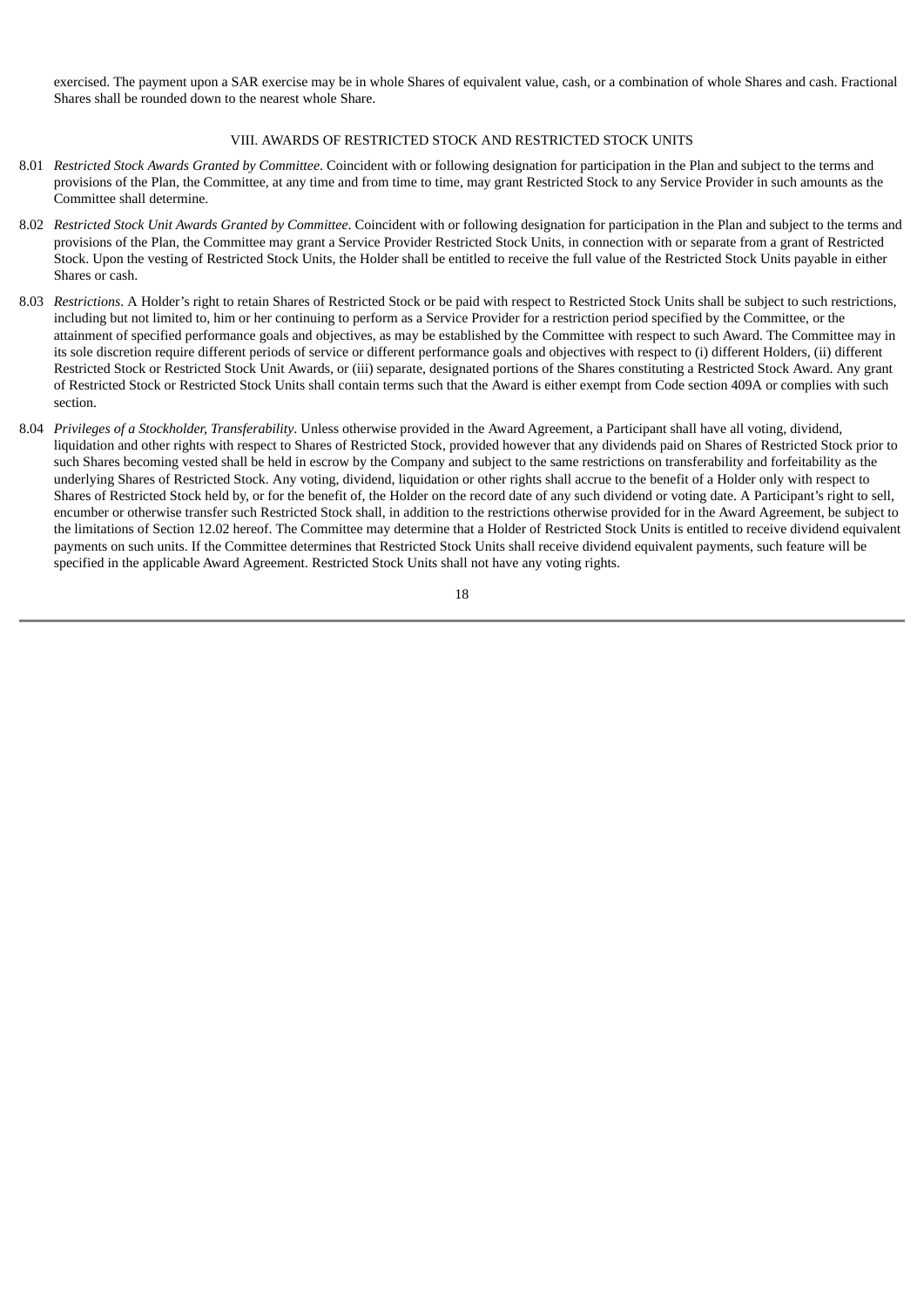- 8.05 *Enforcement of Restrictions*. The Committee may in its sole discretion require one or more of the following methods of enforcing the restrictions referred to in Sections 8.03 and 8.04:
	- (a) placing a legend on the stock certificates, or the Restricted Stock Unit Award Agreement, as applicable, referring to restrictions;
	- (b) requiring the Holder to keep the stock certificates, duly endorsed, in the custody of the Company while the restrictions remain in effect;
	- (c) requiring that the stock certificates, duly endorsed, be held in the custody of a third party nominee selected by the Company who will hold such Shares of Restricted Stock on behalf of the Holder while the restrictions remain in effect; or
	- (d) inserting a provision into the Restricted Stock Award Agreement prohibiting assignment of such Award Agreement until the terms and conditions or restrictions contained therein have been satisfied or released, as applicable.
- 8.06 *Termination of Service, Death, Disability, etc*. Except as otherwise provided in an Award Agreement, in the event of the death or Disability of a Participant, all service period and other restrictions applicable to Restricted Stock Awards then held by him or her shall lapse, and such Awards shall become fully nonforfeitable. Subject to Section 11 and except as otherwise provided in an Award Agreement, in the event a Participant ceases to be a Service Provider for any other reason, any Restricted Stock Awards as to which the service period or other vesting conditions have not been satisfied shall be forfeited.

#### IX. PERFORMANCE SHARES AND PERFORMANCE UNITS

- 9.01 *Awards Granted by Committee*. Coincident with or following designation for participation in the Plan, a Participant may be granted Performance Shares or Performance Units.
- 9.02 *Amount of Award*. The Committee shall establish a maximum amount of a Holder's Award, which amount shall be denominated in Shares in the case of Performance Shares or in dollars in the case of Performance Units.
- 9.03 *Communication of Award*. Written notice of the maximum amount of a Holder's Award and the Performance Period determined by Committee shall be given to a Participant as soon as practicable after approval of the Award by the Committee.
- 9.04 *Amount of Award Payable*. The Committee shall establish maximum and minimum performance targets to be achieved during the applicable Performance Period. Performance targets established by the Committee shall relate to corporate, group, unit or individual performance and may be established in terms of (i) specified levels of earnings per share from continuing operations, (ii) operating income, (iii) revenues, (iv) gross margin, (v) return on operating assets (whether all assets or designated assets), (vi)

19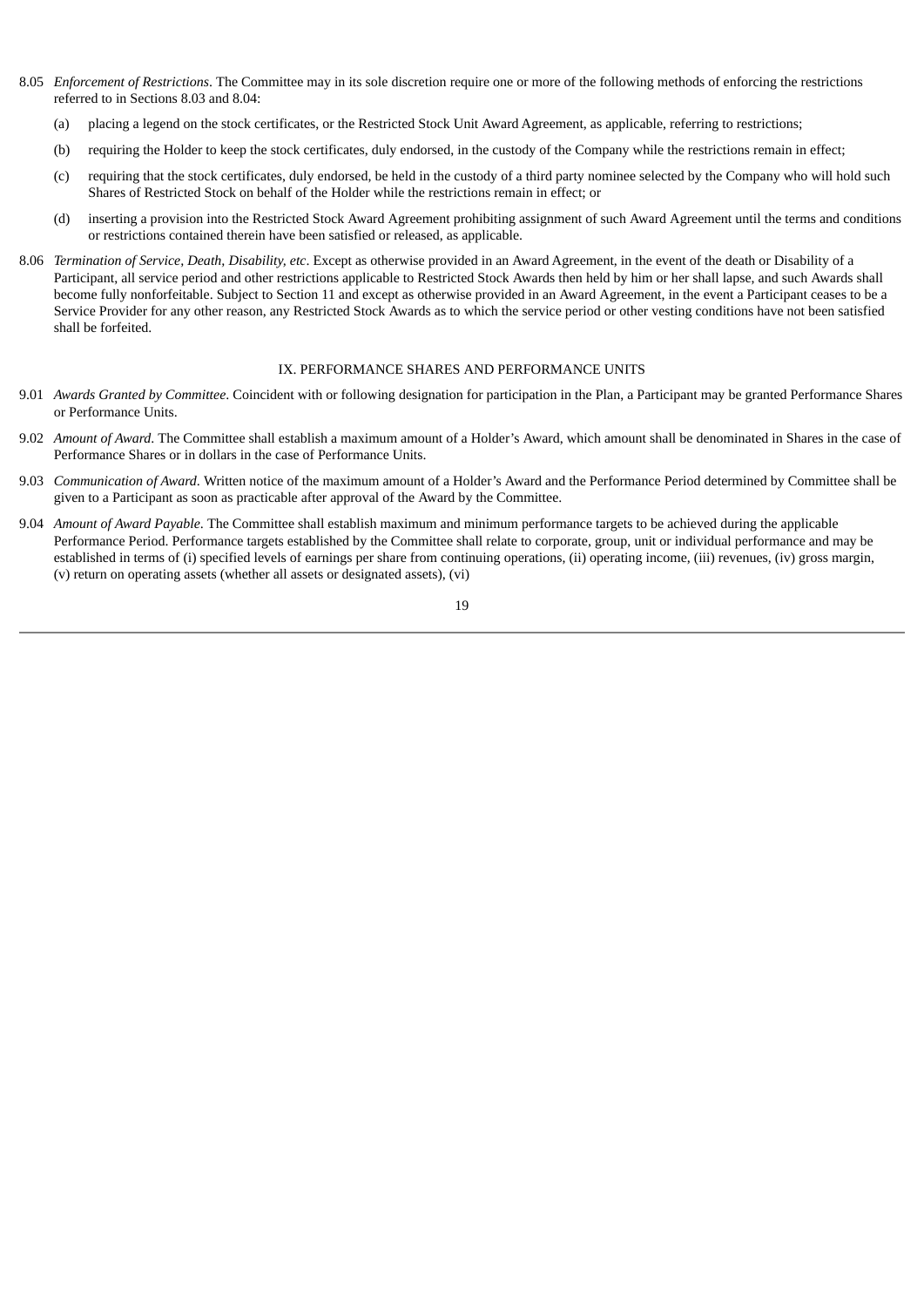return on equity, (vii) economic value added, (viii) stock price appreciation, (ix) total stockholder return (measured in terms of stock price appreciation and dividend growth), (x) net income, (xi) debt reduction, (xii) cost control, or (xiii) such other measures or standards determined by the Committee. Multiple performance targets may be used and the components of multiple performance targets may be given the same or different weighting in determining the amount of an Award earned, and may relate to absolute performance or relative performance measured against other groups, units, individual or entities. Achievement of the maximum performance target shall entitle the Holder to payment (subject to Sections 9.05, 9.06 and 9.07) at the full or maximum amount specified with respect to the Award: provided, however, that notwithstanding any other provisions of this Plan, in the case of an Award of Performance Shares the Committee in its discretion may establish an upper limit on the amount payable (whether in cash or Stock) as a result of the achievement of the maximum performance target. The Committee may also establish that a portion of a full or maximum amount of a Holder's Award will be paid (subject to Section 9.05, 9.06 and 9.07) for performance which exceeds the minimum performance target but falls below the maximum performance target applicable to such Award.

- 9.05 *Adjustments*. At any time prior to payment of a Performance Share or Performance Unit Award, the Committee may adjust previously established performance targets or other terms and conditions to reflect events such as changes in law, regulations, or accounting practice, or mergers acquisitions or divestitures.
- 9.06 *Payment of Awards*. Following the conclusion of each Performance Period, the Committee shall determine the extent to which performance targets have been attained, and the satisfaction of any other terms and conditions with respect to an Award relating to such Performance Period. The Committee shall determine what, if any, payment is due with respect to an Award and whether such payment shall be made in cash, Stock or some combination, as determined by the Committee. Payment shall be made in a lump sum, during the calendar year that first follows the end of the calendar year in which the applicable Performance Period ends.
- 9.07 *Termination of Employment*. If a Participant ceases to be a Service Provider for any reason other than having been terminated for Cause after the end of a Performance Period yet before receiving payment as provided for in Section 9.06, the Holder (or the Holder's Beneficiaries) shall be entitled to receive the full amount of such payment. If a Holder ceases to be a Service Provider before the end of a Performance Period by reason of his or her death or Disability, the Performance Period for such Holder for the purpose of determining the amount of the Award payable shall end at the end of the calendar quarter immediately preceding the date on which such Holder ceased to be a Service Provider. The amount of an Award payable to a Holder to whom the preceding sentence is applicable shall be paid in a lump sum, during the calendar year that first follows the end of the calendar year in which the applicable Performance Period would have ended but for the Holder's cessation as a Service Provider and shall be that fraction of the Award computed pursuant to the preceding sentence the numerator of which is the number of calendar quarters during the Performance Period during all of which said Holder was a

20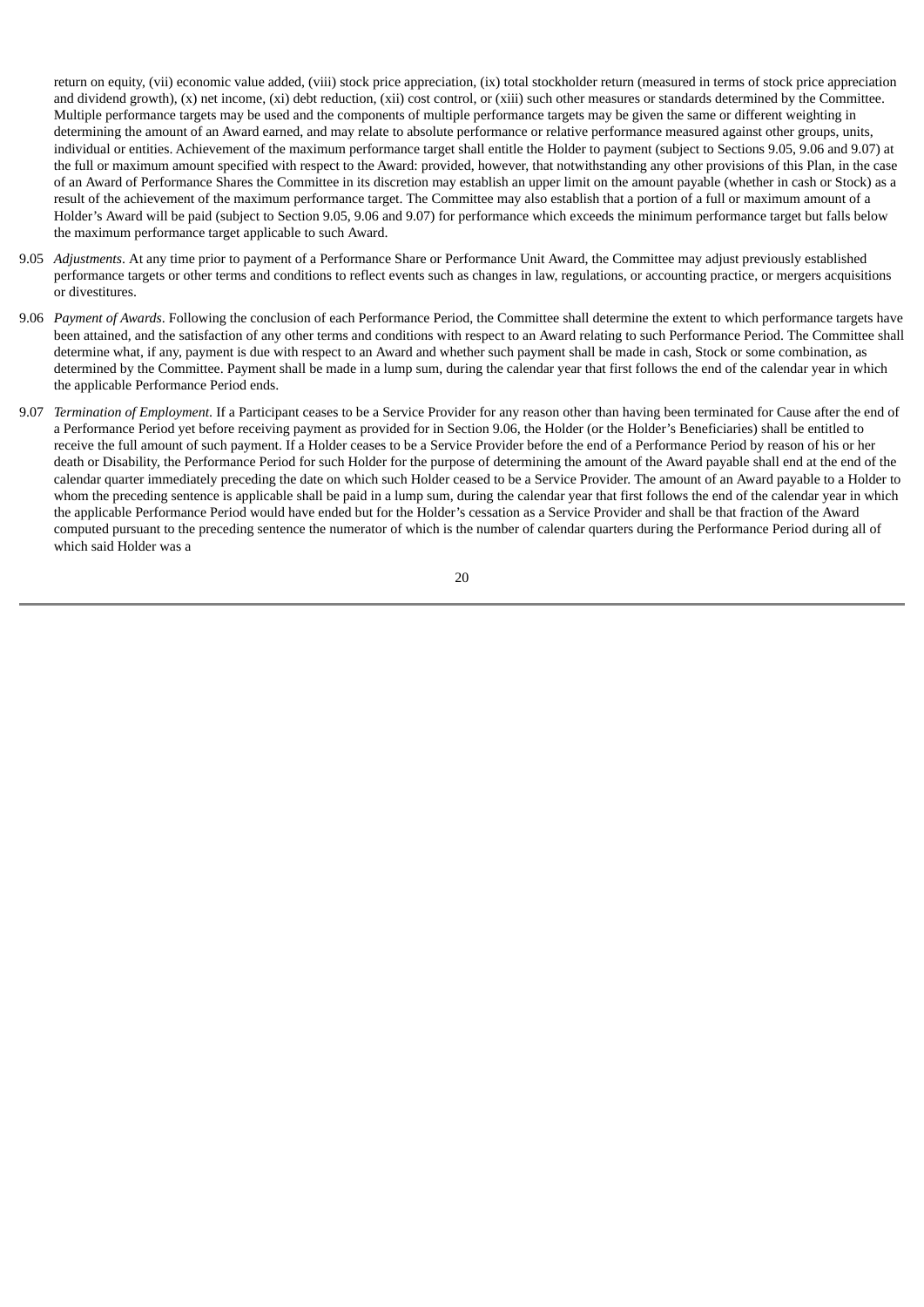Service Provider and the denominator of which is the number of full calendar quarters in the Performance Period. In the event a Holder is terminated as a Service Provider for Cause, either before the end of the Performance Period or after the end of the Performance Period but prior to the amount of the Award having been paid, the Holder's participation in the Plan shall cease, all outstanding Awards of Performance Shares or Performance Units to such Participant and any right to receive the payment for any Awards (whether or not any Performance Period has been completed) shall be canceled.

### X. BONUS SHARES

Subject to the terms of the Plan, the Committee may grant Bonus Shares to any Participant in such amount and upon such terms and at any time and from time to time as shall be determined by the Committee. The Committee may grant such Bonus Shares in connection with or pursuant to another Companysponsored compensation plan or program.

### XI. REORGANIZATION, CHANGE IN CONTROL OR LIQUIDATION

- 11.01 Except as otherwise provided in an Award Agreement or other agreement approved by the Committee to which any Participant is a party, in the event that within the period commencing on a Change in Control and ending on the first anniversary of the Change in Control, a Participant resigns for Good Reason or the Company terminates the Participant's employment other than for cause, each Option, share of Restricted Stock and/or other Award shall without regard to any vesting schedule, restriction or performance target, automatically become fully exercisable, fully vested or fully payable, as the case may be, as of the date of such termination of employment; provided, however, to the extent required by Code section 409A, if the Participant was a "specified employee" as defined under Code section 409A as of the time of such Participant's separation from service, no share of Restricted Stock or other Award shall become payable until six months and one day from the effective date of such Participant's separation from service.
- 11.02 In addition to the foregoing, in the event the Company undergoes a Change in Control or in the event of a corporate merger, consolidation, major acquisition of property (or stock), separation, reorganization or liquidation in which the Company is a party and in which a Change in Control does not occur, the Committee, or the board of directors of any corporation assuming the obligations of the Company, shall have the full power and discretion to take any one or more of the following actions:
	- (a) Without reducing the economic value of outstanding Awards, prescribe and amend the terms and conditions for the exercise of, or settlement of, outstanding Awards granted hereunder;
	- (b) Remove restrictions on Restricted Stock, Restricted Stock Units or, as applicable, Performance Award;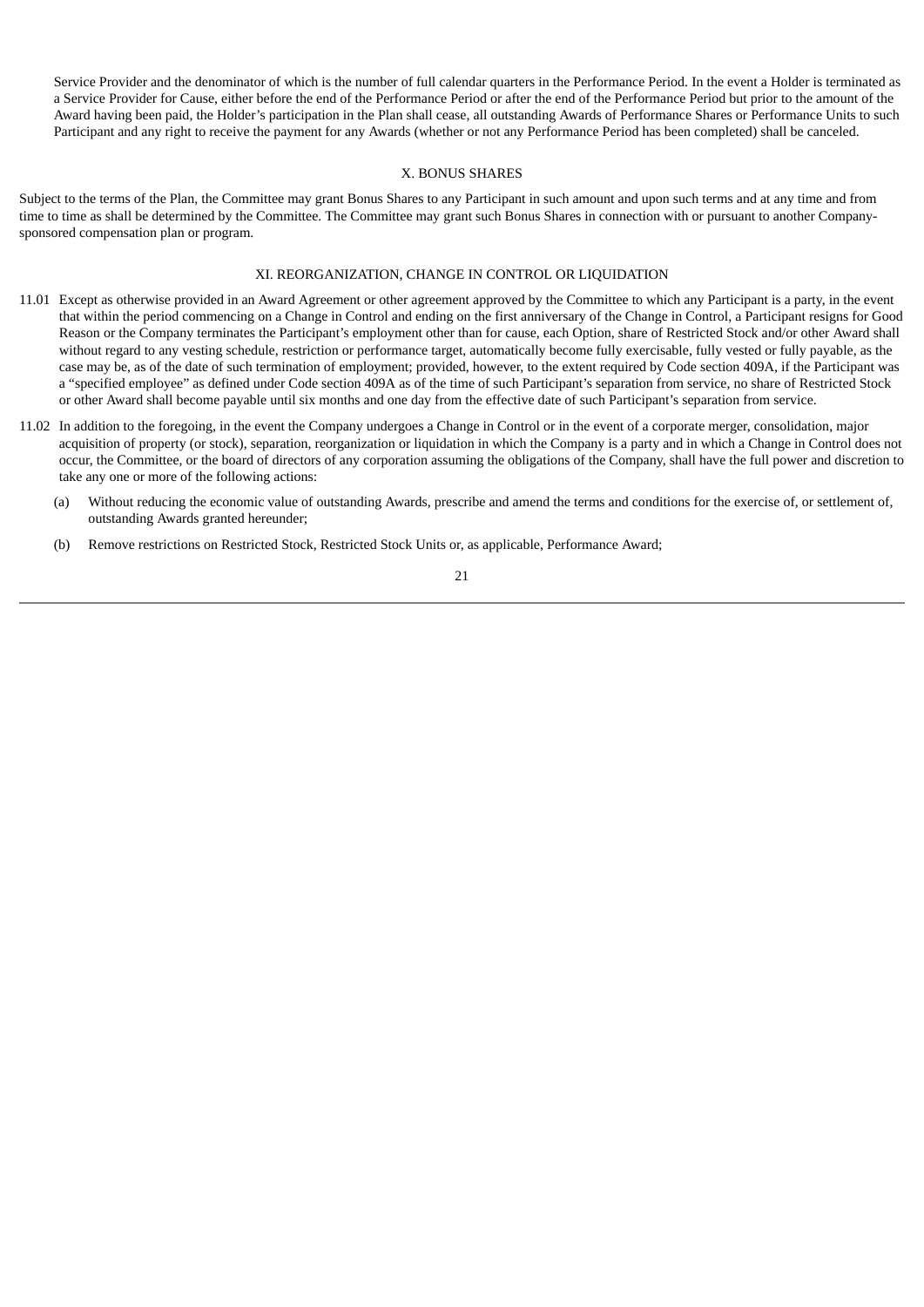- (c) Provide that Options or SARs granted hereunder must be exercised in connection with the closing of such transactions, and that if not so exercised such Options or SARs will expire; or
- (d) Cause any Award then outstanding to be assumed, or new rights of equivalent economic value substituted therefore, by the acquiring or surviving corporation.

Any such determinations by the Committee may be made generally with respect to all Participants, or may be made on a case-by-case basis with respect to particular Participants. Notwithstanding the foregoing, any transaction undertaken for the purpose of reincorporating the Company under the laws of another jurisdiction, if such transaction does not materially affect the beneficial ownership of the Company's Shares, such transaction shall not constitute a merger, consolidation, major acquisition of property for stock, separation, reorganization, liquidation, or Change in Control.

### XII. RIGHTS OF EMPLOYEES; PARTICIPANTS

- 12.01 *Employment*. Nothing contained in the Plan or in any Award granted under the Plan shall confer upon any Participant any right with respect to the continuation of his or her services as a Service Provider or interfere in any way with the right of the Company, subject to the terms of any separate employment or consulting agreement to the contrary, at any time to terminate such services or to increase or decrease the compensation of the Participant from the rate in existence at the time of the grant of an Award. Whether an authorized leave of absence, or absence in military or government service, shall constitute a termination of Participant's services as a Service Provider shall be determined by the Committee at the time.
- 12.02 *Nontransferability*. Except as provided in Section 12.03, no right or interest of any Holder in an Award granted pursuant to the Plan shall be assignable or transferable during the lifetime of the Participant, either voluntarily or involuntarily, or be subjected to any lien, directly or indirectly, by operation of law, or otherwise, including execution, levy, garnishment, attachment, pledge or bankruptcy. In the event of a Participant's death, a Holder's rights and interests in all Awards shall, to the extent not otherwise prohibited hereunder, be transferable by testamentary will or the laws of descent and distribution, and payment of any amounts due under the Plan shall be made to, and exercise of any Options or SARs may be made by, the Holder's legal representatives, heirs or legatees. If, in the opinion of the Committee, a person entitled to payments or to exercise rights with respect to the Plan is disabled from caring for his or her affairs because of a mental condition, physical condition or age, payment due such person may be made to, and such rights shall be exercised by, such person's guardian, conservator, or other legal personal representative upon furnishing the Committee with evidence satisfactory to the Committee of such status. "Transfers" shall not be deemed to include transfers to the Company or "cashless exercise" procedures with third parties who provide financing for the purpose of (or who otherwise facilitate) the exercise of Awards consistent with applicable laws and the authorization of the Committee.

22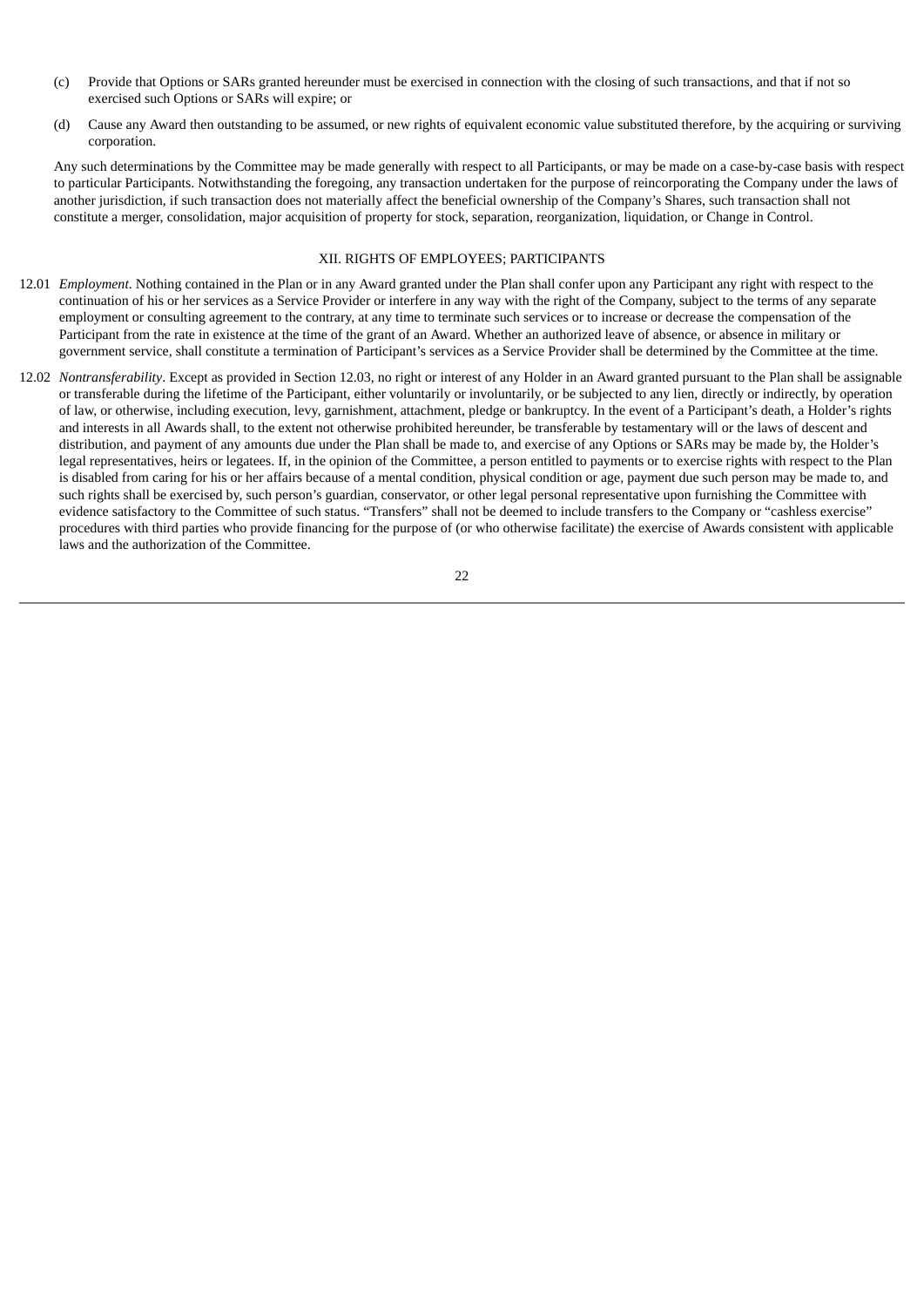12.03 *Permitted Transfers*. Pursuant to conditions and procedures established by the Committee from time to time, the Committee may permit Awards to be transferred to, exercised by and paid to certain persons or entities related to a Participant, including but not limited to members of the Participant's immediate family, charitable institutions, or trusts or other entities whose beneficiaries or beneficial owners are members of the Participant's immediate family and/or charitable institutions (a "Permitted Transferee"). In the case of initial Awards, at the request of the Participant, the Committee may permit the naming of the related person or entity as the Award recipient. Any permitted transfer shall be subject to the condition that the Committee receive evidence satisfactory to it that the transfer is being made for estate and/or tax planning purposes on a gratuitous or donative basis and without consideration (other than nominal consideration). Notwithstanding the foregoing, Incentive Stock Options shall only be transferable to the extent permitted in section 422 of the Code, or such successor provision thereto, and the treasury regulations thereunder.

#### XIII. GENERAL RESTRICTIONS

13.01 *Investment Representations*. The Company may require any person to whom an Option or other Award is granted, as a condition of exercising such Option or receiving Stock under the Award, to give written assurances in substance and form satisfactory to the Company and its counsel to the effect that such person is acquiring the Stock subject to the Option or the Award for his own account for investment and not with any present intention of selling or otherwise distributing the same, and to such other effects as the Company deems necessary or appropriate in order to comply with federal and applicable state securities laws. Legends evidencing such restrictions may be placed on the certificates evidencing the Stock.

13.02 *Compliance with Securities Laws.*

- (a) Each Award shall be subject to the requirement that, if at any time counsel to the Company shall determine that the listing, registration or qualification of the Shares subject to such Award upon any securities exchange or under any state or federal law, or the consent or approval of any governmental or regulatory body, is necessary as a condition of, or in connection with, the issuance or purchase of Shares thereunder, such Award may not be accepted or exercised in whole or in part unless such listing, registration, qualification, consent or approval shall have been effected or obtained on conditions acceptable to the Committee. Nothing herein shall be deemed to require the Company to apply for or to obtain such listing, registration or qualification.
- (b) Each Holder who is a director or an Executive Officer is restricted from taking any action with respect to any Award if such action would result in a (i) violation of Section 306 of the Sarbanes-Oxley Act of 2002, and the regulations promulgated thereunder, whether or not such law and regulations are applicable to the Company, or (ii) any policies adopted by the Company restricting transactions in the Stock.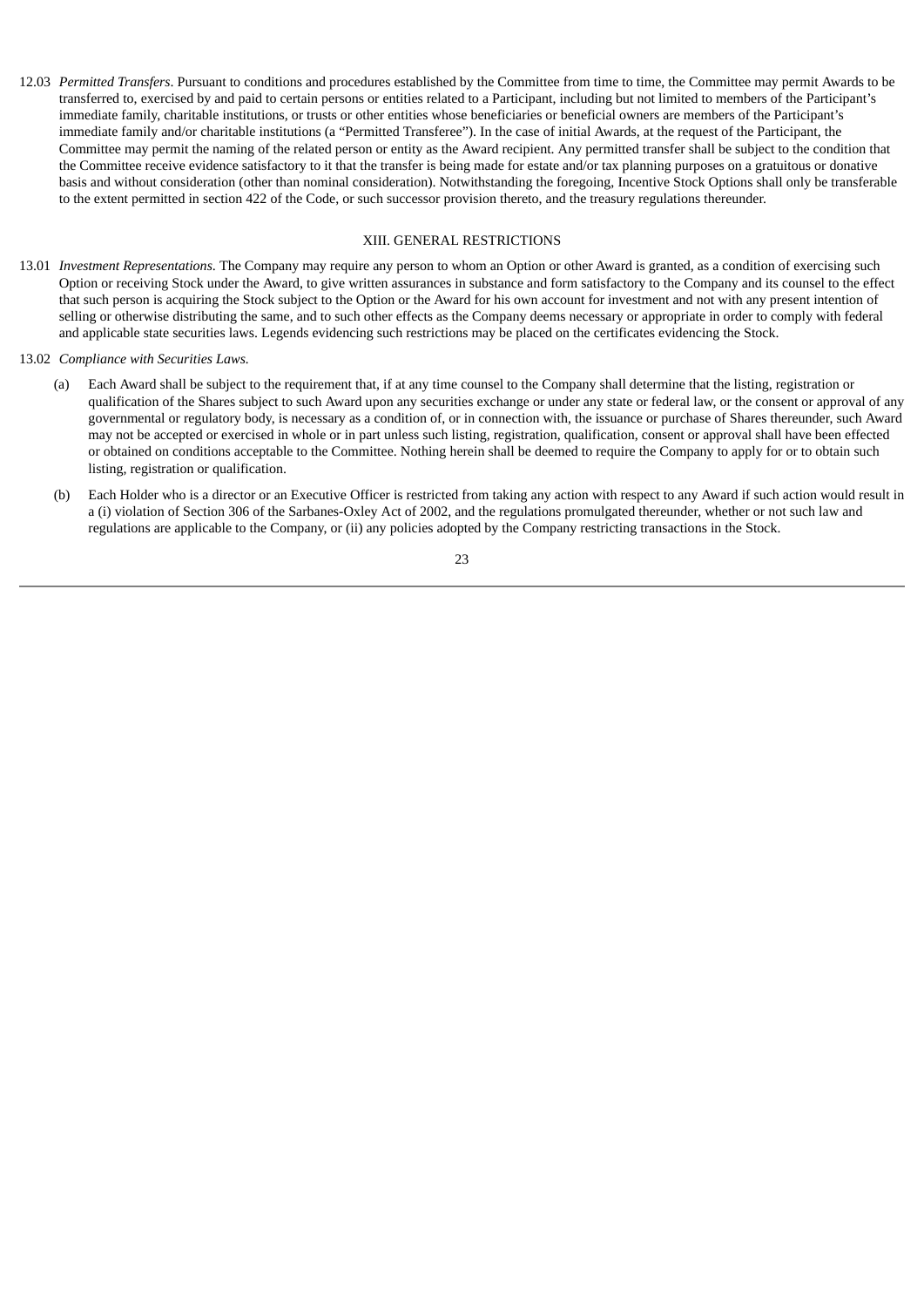- 13.03 *Stock Restriction Agreement*. The Committee may provide that Shares issuable upon the exercise of an Option shall, under certain conditions, be subject to restrictions whereby the Company has (i) a right of first refusal with respect to such shares, (ii) specific rights or limitations with respect to the Participant's ability to vote such shares, or (iii) a right or obligation to repurchase all or a portion of such shares, which restrictions may survive a Participant's cessation or termination as a Service Provider.
- 13.04 *Prohibition on Repricings.* Except in connection with a corporate transaction involving the Company (including, without limitation, any stock dividend, stock split, extraordinary cash dividend, recapitalization, reorganization, merger, consolidation, split-up, spin-off, combination, or exchange of shares), the terms of outstanding Options or SARs may not be amended to reduce the exercise price of outstanding Options or SARs or cancel outstanding Options or SARs in exchange for other Options or SARs with an exercise price that is less than the exercise price of the original Options or SARs without stockholder approval.

### XIV. OTHER EMPLOYEE BENEFITS

The amount of any compensation deemed to be received by a Participant as a result of the exercise of an Option or the grant, payment or vesting of any other Award shall not constitute "earnings" with respect to which any other benefits of such Participant are determined, including without limitation benefits under (a) any pension, profit sharing, life insurance or salary continuation plan or other employee benefit plan of the Company or (b) any agreement between the Company and the Participant, except as such plan or agreement shall otherwise expressly provide.

### XV. PLAN AMENDMENT, MODIFICATION AND TERMINATION

- 15.01 *Amendment, Modification, and Termination*. The Board may at any time terminate, and from time to time may amend or modify, the Plan; provided, however, that no amendment or modification may become effective without approval of the amendment or modification by the stockholders if stockholder approval is required to enable the Plan to satisfy any applicable statutory or regulatory requirements, to comply with the requirements for listing on any exchange where the Shares are listed, or if the Company, on the advice of counsel, determines that stockholder approval is otherwise necessary or desirable.
- 15.02 *Adjustment Upon Certain Unusual or Nonrecurring Events*. The Board may make adjustments in the terms and conditions of Awards in recognition of unusual or nonrecurring events (including the events described in Section 4.03) affecting the Company or the financial statements of the Company or of changes in applicable laws, regulations, or accounting principles, whenever the Board determines that such adjustments are appropriate in order to prevent dilution or enlargement of the benefits or potential benefits intended to be made available under the Plan.
- 15.03 *Awards Previously Granted*. Notwithstanding any other provision of the Plan to the contrary (but subject to Section 2.01(i) and Section 15.02), no termination, amendment or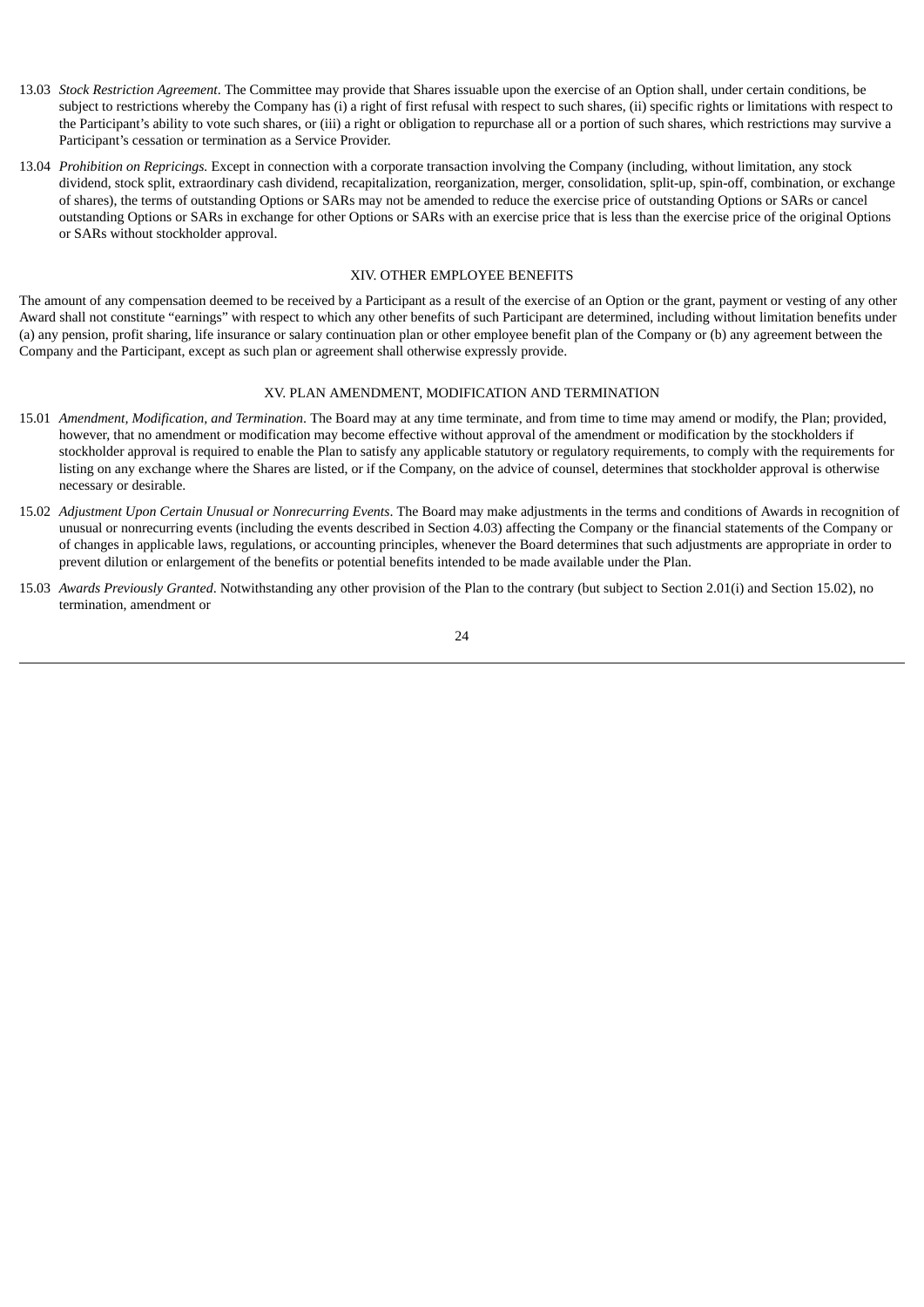modification of the Plan shall adversely affect in any material way any Award previously granted under the Plan, without the written consent of the Holder of such Award.

## XVI. WITHHOLDING

- 16.01 *Withholding Requirement*. The Company's obligations to deliver Shares upon the exercise of an Option, or upon the vesting of any other Award, shall be subject to the Holder's satisfaction of all applicable federal, state and local income and other tax withholding requirements.
- 16.02 *Withholding with Stock*. For Eligible Employees, the Company may permit the Holder to pay all minimum required amounts of tax withholding, or any part thereof, by electing to transfer to the Company, or to have the Company withhold from Shares otherwise issuable to the Holder, Shares having a value not to exceed the minimum amount required to be withheld under federal, state or local law or such lesser amount as may be elected by the Holder. For non-employees, including non-employee directors, the Company may also permit the Holder to transfer to the Company or have the Company withhold from Shares otherwise issuable to the Holder, an amount of Shares determined by the Holder necessary to cover applicable federal, state or local income or self-employment taxes relating to the exercise, vesting or payment of the Award. All elections shall be subject to the approval or disapproval of the Committee or its delegate. The value of Shares to be withheld shall be based on the Fair Market Value of the Stock on the date that the amount of tax to be withheld is to be determined (the "Tax Date"), as determined by the Committee. Any such elections by Holder to have Shares withheld for this purpose will be subject to the following restrictions:
	- (a) All elections must be made prior to the Tax Date;
	- (b) All elections shall be irrevocable; and
	- (c) If the Holder is an officer or director of the Company within the meaning of Section 16 of the 1934 Act ("Section 16"), the Holder must satisfy the requirements of such Section 16 and any applicable rules thereunder with respect to the use of Stock to satisfy such tax withholding obligation.

#### XVII. SECTION 162(m) PROVISIONS

- 17.01 *Limitations*. Notwithstanding any other provision of this Plan, if the Committee determines at the time any Award is granted to a Participant that such Participant is, or is likely to be at the time he or she recognizes income for federal income tax purposes in connection with such Award, a Covered Employee, then the Committee may provide that this Section 17 is applicable to such Performance Award.
- 17.02 *Performance Goals*. If a Performance Award is subject to this Section 17, then the lapsing of restrictions thereon and the distribution of cash, Shares or other property pursuant thereto, as applicable, shall be subject to the achievement of one or more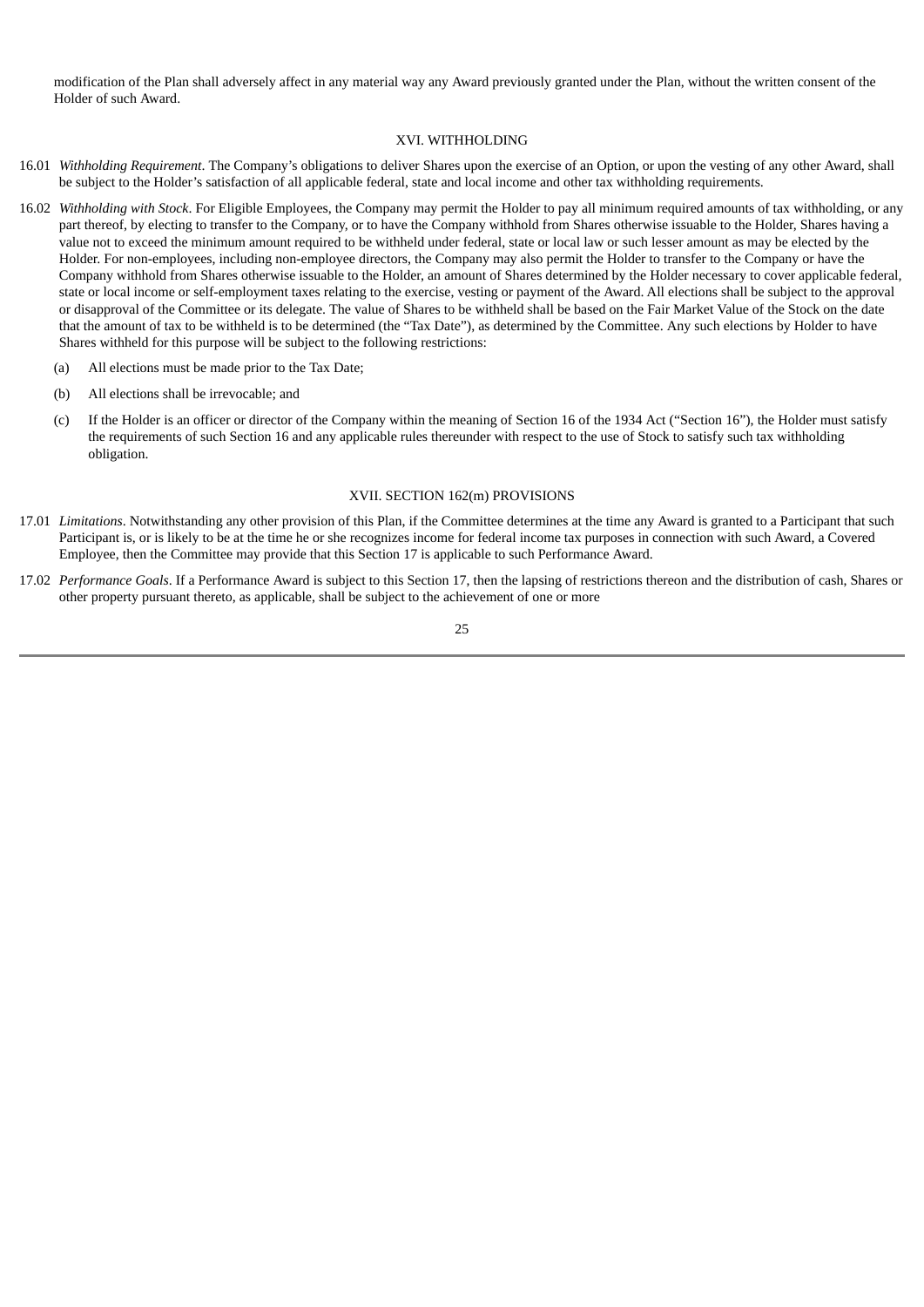objective performance goals established by the Committee, which shall be based on the attainment of one or any combination of the following:

- (a) Earnings (either in the aggregate or on a per-Share basis);
- (b) Growth or rate of growth in earnings (either in the aggregate or on a per Share basis);
- (c) Net income or loss (either in the aggregate or on a per-Share basis);
- (d) Cash flow provided by operations, either in the aggregate or on a per-Share basis;
- (e) Growth or rate of growth in cash flow (either in the aggregate or on a per Share basis);
- (f) Free cash flow (either in the aggregate on a per-Share basis);
- (g) Reductions in expense levels, determined either on a Corporation-wide basis or in respect of any one or more business units;
- (h) Operating and maintenance cost management and employee productivity;
- (i) Stockholder returns (including return on assets, investments, equity, or gross sales);
- (j) Return measures (including return on assets, equity, or sales);
- (k) Growth or rate of growth in return measures (including return on assets, equity, or sales);
- (l) Share price (including attainment of a specified per-Share price during the Incentive Period; growth measures and total stockholder return or attainment by the Shares of a specified price for a specified period of time);
- (m) Strategic business criteria, consisting of one or more objectives based on meeting specified revenue, market share, market penetration, geographic business expansion goals, objectively identified project milestones, production volume levels, cost targets, and goals relating to acquisitions or divestitures; and/or
- (n) Achievement of business or operational goals such as market share and/or business development;

provided that applicable incentive goals may be applied on a pre- or post-tax basis; and provided further that the Committee may, when the applicable incentive goals are established, provide that the formula for such goals may include or exclude items to measure specific objectives, such as losses from discontinued operations, extraordinary gains or losses, the cumulative effect of accounting changes, acquisitions or divestitures, foreign exchange impacts and any unusual, nonrecurring gain or loss. In addition to the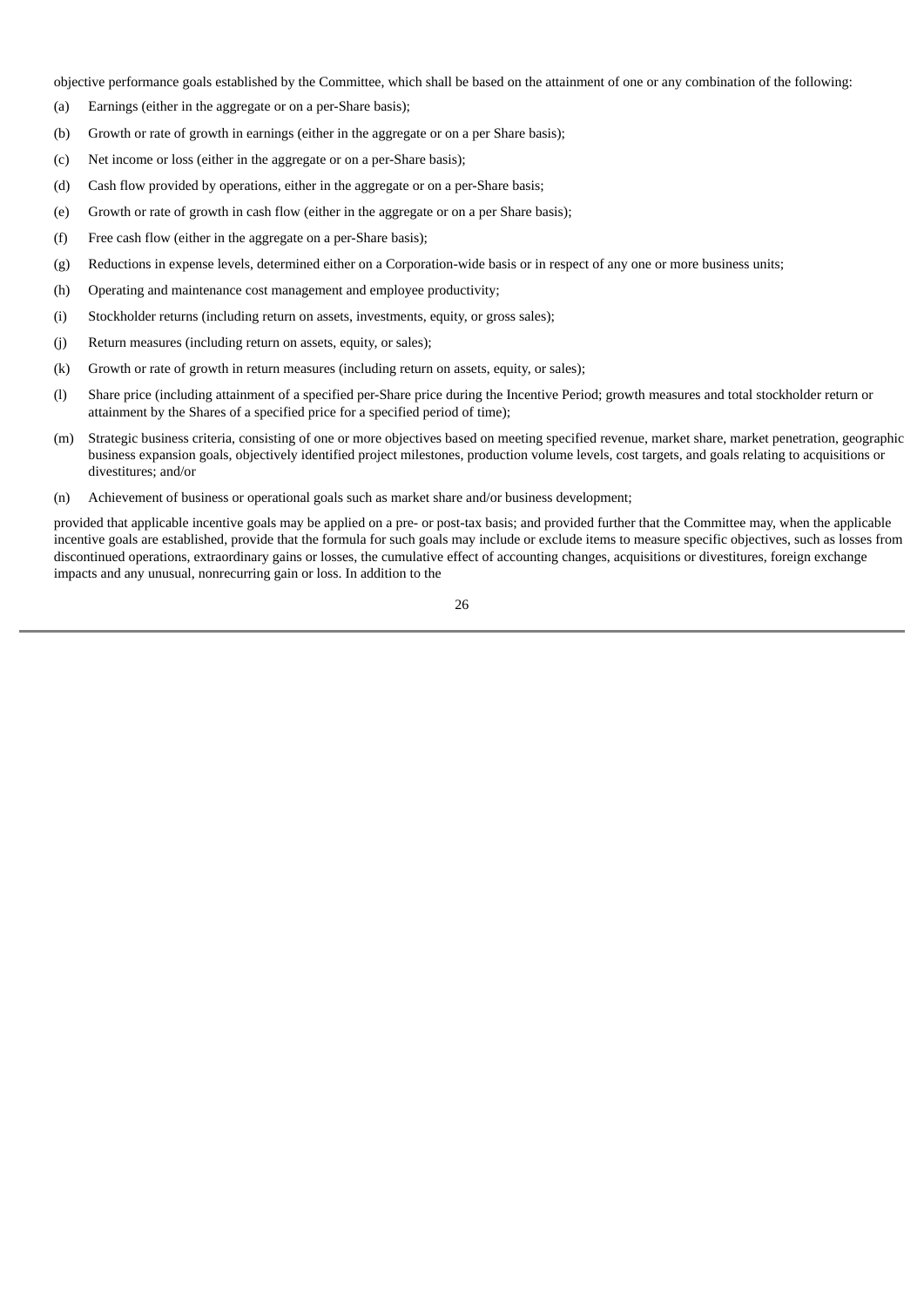foregoing performance goals, the performance goals shall also include any performance goals which are set forth in the Company's Executive Annual Incentive Plan, if any, which has been approved by the Company's stockholders, which are incorporated herein by reference. Such performance goals shall be set by the Committee within the time period prescribed by, and shall otherwise comply with the requirements of, section 162(m) of the Code and the regulations thereunder.

- 17.03 *Adjustments.* Notwithstanding any provision of the Plan other than Section 4.03 or Section 11, with respect to any Award that is subject to Section 17, the Committee may not adjust upwards the amount payable pursuant to such Award, nor may it waive the achievement of the applicable performance goals except in the case of the death or disability of the Participant.
- 17.04 *Other Restrictions*. The Committee shall have the power to impose such other restrictions on Awards subject to this Section 17 as it may deem necessary or appropriate to insure that such Awards satisfy all requirements for "performance-based compensation" within the meaning of section 162(m)(4)(B) of the Code or any successor thereto.

#### XVIII. NONEXCLUSIVITY OF THE PLAN

18.01 Neither the adoption of the Plan by the Board nor the submission of the Plan to stockholders of the Company for approval shall be construed as creating any limitations on the power or authority of the Board to continue to maintain or adopt such other or additional incentive or other compensation arrangements of whatever nature as the Board may deem necessary or desirable or preclude or limit the continuation of any other plan, practice or arrangement for the payment of compensation or fringe benefits to employees, or non-employee directors generally, or to any class or group of employees, or non-employee directors, which the Company now has lawfully put into effect, including, without limitation, any retirement, pension, savings and stock purchase plan, insurance, death and disability benefits and executive short-term incentive plans.

#### XIX. REQUIREMENTS OF LAW

- 19.01 *Requirements of Law*. The issuance of Stock and the payment of cash pursuant to the Plan shall be subject to all applicable laws, rules and regulations, and to such approvals by any governmental agencies or stock exchanges as may be required. Notwithstanding any provision of the Plan or any Award, Holders shall not be entitled to exercise, or receive benefits under any Award, and the Company shall not be obligated to deliver any Shares or other benefits to a Holder, if such exercise or delivery would constitute a violation by the Holder or the Company of any applicable law or regulation.
- 19.02 *Code Section 409A*. This Plan is intended to meet or to be exempt from the requirements of Code section 409A, and shall be administered, construed and interpreted in a manner that is in accordance with and in furtherance of such intent. Any provision of this Plan that would cause an Award to fail to satisfy Code section 409A or, if applicable, an exemption from the requirements of that Section, shall be amended (in a manner that as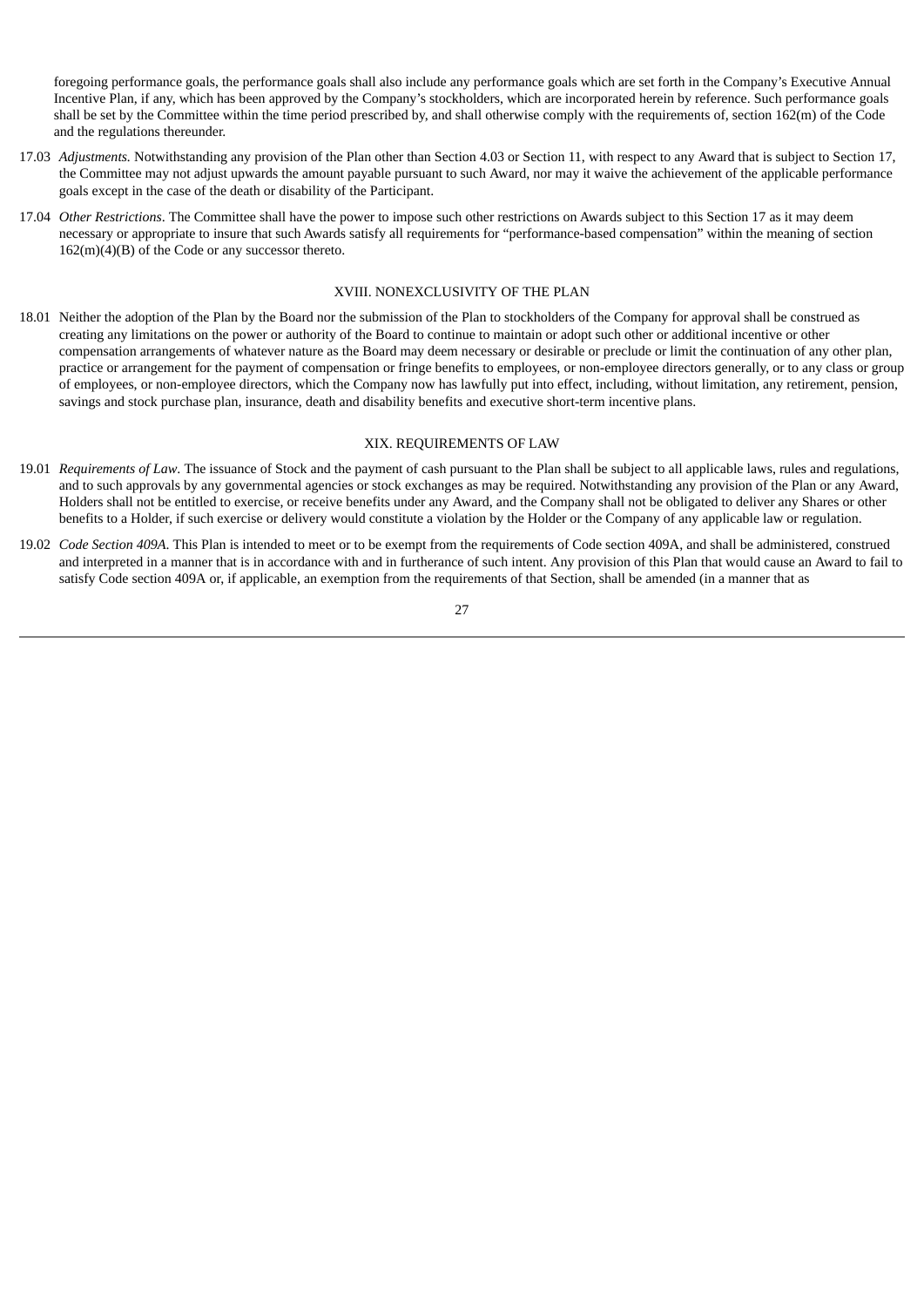closely as practicable achieves the original intent of this Plan) to comply with Code section 409A or any such exemption on a timely basis, which may be made on a retroactive basis, in accordance with regulations and other guidance issued under Code section 409A.

- 19.03 *Rule 16b-3*. Transactions under the Plan and to the extent even applicable, within the scope of Rule 16b-3 are intended to comply with all applicable conditions of Rule 16b-3. To the extent any provision of the Plan or any action by the Committee under the Plan fails to so comply, such provision or action shall, without further action by any person, be deemed to be automatically amended to the extent necessary to effect compliance with Rule 16b-3; provided, however, that if such provision or action cannot be amended to effect such compliance, such provision or action shall be deemed null and void to the extent permitted by law and deemed advisable by the Committee.
- 19.04 *Governing Law*. The Plan and all agreements hereunder shall be construed in accordance with and governed by the laws of the State of Delaware without giving effect to the principles of the conflict of laws to the contrary.

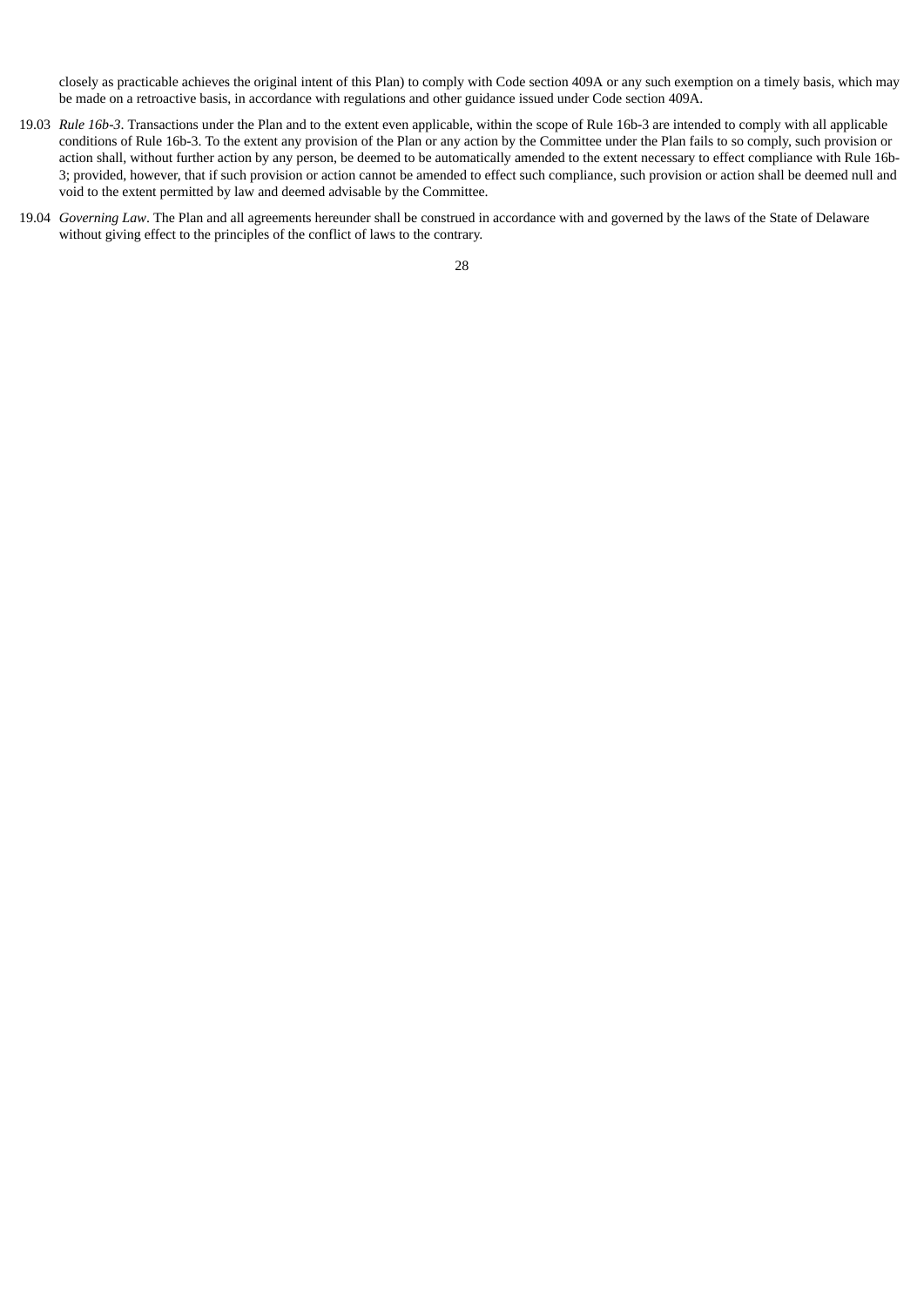# **EURONET WORLDWIDE, INC. COMPUTATION OF RATIO OF EARNINGS TO FIXED CHARGES (Unaudited)**

|                                                                                                               | <b>Three Months Ended</b><br>March 31, |          |
|---------------------------------------------------------------------------------------------------------------|----------------------------------------|----------|
| (dollar amounts in thousands)                                                                                 | 2009                                   | 2008     |
| Pretax income (loss) from continuing operations before adjustment for income from unconsolidated subsidiaries | $$^{(7,094)}$                          | \$2,571  |
| Add:                                                                                                          |                                        |          |
| Fixed charges                                                                                                 | 8,279                                  | 10,928   |
| Adjusted pretax income                                                                                        | 1,185<br>S.                            | \$13,499 |
| Fixed charges:                                                                                                |                                        |          |
| Interest expense                                                                                              | \$<br>7,067                            | 9,888    |
| Estimate of interest within rental expense                                                                    | 1,212                                  | 1,040    |
| Total fixed charges                                                                                           | 8,279                                  | \$10,928 |
| Ratio of earnings to fixed charges                                                                            | (1)                                    | 1.2      |

(1) Adjusted pretax income was inadequate to cover fixed charges by \$7.1 million for the three months ended March 31, 2009.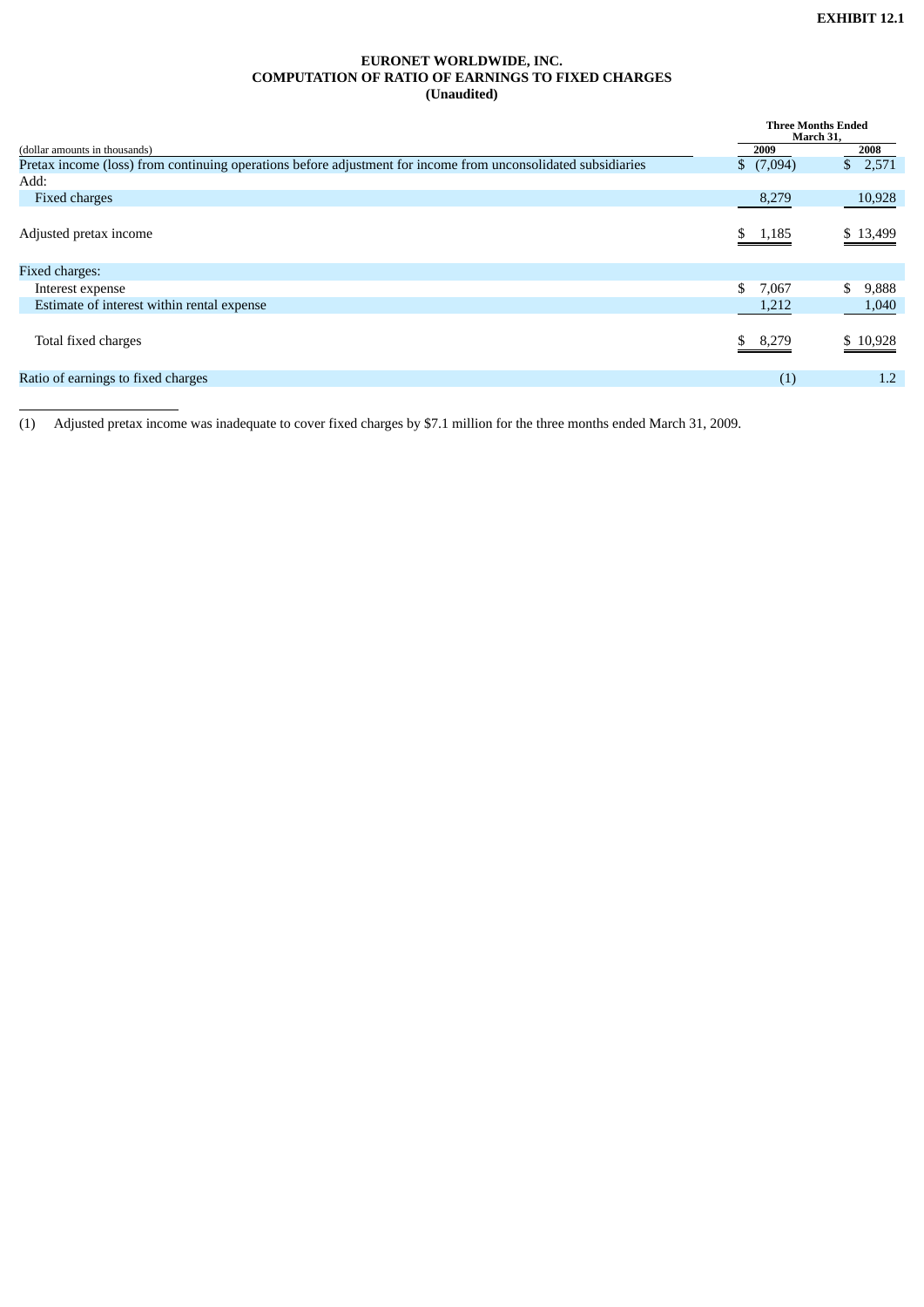## **CERTIFICATIONS OF CHIEF EXECUTIVE OFFICER**

I, Michael J. Brown, Chairman and Chief Executive Officer, certify that:

1) I have reviewed this Quarterly Report on Form 10-Q of Euronet Worldwide, Inc.;

2) Based on my knowledge, this report does not contain any untrue statement of a material fact or omit to state a material fact necessary to make the statements made, in light of the circumstances under which such statements were made, not misleading with respect to the period covered by this report;

3) Based on my knowledge, the financial statements, and other financial information included in this report, fairly present in all material respects the financial condition, results of operations and cash flows of the registrant as of, and for, the periods presented in this report;

4) The registrant's other certifying officer and I are responsible for establishing and maintaining disclosure controls and procedures (as defined in Exchange Act Rules 13a-15(e) and 15d-15(e)) and internal control over financial reporting (as defined in Exchange Act Rules 13a-15(f) and 15d-15(f)) for the registrant and have:

a) designed such disclosure controls and procedures, or caused such disclosure controls and procedures to be designed under our supervision, to ensure that material information relating to the registrant, including its consolidated subsidiaries, is made known to us by others within those entities, particularly during the period in which this report is being prepared;

b) designed such internal control over financial reporting, or caused such internal control over financial reporting to be designed under our supervision, to provide reasonable assurance regarding the reliability of financial reporting and the preparation of financial statements for external purposes in accordance with generally accepted accounting principles;

c) evaluated the effectiveness of the registrant's disclosure controls and procedures and presented in this report our conclusions about the effectiveness of the disclosure controls and procedures, as of the end of the period covered by this report based on such evaluation; and

d) disclosed in this report any change in the registrant's internal control over financial reporting that occurred during the registrant's most recent fiscal quarter (the registrant's fourth fiscal quarter in the case of an annual report) that has materially affected, or is reasonably likely to materially affect, the registrant's internal control over financial reporting.

5) The registrant's other certifying officer and I have disclosed, based on our most recent evaluation of internal control over financial reporting, to the registrant's auditors and the audit committee of registrant's Board of Directors (or persons performing the equivalent functions):

a) all significant deficiencies and material weaknesses in the design or operation of internal control over financial reporting which are reasonably likely to adversely affect the registrant's ability to record, process, summarize and report financial information; and

b) any fraud, whether or not material, that involves management or other employees who have a significant role in the registrant's internal control over financial reporting.

Date: May 7, 2009

/s/ MICHAEL J. BROWN

**Michael J. Brown Chief Executive Officer**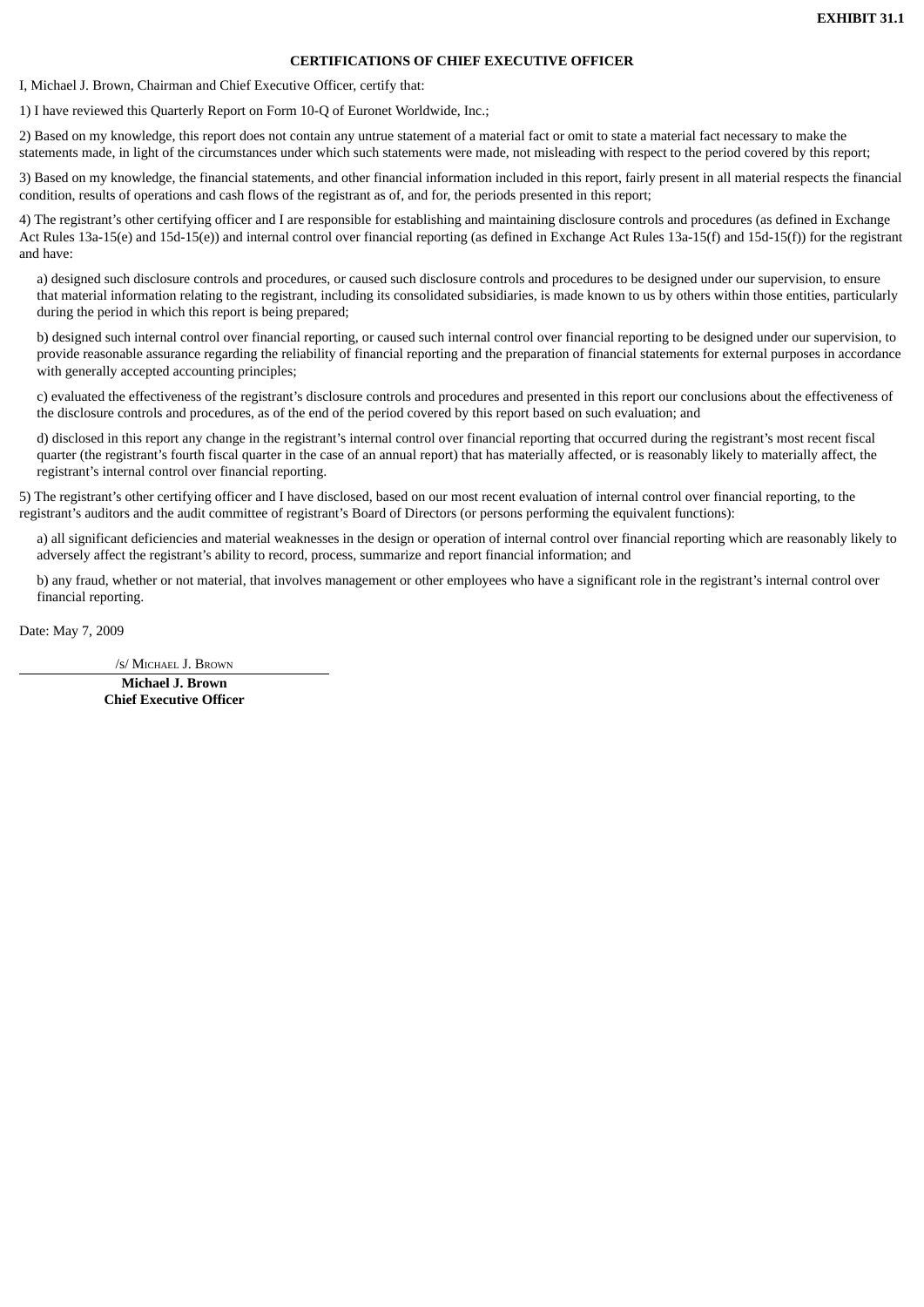## **CERTIFICATIONS OF CHIEF FINANCIAL OFFICER**

I, Rick L. Weller, Chief Financial Officer, certify that:

1) I have reviewed this Quarterly Report on Form 10-Q of Euronet Worldwide, Inc.;

2) Based on my knowledge, this report does not contain any untrue statement of a material fact or omit to state a material fact necessary to make the statements made, in light of the circumstances under which such statements were made, not misleading with respect to the period covered by this report;

3) Based on my knowledge, the financial statements, and other financial information included in this report, fairly present in all material respects the financial condition, results of operations and cash flows of the registrant as of, and for, the periods presented in this report;

4) The registrant's other certifying officer and I are responsible for establishing and maintaining disclosure controls and procedures (as defined in Exchange Act Rules 13a-15(e) and 15d-15(e)) and internal control over financial reporting (as defined in Exchange Act Rules 13a-15(f) and 15d-15(f)) for the registrant and have:

a) designed such disclosure controls and procedures, or caused such disclosure controls and procedures to be designed under our supervision, to ensure that material information relating to the registrant, including its consolidated subsidiaries, is made known to us by others within those entities, particularly during the period in which this report is being prepared;

b) designed such internal control over financial reporting, or caused such internal control over financial reporting to be designed under our supervision, to provide reasonable assurance regarding the reliability of financial reporting and the preparation of financial statements for external purposes in accordance with generally accepted accounting principles;

c) evaluated the effectiveness of the registrant's disclosure controls and procedures and presented in this report our conclusions about the effectiveness of the disclosure controls and procedures, as of the end of the period covered by this report based on such evaluation; and

d) disclosed in this report any change in the registrant's internal control over financial reporting that occurred during the registrant's most recent fiscal quarter (the registrant's fourth fiscal quarter in the case of an annual report) that has materially affected, or is reasonably likely to materially affect, the registrant's internal control over financial reporting.

5) The registrant's other certifying officer and I have disclosed, based on our most recent evaluation of internal control over financial reporting, to the registrant's auditors and the audit committee of registrant's Board of Directors (or persons performing the equivalent functions):

a) all significant deficiencies and material weaknesses in the design or operation of internal control over financial reporting which are reasonably likely to adversely affect the registrant's ability to record, process, summarize and report financial information; and

b) any fraud, whether or not material, that involves management or other employees who have a significant role in the registrant's internal control over financial reporting.

Date: May 7, 2009

/S/ RICK L. WELLER

**Rick L. Weller Chief Financial Officer**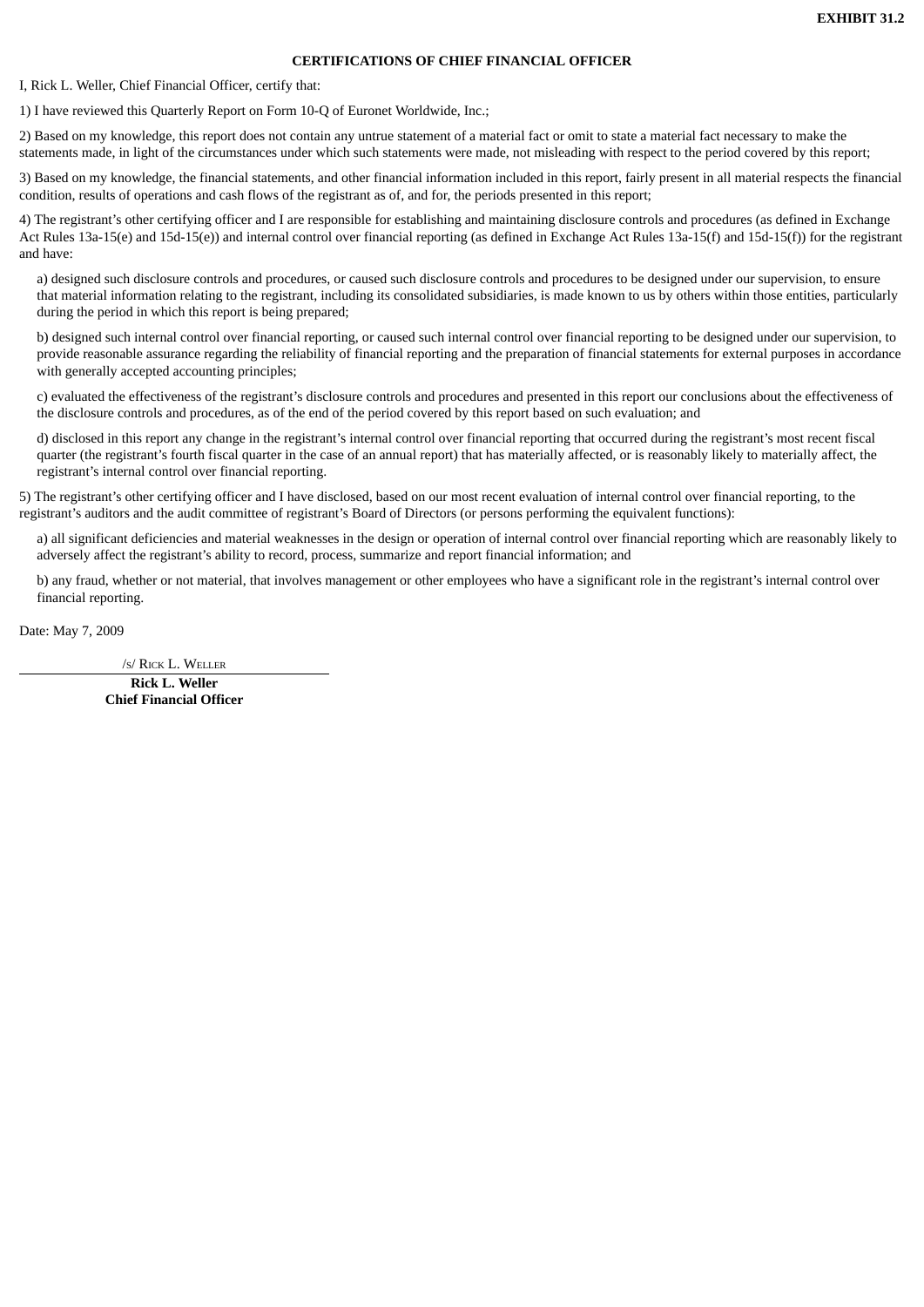## **CERTIFICATION PURSUANT TO 18 U.S.C. SECTION 1350, AS ADOPTED PURSUANT TO SECTION 906 OF THE SARBANES-OXLEY ACT OF 2002**

In connection with the Quarterly Report on Form 10-Q of Euronet Worldwide, Inc. (the "Company") for the period ended March 31, 2009 filed with the Securities and Exchange Commission on the date hereof (the "Report"), the undersigned hereby certifies, pursuant to 18 U.S.C. Section 1350, as adopted pursuant to Section 906 of the Sarbanes-Oxley Act of 2002, that:

(1) the Report fully complies with the requirements of Section 13(a) or 15(d) of the Securities Exchange Act of 1934, as amended; and

(2) the information contained in the Report fairly presents, in all material respects, the financial condition and results of operations of the Company.

/S/ MICHAEL J. BROWN

**Michael J. Brown Chief Executive Officer**

May 7, 2009